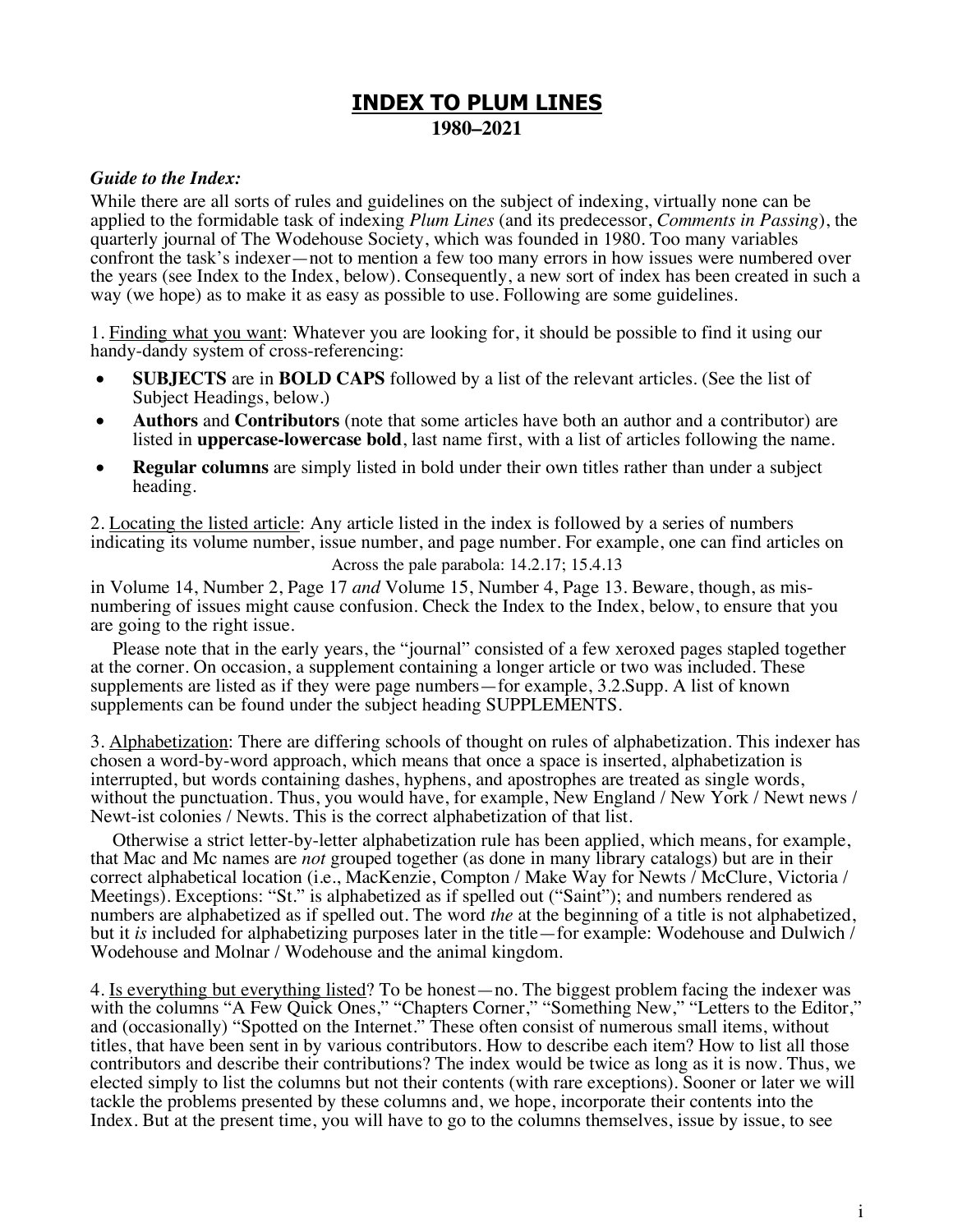what they were about. In addition, the indexer is not certain that she has caught all the supplements in the earliest issues (see subject heading SUPPLEMENTS).

Despite what she hopes has been a rigorous attention to detail, your bleary-eyed indexer has been known to make mistakes; if any are spotted, please bring them to her attention. Similarly, she is open to suggestions on how this index may be improved; just email me at elinwm@gmail.com.

#### *Index to the Index:*

Enthusiastic (and pedantic) readers of *Plum Lines* over the years will be aware that minor editing errors have occurred occasionally. Miniscule in themselves, these errata have in no way detracted from the outstanding literary merit, wit, and all-around genius that distinguish the contributors and editorial staff of this journal from less-favored publications.

Nevertheless, it has been considered advisable to clarify any possible confusion among the weakminded of our readers by printing the chart below. While we are fortunate, for example, in having not one but two volumes 17 and 18 (laughable misunderstanding/printer's error), those who wish to look up some particularly delightful piece in these four volumes can do so more easily by keeping in mind that volume 17 for the year 1996 is given the volume number of 17 in the Index, whereas that for 1997 is indexed as Volume 17x. In the same way, Volume  $18 = 1998$ , while Volume  $18x = 1999$ .

When the year 2000 rolled around, we asked ourselves: whither the volume numbers? Should we proceed from Volume 19 or begin with what the correct volume number *should* have been (21)? We elected to take the latter course, with the result being that one will never find a Volume 19 or 20 listed anywhere.

Just to confuse matters further, those laughable little errors sometimes resulted in individual issues, rather than entire years, being mislabeled. For example, the Summer 1992 issue, which should be Volume 13, Number 2, is labeled throughout as Number 3. However, not even these errors were consistent; an issue may have been labeled one way on the front page and another way inside the journal. Also, the Winter 1994 issue was mistakenly labeled as Autumn 1994, although its volume and issue numbers are correct, as are the running footers. Thus, for the sake of this Index to the Index, the Plum Lines Headings are as rendered on the front page only.

It is for these reasons that an Index to the Index is deemed necessary. Below is a listing of all *Plum Lines*, with volumes and issue numbers given as they should be and not necessarily as they are on the individual issues.

—Elin Woodger (January 2022)

| <b>INDEX HEADING</b> |                  | <b>PLUM LINES HEADING</b>                             |
|----------------------|------------------|-------------------------------------------------------|
| Volume.Number        | Month / Year     | <b>Volume, Number</b>                                 |
| 1.1                  | August 1980      | None                                                  |
| 1.2                  | October 1980     | Vol. I, No. 2                                         |
| 2.1                  | February 1981    | Vol. II, No. 1                                        |
| 2.2                  | April 1981       | Vol. II, No. 2                                        |
| 2.3                  | <b>June 1981</b> | Vol. II, No. 3                                        |
| 2.4                  | September 1981   | $\overline{\text{Vol. II}}$ , No. 4                   |
| 2.5                  | November 1981    | Vol. II, No. $5$                                      |
| 3.1                  | January 1982     | Vol. III, No. 1                                       |
| $\overline{3.2}$     | March 1982       | $\overline{Vol. III, No. 2}$                          |
| 3.3                  | May 1982         | Vol. III, No. 3                                       |
| 3.4                  | July $1982$      | Vol. III, No. 4                                       |
| 3.5                  | September 1982   | $\overline{\text{Vol. III}}, \overline{\text{No. 5}}$ |
| 3.6                  | November 1982    | Vol. III, No. 6                                       |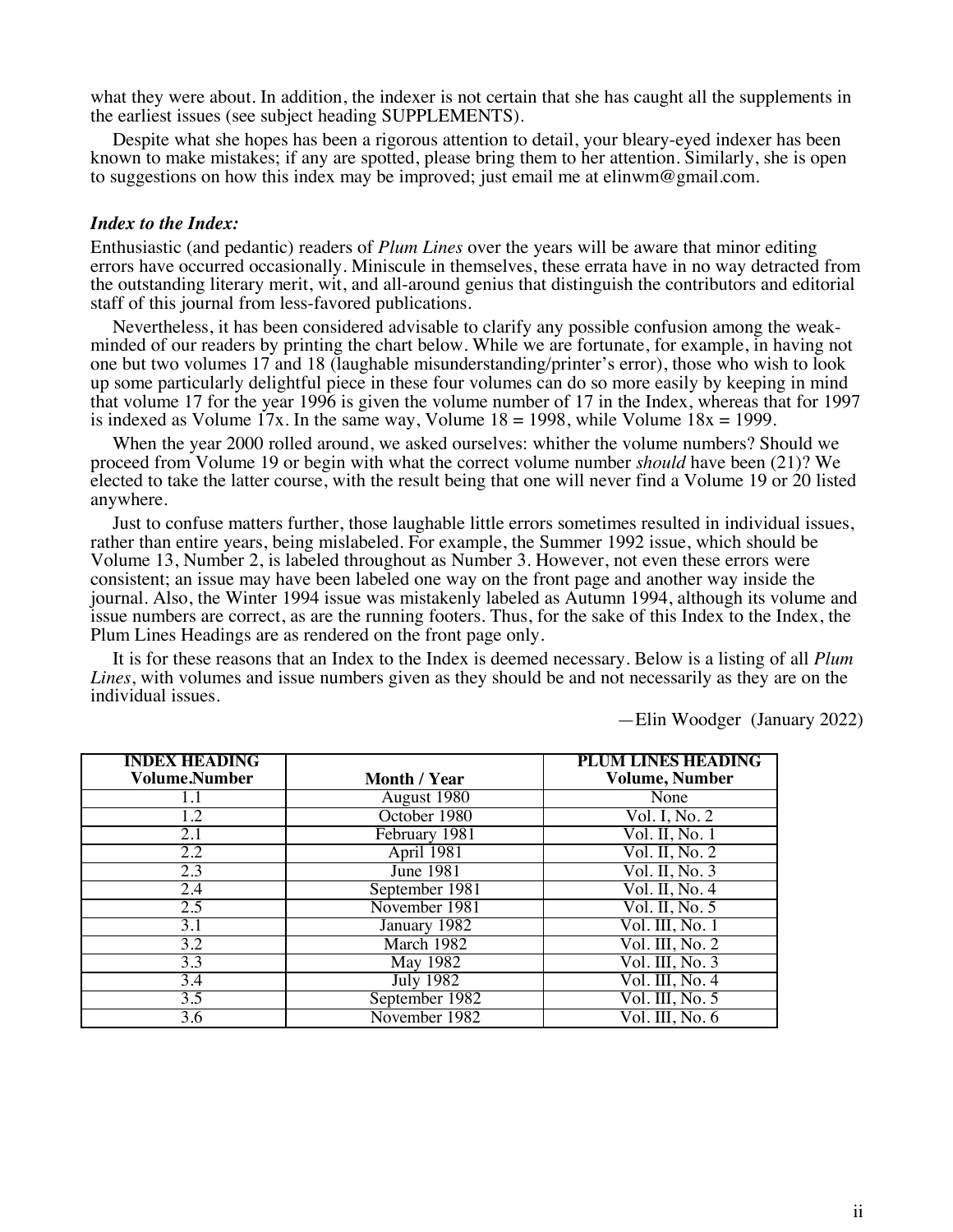| <b>INDEX HEADING</b> |                            | <b>PLUM LINES HEADING</b>            |
|----------------------|----------------------------|--------------------------------------|
| <b>Volume.Number</b> | Month / Year               | <b>Volume, Number</b>                |
| $\overline{4.1}$     | January 1983               | Vol. IV, No. 1                       |
| 4.2                  | March 1983                 | Vol. IV, No. 2                       |
| 4.3                  | <b>May 1983</b>            | Vol. IV, No. 3                       |
| 4.4                  | <b>July 1983</b>           | Vol. IV, No. 4                       |
| 4.5                  | September 1983             | Vol. IV, No. 5                       |
| $\overline{4.6}$     | November 1983              | Vol. IV, No. 6                       |
| 5.1                  | January 1984               | Vol. V, No. 1                        |
| 5.2                  | March 1984                 | Vol. V, No. 2                        |
| 5.3                  | <b>May 1984</b>            | Vol. V, No. 3                        |
| 5.4                  | <b>July 1984</b>           | Vol. V, No. 4                        |
| 5.5                  | September 1984             | Vol. V, No. 5                        |
| 5.6                  | November 1984              | Vol. V, No. 6                        |
| 6.1                  | February 1985              | Vol. VI, No. 1                       |
| 6.2                  | May 1985                   | Vol. VI, No. 2                       |
| 6.3                  | August 1985                | Vol. VI, No. 3                       |
| 6.4                  | November 1985              | Vol. VI, No. 4                       |
| 7.1                  | February 1986              | Vol. VI, No. $1*$                    |
| 7.2                  | <b>May 1986</b>            | Vol. VII, No. 2                      |
| 7.3                  | August 1986                | Vol. VII, No. 3                      |
| 7.4                  | November 1986              | Vol. VII, No. 4                      |
| 8.1                  | February 1987              | Vol. VIII, No. 1                     |
| 8.2                  | <b>May 1987</b>            | Vol. VIII, No. $3*$                  |
| 8.3                  | August 1987                | Vol. VIII, No. 3                     |
| 8.4                  | November 1987              | Vol. VIII, No. 4                     |
| 9.1                  | February 1988              | Vol. 9, No. 1                        |
| 9.2                  | <b>May 1988</b>            | Vol. 9, No. 2                        |
| 9.3                  | August 1988                | Vol. 9, No. 3                        |
| 9.4                  | November 1988              | $Vol. 9, No. 10*$                    |
| 10.1                 | February 1989              | Vol. 10, No. 1                       |
| 10.2                 | <b>May 1989</b>            | Vol. 10, No. 2                       |
| 10.3                 | August 1989                | Vol. 10, No. 3                       |
| 10.4                 | November 1989              | Vol. 10, No. 4                       |
| 11.1                 | Spring 1990                | Vol. 11, No. 1                       |
| 11.2<br>11.3         | Summer 1990                | Vol. 11, No. 2                       |
|                      | Autumn 1990                | Vol. 11, No. 3                       |
| 11.4                 | Winter 1990                | Vol. 11, No. 4                       |
| 12.1<br>12.2         | Spring 1991                | Vol. 12, No. 1                       |
|                      | Summer 1991                | Vol. 12, No. 2                       |
| 12.3                 | Autumn 1991                | Vol. 12, No. 3                       |
| 12.4<br>13.1         | Winter 1991                | Vol. 12, No. 4<br>Vol. 13, No. 1     |
|                      | Spring 1992                |                                      |
| 13.2<br>13.3         | Summer 1992                | Vol. 13, No. $3 *$<br>Vol. 13, No. 3 |
|                      | Autumn 1992                |                                      |
| 13.4<br>14.1         | Winter 1992<br>Spring 1993 | Vol. 13, No. 4<br>Vol. 14, No. 1     |
| 14.2                 | Summer 1993                | Vol. 13, No. 4 *                     |
| 14.3                 | Autumn 1993                | Vol. 14, No. 3                       |
| 14.4                 | Winter 1993                | Vol. 14, No. 4                       |
| 15.1                 | Spring 1994                | Vol. 15, No. 1                       |
| 15.2                 | Summer 1994                | Vol. 15, No. 2                       |
| 15.3                 | Autumn 1994                | Vol. 15, No. 3                       |
| 15.4                 | Autumn 1994 **             | Vol. 15, No. 4                       |
|                      |                            |                                      |

(\* = Error in numbering / \*\* = Should be Winter 1994)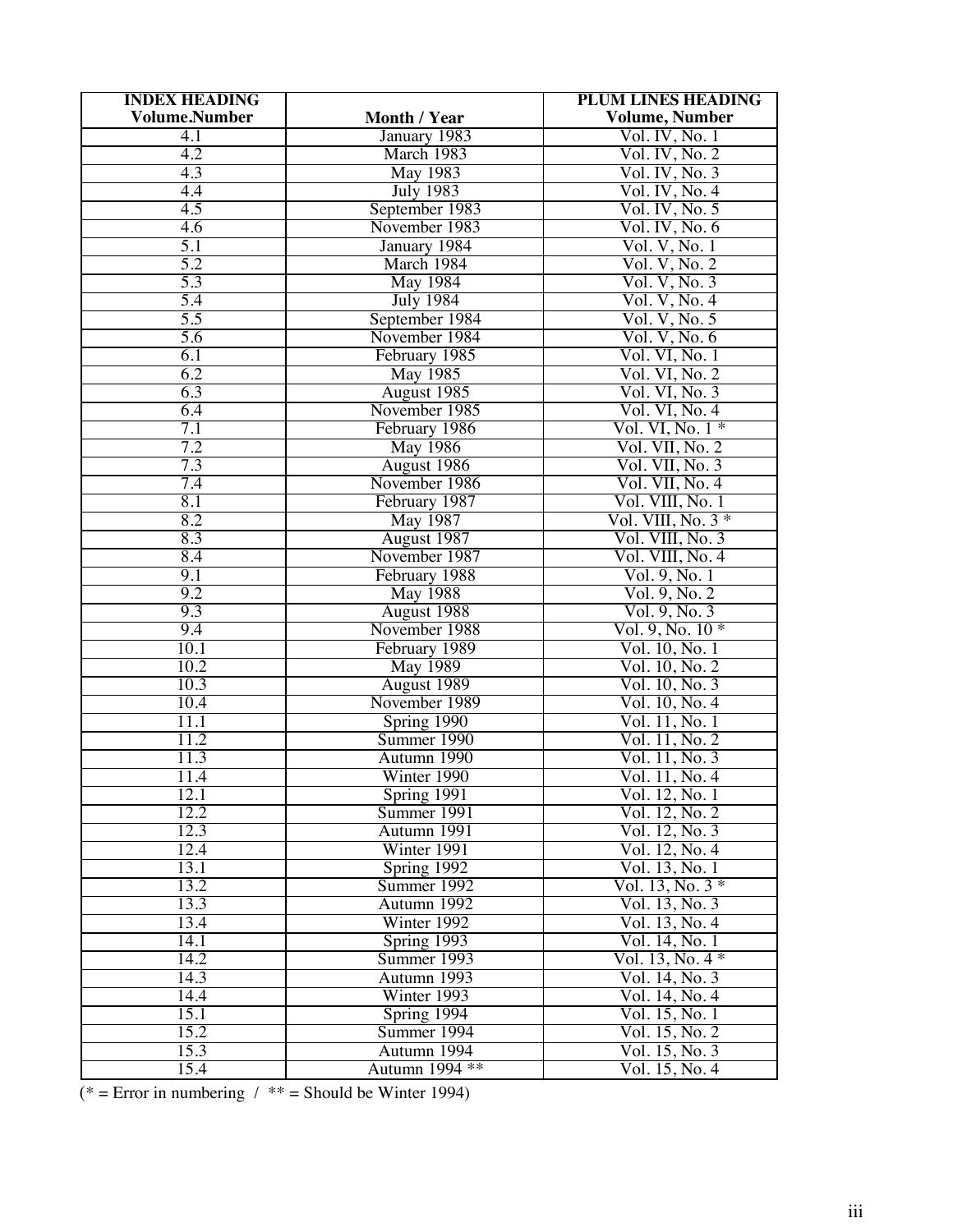| <b>INDEX HEADING</b> |                    | <b>PLUM LINES HEADING</b> |
|----------------------|--------------------|---------------------------|
| <b>Volume.Number</b> | Month / Year       | <b>Volume, Number</b>     |
| 16.1                 | $Spring$ 1995      | Vol. 16, No. 1            |
| 16.2                 | Summer 1995        | Vol. 16, No. 2            |
| 16.3                 | Autumn 1995        | Vol. 16, No. 3            |
| 16.4                 | Winter 1995        | Vol. 15, No. $4 *$        |
| 17.1                 | Spring 1996        | Vol. 16, No. 1 *          |
| 17.2                 | Summer 1996        | Vol. 17, No. 2            |
| 17.3                 | Autumn 1996        | Vol. 17, No. 3            |
| 17.4                 | Winter 1996        | Vol. 16, No. $4 *$        |
| 17x.1                | Spring 1997        | Vol. $17$ , No. $1 *$     |
| 17x.2                | Summer 1997        | $Vol. 17, No. 2*$         |
| 17x.3                | Autumn 1997        | Vol. $17$ , No. $3 *$     |
| 17x.4                | Winter 1997        | Vol. $17$ , No. $4 *$     |
| 18.1                 | Spring 1998        | Vol. 18, No. 1 *          |
| $18.2 - 3$           | Summer-Autumn 1998 | Vol. 18, Nos. 2 and $3*$  |
| 18.4                 | Winter 1998        | Vol. $18$ , No. $4 *$     |
| 18x.1                | Spring 1999        | Vol. 18, No. $1 *$        |
| 18x.2                | Summer 1999        | Vol. 18, No. $2 *$        |
| 18x.3                | Autumn 1999        | Vol. 18, No. $3 *$        |
| 18x.4                | Winter 1999        | Vol. $18, No. 4*$         |
| 21.1                 | Spring 2000        | Vol. 21, No. 1            |
| 21.2                 | Summer 2000        | Vol. 21, No. 2            |
| 21.3                 | Autumn 2000        | Vol. 21, No. 3            |
| 21.4                 | Winter 2000        | Vol. 21, No. 4            |
| 22.1                 | Spring 2001        | Vol. 21, No. 1            |
| 22.2                 | Summer 2001        | Vol. 22, No. 2            |
| 22.3                 | Autumn 2001        | Vol. 22, No. 3            |
| 22.4                 | Winter 2001        | Vol. 22, No. 4            |
| 23.1                 | Spring 2002        | Vol. 23, No. 1            |
| 23.2                 | Summer 2002        | Vol. 23, No. 2            |
| $23.3 - 4$           | Autumn-Winter 2002 | Vol. 23, Nos. 3–4 ***     |
| 24.1                 | Spring 2003        | Vol. 24, No. 1            |
| 24.2                 | Summer 2003        | Vol. 24, No. 2            |
| 24.3                 | Autumn 2003        | Vol. 24, No. 3            |
| 24.4                 | Winter 2003        | Vol. 24, No. 4            |
| 25.1                 | Spring 2004        | Vol. 25, No. 1            |
| 25.2                 | Summer 2004        | Vol. 25, No. 2 ***        |
| 25.3                 | Autumn 2004        | Vol. 25, No. 3            |
| 25.4                 | Winter 2004        | Vol. 25, No. 4            |
| 26.1                 | Spring 2005        | Vol. 26, No. 1            |
| 26.2                 | Summer 2005        | Vol. 26, No. 2            |
| 26.3                 | Autumn 2005        | Vol. 26, No. 3            |
| 26.4                 | Winter 2005        | Vol. 26, No. 4            |
| 27.1                 | Spring 2006        | Vol. 27, No. 1            |
| 27.2                 | Summer 2006        | Vol. 27, No. 2            |
| 27.3                 | Autumn 2006        | Vol. 27, No. 3            |
| 27.4                 | Winter 2006        | Vol. 27, No. 4            |
| 28.1                 | Spring 2007        | Vol. 28, No. 1            |
| 28.2                 | Summer 2007        | Vol. 28, No. 2            |
| 28.3                 | Autumn 2007        | Vol. 28, No. 3            |
| 28.4                 | Winter 2007        | Vol. 28, No. 4            |

(\* = Error in numbering  $/$  \*\*\* = Front page missing the issue information)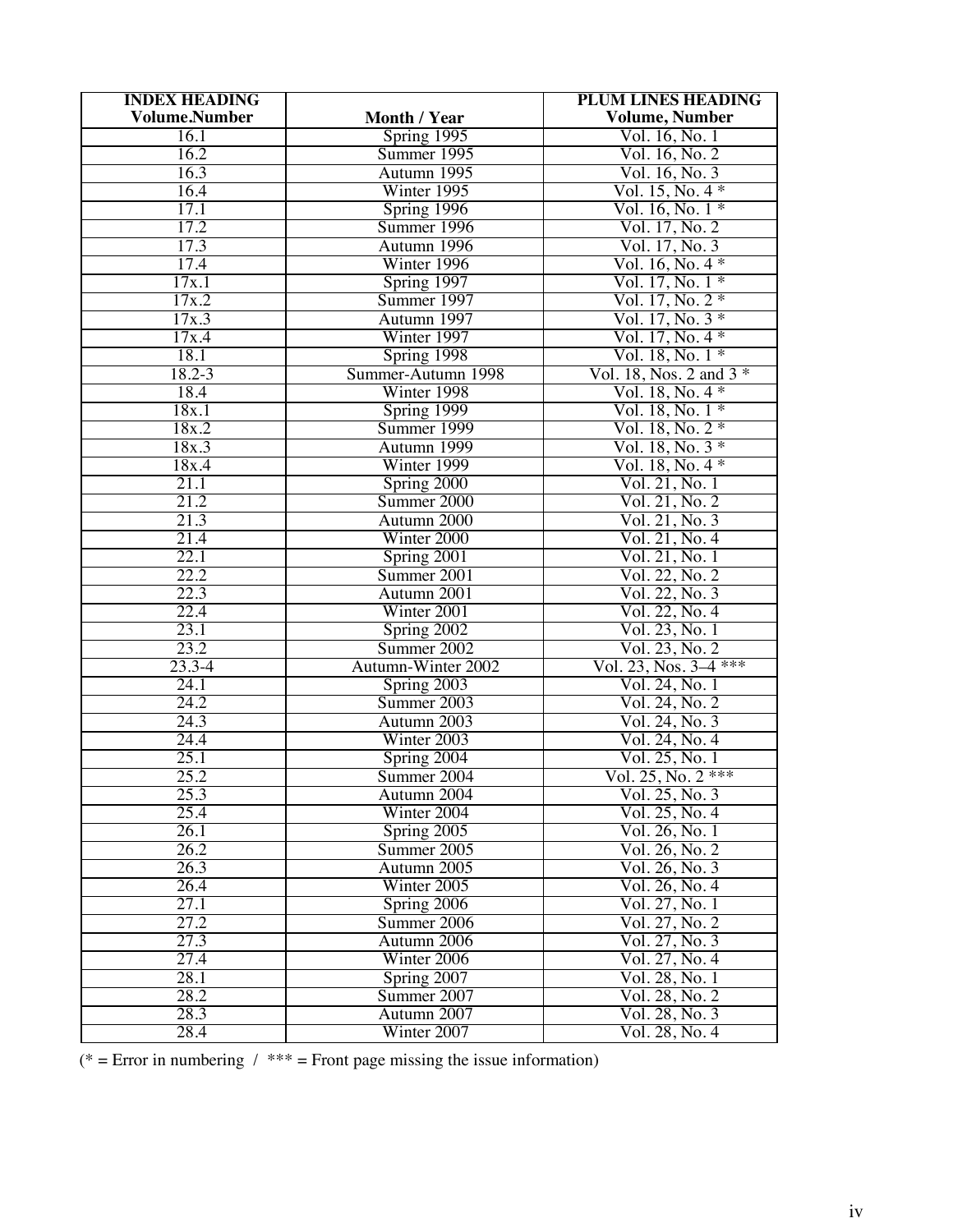| <b>INDEX HEADING</b> |                         | <b>PLUM LINES HEADING</b> |
|----------------------|-------------------------|---------------------------|
| <b>Volume.Number</b> | Month / Year            | <b>Volume, Number</b>     |
| 29.1                 | Spring 2007             | Vol. 29, No. 1            |
| 29.2                 | Summer 2008             | Vol. 29, No. 2            |
| 29.3                 | Autumn 2008             | Vol. 29, No. 3            |
| 29.4                 | Winter 2008             | Vol. 29, No. 4            |
| 30.1                 | Spring 2009             | Vol. 30, No. 1            |
| 30.2                 | Summer 2009             | Vol. 30, No. 2            |
| 30.3                 | Autumn 2009             | Vol. 30, No. 3            |
| 30.4                 | Winter 2009             | Vol. 30, No. 4            |
| 31.1                 | S <sub>pring</sub> 2010 | Vol. 31, No. 1            |
| 31.2                 | Summer 2010             | Vol. 31, No. 2            |
| 31.3                 | Autumn 2010             | Vol. 31, No. 3            |
| 31.4                 | Winter 2010             | Vol. 31, No. 4            |
| 32.1                 | Spring 2011             | Vol. 32, No. 1            |
| 32.2                 | Summer 2011             | Vol. 32, No. 2            |
| 32.3                 | Autumn 2011             | Vol. 32, No. 3            |
| 32.4                 | Winter 2011             | Vol. 32, No. 4            |
| 33.1                 | Spring 2012             | Vol. 33, No. 1            |
| 33.2                 | Summer 2012             | Vol. 33. No. 2            |
| 33.3                 | Autumn 2012             | Vol. 33, No. 3            |
| 33.4                 | Winter 2012             | Vol. 33, No. 4            |
| 34.1                 | Spring 2013             | Vol. 34, No. 1            |
| 34.2                 | Summer 2013             | Vol. 34. No. 2            |
| 34.3                 | Autumn 2013             | Vol. 34, No. 3            |
| 34.4                 | Winter 2013             | Vol. 34, No. 4            |
| 35.1                 | Spring 2014             | Vol. 35, No. 1            |
| 35.2                 | Summer 2014             | Vol. 35, No. 2            |
| 35.3                 | Autumn 2014             | Vol. 35, No. 3            |
| 35.4                 | Winter 2014             | Vol. 35, No. 4            |
| 36.1                 | Spring 2015             | Vol. 36, No. 1            |
| 36.2                 | Summer 2015             | Vol. 36, No. 2            |
| 36.3                 | Autumn 2015             | Vol. 36, No. 3            |
| 36.4                 | Winter 2015             | Vol. 36, No. 4            |
| 37.1                 | Spring 2016             | Vol. 37, No. 1            |
| 37.2                 | Summer 2016             | Vol. 37, No. 2            |
| 37.3                 | Autumn 2016             | Vol. 37, No. 3            |
| 37.4                 | Winter 2016             | Vol. 37, No. 4            |
| 38.1                 | Spring 2017             | Vol. 38, No. 1            |
| 38.2                 | Summer 2017             | Vol. 38, No. 2            |
| 38.3                 | Autumn 2017             | Vol. 38, No. 3            |
| 38.4                 | Winter 2017             | Vol. 38, No. 4            |
| 39.1                 | Spring 2018             | Vol. 39, No. 1            |
| 39.2                 | Summer 2018             | Vol. 39, No. 2            |
| 39.3                 | Autumn 2018             | Vol. 39, No 3             |
| 39.4                 | Winter 2018             | Vol. 39, No.4             |
| 40.1                 | Spring 2019             | Vol. 40, No. 1            |
| 40.2                 | Summer 2019             | Vol. 40, No. 2            |
| 40.3                 | Autumn 2019             | Vol. 40, No. 3            |
| 40.4                 | Winter 2019             | Vol. 40, No. 4            |
| 41.1                 | Spring 2020             | Vol. 41, No. 1            |
| 41.2                 | Summer 2020             | Vol. 41, No. 2            |
| 41.3                 | Autumn 2020             | Vol. 41, No. 3            |
| 41.4                 | Winter 2020             | Vol. 41, No. 4            |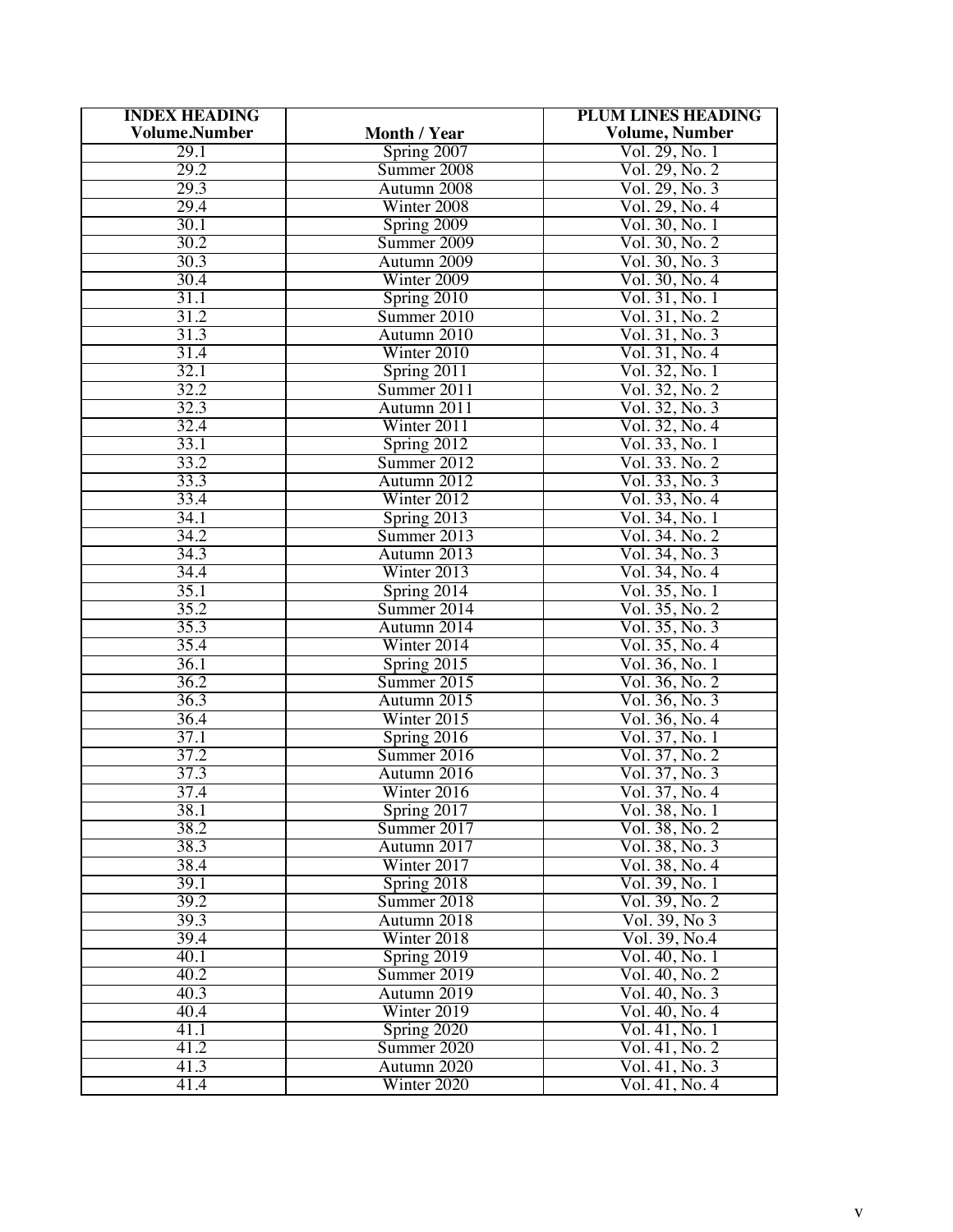| <b>INDEX HEADING</b><br><b>Volume.Number</b> | Month / Year | <b>PLUM LINES HEADING</b><br><b>Volume, Number</b> |
|----------------------------------------------|--------------|----------------------------------------------------|
|                                              | Spring 2021  | Vol. 42, No. 1                                     |
|                                              | Summer 2021  | Vol. 42, No. 2                                     |
|                                              | Autumn 2021  | Vol. 42, No. 3                                     |
|                                              | Winter 2021  | Vol. 42. No. 4                                     |

Notes: *Plum Lines* became *Plum Lines* as of the September 1981 issue. Prior to then, it was called *Comments in Passing*. The contents for those early newsletters are all contained under the Index subject heading of *COMMENTS IN PASSING*.

*Plum Lines* began as a bimonthly journal; it became a quarterly publication as of Volume 6. A table of contents was introduced to *Plum Lines* for the first time as of Volume 11.

Bill Blood was the journal's editor in chief, known as the Oldest Member (OM), from 1980 to 1987 (Volumes 1–8). Ed Ratcliffe was OM from 1988 to 2003 (Volumes 9–24.3). Dan Cohen became the *Plum Lines* editor in chief as of the Winter 2003 issue (Volume 24.4), but he chose not to take the OM moniker. In January 2007 Gary Hall became editor in chief (starting with Volume 28.1, Spring 2007); he assumed the title of OM after Ed's passing in May 2015. Other staff members over the years have included David Landman, Neil Midkiff, Elin Woodger, and Tad Boehmer.

A list of Subject Headings found in the Index follows, though please note there are numerous "blind entries" included in the index—that is, headings (not listed below) that are cross-referenced to actual headings (e.g., ALCOHOL – *See* DRINKING).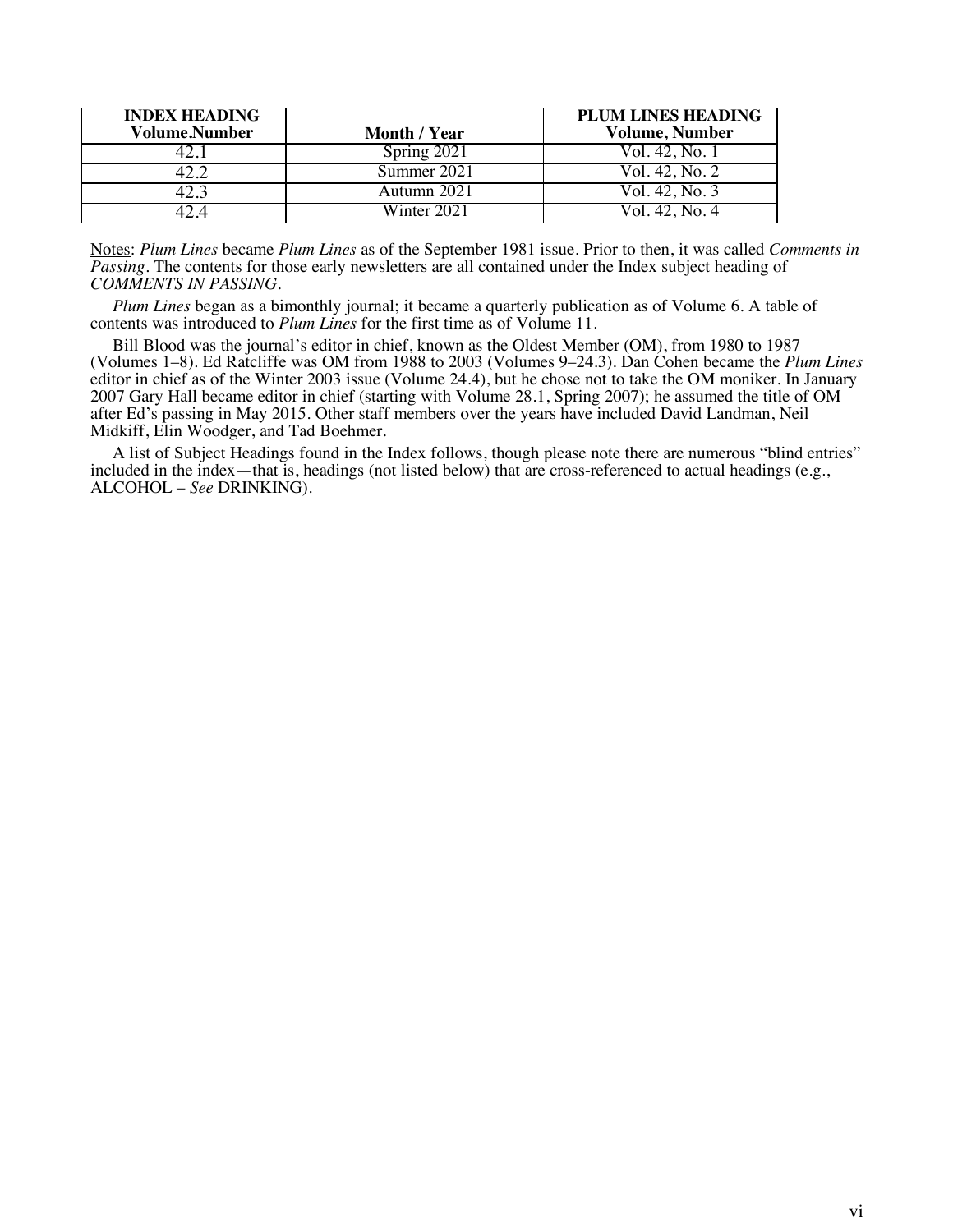#### **SUBJECT AND COLUMN HEADINGS**

*(Note: Columns in bold type)*

Acrostics Ade, George Advertisements Allan, Maud Alleyn, Edward Amaryllis Ames, Jonathan Analyses Animals *Anything Goes*  Appreciations Archives, Wodehouse Armour, Richard Ask Jeeves Auctions Audiobooks Austen, Jane Australia Awards and Prizes Axe, Frank Banks, Rosie M. Barribault's Baty, Thomas Baxter, Rupert BBC Beer Labels Benchley, Robert *Betting on Bertie* Bible Binges **Biographies** Birds Bishop, Charles Blair, Tony Blanc, Pauline *Blandings* (Television Series) Blandings Castle Blood, Bill Book Collecting Books/Book Reviews Bookseller s Boxing Bread -Rolls/Bread -Throwing Brookfield, Charles Brotherly Love Brown, Fergus James Burkett, Nancy Butlers *By Jeeves* Canada Cannon, Peter Carroll, Lewis Carruth, Fr. James Cazalet, Hal Cazalet, Leonora Cazalet -Keir, Thelma Centenary Exhibition

Chandler, Raymond Chapters **Chapters Corner** Characters in Wodehouse Chaucer, Geoffrey Cheshire Cat Chicken Farming Chillicothe, Ohio Chins Churchill, Winston Cigarette Cards Cincinnati, Ohio City Lit Theatre Clocks Clothing Clubs Cohen, Dan **Collecting Wodehouse** Comics *Coming of Bill, The Comments in Passing* **Concordances** Connolly, Joseph Constitution, TWS Contests Convention Committee Convention Talks Conventions, TWS Cooke, Alistair Copyright Cotton, Anne Coughtrey, Geoffrey Cow Creamers Cricket Crime Crosswords Cunningham, Florence Cuppy, Will **Curates** Dance Davis, Lee Dedications Degenershausen (Germany) *Desert Island Discs* Detective Stories Dickens, Charles **Dictionaries** Donaldson, (Frances) Lady Donop, P. G. Von Doyle, Sir Arthur Conan D'oyly Carte, Rupert Drinks/Drinking Duffie, John Duke, Edward Dulwich DVDs and Videos Dyson, Jim Earl, Jim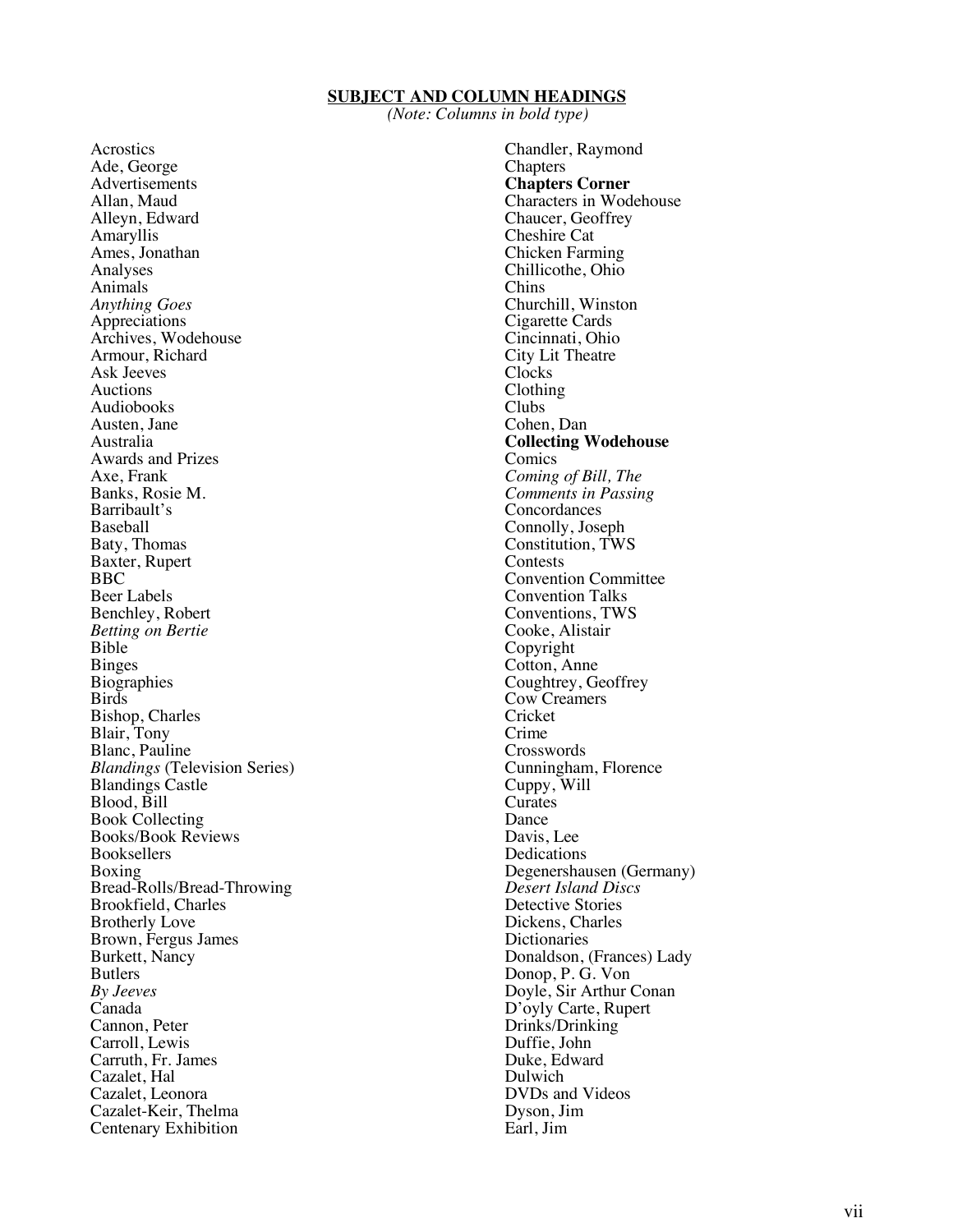Early PGW Education/Teaching Einstein, Albert Empress Of Blandings Emsworth (Hants) Maritime & Historical Trust Emsworth, Lord England Errata Espionage Etiquette Fascism Favorite Stories Featherstonehaugh Feuer, Cy **Few Quick Ones, A** Fforde, Jasper Fighting Films and Television Finance Fish Fitzgerald, F. Scott Fletcher, John Flowers , Plants , and Trees Flying Folio Society Food/Dining/Cooking Forrest, George French Language in PGW Fry, Stephen Garrison, Dan Genealogies Genius Glanzman, Louis *Globe, The* Golf Goodale, Robert Google Earth Project Gould, Charles Graves, Charles Great Poetry Handicap Great Wodehouse Movie Pitch Green, Benny Guareschi, Giovanni Guarnaccia, Steven Hall, Robert Handwriting Hayward, John Hearst Castle *Heavy Weather* Hedgcock, Murray Heineman, James Helmets, Police Hollywood Homages/Sequels to PGW Hopson, Jonathan Horsburgh, Fergus Hordern, Sir Michael Hunstanton Hall

Illustrations/Illustrators Impostors India, Wodehouse in Infant Samuel International Wodehouse Association Internet and Websites Interviews/Interviewers Ionicus Ishiguro, Kazuo Jackson, Alan Jasen, David A. Jazz Jeeves, Percy Jeeves, Reginald *Jeeves* (Musical) *Jeeves and Wooster* (TV Series) Jette, Maria Jewelry Jewkes, Peter Johnson, Boris Johnson, Owen Joyce, William Brooke Kaufman, Jan Wilson Keenan, Joe Kimberly, John, 4th Earl Of Knox, Jason Joseph Knox, Neville Alexander Kuzmenko, Mikhail *Land Where the Good Songs Go* Landman, David Lane, Anthony Language/Linguistics Lardner, Ring<br>Laughing Gas Laurie, Hugh Law/Legal/Courts Le Touquet Leacock, Stephen **Letter from England** Letters Letters/Ethel Letters/PGW Letters to Newspapers **Letters to the Editor** (*Plum Lines* ) Literary Societies Literary Styles Lithgow, John Little Church Around The Corner Llewellyn, Ivor Lloyd, Davi d Logo (TWS) London Long Island Loos, Anita MacGregor, Marilyn Mackenzie, Compton Madame Eulalie's Rare Plums Magazines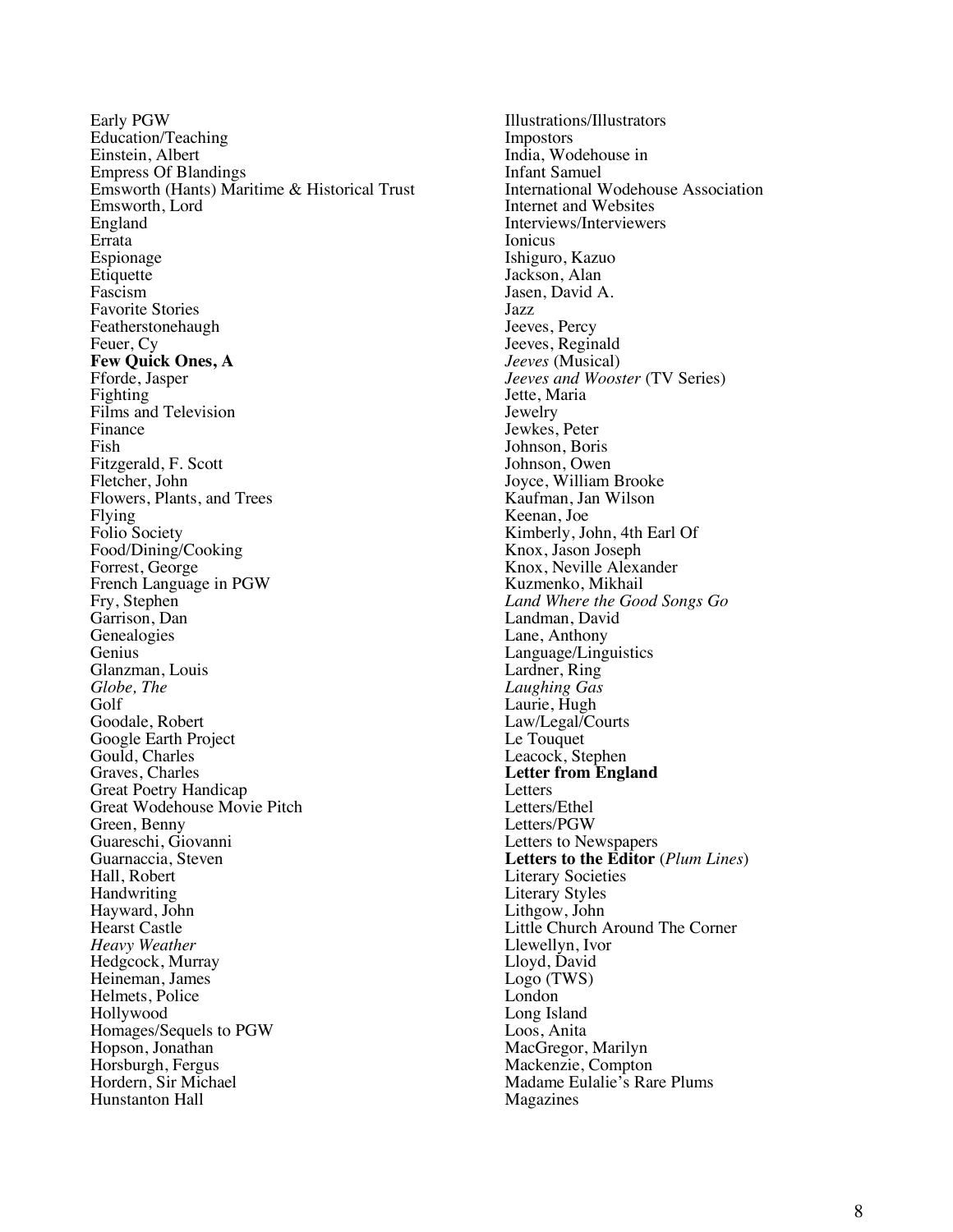Margaret, HRH Princess Marquis, Don Marriage Martineau, James Masters as Servants McCourt, Frank McCrum, Robert McIlvaine Bibliography Media References Medicine Menschaar, Frits Meredith, Scott Michaud, Ian Midkiff, Neil Milne, A.A. Mitchell, Abe Mohamed, Shamim Molloy, Soapy and Dolly Molnar, Ferenc Monocles Morris, Dr J. C. Morrissey, Richard Muggeridge, Malcolm Mumps Murphy, Helen Murphy, Norman **My First Time/My First Wodehouse** Mysteries Nazario, Sterling Wodehouse New York City *New Yorker* Newport, Rhode Island **Newt<sub>s</sub>** Nobel Prize Norfolk Northcliffe, Viscount Obituaries/Death Notices *Oh, Kay!* Old Home Week in Moscow Oldest Members O'Sullivan, Maureen Owen, Christopher Pain, Barry Painters and Paintings Pamment, Fr. Duaine Parkinson, C. Northcote Pastiches and Parodies Patzel, Fred Pelican Club Pepper, Reggie PGWnet Phelps, Barry Pickerill, Paul Pigs Pitt, Barrie Place Names Plaques, Marker s , & Stones, Memorial Plotting

*Plum Lines* Plummer, Ethel Plunkett, Bob Poe, Edgar Allan Poems and Poetry Powell, Jacqueline Prawn Story Presidential Letters/Messages Psmith, Rupert Psychology Public Domain Publishing Pubs Pumpkins Punch Puns Puzzles Queen Mother (Elizabeth) **Quizzes** Rabbits Races/Racing Radio Ratcliffe, Ed Reading Habits References to Wodehouse Religion *Reminiscences of the Hon. Galahad Threepwood* Remsenburg **Rivals of P. G. Wodehouse** Robinson, Fletcher Rockwell, Norman Rummage Sales Runyon, Damon Russians, Wodehouse and Saki (Hector Hugh Munro) *Saturday Evening Post* Sayers, Dorothy School s Schwed, Peter Scripture Knowledge Scrymgeour Semenikhin, Yevgueny **Servants** Sex/Romance/Violence Shakespeare, William Shelley, Percy Bysshe Sidney, Sir Philip **Ships** Short Stories Shoval, Zalman *Sitting Pretty* **Six Degrees of P. G. Wodehouse**  Slythe, Margaret Smethurst, R.V. Smith, Ann Smith, H. Allen Smith, Thorne Social Media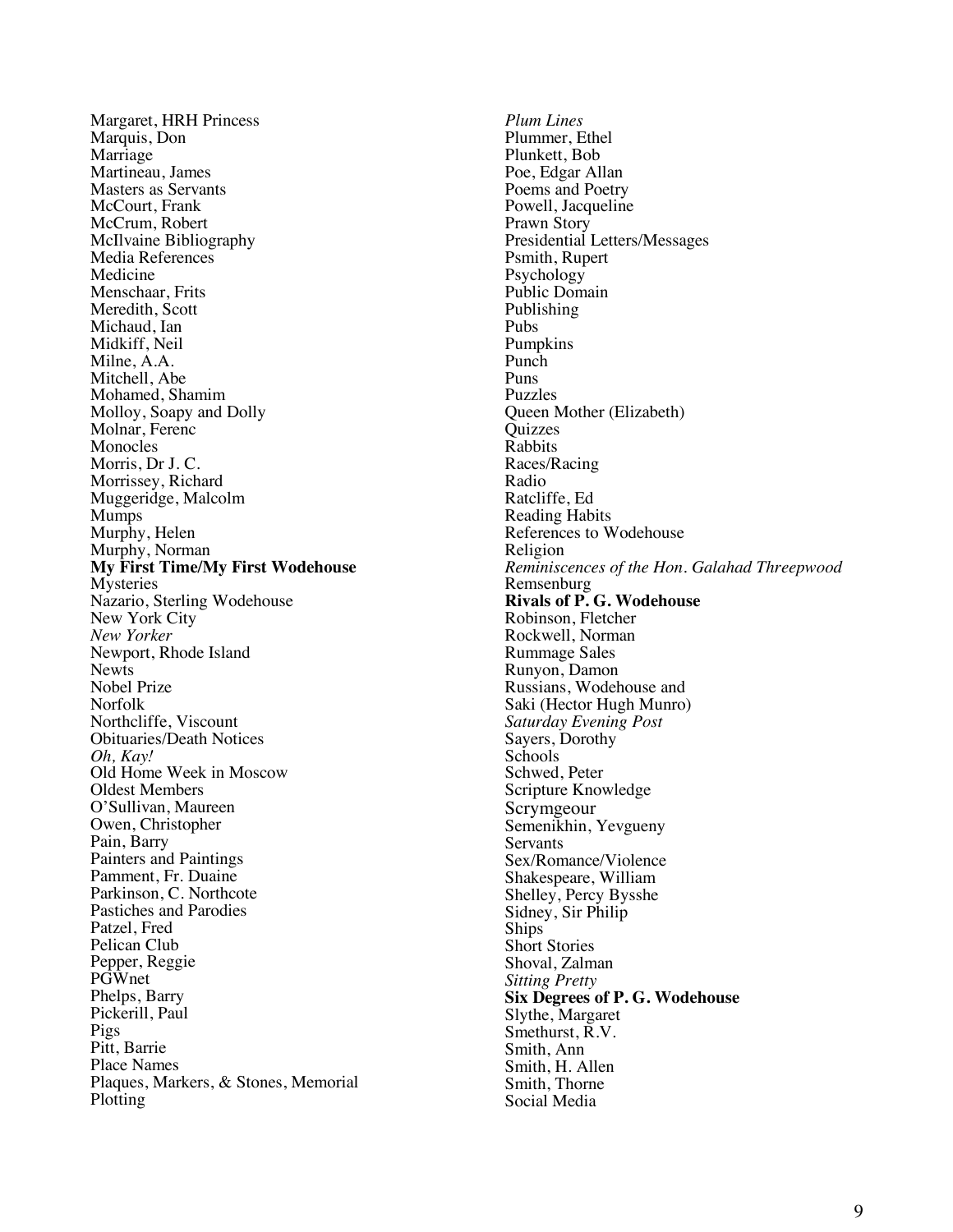Socialism Societies **Something New/S omething Fresh** Songs and Lyrics Sources and References Spark, Dame Muriel Special Events Spinoza, Baruch **Sports Spotted on the Internet** Stamps Steen, Ray Stout, Rex Stow, Doug Stow, Robert Sullivan, Frank Supplements Sweden Taves, Brian *Thank You, Jeeves* (Film) Theatre/Theatre Reviews Thompson, Kristin Threepwood Family Tree Thurber, James Ties Tilbury, Lord Time in Wodehouse Time Magazine Tost/Toszek Tours Translations of Wodehouse Trollope, Anthony Ukridge, Stanley Featherstonehaugh Uncle Fred Usborne, Richard Wainwright, Tom Wartime Controversy Waugh, Evelyn Week With Wodehouse, A Weekend with Wodehouse, A Wells, Carl *What Ho! The Best of P.G. Wodehouse* Wikipedia Wilburfloss, J. Fill iken Will, George Williams, Sidney Wind, Herbert Warren Wodehouse, Ethel Wodehouse, Helen (Nella) Wodehouse, Patrick Wodehouse, Pelham Grenville *Wodehouse: A Life Wodehouse Playhouse* Wodehouse Society, The Women Woodger, Elin Woollcott, Alexander Wooster, Bertram

Wooster, David Wooster, Ohio Worden, Gretchen World Affairs World Wars I & II Worple, Alexander Wright, Robert **Writers**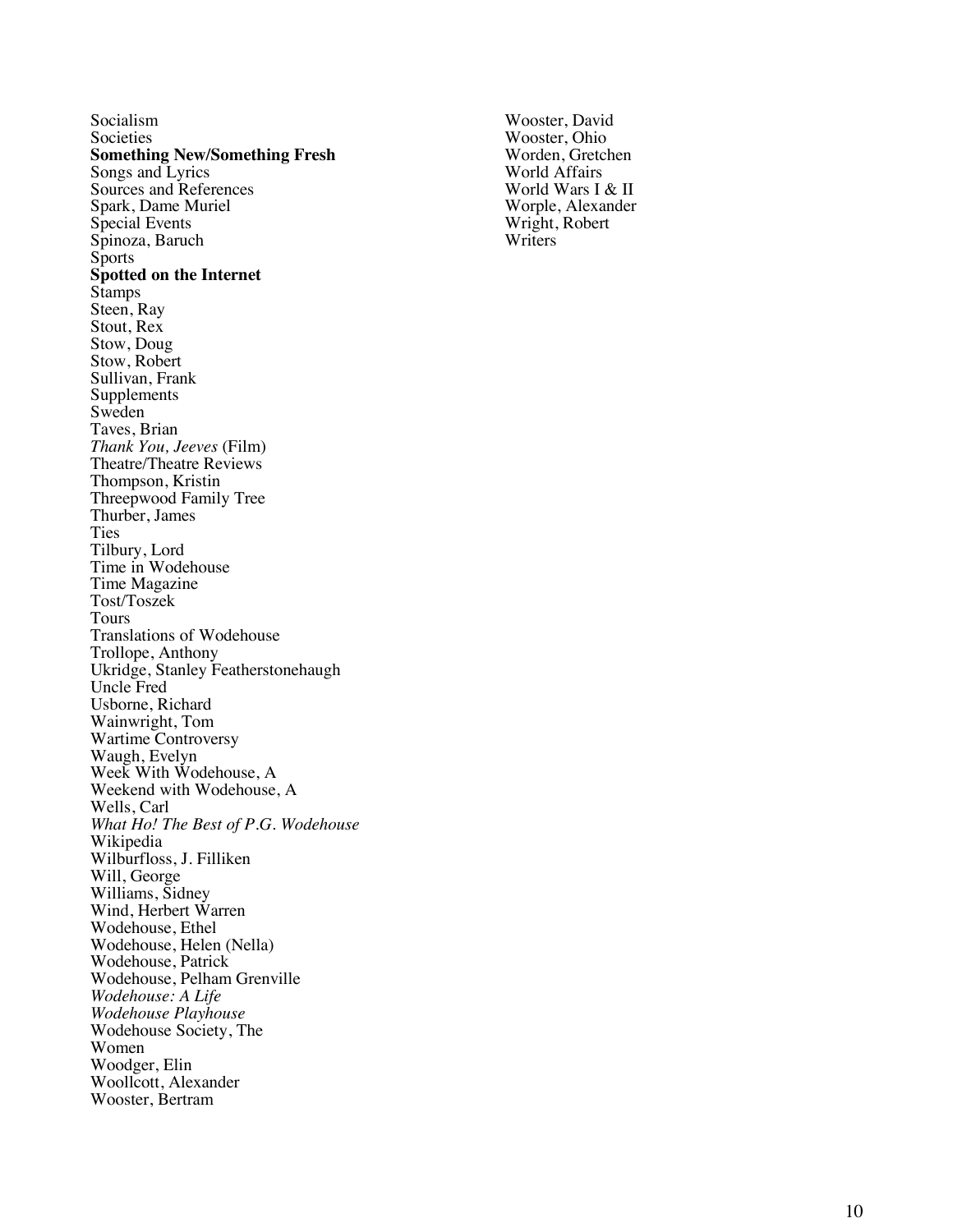## **INDEX TO PLUM LINES, 1980–2020**

# **A**

**Aaron, Andy** Ask Jeeves, But Don't Ask Much: 21.4.14 **Abrinko, Paul** Dedication of the Proclamation: 28.4.23 The Psychology of the Individual Child: 33.4.20 Response to comment on article: 34.2.23 **ACROSTICS** Acrostic, An: 17x.3.12; solution, 17x.4.24 Announcing *The Words of Wodehouse*: A Book of Acrostics: 32.1.12 More acrostic solvers: 18.1.10 Plumacrostics: (1), 14.1.20; solution, 14.2.36 Plumacrostics: (2), 15.2.14; solution, 15.3.20 Wodehouse Acrostic, A: 18.2-3.16 The Words of Wodehouse: 32.1.13 **Adam-Hall, Linda** *See* Hall, Gary. **ADE, GEORGE** A Few Quick Ones—Ade on Age: 25.4.11 George Ade, an Early Influence on P. G. Wodehouse: 37.1.9 Rivals of P. G. Wodehouse: 25.3.10 Wodehouse Tips His Hat: 33.3.22 **ADVERTISEMENTS** Only to Psmith?: 14.1.13 Adverts in Plum Lines?: 16.2.14 **Albert, David** Plum Park: 11.2.8 **ALCOHOL** *See* DRINKS/DRINKING. **ALLAN, MAUD** Maud Allan: An Unlikely Wodehouse Heroine: 33.4.18 **Alleyn, Edward** The Oldest Dulwich Boy: 25.4.19 **ALLEYNIAN, THE** *See* DULWICH. **ALT.FAN.WODEHOUSE** *See* INTERNET AND WEBSITES. **ALLUSIONS** *See* SOURCES AND REFERENCES. **AMARYLLIS** Amaryllis Lives!: 12.3.8 No Amaryllis: 12.2.7 A Search for Amaryllis: 12.1.8 **AMES, JONATHAN** In Defense of Jonathan Ames: 27.3.17 Jonathan Ames Reads; Broadway Special Perplexed: 25.3.2 Oh, No, Jeeves: 25.3.4

#### **ANALYSES**

(*See also* PLOTTING; SOURCES AND REFERENCES)

The Anglo-American Angle: 33.2.20, 33.3.4 As Time Goes By: 35.4.19 Aunts Aren't What?: 27.3.1 By Jeeves, the British are good sorts after all: 17x.2.13 Children in the Works of P. G. Wodehouse: 28.2.2 Comedy Among the Modernists: P. G. Wodehouse and the Anachronism of Comic Form: Part 1, 36.2.1; Part 2, 36.3.17 Cracking the Code of the Woosters: 17.1.19 Did Wodehouse coin words?: 13.1.12; 13.2.10 Dirty Dancing in Wodehouse: 25.1.7 Flying High with Wodehouse: 28.2.24 From Ex-Sgt. Beale to Colonel Pashley-Drake: The Military Man in Wodehouse: 24.4.9 From the Archives: A New Reply to Professor Moneyham's "Anachronism of the Comin Form": 40.3.6 God and Bertie Wooster: 35.1.9 Harpers and half-portions: P.G. Wodehouse on the Women's Question: 18x.1.1 How complex was the comic genius?: 13.4.18 Humor analysis: 18.2-3.20 Incarcerated in Wodehouse: 28.2.5 It Wasn't a Dark and Stormy Night: A Study of the Openings of the Novels of P. G. Wodehouse: 37.4.5 Long, Strange Trip of Ivor Llewellyn, The: 27.2.10 Lord Emsworth and the Girl Friend: 37.2.22 Merrythought: An Inquiry into the Nature of P. G. Wodehouse: 37.3.6 Mr Blair, PG Wodehouse, and the Entente Cordiale: 18.4.14 O Tempora! Wodehouse and Linguistic Decorum: 26.3.23 Our Man in America: 17x.3.16 P. G. Wodehouse, Feminist: 37.3.1 P. G. Wodehouse, Revenge Novelist?: 35.4.18 P.G. Wodehouse—Master of Farce: 7.1.Supp Plum pudding in old brandy: Wodehouse and the epic simile: 17.1.4 "Quick" mystery, The: 18.4.5 Rabelais and P. G. Wodehouse: Two Comic Worlds: 28.2.14 (Pt 1); 28.3.20 (Pt 2) Reggie Pepper and Bertie Wooster: A Comparison of Two Stories: 37.4.12 Remembrance of Fish Past: 27.2.4 Seriously Funny Business: The Comic Fiction of P. G. Wodehouse: 23.2.15 St. Mike's, Wodehouse, and Me: The Great Thesis Handicap: 25.2.1; 25.3.11 Study of opening lines, A: 13.1.15 The Supercilious Sisters of Galahad Threepwood and a Long, Lingering Look at the Best of Them: 39.4.1 / Comments: 39.4.8 "The Swoop!": 21.1.20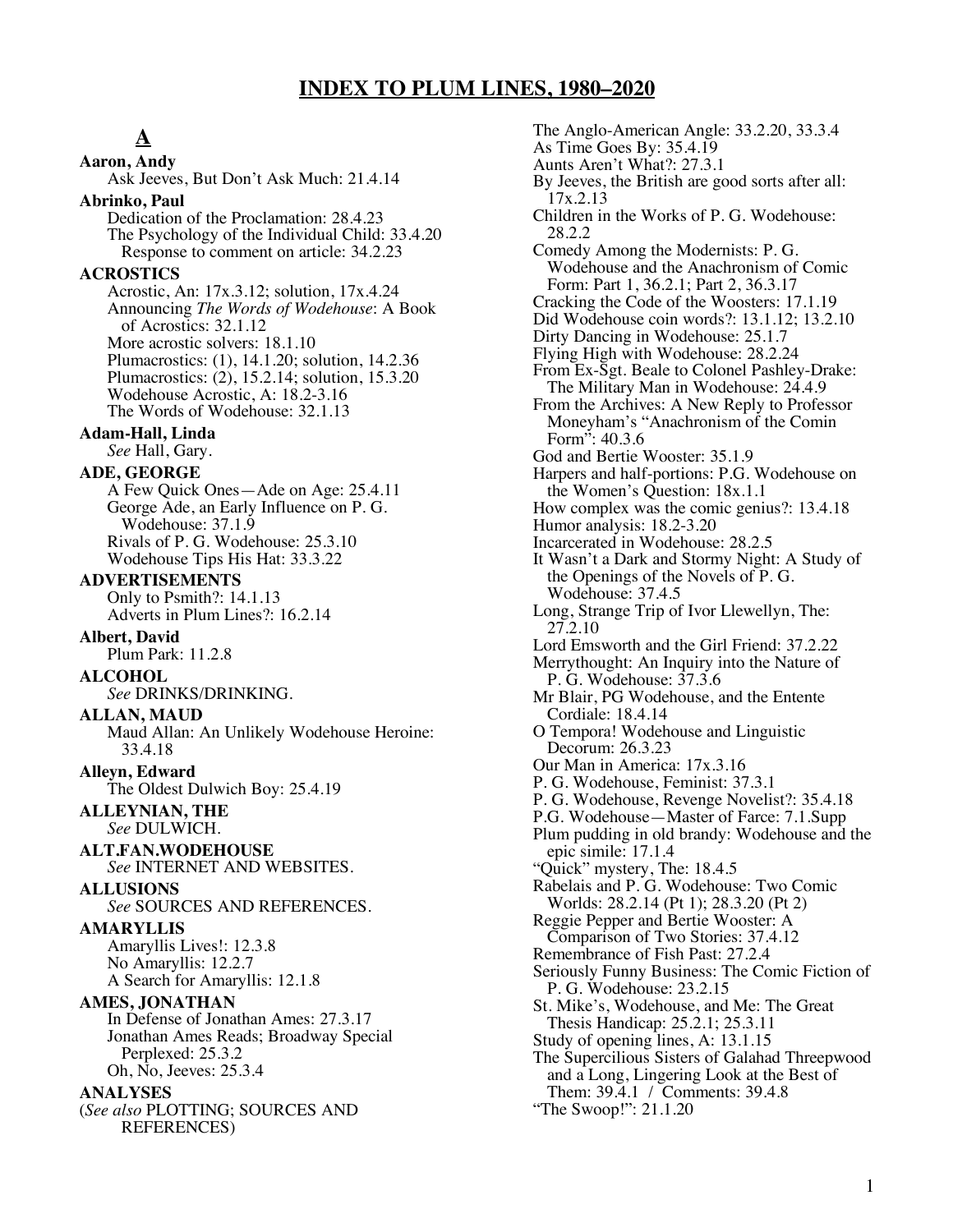That Darn Assyrian, Like a Wolf on the Fold: 28.3.24 This one's for you, Plum: 18.2-3.24 The Times of P. G. Wodehouse: 39.1.1 Tragicall Hiftorie of Lord Emsworth and the Girld Friend, The: 29.3.9 Two Little Known East Anglian Authors Compared: 14.3.12 Was Wodehouse a Gastronome?: 26.4.14 What Would Marx Say: A Social Critique of Wodehouse: 38.2.12 Who is Bertie Wooster's "Best Friend Forever"?: 30.1.1 Wideawake Wodehouse—and the occasional nod: 24.2.4 Wodehouse: A Male Ting?: 25.2.6 Wodehouse and "Flying": 22.3.18 Wodehouse and the Class Divide: 39.1.5 Wodehouse and the Crime Wave: 24.1.8 Wodehouse and the Nuptial Spirit: 42.3.11 Wodehouse and the Psychology of the Individual: 24.1.1 Wodehouse and the Stuffed Eelskin of Fate: 41.3.11 Wodehouse for the Ages: 35.1.15 Worcestershirewards: 30.1.9 **Andrew, Tim** Wodehouse and the Psychology of the Individual: 24.1.1 **Andrews, Peter** The Funniest golf writer who ever lived: 17x.2.1 **ANGLERS' REST** (*See also* CHAPTERS CORNER) Anglers' Rest: 17x.2.17; 21.4.10 **ANIMALS**  (*See also* DOGS; PIGS) A Mulliner Menagerie: 29.3.17; 29.4.4; 30.1.18; 30.4.8; 31.2.12 Just How Did Wodehouse Really Feel About Cats?: 39.1.8 Wodehouse and Hippos and Newts, Oh, My!: 31.2.23 **ANTHOLOGY, MILLENNIUM** *See* WHAT HO! THE BEST OF P.G. WODEHOUSE. *ANYTHING GOES* (*See also* THEATRE/THEATRE REVIEWS) Background to musical: 18x.1.15 More 'Anything Goes' (lyrics): 15.4.14 The Musical Plum: 12.1.11 Plum's 'You're the Top': 15.3.2 **APPRECIATIONS (PGW & others)** (*See also* My First Time/My First Wodehouse) The Best Friend of Mystery: 24.2.8 Blame It on Plum: 31.3.6 Centennial Reflections on a Career: 23.3-4.10 Dave Barry's Excellence: 21.4.12 Discretions of Archie, The: 30.1.10 First love: Reading with P.G. Wodehouse: 17.4.4

First Things First: 26.4.7 'I always liked Norman Rockwell': 18.2-3.22 Irrelevant genius, A: 18.1.26 Jeeves Whiz: 24.1.15 Life Imitates Art: 36.1.6 My Kid's First Time: 38.1.9 My life and delight with Wodehouse: 13.4.8 *New Yorker*'s Plum Epidemic: 41.3.9 P.G. Wodehouse and Human Relations: 6.4.Supp 'Right Ho, Sahib': 16.2.12 The Sonny Boy Chapter of TWS: 16.3.12 Toast in orange and gin, A: 16.1.1 Tribute, A: 15.2.11; 16.4.24 Tribute to P.G. Wodehouse, A: 16.3.15 Uncle Fred in Academe: 26.4.22 What Great Writers Read Is Wodehouse: 31.2.10 What Ho, Jeeves, We Need You: 27.2.9 Wodehouse Sahib: 10.4.Supp Wodehouse saved my life:  $18x.2.8$ Wodehouse to the Rescue: 8.1.Supp Wodehouse Widows: or, The Bluffer's Guide to P.G. Wodehouse: 22.1.20 Wolfgang Amadeus Wodehouse: 18.1.24 Wondrous "What ho!": 18x.3.13 **ARCHIVES, WODEHOUSE** Archives, Anyone?: 37.3.13 The P. G. Wodehouse Collection at Vanderbilt University: 40.4.8; 41.1.19; 41.2.12; 41.3.18; 41.4.18; 42.1.13; 42.2.8; 42.3.8; 42.4.8 **Arkell, Reginald** Abe Mitchell (poem): 18.x.2.19 **ARMITAGE, JOS** *See* IONICUS. **ARMOUR, RICHARD** Rivals of P. G. WodehouseL Richard Armour: 41.4.12 **Armstrong, Curtis** My contribution to Wodehouse scholarship: 18.1.16 Nodders I Have Known: Wodehouse's Hollywood and Mine: 24.3.12 Under the Influence of *Laughing Gas*: 27.1.1 Wodehouse in a Changing World: 33.2.3 **ARMSTRONG, CURTIS** Curtis Armstrong's Revenge: 38.3.9 *A Plum Assignment*, by Armstrong and Milstein: 39.2.4 **Arnest, Rick** My First Time: Is There a Wodehouse in the House?: 38.3.7 **Arnold, June** The Words of Wodehouse: 32.1.13 **ART AND ARTISTS** *See* PAINTERS AND PAINTINGS. **Ashok, Ranjitha** This one's for you, Plum: 18.2-3.24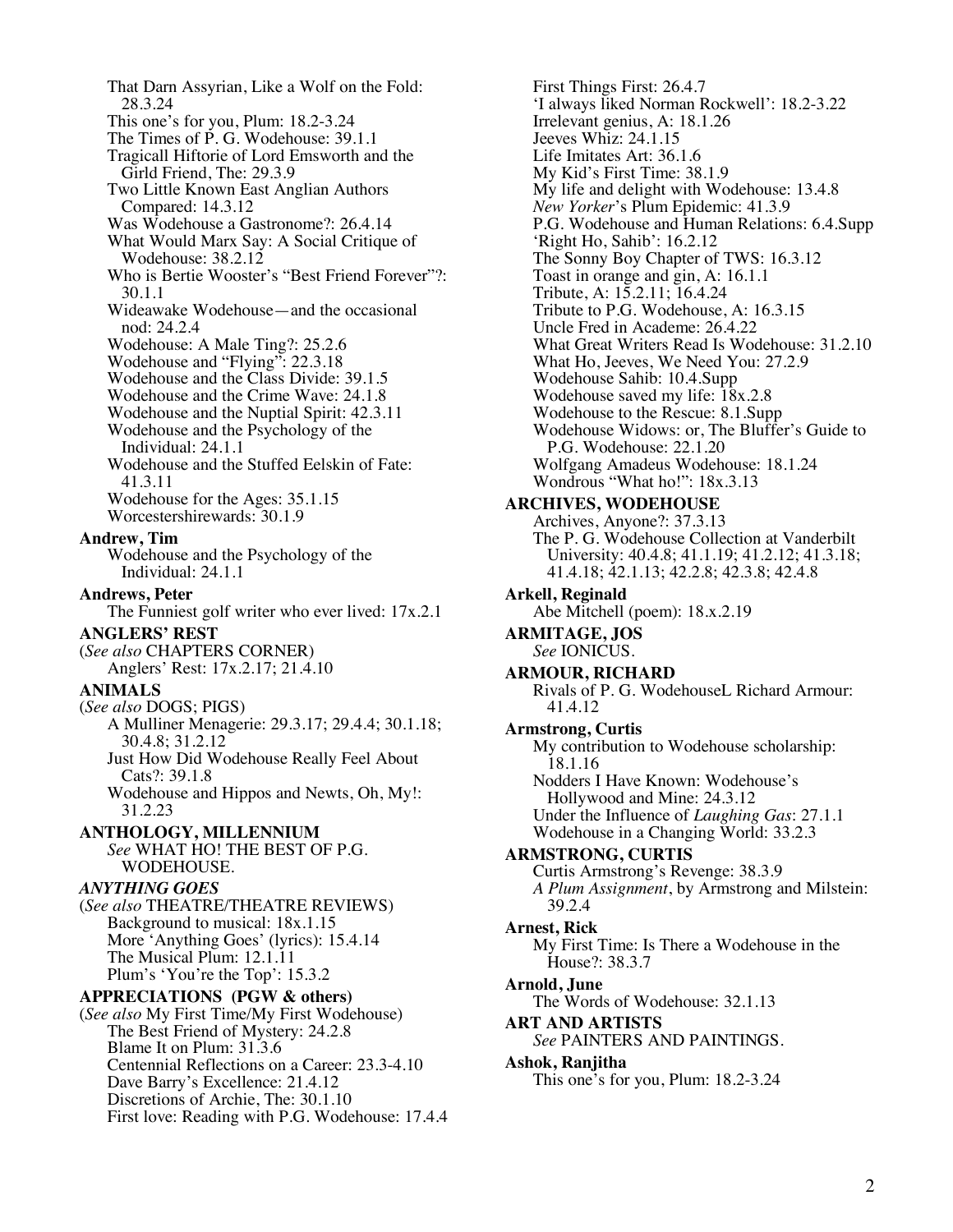**Asimov, Isaac** Quote from *Asimov's Guide to Shakespeare:* 3.6.2 **ASK JEEVES** Ask Jeeves, But Don't Ask Much: 21.4.14 Don't Ask Jeeves?: 26.4.11 Estate in negotiations with A.J.: 21.1.17 Jeeves incarnate (sort of): 18x.1.16 Plum on the Internet: 18.4.13 Unhand that butler!: 21.2.14 **AUCTIONS** Heineman auction: Announcement, 18.4.11; Report, 18.2-3.1 Sale of Wodehouse furnishings: 6.2.1 **AUDIOBOOKS** (*See also* BOOKS/BOOK REVIEWS) Artistic Career of Corky: 18.4.7 Audiobooks by CSA: 30.2.24 Aunt and the Sluggard: 18.4.7 Clustering Round Young Bingo: 18.4.7 Damsel in Distress: 12.4.10 Galahad at Blandings: 13.1.10 The Importance of: 16.3.4 Jeeves stories: 9.2.4 Jeeves and the Hard-Boiled Egg: 18.4.7 Jeeves and the Unbidden Guest: 18.4.7 Joyful Arts Production Association: 6.3.1; 6.4.1 A New Wodehouse Audiobook: 40.2.23 The Oldest Member: 17.3.15 P.G. Wodehouse on Audio Tapes: 12.1.6  $(+$  More on Audio Tapes: 12.1.7) Rummy Affair of Old Biffy: 18.4.7 Sitting Pretty: 1.4.6; 12.1.11 Something Fresh: 14.1.19; 14.2.9 Sources for: 15.3.15; 15.4.8 Summer Lightning: 10.4.7 Thank You, Jeeves: 6.4.1; 21.3.19 Theatre Lyrics of PGW: 13.2.6 UK book and audio tape sources: 14.2.28 Without the Option: 18.4.7 Wodehouse audio tapes: 18.4.7 **AUSTEN, JANE** Indian Summer of an Uncle: 23.1.17 Jane Austen and the Empress of Blandings: 14.2.32 **AUSTRALIA** PGW's Sheet Music Down Under: 36.2.17 **AUTHORS, OTHER** *See* RIVALS OF P. G. WODEHOUSE; WRITERS. **Avery, Anita** Archives, Anyone?: 37.3.13 The P. G. Wodehouse Collection at Vanderbilt University: 40.4.8; 41.1.19; 41.2.12; 41.3.18; 41.4.18; 42.1.13; 42.2.8; 42.3.8; 42.4.8 Vanderbilt Curators' Event: 42.1.2 **AWARDS AND PRIZES** Thurber Prize: 40.1.10 **Axe, Frank** How I Started The Wodehouse Society: 23.1.19

Kind of an Ode to Duty 16.3.20 Puns: 14.1.17 Wodehouse on Jeeves: 12.4.2 **AXE, FRANK** Obituary: 34.3.6 **Ayckbourn, Alan** Meeting with a Living Legend: 17.2.5 **Ayers, Phil** Bread-roll moratorium? 18.2-3.31 Pip, Pip to a Fine O.M.!: 24.4.1 Public school question, A: 17x.4.23; Answers, 18.1.22 Report on his trip to England: 7.4.Supp Revelry continued (dinner in Holland): 18x.3.10 Search for More Signs…, A: 11.4.4 **AYERS, PHIL** Phil Ayers, 1939–2016: 37.3.14

# **B**

**Baesch, John** (Frequent contributor to A Few Quick Ones) The Forward tilt: 17.2.10 **BANKS, ROSIE M.** The Original of Rosie M. Banks: 17x.3.11 Rosie M. Banks in real life: 16.2.10 The Search for Rosie M. Banks: 16.4.13 **Barnsley, Peter** Gertrude triumphant: 16.3.1 The Importance of: 16.3.4 The Original Jeeves: 16.1.22 PGW Archeology: 15.4.24 PGW letters to Compton MacKenzie: 17x.2.15 Señora H: 17.2.8 Visit with Plum, A: 21.3.15 **BARRIBAULT'S** The Great Barribault's Contest: 10.1.6; 10.2.2; 11.1.11; 11.2.10; 11.3.17 Soapy and Dolly Molloy Visit…: 13.3.10 Soapy, Dolly, and the Connaught: 13.4.4 **BASEBALL** Cricket and Baseball compared: 16.1.6 **Bassett, Philip** How complex was the comic genius?: 13.4.18 **Baty, Thomas** Postwar Britain Deals with Three Erring Sons: 41.2.13 **BAXTER, RUPERT** Character Sketches: Rupert Baxter: 23.2.19 **BBC** (*See also* WODEHOUSE PLAYHOUSE) BBC documentary available in American video format: 24.1.5 PGW on the BBC: 15.4.17 A Plum Pudding on an English Christmas: 11.1.10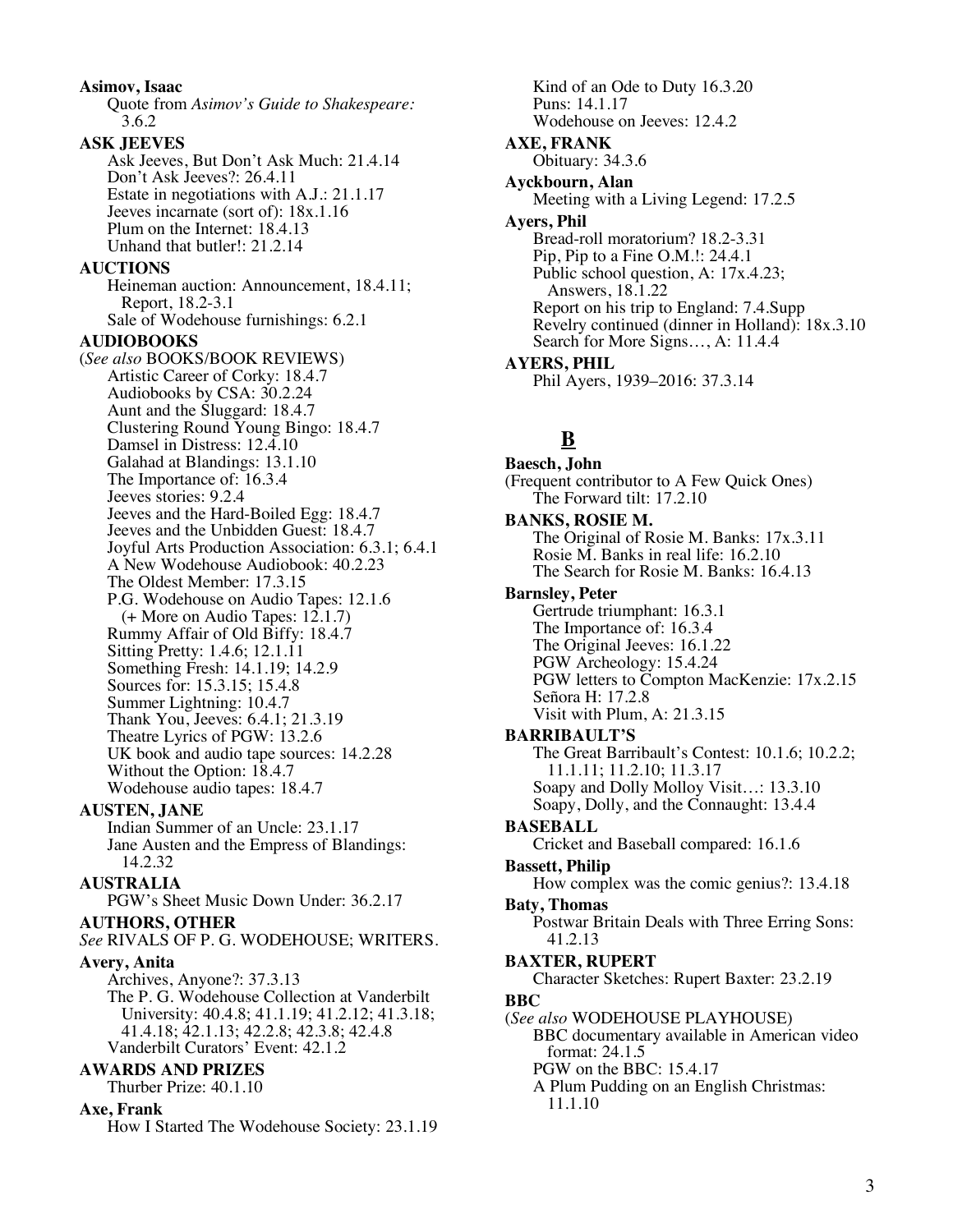**BEANS** *See* Eggs, Beans and Crumpets. **Beare, Geraldine** Index to Strand magazine: 3.5.1 & 3.6.2 **BEER LABELS** What the Well-Dressed Beer Is Wearing: 32.1.1 More Info on Young Thos's Beer Labels: 32.1.7 **Bellew, Deborah** Catch the Cricket Bug: Friday Afternoon (2009 convention): 30.3.2 The Great Wodehouse Movie Pitch: *The Lord of the Ring: Bertie's Engagement*: 26.3.10 **BENCHLEY, ROBERT** Newtfont?: 15.2.12 More on the newtfont: 16.1.14 Rivals of P. G. Wodehouse: 25.4.8 **Bentsen, William** Lake Geneva chapter report: 10.2.2 Report from Paris (with Ellen Bentsen): 11.2.6 **Berland, Kevin** References to the Master: 3.3.1 **BERLIN BROADCASTS** *See* WARTIME CONTROVERSY. *BETTING ON BERTIE* Bolton and Wodehouse and …Wright and Forrest!: 17x.1.1 *Betting on Bertie* (show's history): 17.2.4 …heads for the finish line (review of 4/14/97 reading): 17x.2.17 …is a sure bet! (Review of 10/15/96 reading): 17.3.1 …Off-Broadway: 17.4.11 Support for Betting on Bertie: 18.4.17 Taste of *Bertie*, A: 18.2-3.20 **Bhurke, Alekh** Jeeves incarnate (sort of): 18x.1.16 Swans and short tempers: 21.2.19 The Wodehouse Society Cricket Club: 18x.1.23 **BIBLE** (*See also* SCRIPTURE KNOWLEDGE) Lord Emsworth's Gutenberg Bible: 11.3.12 **BIBLIOGRAPHIES** *See* BOOKS/BOOK REVIEWS; HEINEMAN, JAMES; MCILVAINE BIBLIOGRAPHY **BINGES** Bingeing in Cape May: 17x.3.1 The East Coast Binger: 25.2.22 The East Coast Binge Lives On!: 25.1.22 The East Coast Binge Returns!: 27.1.11 Great East Coast Binge, 1998: 18.4.1 A Plum Celebration at the East Coast Binge: 27.2.17 Starting the summer off right!: 17x.1.13 What Ho! Woosterfest!: 23.2.10 **BIOGRAPHIES** (including letters) (*See also WODEHOUSE: A LIFE*; WODEHOUSE, PELHAM GRENVILLE)

*Bolton and Wodehouse and Kern*: 14.4.16; 15.2.7 Books and Articles About P. G. Wodehouse: 27.4.8 (Pt 1); 28.1.7 (Pt 2); 28.2.10 (Pt 3) Books on Wodehouse (2006): 28.1.6 Danish books about PGW: 8.2.1 Definitive Biography, A (McCrum): 25.4.11 Donaldson biography: 3.4.2 An Early PGW biographical sketch: 14.2.8 First Wodehouse Biography in German: 35.3.15 *In Search of Blandings*: 3.4.2; 4.5.1; 7.3.1; Review, 7.4.Supp Literature from the Wodehouse Literati: Ring, Ratcliffe, and Murphy: 33.4.7 Man and Myth revisited: 14.1.28 *P. G. Wodehouse, Man and Myth* (Phelps): Announcement of publication, 13.3.5 Review, 13.4.18; 14.1.28 *P. G. Wodehouse: A Life in Letters*: 32.3.15; 32.4.7; 33.4.7; 34.2.4 *P. G. Wodehouse: A Pictorial Biography*: 8.1.2 *P. G. Wodehouse and Hollywood* (Taves): 26.2.2; 27.3.7; 27.4.7 *P G Wodehouse: The Unknown Years*: 30.2.24 *Plum to Peter* (letters to Peter Schwed): 16.4.11; 17.2.8; 17.3.6; 17.4.14 Wodehouse in America (re. McCrum biography): 25.3.1 *The World of P.G. Wodehouse*: 22.2.11 *You Simply Hit Them With an Axe*: 16.3.17 *Yours, Plum*: 11.4.12 **BIRDS** Wodehouse for the Birds: A Quiz: 29.4.6; answers, 29.4.22 **BIRMINGHAM BANJOLELE BAND** (Alabama chapter) *See* CHAPTERS CORNER. **Bishop, Charles** Amaryllis lives!: 12.3.8 History, Please!: 11.3.17 "Jeeves and Wooster": 14.2.30 The Oxford Wodehouse Quiz: 15.2.10 Plummy Quotes: 9.2.5 San Francisco convention 93!: 14.2.1 S.F. Convention '93 details: 14.1.29 Where we are: 16.3.14 Wodehouse convention '93!: 14.3.1 **BISHOP, CHARLES** Charles Bishop is new chapter president: 12.1.14 **BLAIR, TONY** More sex, please, we're British: 18x.2.20 Mr Blair, PG Wodehouse, and the Entente Cordiale: 18.4.14 Tony Blair's Defection: 21.4.12 **Blanc, Pauline** Benny Green (obituary): 18.2-3.10 The Coming of Spring: 12.3.10 Five Star Hotel: 15.2.17 Ionicus: 18.1.9 Poppy Kegley-Bassington: 15.2.9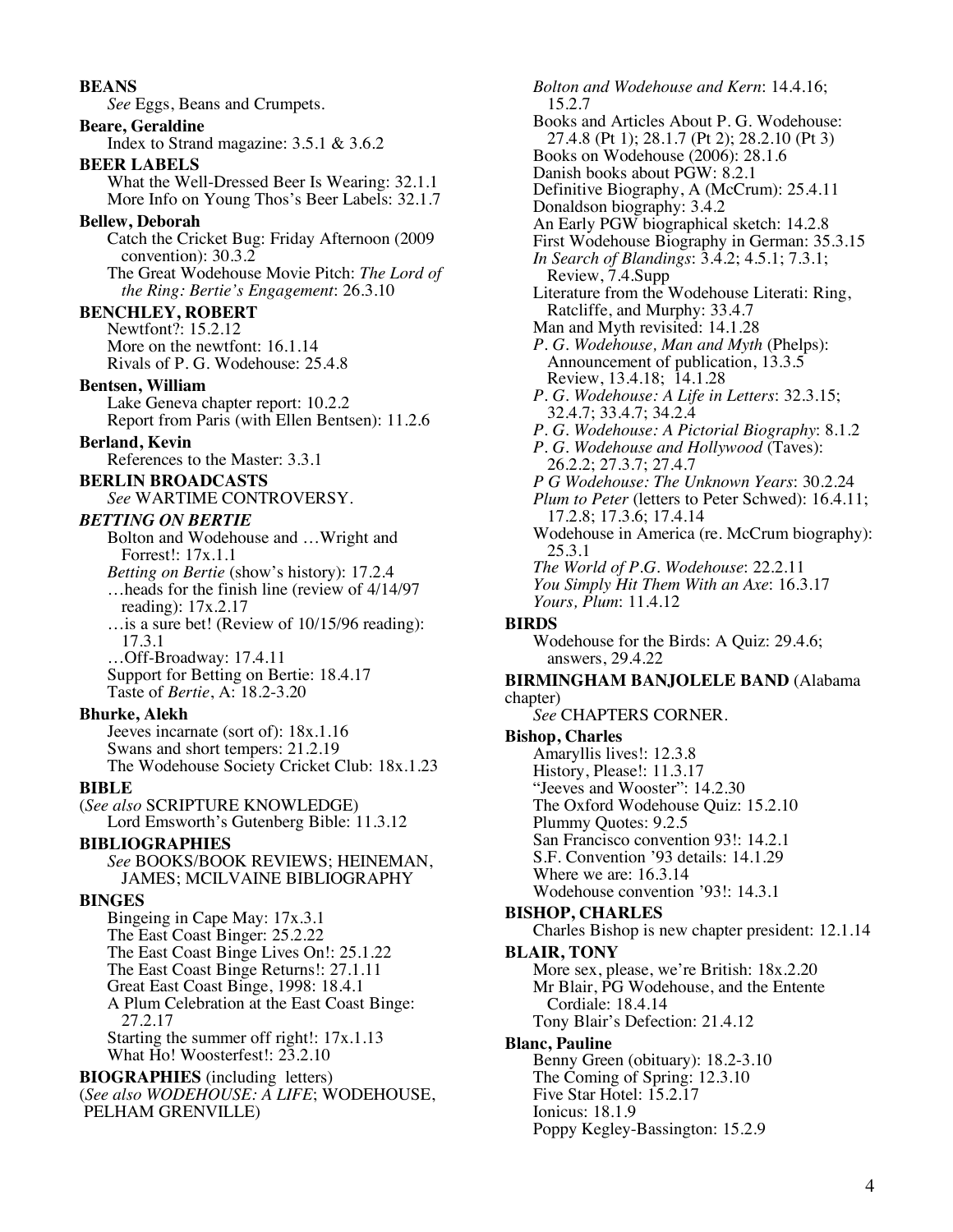Some Gems from P.G. Wodehouse: 3.6.1 What Ho, Wodehouse!: 11.3.22 **BLANC, PAULINE** Memories of Pauline Blanc: 31.2.7 Obituary: 31.1.5 *BLANDINGS* **(Television Series)** An American's Take on *Blandings*: 34.2.18 An Australian's Take on *Blandings*: 34.3.4 A *Blandings* Rebuttal: 34.4.21 The Dumbing Down of Plum: A Brit's Take on *Blandings*: 34.3.4 **BLANDINGS CASTLE** Another Look at Blandings: 22.1.9 Blandings on Screen: 26.2.3 Further Evidence That Wodehouse Rooted Blandings in Rural Bridgnorth: 38.2.6 Horrible Heresy Halted: 24.3.23 An Unnecessary Never-Ending Search: 38.3.10 **BLANDINGS CASTLE** (S.F. chapter) *See* CHAPTERS; CHAPTERS CORNER. **Blood, Bill** Advice on book collecting: 4.1.Supp Announcing pending resignation: 8.2.1 Emsworth Lives!: 11.4.4 Essay in Miniature: 4.4.Supp Essay on humor: 4.2.Supp Golf club received: 8.4.1 Mini-Essay with thumbnail biographies of Florence Cunningham and Charles Fletcher: 5.3.Supp Of sallies and thrusts: 10.2.8 PGW Seminar: 11.3.7 Why OM? / Presidential message: 9.2.3 Wodehousian or Wodehousean?: 11.3.6 **BLOOD, BILL** (TWS Founder and first Oldest Member) The Early Days of The Wodehouse Society: 31.1.1 Obituary: 12.4.8 Thanks to Bill and Mary: 9.1.1 **BOOK COLLECTING** (*See also* COLLECTING WODEHOUSE [column]) Advice on book collecting: 4.1.Supp Big Money: Collecting First Editions: 24.3.21 Collecting books: Advice: 3.3.2 Collecting Wodehouse can be taxing: 15.1.16 *Firsts*, The Book Collector's Magazine, and its P. G. Wodehouse Special Issue: 24.1.14 Listing to Paradise: 23.1.12 **BOOK COVERS** *See* ILLUSTRATIONS/ILLUSTRATORS. **BOOKS/BOOK REVIEWS** (*See also* AUDIOCASSETTES; BOOK COLLECTING; CONCORDANCES; HOMAGES/SEQUELS TO PGW; MCILVAINE BIBLIOGRAPHY; Something New; TAUCHNITZ EDITIONS; Want Ads; WHAT HO! THE BEST OF P.G. WODEHOUSE; WODEHOUSE: A LIFE; WODEHOUSE PLAYHOUSE)

A.A. Milne—The Man Behind Winnie-the-Pooh: 11.4.11 About these mystery stories: 16.2.18 & 24 After Hours with PGW: 12.1.10 *Basham on Wodehouse*: 30.3.24 *Basham on Wodehouse*: A Book Review: 31.1.21 *Best of Wodehouse* (1949 ed.): 14.2.7 Bibliography and Reader's Guide (Jasen): 4.1.Supp; 7.2.1; 9.2.4; 11.3.14; 12.2.7; 12.3.13 Biography in the works (McCrum): 21.2.20 *Bobbles and Plum*: 31.4.11 The Bohemians of the *Vanity*: 36.1.14 *Bolton and Wodehouse and Kern*: 14.4.16; 15.2.7 Book of Days, PGW: 14.4.8 Books and Articles About P. G. Wodehouse: 27.4.8 (Pt 1); 28.1.7 (Pt 2); 28.2.10 (Pt 3) Books on Wodehouse (2006): 28.1.6 *By the Way Book* (PGW): 6.4.1 Centenary Celebration, A: 3.2.2; 3.6.1; 4.1.Supp; 4.6.Supp; 7.2.1 The Comic Vision in Literature: 6.1.1 Danish books about PGW: 8.2.1 Deconstructing *The Globe By The Way Book*: 29.3.7 Dedications: 14.1.7 Definitive Biography, A (McCrum): 25.4.11 Devil You Say, The: 15.4.17 Does the Name "Glocke" Ring a Bell?: 36.2.14 Donaldson biography: 3.4.2 Enter Jeeves: 17x.4.22 Envelope by the Toast Rack, The: 28.4.23 Everyman Library reissues: 21.1.24; 21.3.14 Extract from The Darius Transitions Book One: Mind the Gap: 30.4.15 First Wodehouse Biography in German: 35.3.15 Five Complete Novels: 4.4.1 *Fore!* (PGW golf stories): 4.6.1 Folio Society publications: 4.2.2; 18x.2.19 Four Plays (by PGW): 6.2.1 Grammar and Style: 14.4.18 *The Great Sermon Handicap*: 11.1.6; 12.3.7; 13.1.9 Great War with Germany, The: 21.2.20 *Heading South* with Wodehouse: 42.4.6 Holiday Gift Alert!: 28.4.27 How many books did Wodehouse write?: 13.2.3 The Imitable Jeeves: 15.4.17 *In Search of Blandings*: 3.4.2; 4.5.1; 7.3.1; Review, 7.4.Supp *The Inimitable P. G. Wodehouse*: 30.2.23 The Invisible Library on the Web: 23.3-4.18 *Just Enough Jeeves*: 31.3.7; 31.4.13 Ken Clevenger's *Rannygazoo*: 32.1.5 Late Booking: 11.2.13 *The Liar*: 14.2.26 Literature from the Wodehouse Literati: Ring, Ratcliffe, and Murphy: 33.4.7 Lives of the Mind: 24.2.21 *Lord Emsworth's Annotated Whiffle*: Announcement of publication, 12.4.9;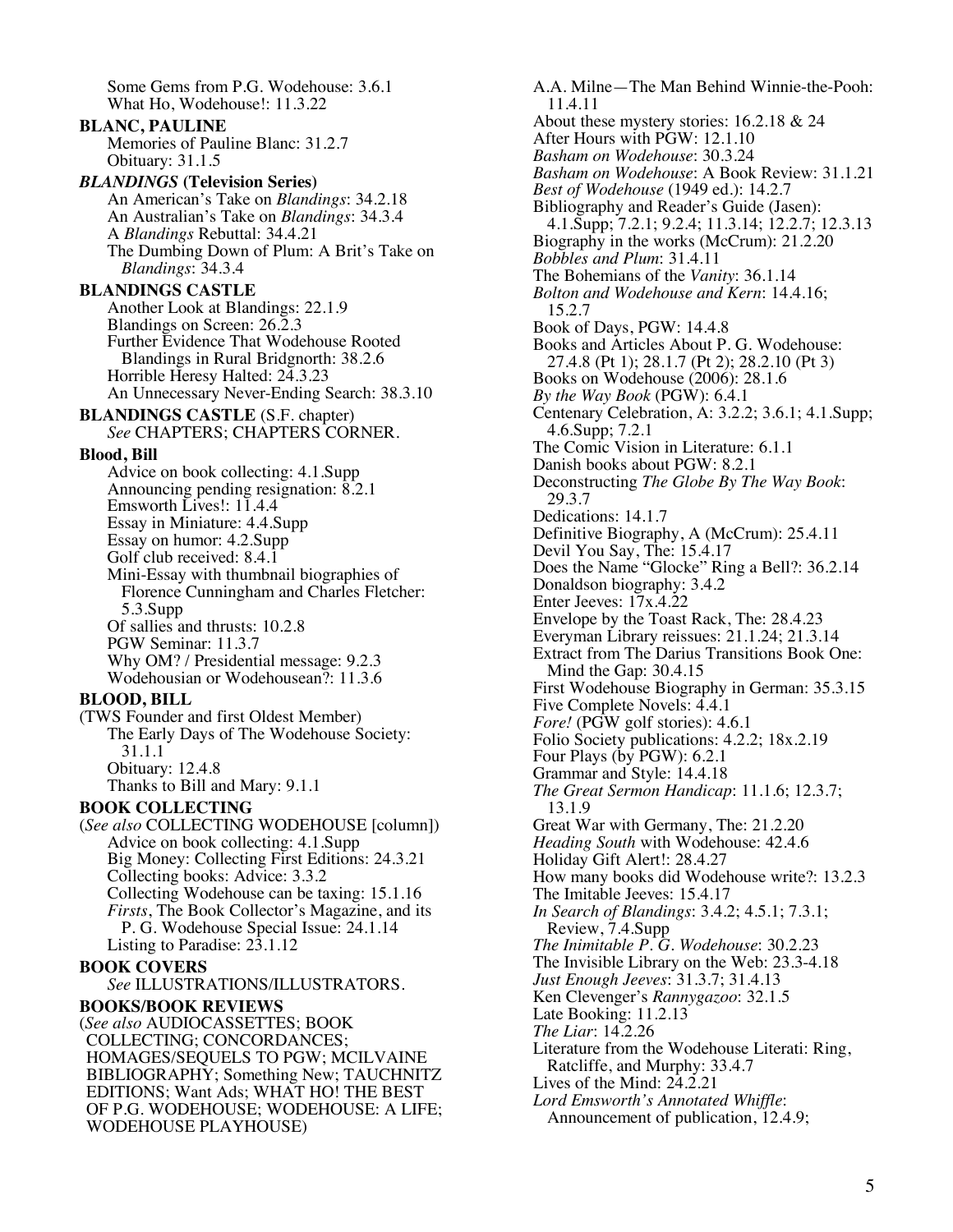Review, 13.1.6 *Louder and Funnier*: 17x.4.11 *The Luck Stone*: 17.4.3 *The Luck Stone*: A New Edition: 27.2.16 "*The Luck Stone*—Read It": 28.3.16 Lyrics book by Day & Ring: 18x.4.17 Man and Myth revisited: 14.1.28 *Man of Means, A* (PGW): 12.4.10; 14.2.12; 29.1.23 The Medicine Man: 11.4.7 *Memories of the Great and the Good*: 21.2.20 The Morning After, 8.1.1 *A Mulliner Menagerie*: 33.4.10 Multum in Parvo: Writing *The P. G. Wodehouse Miscellany*: 36.1.4 Murphy on the Horizon: 27.3.23 New book of PGW letters planned: 16.4.11 Norton Does It Again: 33.4.10 *Nothing Is Simple in Wodehouse*: 42.1.3 Oh, No, Jeeves (review of *Wake Up, Sir!*): 25.3.4 Oldest *Living* Member, The: 29.4.21 *One Man's London*: 33.4.8 Overlook Press Holiday Offering to TWS Members: 34.4.7 *Oxymoronica*: 32.3.5 Papers on Wodehouse: 6.4.1 *The Parrot and Other Poems* (PGW): 9.4.5 Paul Kent Scores Again (review, *Pelham Grenville Wodehouse*, Vol 2): 41.4.17 Paul Kent's Volume 3: Soon!: 42.4.5 People Worth Talking About: 4.5.1 The P. G. Wodehouse *Globe* Reclamation Project: By the Way Redux: 36.3.1 *P. G. Wodehouse, Man and Myth* (Phelps): Announcement of publication, 13.3.5 Review, 13.4.18; 14.1.28 *P. G. Wodehouse: A Life in Letters*: 32.3.15; 32.4.7; 33.4.7; 34.2.4 *P. G. Wodehouse: A Pictorial Biography*: 8.1.2 *P. G. Wodehouse and Hollywood* (Taves): 26.2.2; 27.3.7; 27.4.7 *P G Wodehouse: The Unknown Years*: 30.2.24 *P. G. Wodehouse: The Unknown Years* by Baroness Reinhild von Bodenhausen: 42.2.15 *P. G. Wodehouse Translations in Dutch*: 42.3.18 *P. G. Wodehouse's Early Years*: A New Study by John Dawson: 42.2.1 *A Plum Assignment*, by Armstrong and Milstein: 39.2.4; Review, 39.3.7 Plum harvest: 16.1.19 Plum in Arrow: 29.1.24 *Plum Pudding*: 5.5.1 *Plum Stones*: 14.3.14 *Plum to Peter* (letters to Peter Schwed): 16.4.11; 17.2.8; 17.3.6; 17.4.14 The Plums of P.G. Wodehouse: 18x.2.19 Plum's Peaches: 12.4.10 Poems and Phrases: 35.3.6 (re. *What Goes Around Comes Around* and *Phrases and Notes*) Prawn at Ascot, or a Pawn in Aspic, A: 8.3.2 *The Prince and Betty*: 15.4.1; 16.1.21; 18.1.27 Prince for Hire, A: 24.1.11

The Princess and SO Much More (on *The Complete Lyrics of P. G. Wodehouse*): 25.1.13 Printer's Error: 11.4.6 Psmith at 100: 29.3.18 Publishing Dynamite: 34.3.3 *The Purloined Paperweight*: 18.1.13 *Rannygazoo*: 32.2.23; 32.3.11 *Rannygazoo Too*: 34.3.10 *Reader's Guide to the Twentieth Century Novel*: 17.1.24 Reading Lyrics: 22.1.24 Reality vs. Imagination: 34.1.20 *Reminiscences of the Hon. Galahad Threepwood*: 14.4.16; 15.1.12 Satire, Humor, and the TLS: 12.2.11 *Say, Could That Lad Be I?*: 18.2-3.40 *Scream for Jeeves*: 15.3.8; 15.4.8 *Second Row, Grand Circle*: 33.4.7 Skin Deep: 14.1.13 Some Gems from PGW: 3.6.1 Something New: 22.2.16 Strand Magazine Index: 3.5.1 Strong Spirits: 15.4.17 Surprising Little Treasures: 34.1.21 *Summer Lightning* (audio): 10.4.7 *The Swoop*: 14.1.19; 21.1.20 Tales of Wrykyn and Elsewhere: 17x.4.22; 18.1.25 Thank You, Wodehouse: 4.1.1; 6.3.1 Theatre of P.G. Wodehouse: 3.4.2 This is Jolly Old Fame (review of *Pelham Grenville Wodehouse, Volume 1* by Paul Kent): 40.4.10 *Three Wodehouse Walks* (review): 30.4.16 Tim Richards's *Mind the Gap*: 32.1.5 Tony Ring and Wodehouse's "Straight" Theatre: 32.4.10 Tony Ring's *What Goes Around Comes Around*: 34.4.7 *Traveling Jesus Roadshow, The*: 29.2.10 True and Faithful Account of the 1989 Pilgrimage: 11.3.3 Two East Anglian Authors Compared: 14.3.20 Two New Books—Dulwich in Print!: 40.3.9 Two People: 22.1.1 W. W. Norton's New Paperback Woosters: 32.3.24 *Wedding Bells* and *Perfect Nonsense*: Bertie and Jeeves Reimagined—Twice!: 35.1.6 *What Goes Around Comes Around*: 35.1.14 What's in Wodehouse: 10.4.7; 11.1.6 When Bill Came in Disguise—Again!: 34.3.7 Whiffle: *See* Lord Emsworth's…, above *Who's Who in Wodehouse*: 8.4.1; 9.1.3; 10.4.7; 11.1.6; 11.3.14; 11.4.6; 18x.1.9; 41.1.20 Wodehouse Among the Chickens: 17.3.15 Wodehouse at Blandings Castle: 18.4.19 Wodehouse at the Angler's Rest: 16.3.11 *Wodehouse at the Wicket*: 18.1.27; 32.1.23 *Wodehouse Bestiary, A*: 7.2.1 Wodehouse Companion (Penguin): 3.4.2; 10.3.4 *Wodehouse Handbook, A*: 27.4.13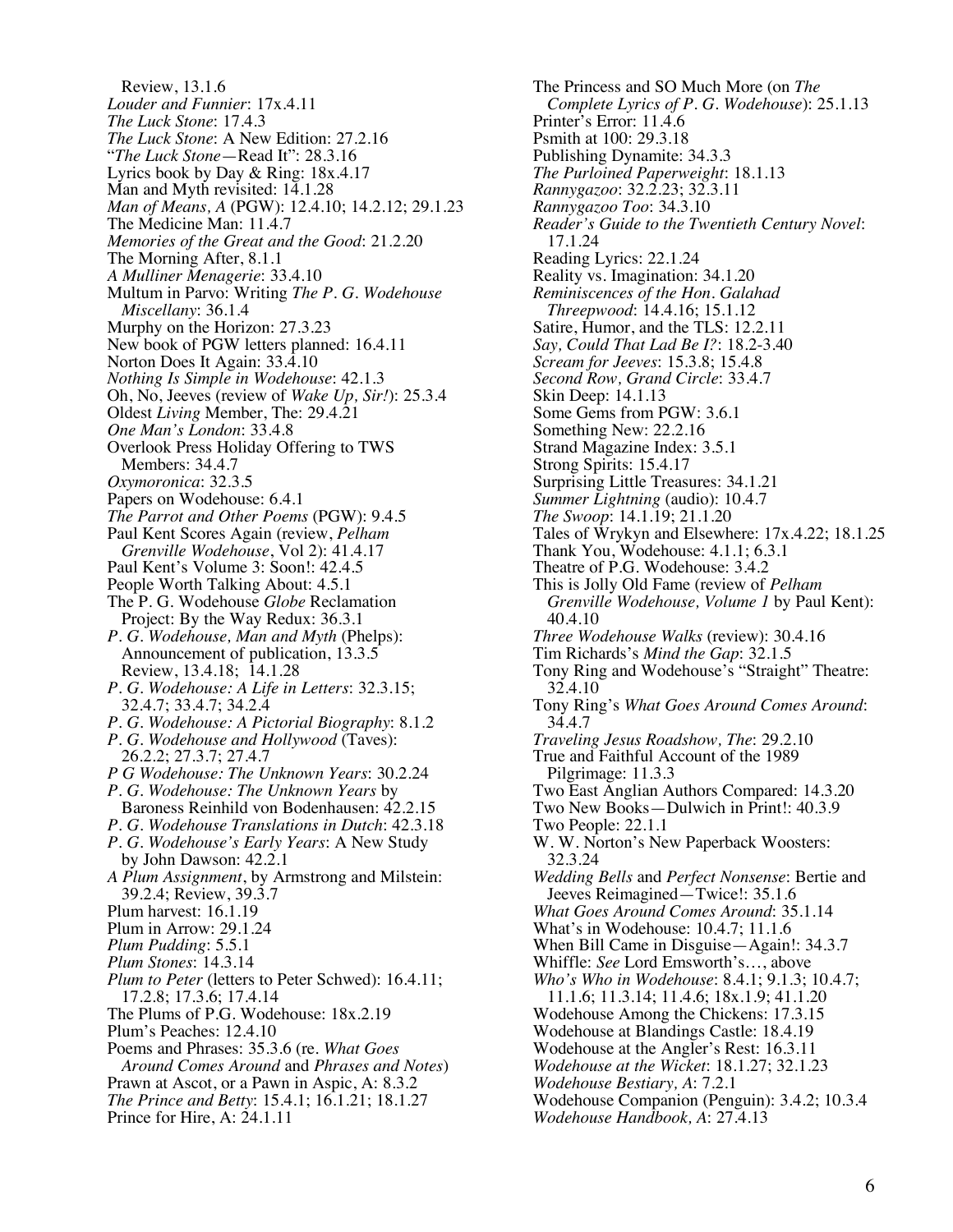- Revised Edition: 34.3.19 Wodehouse Handbook to Savor, A: 28.1.15 Wodehouse in America (re. McCrum biography): 25.3.1 Wodehouse in the Clubhouse: 16.3.11 *Wodehouse, Man and Myth*: Review, 13.4.18; 14.1.28 A Wodehouse Miscellany: 35.4.5 *Wodehouse Nuggets*: 5.2.1; 10.2.7; 18x.1.11 Wodehouse Pilgrimage (1989): 11.3.3 Wodehouse Short Stories: 4.2.2 Wodehouse, Thriller Writer: 31.4.13 Wodehouse's *Phrases and Notes*: 35.1.8 *Wodehouse's School Days* (review): 36.3.8 *Wooster of Yaxley and Wodehouse of Kimberly*: Announcement, 13.4.7; Review, 14.4.6 *Wooster Proposes, Jeeves Disposes*: 14.1.9; 14.2.20 *The World of P.G. Wodehouse*: 22.2.11 *You Simply Hit Them With an Axe*: 16.3.17 *Yours, Plum*: 11.4.12

#### **BOOKSELLERS**

(Including catalogues and audio/video cassettes, plus basic bookseller information; *see also* Something New; Book Exchange ) 3.3.1; 3.5.1; 4.1.1; 4.2.1; 4.2.2; 4.3.1; 4.4.1;

4.5.2; 5.2.1; 5.4.2; 5.5.1; 5.6.2; 6.2.1; 6.4.1; 7.2.1; 7.3.1; 7.4.1; 8.1.2; 8.4.2; 9.2.4; 9.10.5; 10.1.4; 10.2.7; 10.2.9; 10.4.7; 14.2.28; 17.4.21; 18.1.11; 18.2-3.8; 24.3.19

### **Boothroyd, Basil**

Visit with Plum, A: 21.3.15

### **Bosham, Viscount**

Bad Company?: 24.4.8 What Will the Wrecking Crew Do?: 24.4.17

### **Boston, Richard**

The Importance of: 16.3.4

#### **Bottum, Joseph**

God and Bertie Wooster: 35.1.9

# **Bowles, Suzanne Geissler**

Jubilee Watering Troughs: 24.3.27 My First Time*:* 24.3.20

### **Bowen, Barbara C.**

My First Time*:* 24.3.20 P. G. W. and the Frogs: 33.4.4 P. G. Wodehouse Linguist? 31.2.1 Rabelais and P. G. Wodehouse: Two Comic Worlds: 28.2.14 (Pt 1); 28.3.20 (Pt 2)

### **Bowen, Edward**

Bad Goodwood*:* 28.1.23

### **BOXING**

(*See also* FIGHTING) Lennox Lewis and Battling Billson: 23.3–4.18

## **Bradshaw, L.H.**

Letters from Plum: 14.4.1; 15.4.3 Notes from Plum: 13.1.1

**Brain, Richard** Proper Sentencing: 14.4.18 **Brand, Len** Wodehouse Playhouse reissued?: 18.4.17 **Brantley, Ben** *By Jeeves* review: 17.4.11 **Brattin, Joel** Benjamin Disraeli, Richard Wagner, and P. G. Wodehouse: 27.3.15 Dave Barry's Excellence: 21.4.12 Lennox Lewis and Battling Billson: 23.3-4.18 Shavings from Plum's workshop: 21.2.20 Tony Blair's Defection: 21.4.12 **BREAD-ROLLS/BREAD-THROWING** Bread pelleting: 18.2-3.31 Bread-roll moratorium?: 18.2-3.31 Bread-rolls again: 18x.1.19 Breadrolls and all that: 18.4.18 Breadroll throwing forever!: 18.4.18 Mainly true socio-historico survey of breadthrowing, etc.: 21.3.26; 21.4.15; 22.2.8 Roll Tossers, Take Heart: 25.4.16 Rolling the Eye (poem): 36.4.20 **Breit, Martin** Blandings in Berlin: 34.4.8 P. G. Wodehouse and the Flora of Degenershausen: 36.4.7 The Plum Tree: 38.3.12 Visit the Wodehouse-Linde: 37.4.4 **BROADWAY SPECIAL, THE** (New York chapter) *See* CHAPTERS; CHAPTERS CORNER **Brokaw, Susan** What Ho, Comrade!: 29.4.1 **Bronstein, Ed** Le Touquet: the latest: 21.1.17 **BROOKFIELD, CHARLES** Borrowing from Brookfield: 37.3.10 More from Mr. Brookfield's *Reminiscences*: 38.3.13 **Brooks, Bertie** Laugh, I nearly died: 18x.3.17 **BROTHERLY LOVE** The Brotherly Love Sermon Challenge: 27.4.12 The Challenges of Brotherly Love: A Sermon by the Reverend Francis Heppenstall: 35.2.17 **Brotman, Barbara** The *Chicago Tribune* Came to Play: 34.4.6 **BROWN, FERGUS JAMES** The Legacy of Mr. Fergus James Brown: 31.1.5 Thanks from Halifax: 31.1.13 **Brown, Rebecca A.** Teaching P. G. Wodehouse: 30.1.5 **Brown, Ronald** P.G.'s Other Profession: 22.3.8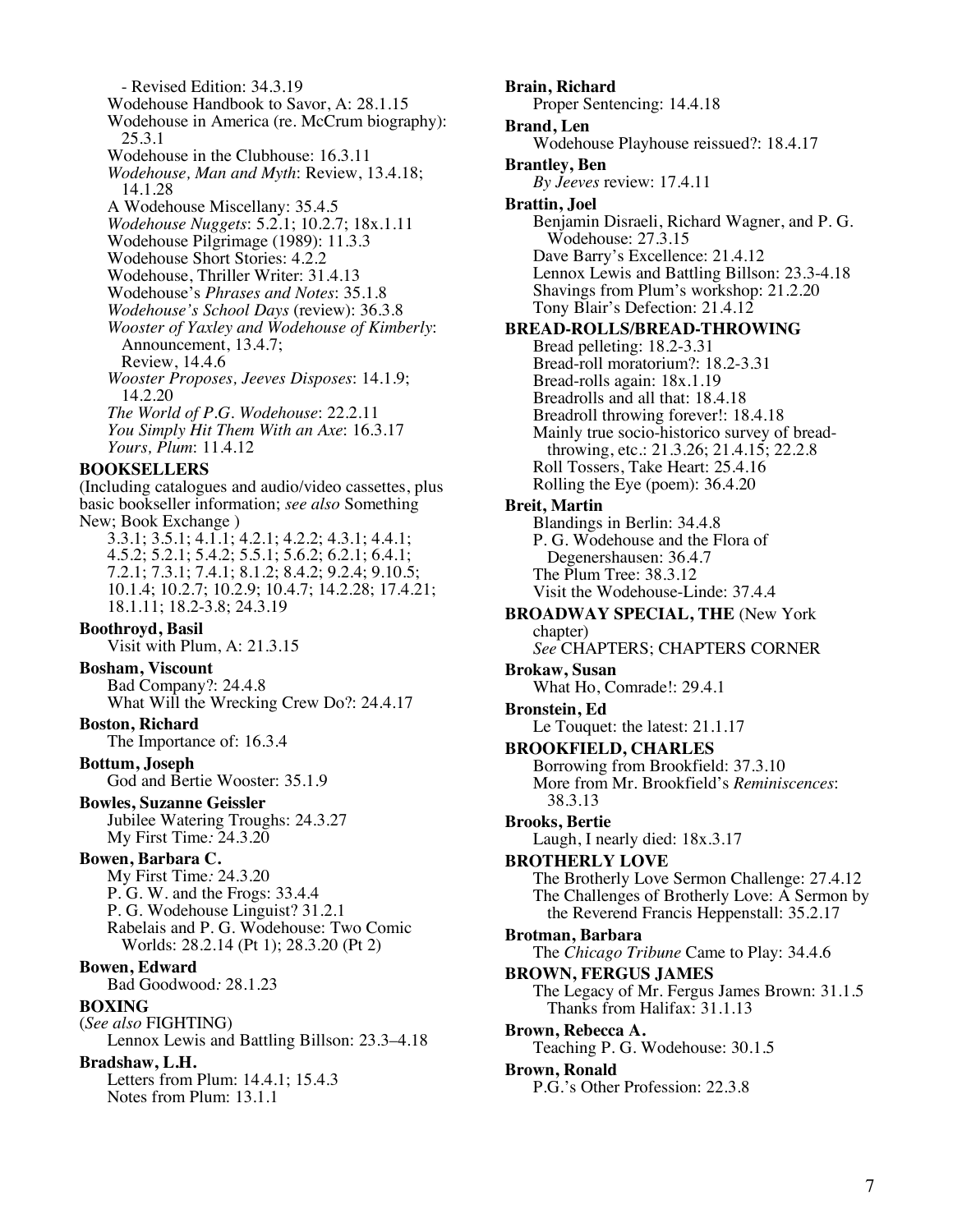**Brown, Stephen** Another Jeeves source!: 21.3.25 The Great Sermon…: 22.3.13 Is This Rupert Psmith?: 22.3.16 Wikiing the Time Away: 27.3.16 **Bruce, Bill** My First Time: 24.3.19 The Sonny Boy Chapter of TWS: 16.3.12 **Bruce, Hilary** Millennium Tour 2000: 18x.3.4 A Tribute to Norman Murphy: 39.1.23 **Bruce, Robert** In Search of Blandings Redux: The Wodehouse Millennium Tour: 21.3.1; 21.4.17 **Bruxner, Pamela** Ionicus: 18.1.9 Plum harvest: 16.1.19 **Bryars, Gavin** A Perfect Resort for the Drones Club: 11.3.18 **Buchanan, Bob** Finding Wodehouse in the Most Unlikely Places: 31.3.8 **BURKETT, NANCIE** Preparing mailing list: 7.2.1 Providing administrative support: 8.4.1 Stepping down/thanks: 9.4.4 **Burton, Rosemary** A Journey into Deepest Worcestershire: 3.3.1 **Bushnell, Noel** The Wodehouse Cult?: 40.1.14 **BUTLERS** (*See also* SERVANTS) Beach, meet Rambo: 18x.3.15 Buttling today: 15.4.21 Gentleman's personal robot: 18x.3.20 Nautical Jeeves, A: 14.4.9 Port in a Storm: 11.2.6 Sebastian Beach: 22.3.17 What separates a Jeeves from a butler?: 7.3.Supp What the Butler Said: 12.2.6 *BY JEEVES* (*See also* JEEVES [Musical]) American production, review by Aunt Dahlia: 17.4.8 British production, review by Tony Ring: 17.2.1 Broadway production: 22.4.22 Filmed in Canada: 22.3.10 More on *By Jeeves*: 17.4.11 Revisited, 17.4.10 **Byerly, Ann** Advice to the AMA: 4.2.1 **Byham, Sue Marra** I have a stalwart valet: 17.1.9 When We're Drinking Port with Beach: 17.3.19 **Bytwerk, Randall** Wodehouse Gets a German Trim: 37.2.12

## **C**

**CAMBRIDGE UNIVERSITY** Mike and Psmith at Cambridge: Which College?: 42.1.10 **Campbell, Christy** How Winston saved Wodehouse from prison: 16.1.10 **CANADA** Oh God, oh Montreal!: 18.1.13 Plum's Canada: 10.2.Supp **Cannon, Peter** "Carry On, Flashman": 14.2.26 A Few Quick Ones: 27.4.3 First love: Reading with P.G. Wodehouse: 17.4.4 The Imitable Jeeves: 15.4.17 My First Wodehouse: 22.2.11 "Thank You, Joe Keenan": 14.4.11 Very Good, Joe Keenan: 27.1.8 **CANNON, PETER** In Defense of Jonathan Ames: 27.3.17 Parody in the presence of the passenjare (And I mean it to sting): 15.4.8 *Scream for Jeeves* (book review): 15.3.8 **Capelle, George van** R.V. Smethurst and the Empress of Blandings: 14.1.1 News from Holland: 17x.1.12 **CAPITAL! CAPITAL!** (D.C. chapter) *See* CHAPTERS; CHAPTERS CORNER. **CAPITAL F.O.R.M.** (Ottawa chapter) *See* CHAPTERS CORNER. **Carpenter, William A.** She cheesed the rabbit theme": 17.3.3<sup>3</sup> **Carroll, Beth** Dogs, Spies, and Beans: 34.3.6 Irrelevant genius, An: 18.1.26 Nuts, Maniacs, and Plum: 34.2.10 **CARROLL, LEWIS** Lewis Carroll's Cheshire Cat and—guess who?: 14.2.6 **Carruth, Fr. James** P.G. Wodehouse and Human Relations: 6.4.Supp **CARRUTH, FR. JAMES** Made honorary TWS member: 8.1.1 **Cary, Delicia Seay** Wodehouse and the Song of Songs: 14.2.14 **CATS** *See* ANIMALS. **Caywood, Gus** *Cabaret Girl* in New York: 30.2.23 Funds Drive for the Wodehouse Wall, A: 23.3-4.5 Remembering Frits Menschaar: 29.2.20 **Cazalet, Edward** A Family Memory: 33.3.8 Pip, Pip to a Fine O.M.!: 24.4.2 Visit to the Wodehouses, A: 16.4.14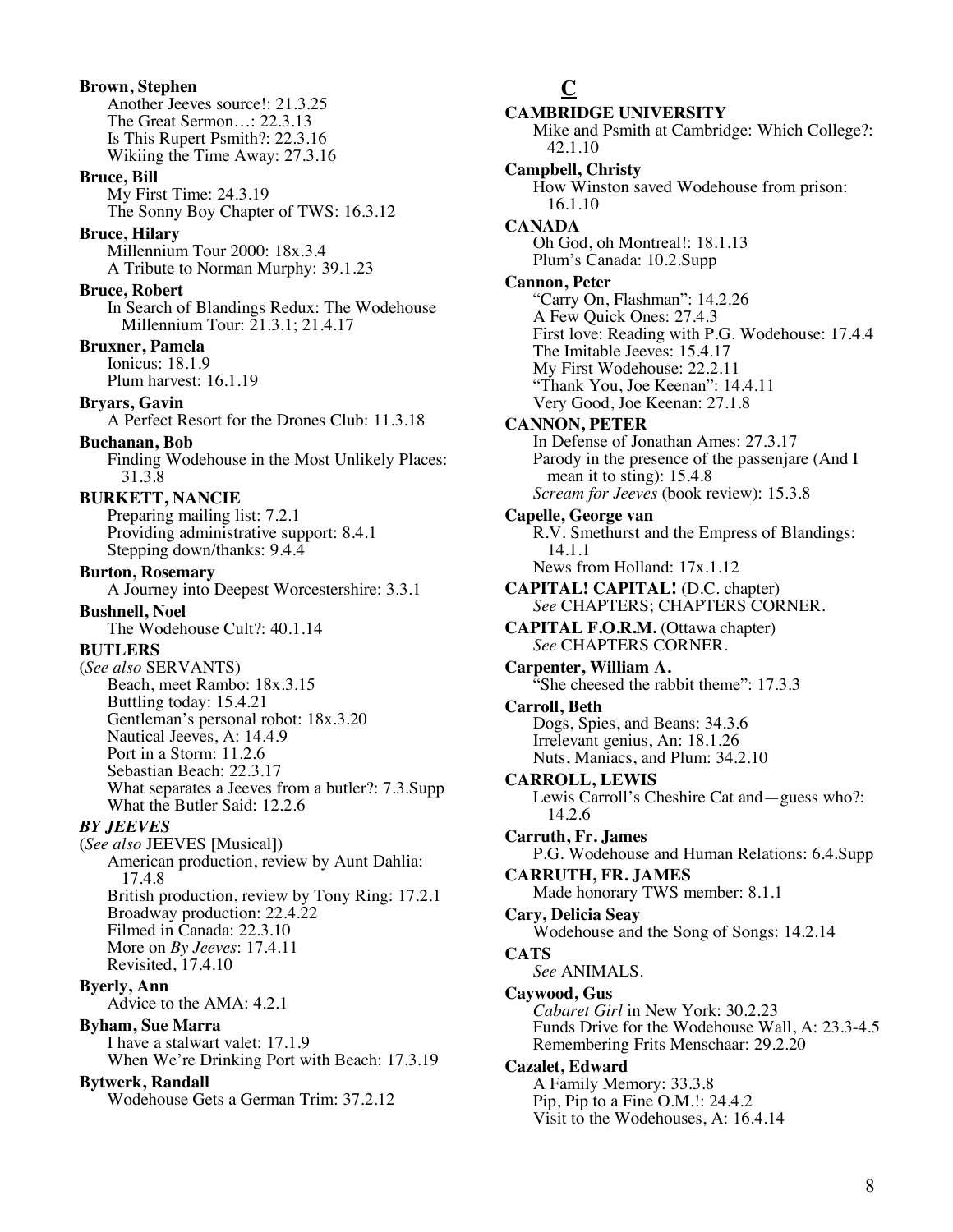**CAZALET, HAL** (*See also LAND WHERE THE GOOD SONGS GO*) Congratulations! (engagement announcement): 23.3-4.24 Hands Across the Sea: 27.3.24 **CAZALET, LEONORA** A. Woollcott: 16.4.14 **CAZALET-KEIR, THELMA** Obituary: 10.2.2 **CDs, WODEHOUSE** *See* JETTE, MARIA; LAND WHERE THE GOOD SONGS GO; SONGS AND LYRICS **CENTENARY EXHIBITION** Articles about, 2.5.1; 3.1.2; 3.2.1; 4.1.Supp; 4.6.Supp; 5.4.2 Report from Florence Cunningham, 5.4.Supp **CHANDLER, RAYMOND** Exhibition at Dulwich: 9.3.5 Mean Streets Meet Clubland: 21.1.8 That Other Dulwich Boy: 25.4.18 Wodehouse and Raymond Chandler: 17x.3.6 **CHAPTER ONE** (Philadelphia chapter) *See* CHAPTERS; CHAPTERS CORNER. **CHAPTERS** (*See also* BINGES; CHAPTERS CORNER; Clients of Adrian Mulliner; SOCIETIES) Blandings Castle (S.F.): 5.4.1; 7.1.1; 7.3.Supp; 7.4.3; 9.4.4; 11.4.4; 16.1.13; 18.4.8; 21.2.22 Blandings Reboot: 40.2.15 Broadway Special: 25.2.22; 25.3.2 Broadway Special Bit of Fun: 32.2.17 Calling All Floridian Plummies!: 31.1.9 Capital! Capital!: 13.4.3; 14.1.27; 15.4.16; 17.2.11; 26.4.13; 27.1.7&13; 27.2.18&19; 27.3.17; Quiz 28.2.7 The Care and Feeding of Chapters: 26.2.23 Chapter One: 14.4.15; 15.1.5; 15.3.16; 15.4.7; 16.1.8; 16.2.5; 17.1.8 Chapter Rummage Sales: An Idea Whose Time Has Come?: 42.4.2 Chicago Accident Syndicate: 16.1.13 A Denver Chapter?: 34.1.4 Delaware Valley chapter: 3.1.1; 3.6.2 Drone Rangers: 15.1.4; 15.3.18; 17.2.Insert Drone Rangers Waltz across Texas: 32.4.19 Dutch Discovery Becomes Northwodes' Windfall: 31.1.17 Early thoughts on chapter formations: 2.2.1; 2.3.1; 3.5.2 Flash: Western New York Chapter Has New Name!: 31.1.13 Kindred spirits: 14.1.25 Lake Geneva section: 10.2.2; 11.2.6 New Chapter Alert: The West Texas Wooster: 36.3.6 A New Chapter in North Carolina: 39/4/9 New England Wodehouse Thingummy Society (NEWTS): 12.4.7; 13.1.3; 14.1.25; 14.2.33; 14.3.10; 15.1.10; 36.2.13

A New Niagara Chapter?: 29.3.15 1999 List of chapters: 18x.2.10 The Orange Plums Chapter Report (Autumn 2020): 41.3.8 Perfecto-Zizzbaum Motion Picture Company: 24.3.17 Pickering Motor Company: 22.4.15; 23.1.15; 23.2.7; 24.1.4; 25.1.15 Pdrones (St. Louis area): 13.3.6; 14.1.25; 16.1.7; 16.1.23 Plum's Chums: 13.3.6; 14.1.26 Portland, Oregon bash: 18x.2.11 Possible chapter formations: 13.3.6 Rugby, Tennessee: Utopia at Last: 37.4.24 SoCal Chapter Forming?: 34.3.16 Sonny Boy chapter: 16.3.12 Soup & Fish Club: 26.4.18 Where we are: 16.3.14 Wuckoos of the palace: 18x.3.3 **CHAPTERS CORNER** (column on chapter activities): 16.3.14; 16.4.9; 17.2.10; 17.4.15; 17x.1.13; 17x.2.9; 17x.3.11; 18.1.12; 18.4.13; 18x.1.26; 18x.2.10; 21.2.24; 21.3.13; 21.4.11; 22.1.7; 22.3.15; 23.2.21; 23.3-4.20; 24.1.24; 24.2.25; 24.3.24; 24.4.19; 25.1.24; 25.2.19; 25.3.16; 25.4.20; 26.1.19; 26.2.19; 26.3.28; 26.4.23; 27.1.19; 27.2.20; 27.3.19; 27.4.18; 28.1.18; 28.2.19; 28.3.12; 28.4.17; 29.1.12; 29.2.12; 29.3.12; 29.4.12; 30.1.20; 30.2.19; 30.3.19; 30.4.17; 31.1.14; 31.2.14; 31.3.19; 31.4.19; 32.1.19; 32.2.18; 32.3.18; 32.4.15; 33.1.14; 33.2.14; 33.3.14; 33.4.12; 34.1.12; 34.2.11; 34.3.11; 34.4.16; 35.1.18; 35.2.6; 35.3.7; 35.4.7; 36.1.7; 36.2.18 (&13); 36.3.10; 36.4.15; 37.1.14; 37.2.17; 37.3.18; 37.4.17; 38.1.17; 38.2.18; 38.3.14; 38.4.18; 39.1.18; 39.2.18; 39.3.19; 39.4.18; 40.1.18; 40.2.17; 40.3.15; 40.4.15; 41.1.12; 41.2.19; 41.3.19; 41.4.19; 42.1.19; 42.2.16; 42.3.28; 42.4.18 **CHARACTERS IN WODEHOUSE** The Casting Couch: 24.4.6 In Search of Lord Emsworth: 31.1.7 Midwesterners in P.G. Wodehouse: 8.4.Supp My Own Private Jeeves (military characters): 29.3.2 The Mystery of McAlister/McAllister: 40.3.5 Rockett Man: 42.2.4 Roderick Spode: Shrew Businessman?: 42.3.10 Sebastian Beach: 22.3.17 That Frightful Ass Spode: Wodehouse Takes on Mosley: 31.2.8 The Wilburfloss Mystery—Solved: 35.3.14 Wodehouse and the gangsters: 21.3.16 **CHAUCER, GEOFFREY** Chaucer: 10.2.2 Wodehouse and Chaucer—Birds of a Feather?: 27.2.9 **CHESHIRE CAT**

Lewis Carroll's Cheshire Cat and—guess who?: 14.2.6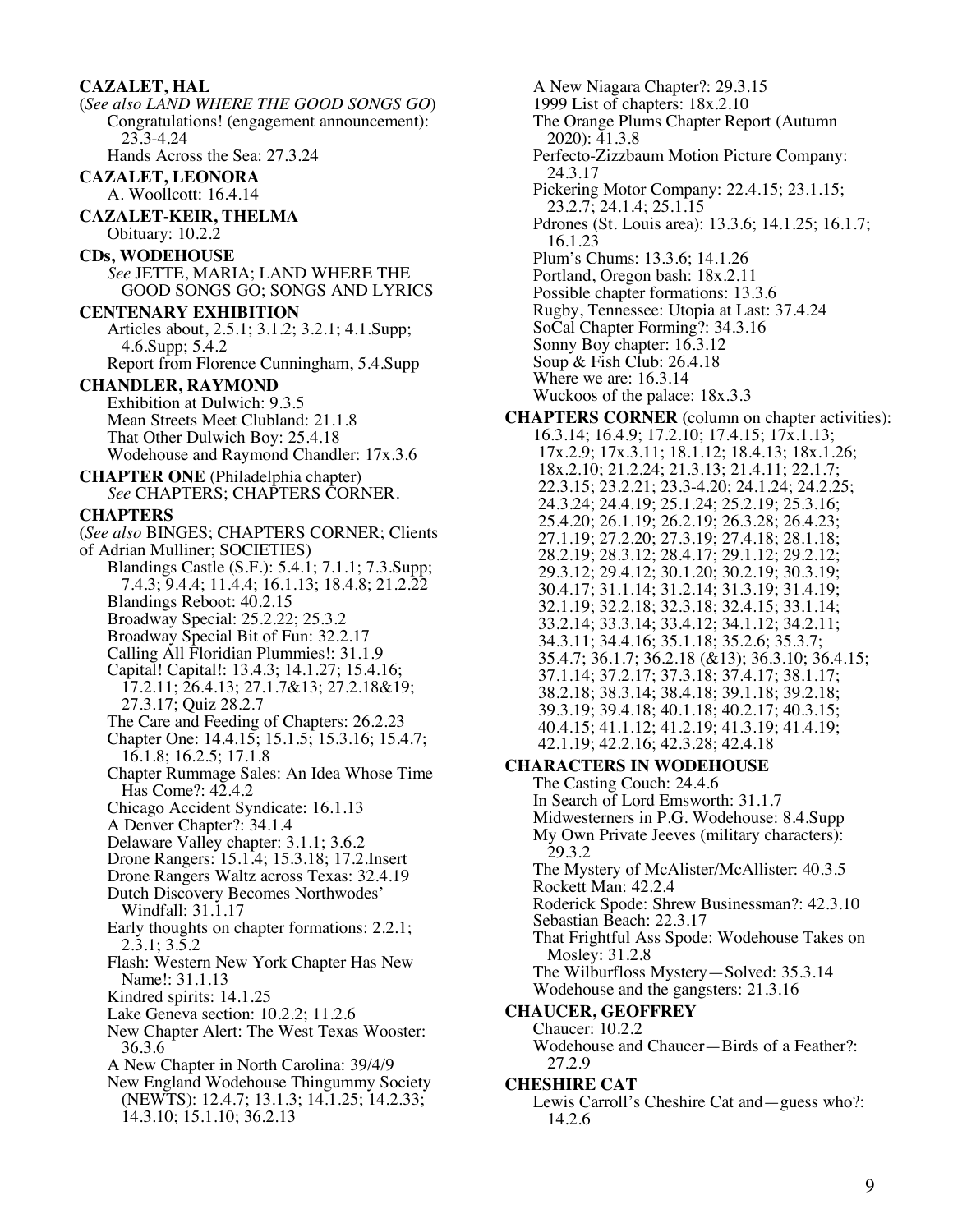Riddle of the Cheshire Cat Solved: 14.2.6 **CHICAGO ACCIDENT SYNDICATE** *See* CHAPTERS; CHAPTERS CORNER. **CHICAGO AND ALL THAT JAZZ** (1997 convention) *See* CONVENTIONS, TWS **CHICKEN FARMING** Stanley Featherstonehaugh Ukridge: Hidden Values and Frozen Assets: 23.1.1 **CHILLICOTHE, OHIO** Why Chillicothe?: 30.4.9 **CHINS** On receding chins (PGW letter to *The Times*): 11.2.11; 17x.4.19 **Chitty, Dennis** Bertie and the Poet Shelley: 23.3-4.16 Indian Summer of an Uncle: 23.1.17 The Maestro's Amazing Memory: 25.1.10 The Maestro's Beastly Similes: 27.1.5&18 My First Time: 24.3.20 Ode to Parabolic Joy: 24.3.17 **CHURCHILL, WINSTON** How Winston saved Wodehouse from prison: 6.1.10 Views on pigs: 10.4.12 **CIGARETTE CARDS** (*See also* WAGNER, HONUS) I'll Trade You My 1909 Honus Wagner Card!: 37.2.8 Wills Cigarette Cards, Part 2: 37.3.17 **CINCINNATI, OHIO** (*See also* CONVENTIONS TWS—2019 Cincinnati) Wodehouse in Cincinnati: 40.3.1 **CITY LIT THEATRE** Bertie and Jeeves in Chicago: 16.1.16 *The Code of the Woosters*: 15.4.6 Pigs Do Have Wings: 26.3.27 *The Mating Season*: 22.1.14; Review, 22.2.12 *Right Ho, Jeeves*: 14.4.17; 15.1.11; 18.2-3.8 *Thank You, Jeeves (Jeeves and the Feudal Spirit):* 17.1.10; 17.4.14; Audiotape, 21.3.19 *Uncle Fred in the Springtime*: 22.4.23 **Claghorn, Bill** Notes from Plum: 12.4.1 **Clevenger, Dorry** Yet More Capital! Capital! Limericks: 27.2.19 Yet More Delightful Poetry from Vapital! Capital! (Haiku Category)*:* 27.1.13 **Clevenger, Ken** Archives, Anyone?: 37.3.13 A Calendar of Wodehouse Saints: 31.4.9 Creating Life: Wodehouse's Golf Stories and God: 32.4.21 A Frizzled Ferry and a Refreshing Rail (convention 2015 report): 36.4.1 The Heacham Heresy Refuted: 31.4.3 In Search of Jeeves: 27.1.15 Incarcerated in Wodehouse: 28.2.5 Innuendo in Wodehouse: 31.3.16

*Jeeves in Bloom* (review): 38.1.23 *Jeeves Intervenes* in Asheville: 37.1.13 *Jeeves Takes a Bow* at the NC Stage Company: 39.2.12 July 10: A Savage Gathering (A Week With Wodehouse report): 28.3.7 The Legacy of Mr. Fergus James Brown: 31.1.5 Life Imitates Art: 36.1.6 The Mulliner Games: 32.2.10 A Mulliner Menagerie: 29.3.17; 29.4.4; 30.1.18; 30.4.8; 31.2.12; 32.1.9 *Rannygazoo* Review Reply: 32.3.11 Remsenburg Historical Marker Ceremony (announcement): 33.1.7 Review of *Just Enough Jeeves*: 31.4.13 Saturday Evening Reception and Banquet (2007 convention report): 28.4.4 Study in Scotch, A: Drinks in Mulliner: 29.1.1 Was Wodehouse a Gastronome?: 26.4.14 What Is Wodehouse in French?: 42.3.7 What Was That Noise? A World War!: 40.4.21 Wodehouse and Einstein: Parallel Lives, Different Universes: 31.1.18 Wodehouse Book Dedications: 30.2.6 Wodehouse Book Dedications Quiz: 30.2.5 **Clients of Adrian Mulliner**: 13.4.9; 14.1.23; 14.2.37 (*See also* CHAPTERS CORNER) **CLOCKS** Plum Time: 28.2.18 **CLOTHING** Sponge bag trousers: 14.1.16 What the Well-Dressed Man Was Wearing: Sartorial Etiquette for the Polished Boulevardier, 1900–1940: 40.1.1 **CLUBS** The Hot Club—Who?: 41.4.16 P. G. Wodehouse and The Other Club: 30.2.12 Wodehouse in clubland: 12.3.2 **COHEN, DAN** Dan Cohen, Our New *Plum Lines* Editor: 24.4.12 Obituary: 39.2.12 **Cohen, Dan and Susan** (either or both) (*See also* CHAPTERS CORNER; RIVALS OF P. G. WODEHOUSE) Beyond Anatole: Dining with Wodehouse: 23.3-4.1 Big year for newts, A: 16.1.9 Bingeing in Cape May: 17x.3.1 Breadroll throwing forever! 18.4.18 Buttling today: 15.4.21 The Casting Couch: 24.4.6 Chapter One: 15.4.7 Chapter One forms: 15.3.16 Chapter One's first annual picnic: 15.4.7 Class Warfare: 27.3.23 Dear Cuppy: 26.4.8 Gorilla My Dreams: 29.2.1 Great Newt Exhibit, The: 16.2.5 Jeeves the faceless: 15.2.24 The Literary life: 17x.2.14 My First Time: 24.1.6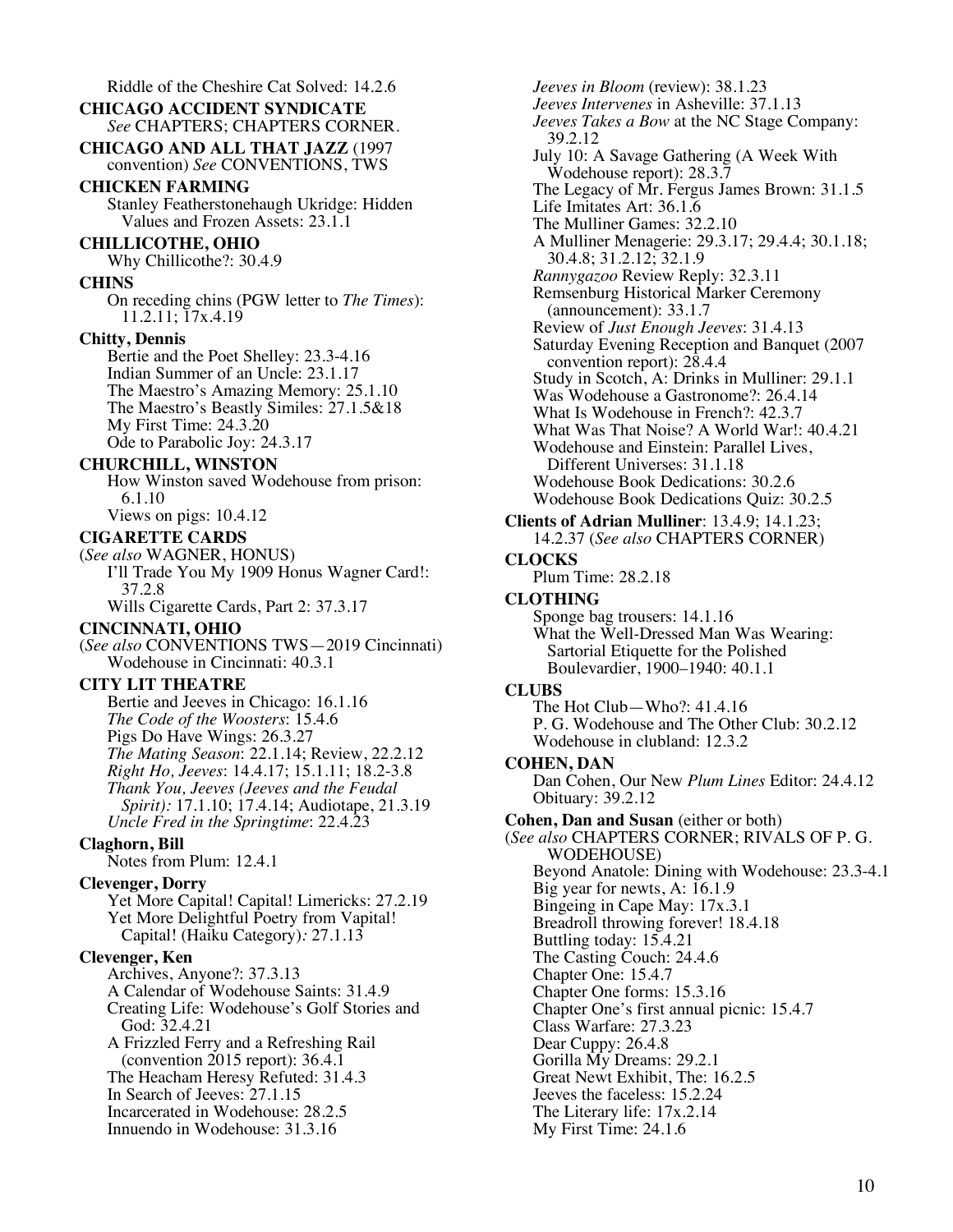New Philly chapter?: 14.4.15 New Philadelphia group: 15.1.5 New Wodehouse anthology, A: 18.2-3.27 Newts: 15.4.13 Pip, Pip to a Fine O.M.!: 24.4.2 Plum at the millennium: the "best story" vote: 18.4.10 The Princess and SO Much More: 25.1.13 Rivals of P. G. Wodehouse: 25.2.13 The Search for Rosie M. Banks: 16.4.13 That Other Dulwich Boy: 25.4.18 Toodle-pip to a classic Jeeves & Wooster: 13.3.4 What Ho! Woosterfest!: 23.2.10 Wodehouse at the bar: 21.3.8 Wodehouse in Philadelphia: 16.1.9 *Wodehouse Playhouse* Returns: 23.3-4.18 **Colbran, George & Margaret** Wodehouse Playhouse stars: 18x.1.28 **Cole, William** *Bolton and Wodehouse and Kern* (book review): 15.2.7 **COLLECTING** *See* BOOK COLLECTING; COLLECTING WODEHOUSE. **COLLECTING WODEHOUSE** (column by John Graham) America, I Like You: 24.2.22 The Autograph Edition Told Again: 27.3.8 Big Money: Collecting First Editions: 24.3.21 Collecting 1911 Wodehouse: 32.3.11 Collecting A. L. Burt Editions of Wodehouse: 38.3.4 Collecting Books about Wodehouse: 26.2.7 Collecting *Cosmopolitan* and *Collier's* Wodehouse: 31.4.7 Collecting Extricating Young Gussie: 36.2.10 Collecting Facsimile First Editions: 30.1.6 Collecting "Gone Wrong": 29.3.16 Collecting *Hot Water*: 28.3.18 Collecting *Something New* (and *Fresh*): 36.3.6 Collecting *Summer Lightning*: 25.1.17 Collecting The Autograph Edition: 27.2.12 Collecting *The Jeeves Omnibus*: 28.1.13 Collecting *William Tell Told Again*: 25.4.6 Collecting Wodehouse: 24.1.12; 27.4.14; 33.3.19 Collecting Wodehouse Rarities: 34.3.8 Collecting Wodehouse: Related to *Mike*: 30.4.21 Collecting Wodehouse: *The Strand* Magazine and Other News: 31.3.3 Collecting Wodehouse: *The White Feather* and *Not George Washington*: 29.1.10 The Gold Bat: 25.3.7 Some Bibliographic Puzzles: 26.1.6 100 Years of School Stories*:* 24.4.7 The Tauchnitz Editions: 25.2.10 To David from Plum: 27.1.13 World-Wide Wodehouse: 26.4.12 **COLLEGE COURSES** *See* EDUCATION/TEACHING

**Collicott, Susan** And They're Off! (2018 convention report): 38.4.1 July 15: Of Aunts and Pigs (A Week With Wodehouse report): 28.3.10 Newport Bus Tour, The (2007 convention report): 28.4.2 **COMICS** Manga!: 29.3.1 Wodehouse in the Comics: 38.2.1 Wodehouse in the Comics—Revealed!: 32.2.15 Reprise: 32.3.8 *COMING OF BILL, THE* PGW, the Yellow Peril, and the White Hope: 36.2.15 When Bill Came in Disguise—Again!: 34.3.7 *COMMENTS IN PASSING* (Volumes I & II of TWS newsletter) *August 1980 (I.1):* Morgan Library exhibit; First International meeting; Bucks County chapter meeting; TWS membership at 30 and counting. *October 1980 (I.2):* TWS signs; Why is *Wode*house pronounced *Wood*house?; Call for ideas to improve TWS; Lending libraries; TWS insignia contest; About PGW biographies. *February 1981 (II.1):* WCY = Wodehouse Centennial Year; First San Francisco chapter meeting; Call for newsletter title; Booksellers; Publicity for TWS in The Red Herring; Revision of Jasen biography. *April 1981 (II.2):* Release of report about Plum's WWII imprisonment; Statement on chapter autonomy; Great Insignia Contest continues; Wodehouse exhibits around the country; Annual dues set; Book by Robert Hall; Montreal chapter. *June 1981 (II.3):* "Jeeves Takes Charge" on tour; Wodehouse exhibits; Jasen book available; Definition & organization of chapters; Dues; Q&A column to start. *September 1981 (II.4):* New title for newsletter: *Plum Lines*; Great Insignia Contest continues; Guildford plaque announcement; Member autobiographies requested; Wodehouse exhibits; OM designated for Plum Lines editor; TWS organization plan approved; Q&A column starts (with answers by Jasen); Wodehouse books & ephemera. *November 1981 (II.5):* Morgan Library Centenary Celebration with Lady Ethel Wodehouse—report in full & books published; Renovation of Dulwich Library; Dues/membership cards; A memory from Doug Stow; Delaware Valley chapter activities; Wonderments; Suggested organization chart. **CONCORDANCES**

(*See also* MCILVAINE BIBLIOGRAPHY) Early concordance, An: 15.4.20 Mr. Mulliner and his relatives: 17.3.21; 17.4.16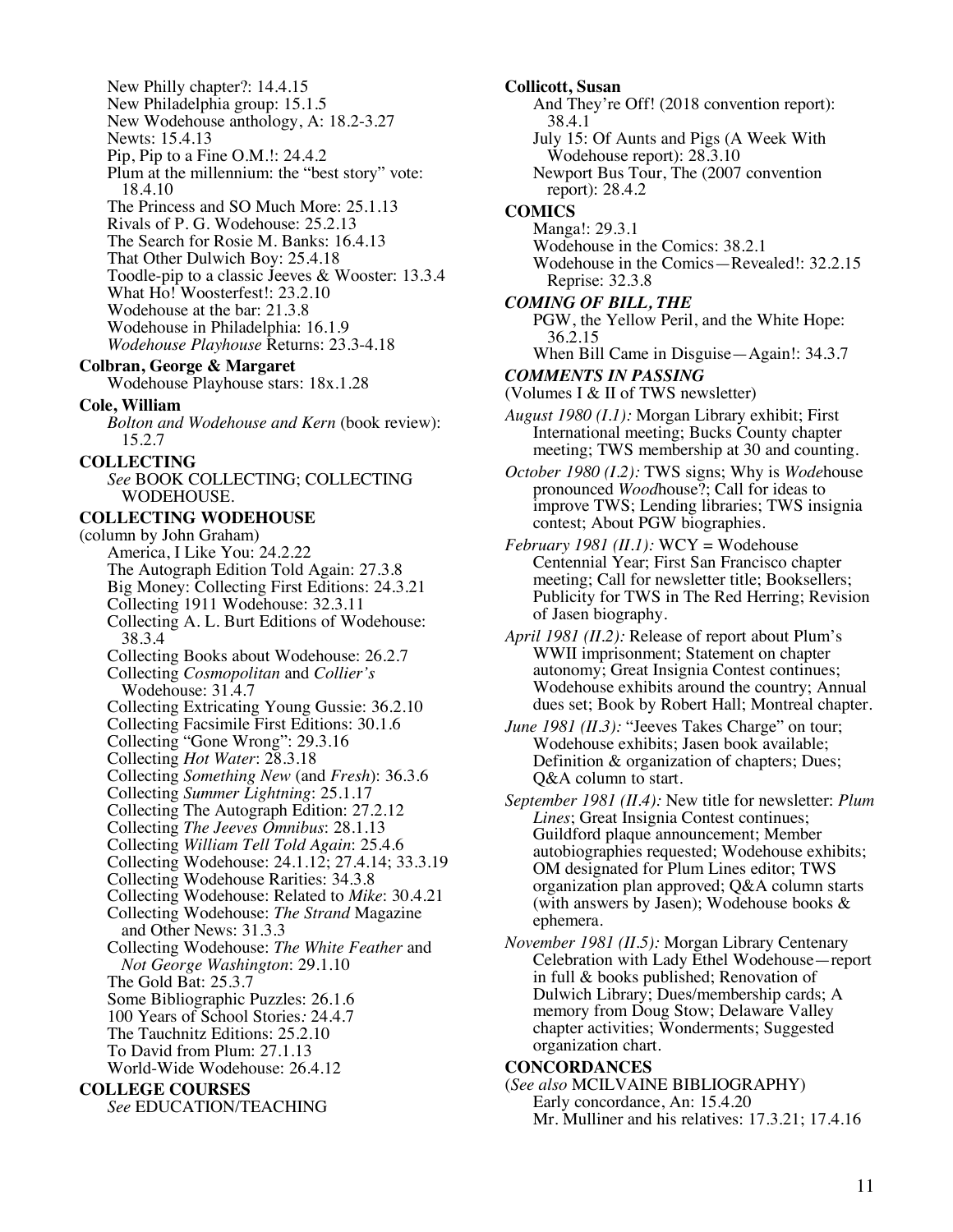*Mulliner: Wodehouse at the Anglers' Rest*: 16.3.11 *Who's Who in Wodehouse*: Preliminary notice, 6.2.1; Review, 11.3.14 Wodehouse at Blandings Castle, a concordance (review): 18.4.19 The Wodehouse Cult?: 40.1.14 Wodehouse Millennium Concordance: Announced, 15.3.3; Finished, 22.4.15 **Connolly, Joseph** Toodle-pip to a classic Jeeves and Wooster: 13.3.4 **CONNOLLY, JOSEPH** Made honorary TWS member: 8.1.1 **Connor, Russell** Psmith at 100: 29.3.18 **CONSTITUTION, TWS** Constitution approved: 3.6.1 Constitution: 4.1.Supp Draft constitution:  $17x.2$  insert President's message: 16.4.12 Status of proposed constitution: 17x.3.6 **CONTESTS** Attention Poets: Convention Contest!: 24.2.3 Brotherly Love Sermon Challenge: 27.4.12; 28.3.2 Convention Contest Entrant (2009): 30.3.23 Great Scrimgeour Contest, The: 10.2.5; 10.3.3; 10.4.5 Great Scripture Knowledge Contest: 17x.2.10 Most Divine Sermon, A: 29.1.8 Wodehouse and the *New Statesman:* 14.1.4 **CONVENTION COMMITTEE** (formerly Convention Steering Committee) A New Approach to Conventions: 26.4.10 Applying for 2009*:* 26.4.11 Applying for 2011: 28.4.6 Be a Mover and a Shaker: The Convention Committee: 39.2.12 Convention 2009 Bids: 27.2.4; 27.3.3; 27.4.12, 28.1.6 Convention 2011 Bids: 29.2.19 Conventions, Anyone?: 30.3.16 **CONVENTION TALKS** (by speaker) *Armstrong, Curtis* Nodders I Have Known: Wodehouse's Hollywood and Mine: 24.3.12 Under the Influence of *Laughing Gas*: 27.1.1 Wodehouse in a Changing World: 33.2.3 *Carruth, Fr. James* P. G. Wodehouse and Human Relations: 12.4.20 *Cazalet, Sir Edward* A Visit to the Wodehouses: 16.4.14 *Chitty, Dennis* The Maestro's Amazing Memory: 25.1.28 The Maestro's Beastly Similes: 27.1.5&18 *Cohen, Dan* Gorilla My Dreams: 29.2.1

The Search for Rosie M. Banks: 16.4.13 (presented with Susan Cohen) Wodehouse at the Bar: 21.3.8 *Cotton Anne* If Jeeves Were a Dog . . . : 29.1.4 The Old School Tie That Binds: Part 1, 17x.1.16; Part 2, 17x.2.4 *Dirda, Michael* Wodehouse and the critics: 17x.4.12 Wodehouse's Peers in Comedy: Part One, 39.1.15; Part Two, 39.2.15; Part Three, 39.3.12 *Dueker, Chris* Of Mumps and Men: 35.4.15 Remembrance of Fish Past: 27.2.4 The Times of P. G. Wodehouse: 39.1.1 *Eckman, Mike* The Valet and the Heretic: 41.2.4 *Garrison, Daniel* Plum pudding in old brandy: Wodehouse and the epic simile: 17.1.4 Romantic Plots in Wodehouse: The Greek Comedy Formula: 35.2.19 *Gould, Charles* Cracking the Code of the Woosters: 17.1.19 The Discretions of Archie: 30.1.10 P. G. Wodehouse: The Last of the Great Russians: 12.4.20 *Graham, John* Picturing Jeeves: 33.1.1 Published in Philadelphia: PGW and the *Saturday Evening Post*: 23.1.20 *Hayward, John* P. G. Wodehouse and the Hollywood Cricket Club: 27.2.2 *Hedgcock, Murray* Red-Hot Stuff—But Where's the Red-Hot Staff?: 26.4.1 *Heymann, Dick* The Llaboration of P. G. Wodehouse and F. Scott Fitzgerald: 31.2.18 *Kent, Paul* Wodehouse and the Stuffed Eelskin of Fate: 41.3.11 *Lellenberg, Jon* Wodehouse makes a comeback: 18.2-3.11 *MacGregor, Marilyn* Plum's Sherlock: Doyle's influence on PGW: 18.4.23 *McCrum, Robert* Wodehouse in Wonderland: 37.1.1 *Milstein, Elliott* It Wasn't a Dark and Stormy Night: A Study of the Openings of the Novels of P. G. Wodehouse: 37.4.5 The Nature and Development of the Impostor in the Works of P. G. Wodehouse: 30.4.1 St. Mike's, Wodehouse, and Me: The Great Thesis Handicap: 25.2.1; 25.3.11 Stanley Featherstonehaugh Ukridge: Hidden Values and Frozen Assets: 23.1.1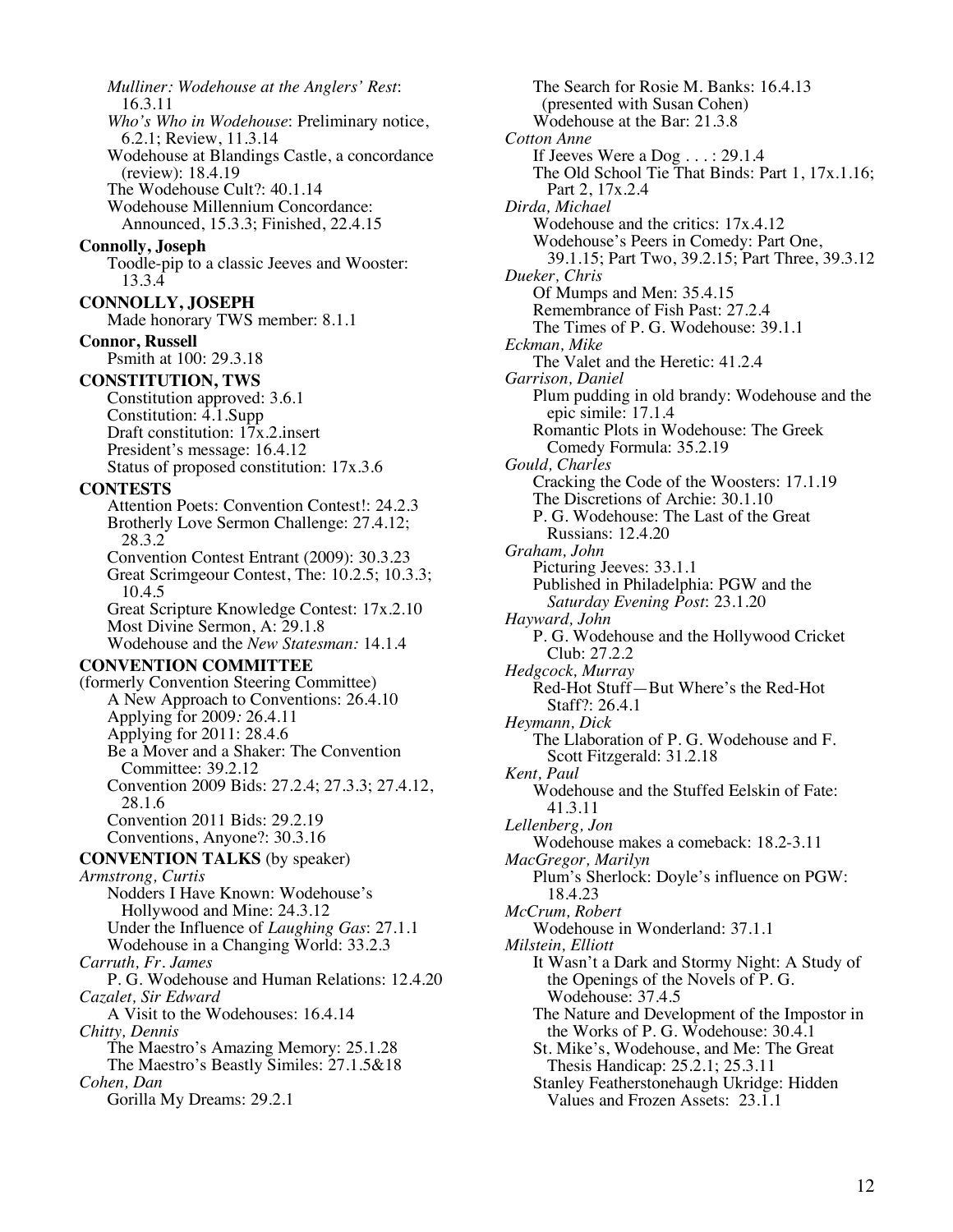A Study of the openings of the novels of P.G. Wodehouse: 13.1.15 The Supercilious Sisters of Galahad Threepwood and a Long, Lingering Look at the Best of Them: 39.4.1 / Comments: 39.4.7 *Molitor, Tom* On the Care of the Pig: 30.3.15 *Montgomery, Bruce* 1917 and Beyond: Plum's Great Year of Music: 39.3.1 *Murphy, Helen* Plum and Rosie: A Match Made in Heaven: 18.2- 3.32 Wodehouse: A Male Thing?: 25.2.6 *Murphy, Norman* Betting on Bertie, or Wodehouse and Horse Racing: 30.4.10 The Last Puzzle: 33.1.12 P. G. Wodehouse and the Servant Question: 16.4.26 Where Did Bertie Wooster Come From?: 28.4.22 Wodehouse and the Animal Kingdom: 18x.4.10 Wodehouse and the Girl Friends: 35.2.1 Wodehouse at the Seaside: Where is Bramley- On-Sea?: 22.4.16 *Nieuwenhuizen, Peter* Of Pigs and Prawns: 41.1.1 A Tale of Two Knights: Sir Philip Sidney and Sir Pelham Grenville Wodehouse: 35.2.13 Wodehouse and the Hidden Painter: 40.2.5 Wodehouse in the Comics: 38.2.1 *Phelps, Barry* Two Little Known East Anglian Authors Compared: 14.3.16 *Pointon, Michael* Plum, Her Majesty, and Me: 35.1.13 *Richardson, W. F.* P. G. Wodehouse: lyricist: 18.1.1 *Ring, Tony* Books and Articles About P. G. Wodehouse: 27.4.8 (Pt 1); 28.1.7 (Pt 2); 28.2.10 (Pt 3) Collecting Wodehouse Can Be Taxing: 15.1.16 The Courting of the Muse: 33.2.7 The Frustrations of a Proven Successful Playwright: 35.1.1 Limp Lavender Leather: 21.1.1 Wodehouse in the Pavilion: Part 1, 16.4.21; Part 2, 17.1.14 Wodehouse on the Boards: 26.2.10; 26.3.20 *Scheppers, Jen* On the Modern Wodehouse Reader: The Psychology of the Individual: 37.2.1 *Scrivener, the Rev. Canon William* Of Pale Young Curates and Me: 38.1.4 *Shaw, Madelyn* What the Well-Dressed Man Was Wearing: Sartorial Etiquette for the Polished Boulevardier, 1900–1940: 40.1.1 *Skupin, Mike* Damsel in Distress: 21.2.5

*Slythe, Margaret* P. G. Wodehouse: The Dulwich Factor: 29.4.8 *Smith, Tom* From Ex-Sgt. Beale to Colonel Pashley-Drake: The Military Man in Wodehouse: 24.4.9 Jeeves, the Model of Servant Leadership: 33.1.18 P. G, Wodehouse: Master Spy? A Tale of Espionage, Plum, and American Intelligence: 39.2.8 The Song of Songs: Sonny Boy and Me: 41.3.4 *Taves, Brian* Hollywood Adapts Wodehouse: 29.2.5 Plum in Hollywood: Just the FAQs, and a Few Myths Shattered: 27.3.4 *Verrill, Wendell* Wodehouse and God: 28.4.8 *Walker, Constance* Jeeves among the Hipsters: 39.2.1 *Woodger, Elin* The Anglo-American Angle: 33.2.20, 33.3.4 Lady Constance's Lover: Romance and Sex à la Wodehouse: 21.4.1 P. G. Wodehouse, Feminist: 37.3.1 **CONVENTIONS, TWS** (*See also* BINGES; CONVENTION STEERING COMMITTEE; CONVENTION TALKS; PILGRIMAGES) The 2013 Convention!: 31.2.13; 31.3.7 The 2015 Convention!: 33.2.14; 33.4.3 Conventions, Anyone?: 30.3.16 The Pursuit of Happiness: A Not-Very-Brief History of The Wodehouse Society and Its Conventions: 25.4.3 TWS 2007, Anyone?: 26.1.5  **1982 Delaware Valley College** Preliminary plans: 3.1.1 When and where: 3.3.1 Report: 3.4.1  **1983 Doylestown, Pennsylvania** Announcement: 4.4.1 Planning begins: 4.3.1 Plans and program: 4.5.2 & 4.5.Supp Report: 4.6.Supp  **1985 Ithaca, New York** Agenda, business meeting & TWS policies: 6.4.Supp Opening remarks from: 7.2.Supp Pre-convention announcements: 5.1.1; 5.6.2; 6.2.Supp; 6.3.Supp (Registration form) Questionnaires: 5.3.Supp; 6.1.2 Report: 6.4.1  **1987 San Francisco** Pre-convention announcements: 7.3.2; 8.1.1, 2 Invitation & registration form: 8.2.Supp Report & mayor's proclamation: 8.4.Supp Errata to report: 8.4.1  **1989 Kalamazoo** Convention Phase Two in Kalamazoo: 9.4.2 Convention Phase Two in Kalamazoo: 10.1.5

Preliminary arrangements: 10.2.3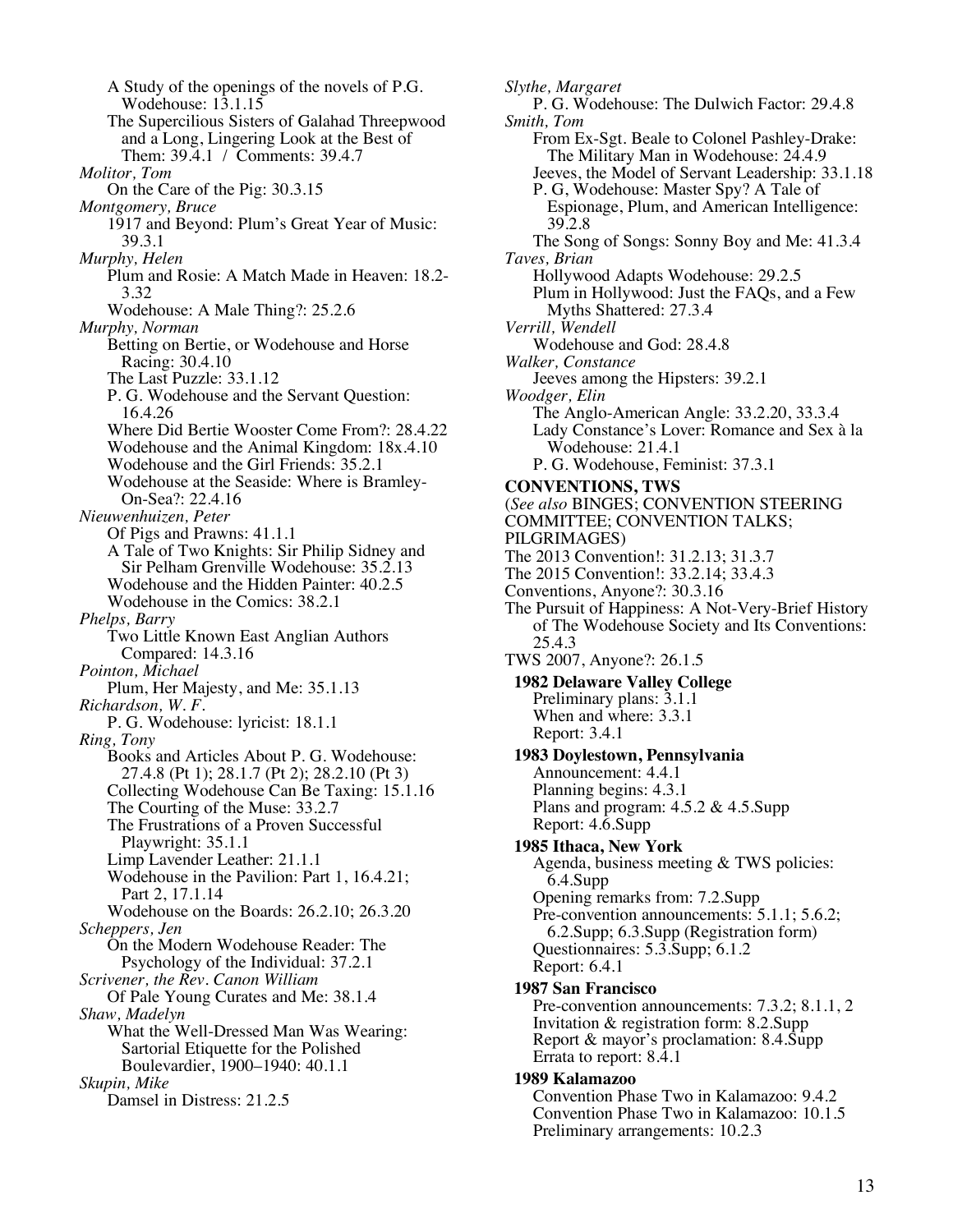Registration form: 10.3.1 Report: Convention Phase Two was in Kalamazoo: 10.4.1  **1991 New York** Preliminary announcements: 11.3.16 & 12.1.3; 12.2.1 & 12.2.13 Report: 12.4.12  **1993 San Francisco** Pre-convention announcements: 13.2.13; 13.4.4; 14.1.29 & 32; 14.2.1, 3, 5 & 9; Registration form: 14.2.39 Report: Wodehouse convention '93!: 14.3.1  **1995 Boston** Pre-convention announcements: 15.1.5; 15.2.8; 15.4.5; 16.1.4; 16.2.6; 16.3.16 Letter from Elin: 17.1.3 Quiz: 17.2.9 Report: Wodehouse convention '95!: 16.4.1  **1997 Chicago (Chicago and All That Jazz!)** Great Poetry Handicap: 17x.1.9 Great Scripture Knowledge Contest: 17x.2.10 Pre-convention announcements: 17.3.18; 17.4.12; 17x.2.9 & 19; 17x.3.4-5 Report: Chicago and all that jazz, 1997!: 17x.4.1 Terrific Loot for Sale!: 23.2.7  **1999 Houston (Gone to Texas)** Convention volunteers: 18x.4.9 Cricket Club formed: 18x.1.23 Loot for Sale: 21.1.8 Pre-convention announcements: 17x.4.16; 18.1.8; 18.2-3.18; 18.4.4; 18x.1.10; 18x.2.5; 18x.3.5 Report: Hi ho, Drone Rangers!: 18x.4.1  **2001 Philadelphia (A Wodehouse Odyssey)** Great Plum Paragraph Contest: 21.4.24; 22.2.19 Hope Gaines, David Mackenzie: Chief Perpetrators: 23.1.24 Library exhibit: 22.3.11 Pre-convention announcements: 21.1.15; 21.2.15; 21.3.23; 21.4.22; 22.1.12; 22.2.7; 22.3.11 Quiz: 22.4.23; Answers, 22.4.24 Report: 2001: A Wodehouse Odyssey: 22.4.1; Cricket match, 22.4.13 Tasmanian Note: 23.1.18  **2003 Toronto (Right Ho, Toronto!)** Attention Poets: Convention Contest!: 24.2.3 Detroit Gears up for 2003 Convention: 22.4.15 Last Chance to Get Toronto Convention Loot!: 24.4.17 The Pickering Motor Company Hits the Road: 23.1.15 Pickering Plans Pack Particularly Powerful Punch, Plummies!: 24.1.4 Pickering travels to Canada, eh?: 23.2.7 Right Ho, Toronto! 24.2.1 Right Ho, Toronto! Pronto! (Report): 24.3.2

**2005 Los Angeles (Hooray for Hollywood!)** Accommodations and Roommate Matching: 25.4.5 Convention Casting Call for All Chapters: 25.3.3 Convention Loot for Sale: 26.3.8 Convention Time!: 25.4.2 Convention Time: August 11–14: 26.2.1 Getting Around in L.A.: 26.1.2 The Great Wodehouse Movie Pitch Challenge: 25.4.16; 26.1.3 Hooray for Hollywood! (previews and program): 25.3.3; 26.1.1 Hooray for Hollywood! (Report): 26.3.1 Strutting Our Stuff: 25.4.10  **2007 Providence (Divine Providence)** About the Providence Biltmore: 27.4.10 And for Our Next Act . . .: 26.3.26 Announcing a Rummage Sale in Aid of The Wodehouse Society Convention Fund: 28.3.5 Brotherly Love Sermon Challenge: 27.4.12; 28.3.2 Call for Clean, Bright Entertainers Divine Providence in 2007!: 27.4.1 The Dread Business Meeting (convention report): 28.4.21 The Great Sermon Handicap at the Divine Providence Convention: 28.3.3 Kern and Wodehouse in Providence: 28.1.14 A Nether View: 29.1.17 Of Proclamations and Convention Funds: 28.3.27 Photos of the convention: 28.4.13–16 Providence Convention 2007!: 27.3.3 Reservations, Registrations, Refunds, and Roommates: 28.1.9 Reports: Divine Providence 2007: 28.4.1–7, 21  **2009 Saint Paul (A Little Wodehouse on the Prairie)** Board Meeting and the Dread Business Meeting: 30.3.17 Convention Contest Entrant: 30.3.23 Convention Special: Soprano Selects Wodehouse!: 30.1.16 Gee, Pa! It's A Little Wodehouse on the Prairie!: 29.4.20 A Little Last Advice for Conventioneers: 30.2.19 Paint Your Wagon for a Trip to "A Little Wodehouse on the Prairie": 29.3.5 Report: A Little Wodehouse on the Prairie: 30.3.1–8. 17; Color Photos: 30.3.11–14 Rummage Sale Returns! Clean out your closets now!: 30.1.16 Second Call for Prairie Contest Entries: 30.1.16 What Every Convention-Goer Needs to Know: 30.1.16  **2011 Dearborn (Happy Birthday, Plum!)** Call for Convention Raffle and Sale Items!: 32.2.14 Call for Performances, Skits, Readings, and Other Clean, Bright Entertainment at

Convention 2011: 31.4.15; 32.1.24

Convention FAQS: 32.2.13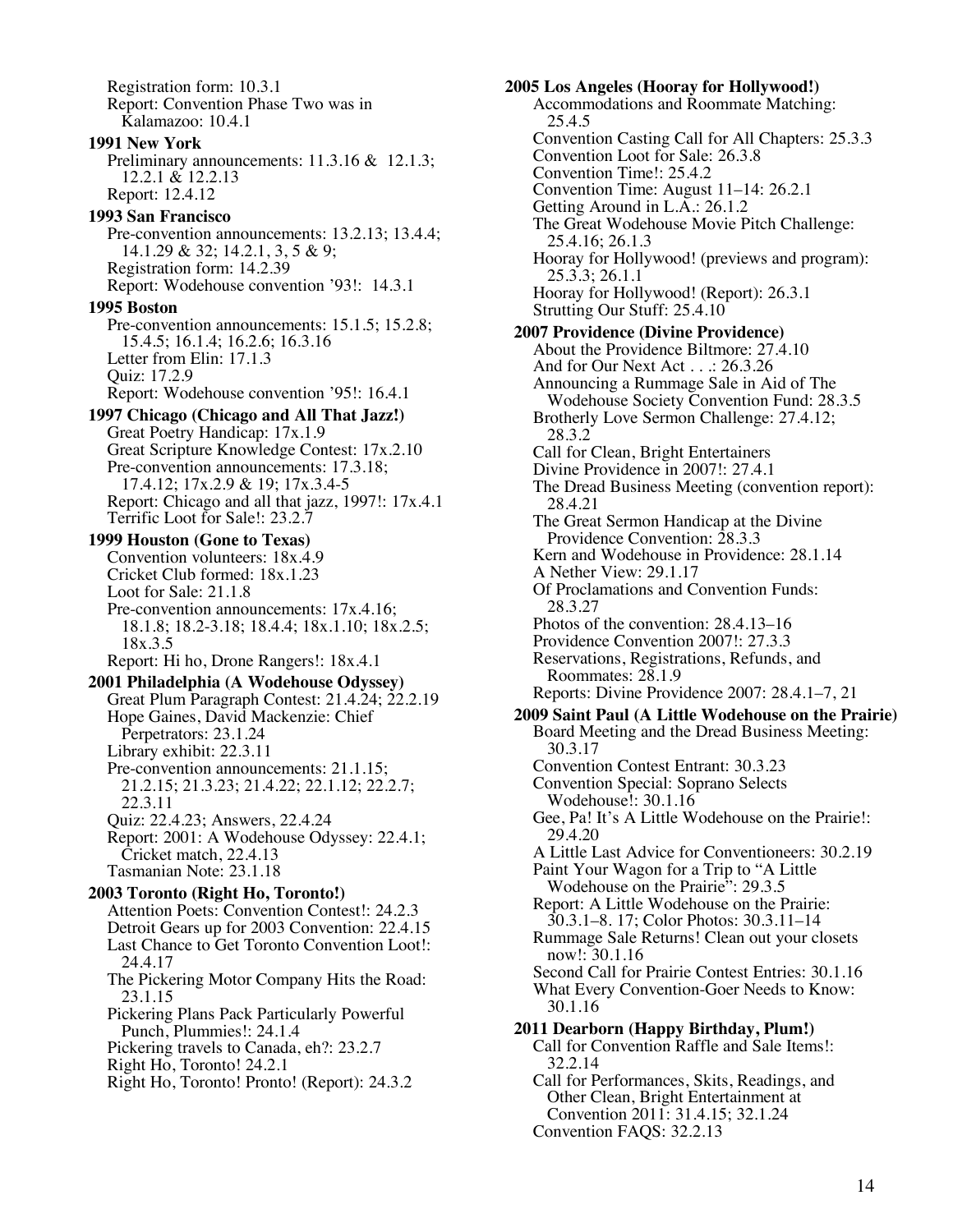Dearborn Ho!: 31.4.1 Detroit (+ Dearborn) 2011 Convention Update!: 31.2.22 Henry Ford Center Stage at Convention 2011: 31.3.14 Last-Minute Details for Conventioneers: 32.3.3 Report: 32.4.1–7; color photos, 11–14 Rummaging for a Good Cause: 32.3.8 Saturday Talks for the 2011 Convention (Possibly the best ever, if I do say so myself): 32.3.13 Terry Kitchen in Dearborn!: 32.2.9 They Say It's Your Birthday: 32.1.10 Wodehouse's Visits to Detroit: 32.3.4  **2013 Chicago (The Empress Strikes Back)** The 2013 Chicago Convention: What's on Tap?: 34.1.1 Announcement (first): 33.1.24 Call for Papers!: 33.2.2 The *Chicago Tribune* Came to Play: 34.4.6 Chicago Trivia: 34.3.23 Convention Entertainment: 34.2.24, 34.3.5 Corrections in convention report: 35.1.24 Dress Code at the Union League Club: 34.3.24 The Empress Strikes Back: The 2013 TWS Chicago Convention (report): 33.4.1 Entertaining Activities in Chicago: 34.3.23 Last-Minute Chicago Convention News: 34.3.7 Program for *The Riddle of the Starving Swine*: 34.4.23 Rummaging for Contributions: 34.3.5 Saturday Evening Gala: 34.3.9 TWS Convention 2013: The Empress Strikes Back (report): 34.4.1; color photos: pgs 11–14 What's in a Toddle?: 34.3.20  **2015 Seattle (Psmith in Pseattle)** Psmith in Pseattle (first announcement): 34.4.24 Psmith in Pseattle: 2015 (2nd anncmnt): 35.2.24 Psmith in Pseattle (3rd announcement): 35.3.6 Psmith in Pseattle: The 18th International TWS Convention (It's Going to Be Psensational!): 35.4.1 The Fairmount Olympic: Our Host Hotel: 35.4.2 Convention Update: 36.1.2 Convention Ho!: 36.1.16 The Riveting Talks—Revealed!: 36.2.8 More Pseattle Tours!: 36.2.24 Psmith in Pseattle: The 2015 TWS Convention (report): 36.4.1 Convention photos: 36.4.11 Who Was That Mysterious Conventioneer?: 37.1.8  **2017 (Mr. Wodehouse Goes to Washington)** First announcement of convention: 37.2.7 More to Do in D.C.: 37.3.6 Join Mr. Wodehouse in Coming to Washington in October!: 38.1.1 Riveting Speakers in Store: 38.1.2 Not Yet Last Call: Mr. Wodehouse Goes to Washington: 38.2.17 Pre-Convention Notice: 38.3.23

A Jolly Good Rummage: 38.3.24 Mr. Wodehouse Goes to Washington: A Capital! Capital! Binge (report): 38.4.1 Convention photos: 38.4.11 Ramblings of a Conventioneer: 38.4.6 Dressed to the Tens: 38.4.7 We Fought the Law and . . . : 38.4.23  **2019 Cincinnati (Pigs Have Wings)** 2019 Convention: Pigs Wil Be Flying in Cincinnati: 39.3.5 The Wodehouse Society Goes to Cincinnati: 39.4.9 Pigs Fly in Cincinnati: 40.1.12 Pigs Have Wings—October in Cincinnati!: 40.2.1 What to Do in Cincy (When You're Not Wodehousing): 40.3.3 Pigs Fly in Cincinnati (report): 40.4.1 Costume Prize Winners, More or Less: 40.4.5 Photos: 40.4.11  **2022 San Diego (Where in the World is Pelham? San Diego)** (was to be 2021; changed to 2022**)** Cricket Returns: 42.4.3 Riveting Talks: We Need You!: 42.4.7 San Diego Convention 2022: 42.2.2 San Diego, Here We Come!: 42.3.1 Bring Out Your Talks, Your Skits, and More: 42.3.2 TWS Goes to San Diego in 2021!: 40.4.19 TWS 2021 San Diego Convention Update!: 41.2.10 TWS 2021 Convention Update: The Grant Hotel 41.3.10 Call for TWS Convention Talks, Skits, Etc.: 41.3.15 TWS 2021 Convention Postponement: 41.4.1 TWS Convention—2022!: 42.1.18 **COOKE, ALISTAIR** Memories of a great and good man: 21.2.20 Remembering Alistair Cooke: 25.2.17 **COOKING** *See* FOOD/DINING/COOKING. **Cooper-Robinson, Jill** The Psychology of the Individual *or* About That Scripture Prize: 32.2.6 Sluicing Time with City Lit (2013 convention report): 34.4.2 The Tie That Binds, Part 1: The Wooster/Threepwood Connections: 34.1.2 The Tie That Binds, Part 2: Class Distinction and Erosion Thereof: 34.2.21 Wodehouse for the Ages: 35.1.15 **COPYRIGHT** Copyright caution: 14.2.22 Copyright on the Internet: 22.3.4 **Coren, Alan** Triangular novels: 16.3.17 **Cotes, Peter** Royal Player?: 11.3.7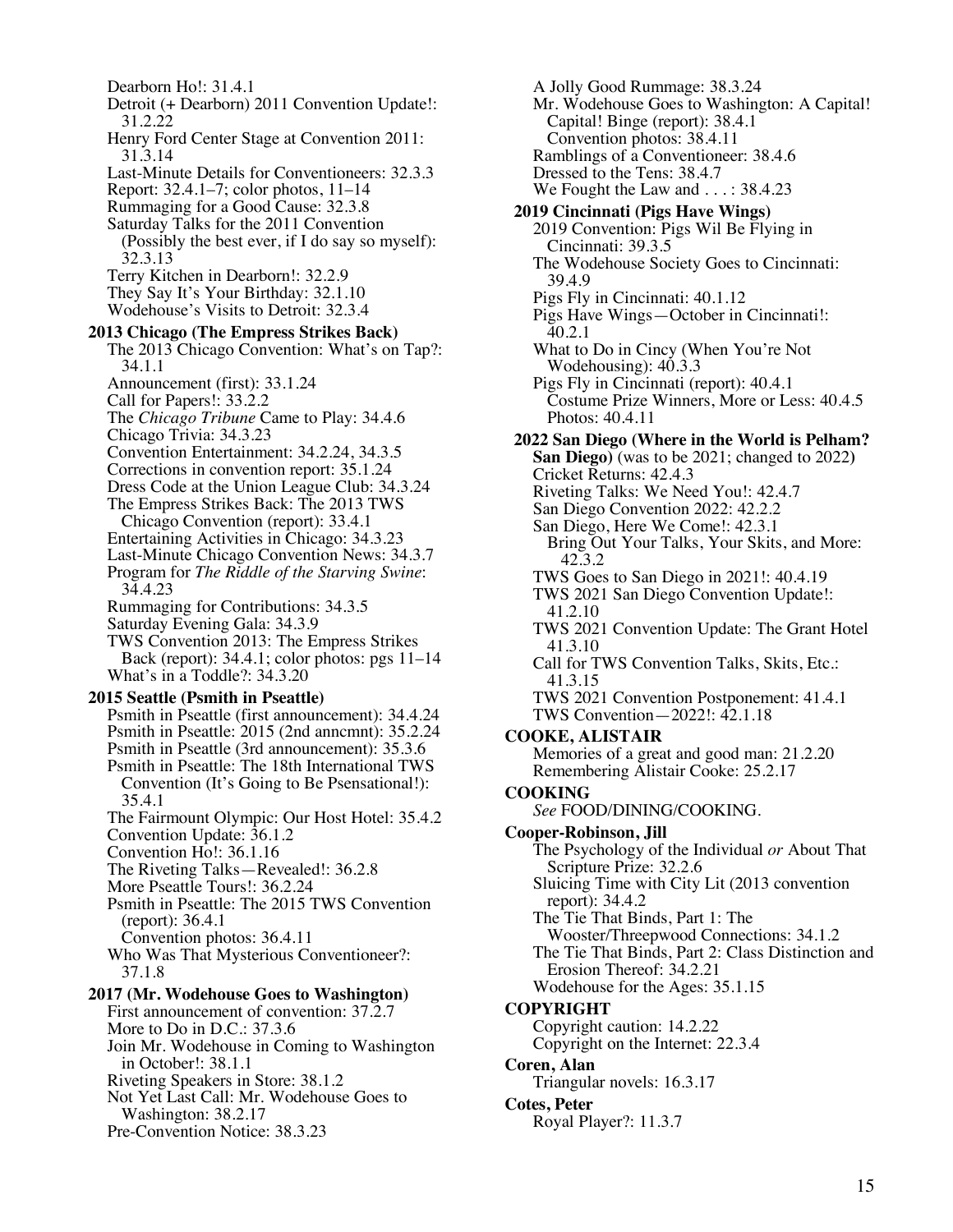**Cotton, Anne** Curses! Foiled again!: 17x.3.14 Doing newts a bit of good: 17.4.6 Educational Directory: 26.4.27 Ebert's Choice: 26.4.19 If Jeeves Were a Dog . . .: 29.1.4 In Memoriam: Bill Claghorn: 27.4.12 Old school tie that binds, The: 17x.1.16 (Pt 1); 17x.2.4 (Pt 2) Our Royal Charter: 24.3.1 **COTTON, ANNE** Obituary: 39.3.16 **COUGHTREY, GEOFFREY** A nautical Jeeves: 14.4.9 **COW CREAMERS** Cow Creamer, Anyone?: 22.1.15 Cowed but not bullied: 12.1.14 Moo!: 11.1.10 Outstanding in their field: 17x.3.20 Secrets of modern Dutch revealed!: 15.2.18 **Creamer, Robert** Mr. Mulliner and his relatives: 17.3.21; 17.4.16 The "Quick" mystery: 18.4.5 Tovarich Fink-Nottle: 22.4.22 **CRICKET** An American's First Visit to a Cricket Match in England: 35.3.19 Baseball and cricket compared: 16.1.6 Big Apple Bats: 29.2.19 Catch the Cricket Bug: Friday Afternoon (2009 convention game): 30.3.2 Cricket: 15.3.15 Cricket in Hollywood: 12.3.11 Cricket patches: 21.1.8 Cricket Returns (Convention 2022): 42.4.3 Explanation of: 15.3.15 The great cricket year (PGW letter): 12.2.8 Historic Cricket Match—in Every Sense, A: 22.3.5 Hollywood Cricket Club: 12.3.11; 23.2.6; 27.2.2 May Queens v. The Green Swizzles, 2001: 22.4.13 More cricket updates: 13.4.15 P. G. Wodehouse and the Hollywood Cricket Club: 27.2.2 Plum and Jeeves in Wisden: 17x.1.15 Toowoomba triumphant!: 12.2.9 TWS Cricket Club: 18x.1.23 Usborne's explanation of: 5.2.Supp; Corrections and more explanation: 5.3.1 "What's Going On Out There?": 27.3.16 Wodehouse and Jeeves in Wisden: 17x.1.15 Wodehouse at the wicket (book review): 18.1.27 Wodehouse in the pavilion: Part 1, 16.4.21; Part 2, 17.1.14 The Wodehouse Society Cricket Club: 18x.1.23 **CRIME** Wodehouse on Crime: 38.3.11 **Crocker, Allen** Déjà vue all over again?: 16.1.15

**Crossland, John** How Winston saved Wodehouse from prison: 16.1.10 **CROSSWORDS** (*See also* ACROSTICS; Plummycrossword) Crosswords from Chicago: 34.1.18 Large, Amiable Englishman Who Amused the World: 28.2.1 Plum and Crosswords: 36.1.14 Right Ho, Reggie!: 29.2.10 **Cunningham, Florence** PGW on BBC: 14.2.7 Pip, Pip to a Fine O.M.!: 24.4.2 President's letters: 7.2.Supp; 7.3.Supp; 8.1.Supp; 8.4.Supp Special scrawls: 10.1.3 Visit to Wodehouse Centenary, NYC, 1981: 5.4.2 & 5.4.Supp **CUNNINGHAM, FLORENCE** Thumbnail biography: 5.3.Supp New president of TWS: 6.4.2 Newspaper article about: 7.2.Supp Obituary: 32.1.6 **CUPPY, WILL** Cuppy and Plum: 41.4.24 Dear Cuppy: 26.4.8 Rivals of P. G. Wodehouse: 26.1.10 **CURATES** Of Pale Young Curates and Me: 38.1.4 **D Damant, David** From the Archives: A New Reply to Professor Moneyham's "Anachronism of the Comin Form": 40.3.6 **Damrosch, David** Around the World in 80 Books: 42.4.23 **DANCE** *The Inimitable Jeeves* as a Ballet: 34.4.20 **Daniel, Donald** Cricket in Hollywood: 12.3.11 For Sale: Low Wood: 16.2.3 How Winston saved Wodehouse from prison: 16.1.10 Plum harvest: 16.1.19 Royal Players?: 11.3.7 'Thoughts on a Recent Wooing': 15.4.19 Wodehouse, 1941–1943: 12.3.14 Wodehouse at war: 14.2.25 Wodehouse on television: 17.3.14 **Daniels, Scott** Baubles and Banquets (2013 convention report): 34.4.4 Join Mr. Wodehouse in Coming to Washington in October!: 38.1.1; Riveting Speakers: 38.1.2 What Would an Architect Do? (2013 convention

report): 34.4.1

16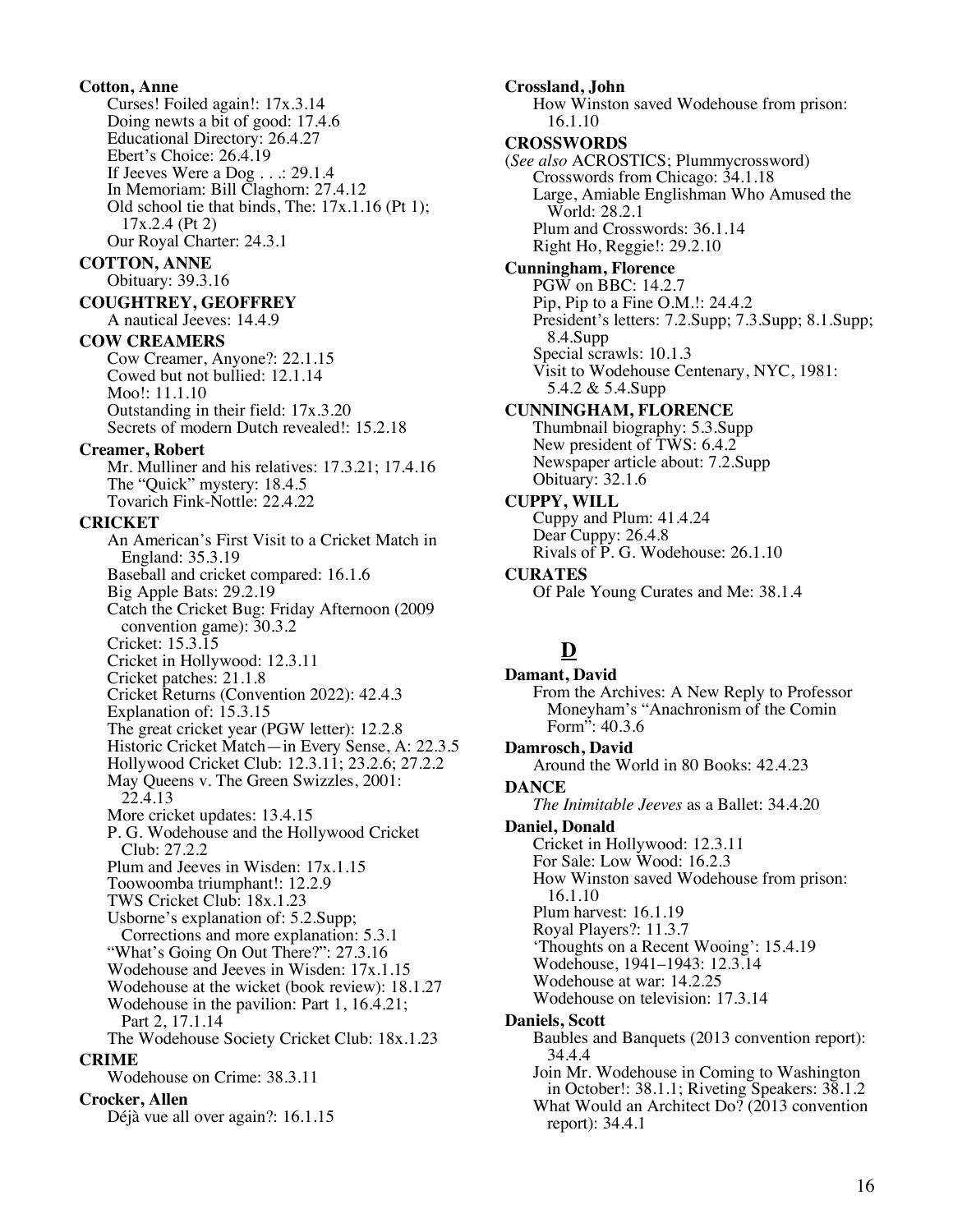**Darak, Greg** Wodehouse on Crime: 38.3.11 **David, Jim** The Dilemma of Godfrey Lodesworth: 26.3.13 **Davidson, Graeme** A Blandings Scarabesque: 42.1.14 F. R. Gruger: Something New, Something Old: 42.4.10 Rockett Man: 42.2.4 **Davidson, Max** Keeping a literary candle burning bright: 12.1.16 **Davie, Michael** Sir Plum of Dulwich: 9.3.2 **DAVIS, LEE** *Bolton & Wodehouse & Kern*: 14.4.16; 15.2.7 **Dawson, John** Deconstructing *The Globe By The Way Book*: 29.3.7 Eleanor Wodehouse's Paintings of P. G. Wodehouse and His Brothers: 41.3.1 Estate Authorizes Transcription of *Money Received for Literary Work*: 33.1.6 New PGW Story Discovered?!: 29.3.4 The P. G. Wodehouse *Globe* Reclamation Project: 34.3.21 The P. G. Wodehouse *Globe* Reclamation Project: By the Way Redux: 36.3.1 Raw Work at the Biographical Font: 34.1.11 Wodehouse Penmanship: 37.2.6 Wodehouse's Early Years, 1881–1902: Part One, 39.3.22; Part Two, 39.4.14; Part Three, 40.1.15 Wodehouse's Handwriting Analyzed: 33.4.2 **Day, Barry** Languishing lyrics longed for: 18x.4.17 **DEATH NOTICES** *See* OBITUARIES/DEATH NOTICES. **DEDICATIONS** Dedications: 14.1.7 "To my daughter Leonora…": 14.2.21 Wodehouse Book Dedications: 30.2.6 Wodehouse Book Dedications Quiz: 30.2.5 **Deedes, W.F.** Blandings rescued?: 18x.3.17 **DEGENERSHAUSEN (GERMANY)** P. G. Wodehouse and the Flora of Degenershausen: 36.4.7 **Dern, John A.** What about that day at the races?: 14.1.12 *DESERT ISLAND DISCS* Wodehouse on the Desert Island: 33.4.8 **Deshaw, Rose** The Best Friend of Mystery: 24.2.8 **DETECTIVE STORIES** Wodehouse and the "Locked Room" Mystery: 31.3.4 **Dewees, Amanda** *The Liar* (book review): 14.2.26

*P.G. Wodehouse Book of Days*: 14.4.8 *Skin Deep:* 14.1.13 **Diamond, Susan Z.** The 2013 Chicago Convention: What's on Tap?: 34.1.1 **DICKENS, CHARLES** Wodehouse and Dickens: 24.3.27 **DICTIONARIES** Jeeves and the OED: 14.1.14 **Dillard, Deborah** Cruisin' Clifton's Chaotic Competition: 26.4.18 **DINING** *See* FOOD/DINING/COOKING. **Dirda, Michael** Wodehouse and the critics: 17x.4.12 Wodehouse's Peers in Comedy: Part One, 39.1.15; Part Two, 39.2.15; Part Three, 39.3.12 **DIVINE PROVIDENCE** (2007 convention) *See* CONVENTIONS, TWS. **DOG RACES** *See* RACES/RACING. **DOGS** If Jeeves Were a Dog: 29.1.4 **DONALDSON, (Frances) LADY** Biography of PGW published: 3.4.2 Obituary: 15.2.23 *Yours, Plum* (book review): 11.4.12 **Donelan, George** Chance Meeting, A: 11.3.11 Notes from Plum: 11.3.1 **DONOP, P. G. VON** Query about Plum's godfather: 4.2.2 Answer: Pelham George von Donop 4.3.1 Raw Work at the Biographical Font: 34.1.11 **Dorffi, Christine** Wodehousian or Wodehousean?: 11.3.6 **Doty, Ralph** In a Galaxy Not So Far Away . . .: 30.2.4 My First Time: 25.1.21 Rhodes to Wodehouse, The: 29.3.6 **DOYLE, SIR ARTHUR CONAN** The blind pig: 18x.3.7 From a writer's notebook (by PGW): 21.3.24 'Plumming' Sherlock Holmes: 15.4.22 Plum's Sherlock: Doyle's influence on PGW: 18.4.23 **D'OYLY CARTE, RUPERT** Is This Rupert Psmith?: 22.3.16 **DRINKS/DRINKING** Drone's Fizz?: 29.3.20 Jeeves's Pick-Me-Up Recipe?: 39.2.13 Mystery of the Green Swizzle—Solved?: 28.2.26 Study in Scotch, A: Drinks in Mulliner: 2p.1.1 What the Well-Dressed Beer Is Wearing: 32.1.1 Wodehouse at the bar: 21.3.8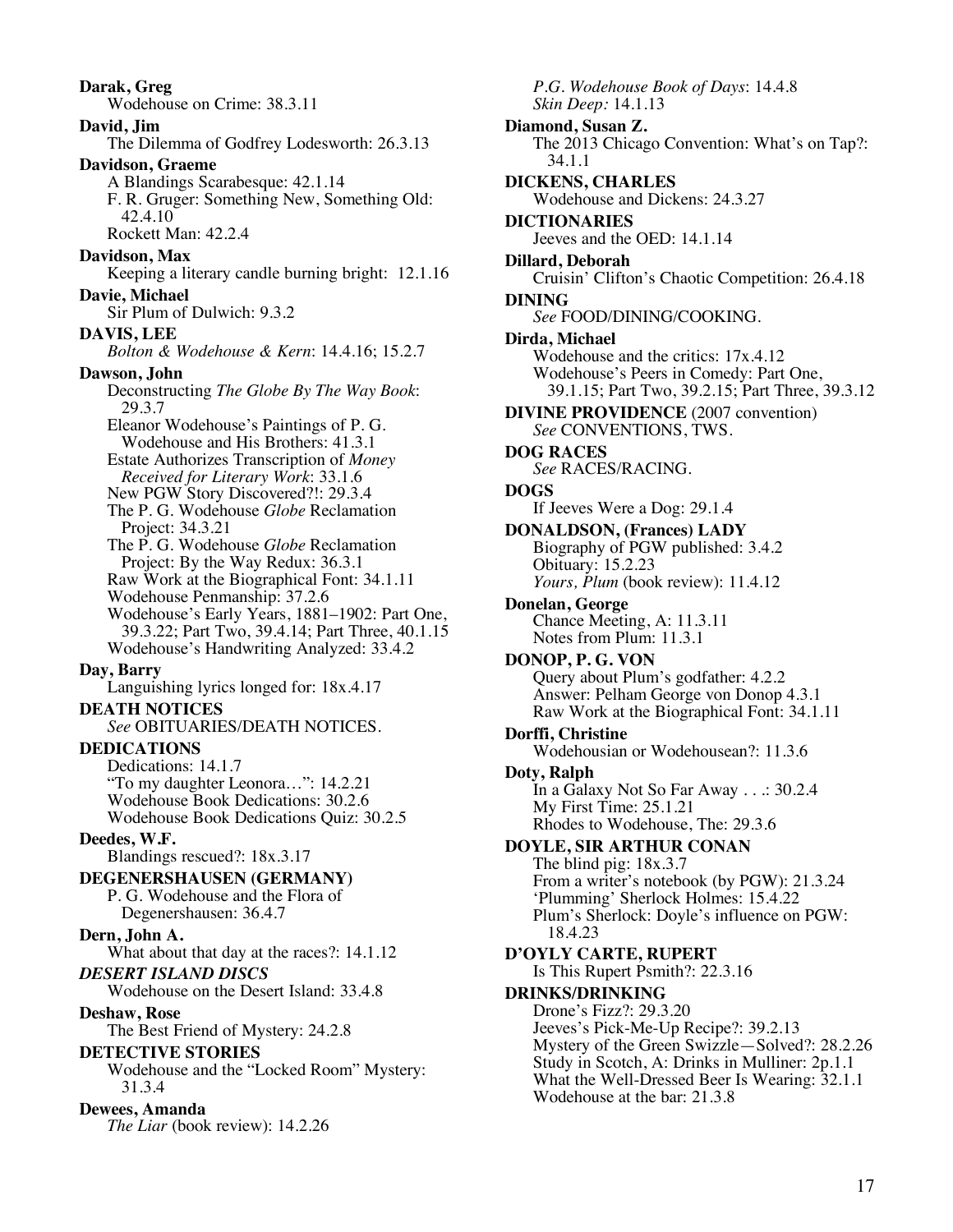**DRONE RANGERS** (Houston chapter) *See* CHAPTERS; CHAPTERS CORNER. **DRONES CLUB** (Belgium) *See* SOCIETIES. **Dugan Lawrence** Worcestershirewards: 30.1.9 **Dueker, Chris** Bricolage in the Later Works of P. G. Wodehouse: 36.4.21 Glanders and Bots: 36.3.16 Letter to the Editor: 33.3.10 Of Mumps and Men: 35.4.15 Remembrance of Fish Past: 27.2.4 The Times of P. G. Wodehouse: 39.1.1 **DUFF COOPER, ALFRED** Alfred Duff Cooper Meets P. G. Wodehouse: 38.3.8 **Duffie, John** Wanna fight about it?: 9.4.6 "Wodehouse evening": 3.6.1 Wodehouse to the Rescue: 8.1.Supp **DUFFIE, JOHN** Mini-biography: 4.4.2 Obituary: 10.2.5 Preparing book of "nifties": 6.2.1 **DUKE, EDWARD** *Jeeves Takes Charge*: 4.2.2; 4.3.1; 4.4.Supp; 4.5.1; 6.1.1; 7.1.1; 9.2.2; 13.4.13; 14.4.9 Obituary: 15.1.4 **DULWICH** Dulwich College: 6.1.Supp Dulwich Exhibition: 16.2.15 Dulwich Tuition, 1828 (picture): 17.1.3 London's Dulwich College: 18x.3.1 My Time at Dulwich: 6.1.Supp Notice for Visitors to Dulwich College: 27.3.3 The old school tie that binds: Part 1, 17x.1.16; Part 2, 17x.2.4 P G Wodehouse at Dulwich: 15.4.18 P. G. Wodehouse: The Dulwich Factor: 29.4.8 Sir Plum of Dulwich: 9.3.2 Wodehouse and Dulwich: An Exhibition: 16.2.15 Wodehouse and *The Alleynian*: 17.3.16 Wodehouse and those heartless, hapless drones: 17.3.8; 17x.1.7 **DUST JACKETS** *See* ILLUSTRATIONS/ILLUSTRATORS. **DVDs AND VIDEOS** Murphy's Wodehouse Walk—on DVD!: 37.1.19 Videocassettes: 11.3.13; 12.4.10; 14.4.4; 18x.2.7; 21.1.24; 23.1.23; 24.1.5 **DYSON, JIM**

Thumbnail biography: 7.3.Supp

## **E**

**Earl, Jim** Ascot gavotte for our Bertie, An: 13.4.14 Bertie is an also-ran: 12.1.8 The Care of the Pig: 14.1.26 Jim Earl and the Great Barribault's Contest: 11.2.10 Notes on the Empress: 11.3.19 PGW birth certificate: 15.1.6 Relighting the candle: 13.4.7 Tribute, A: 15.2.11 **EARL, JIM** The Earls of Shrewsbury: 11.2.9 Obituary: 15.2.12 **Earl, Margaret** Notes on the Empress: 11.3.19 **EARLY PGW** Early PGW biographical sketch, An: 14.2.8 Estate Authorizes Transcription of *Money Received for Literary Work*: 33.1.6 Poems and Phrases: 35.3.6 Wodehouse's Early Years, 1881–1902: Part One, 39.3.22; Part Two, 39.4.14; Part Three, 40.1.15 Wodehouse's *Phrases and Notes*: 35.1.8 **Eckman, Mike** Alfred Duff Cooper Meets P. G. Wodehouse: 38.3.8 *Jeeves in Bloom* on Lake Minnetonka: 31.4.14 Life Imitates Wodehouse: 30.1.8 Mystery of Jeeves's Origin, The: 28.4.24 (Pt 1); 29.1.20 (Pt 2) Roderick Spode: Shrew Businessman?: 42.3.10 Sir Gregory: 26.4.20 The Valet and the Heretic: 41.2.4 **EDUCATION/TEACHING** Jeeves among the Hipsters: 39.2.1 Plum on Campus: 27.3.6 **EINSTEIN, ALBERT** Wodehouse and Einstein: Parallel Lives, Different Universes: 31.1.18 **ELIZABETH, THE QUEEN MOTHER** *See* QUEEN MOTHER. **Elkins, Denver** Mangold-wurzels a la P.G.W.: 18.2-3.39 **Elliott, Bob (Robert)** Another slice of Bacon: 15.2.20 *Gold Digest* and Wodehouse: 26.3.25 Goodbye to "Jeeves and Wooster": 14.4.12 Puns: 14.1.17 The way it should be: 14.4.15 **Ellsworth, Jack** Interview with P.G. Wodehouse, An: 17x.4.20 **Ely, Haines** Name that wine: 12.3.6 **E-MAIL** *See* INTERNET AND WEBSITES.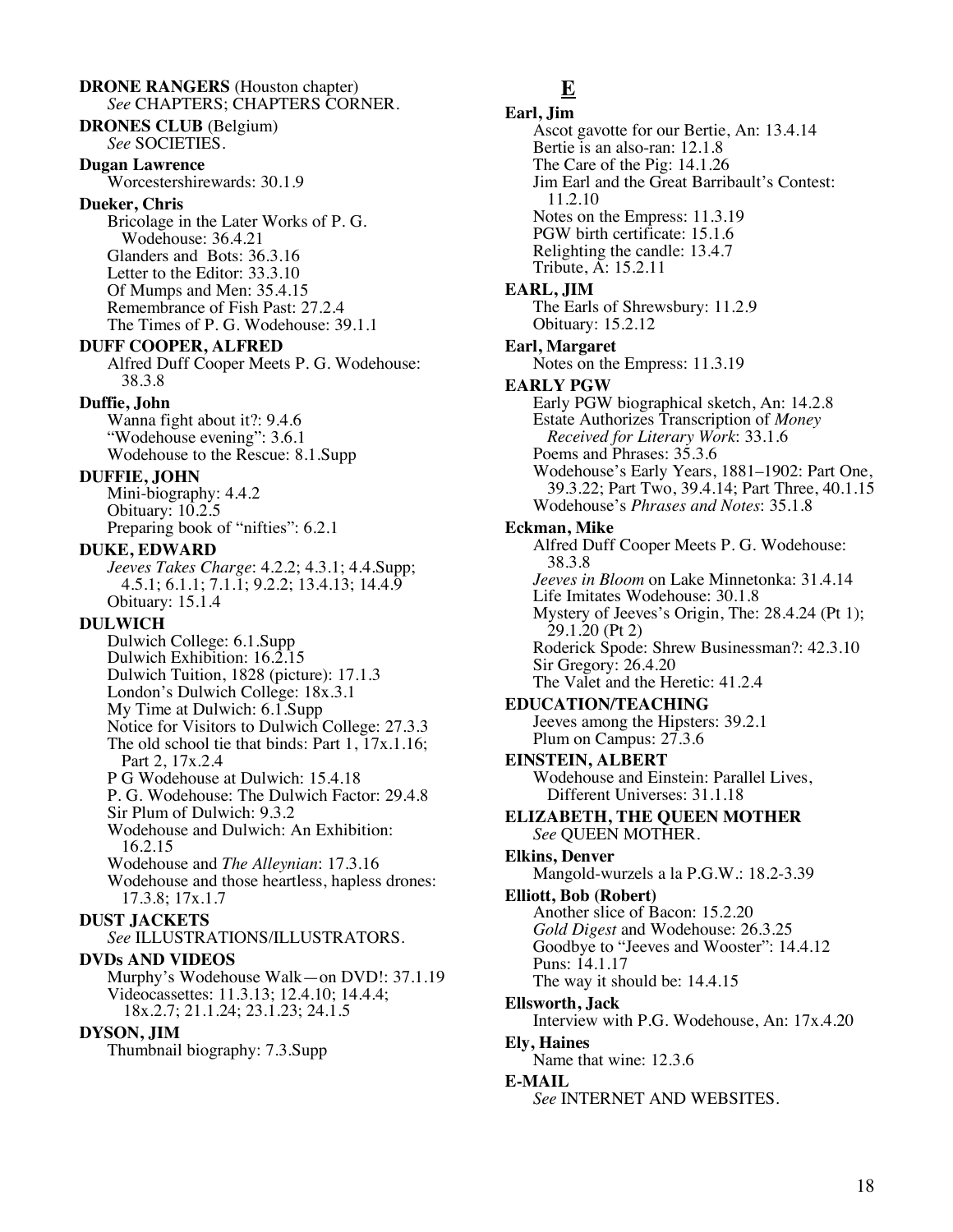**Emms, David** Margaret Slythe: A Tribute: 12.4.4 **EMPRESS OF BLANDINGS** The Empress at home: 14.2.34 Empress Emperilled: 9.1.2 Gertrude triumphant: 16.3.1 Jane Austen and the Empress of Blandings: 14.2.32 Notes on the Empress: 11.3.19 R.V. Smethurst and the Empress of Blandings: 14.1.1 Search for the Empress of Blandings: 8.2.Supp (*Note:* Mislabeled as VIII/1-Supplement) Wodehouse and the animal kingdom (Murphy discovery of the Empress): 18x.4.10 **EMSWORTH (HANTS) MARITIME & HISTORICAL TRUST** Emsworth lives!: 11.4.5 **EMSWORTH, LORD** From pumpkins to pigs: 17.1.12 Lord Emsworth and the Girl Friend: 37.2.22 Lord Emsworth's Ghost (poem): 18.2-3.9 Lord Emsworth's Gutenberg Bible: 11.3.12 OM plays Lord Emsworth: 14.2.7 **Endicott, Lucian** My First Time: 24.4.16 *Reading Lyrics*: 22.1.24 **ENGLAND** An American Discusses English Culinary Eccentricities: 6.2.Supp; 32.2.4 English Bookshop: 5.2.1 Football in merrie England: 16.1.3 Outline Guide to Wodehouse's England: 4.5.Supp Tale of Two Countries, A: 23.3-4.12 **Ennis, Melissa** Delightful Poetry: 264.13 **ERRATA** Confessions Corner: 40.1.8 Correction and Mea Culpa: 42.3.6 This Hordern or That Hordern: 42.1.18 **ESPIONAGE** P. G. Wodehouse: Master Spy?: 23.2.12 P. G, Wodehouse: Master Spy? A Tale of Espionage, Plum, and American Intelligence: 39.2.8 Spies in the Offing: 42.1.4 Spy vs. Wodehouse: 33.4.10 Spymaster Bertie?!: 35.1.14 Wodehouse and the Spies: 34.2.3, 35.3.4 **ETIQUETTE** What the Well-Dressed Man Was Wearing: Sartorial Etiquette for the Polished Boulevardier, 1900–1940: 40.1.1 **Etheridge, Celia** Across the Pale Parabola of Joy: 24.3.16 My First Time: 25.1.20

**F**

**FAMILY TREES** *See* GENEALOGIES. **Farnsworth, Nigel** The Heirs of Lord Emsworth: 17x.3.3 **FASCISM** Wodehouse in a Changing World: 33.2.3 **FAULKS, SEBASTIAN** *See* HOMAGES/SEQUELS TO PGW. **FAVORITE STORIES** Best Stories: 9.10.6 Best Story, Vote: 18.4.10; 18x.1.16 Name your favorite story: 3.1.2; Favorites named: 3.2.2 Our favorite story flits by: 18x.1.16 **FEATHERSTONEHAUGH** (Pronunciation issue) Featherstonehaugh: 22.2.13 …Again: 22.3.13 Featherstonehaugh Revisited—and Then Some: 23.1.14 **Ferguson, Oliver** Additional Perspective on Faulks's Novel: 35.1.13 Not So Good, Jeeves: A Tragedy of Error: 35.1.14 O Tempora! Wodehouse and Linguistic Decorum: 26.3.23 A *Plum Lines* Poem: 39.2.24 Unexpected Pleasure: 30.1.17 **FEUER, CY** New York State of Mind, A: 22.3.6 **FEW QUICK ONES, A** (column) *(See also* REFERENCES TO WODEHOUSE) 9.2.2; 9.3.5; 9.4.4; 10.1.7; 10.2.2; 10.3.3; 10.4.11; 11.1.7; 11.2.7; 11.3.10; 11.4.14; 12.1.4; 12.2.10; 12.3.15; 12.4.7; 13.1.10; 13.2.4; 13.3.6; 13.4.2; 14.1.5; 14.2.7; 14.3.13; 14.4.4; 15.1.8; 15.2.13; 15.3.9; 15.4.4; 16.1.11; 16.2.11; 16.3.13; 16.4.31; 17.1.13; 17.2.14; 17.3.18; 17.4.20; 17x.1.6; 17x.2.6; 17x.3.9; 18.1.18; 18.2-3.23; 18.4.6; 18x.1.11; 18x.2.6; 18x.3.10; 18x.4.17; 21.1.18; 21.2.12; 21.3.22; 21.4.7; 22.1.23; 22.2.10; 22.3.12; 23.1.23; 23.2.18; 23.3-4.19; 24.1.13; 25.2.9&11; 25.3.21; 25.4.11; 26.2.6,8,&24; 27.3.12; 27.4.3; 30.3.19; 30.4.16; 31.1.22; 31.2.7&9; 31.3.12&15; 31.4.15; 32.1.7; 32.1.15; 32.2.8; 32.3.17, 33.1.7 & 17; 33.4.9&23; 34.1.4; 34.2.17; 34.3.10; 35.2.18; 35.3.3&23; 35.4.4-5 & 35.4.6; 36.2.16; 36.3.23; 36.4.10&23; 37.3.23; 37.4.16 & 23; 38.2.18; 39.1.13; 39.2.17; 39.3.5; 39.4.17; 40.1.13; 40.2.13&14; 40.3.8; 41.3.17; 42.1.18; 42.2.3; 42.3.9&17

#### **FFORDE, JASPER**

Jasper Fforde and P. G. Wodehouse: 35.3.21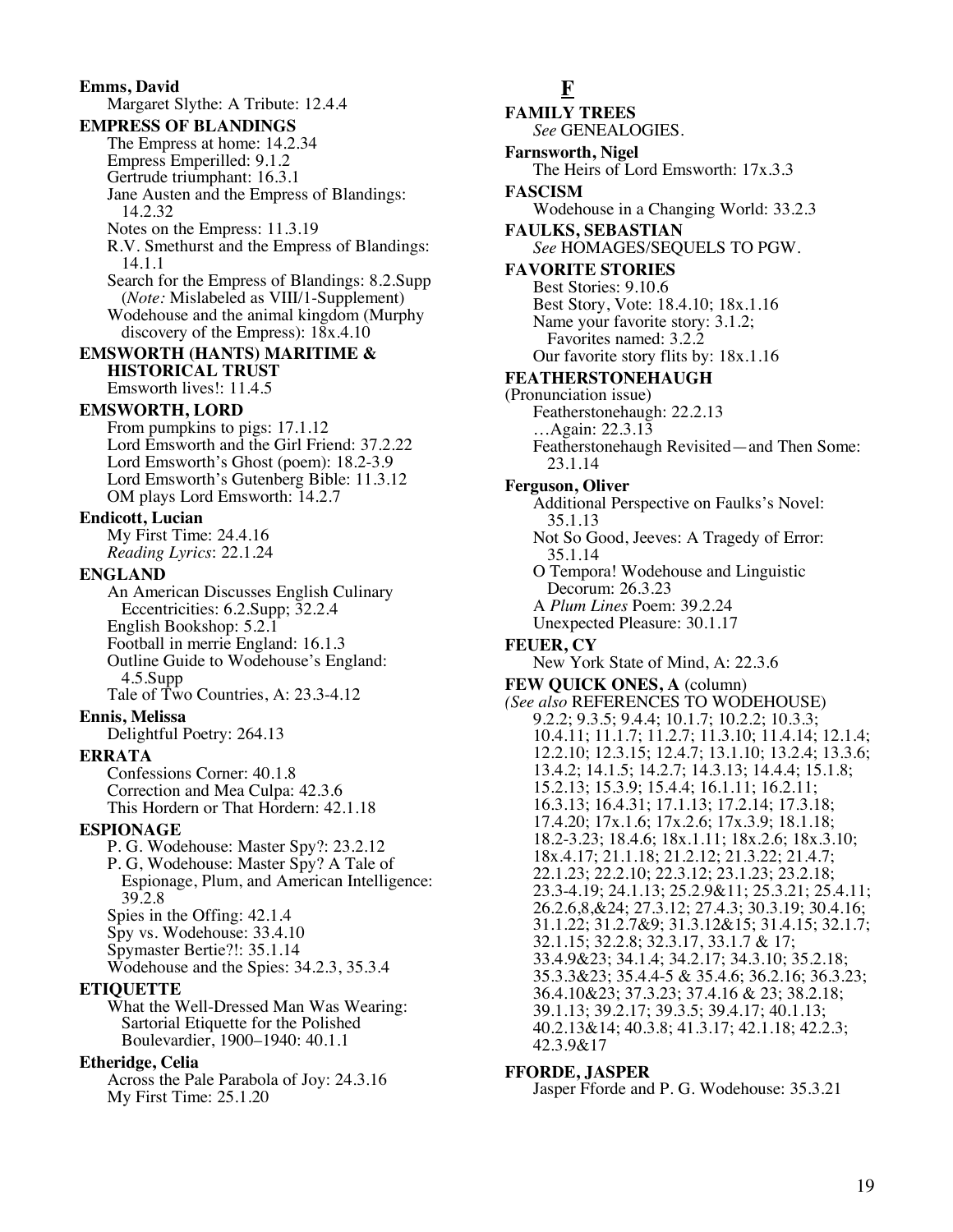**FIGHTING** (*See also* BOXING) Wodehouse and the Comic Concussion: 30.2.1 **Filizzi, Nathan** Wodehouse Wiki: 27.3.16 **FILMS AND TELEVISION** (*See also BLANDINGS; HEAVY WEATHER; JEEVES AND WOOSTER; WODEHOUSE PLAYHOUSE*) The BBC's *Wodehouse in Exile*: A Sympathetic Retelling of the Berlin Broadcasts and their Tragic Consequences for an Innocent Abroad: 36.4.9 Blandings in Berlin: 34.4.8 *Damsel in Distress, A*: Novel, to Play, to Film: 22.3.1 Damsel in Distress: Comments with source material: 21.2.5 First Screen Jeeves, The: 22.2.1 *Her/The Cardboard Lover*: 32.3.13 Hollywood Adapts Wodehouse: 29.2.5 "Honeysuckle Cottage" comes to the silver screen: 11.3.2 Jeeves Films, The (review of *Thank You, Jeeves* and *Step Lively, Jeeves*): 28.3.17 Movie proposal, A: 21.2.16 Movies anyone? *(Thank You, Jeeves)*: 13.4.15 *The Old Reliable*: Novel and Film: 23.3-4.8 P. G. Wodehouse: Stage to Screen: 24.1.20 *P. G. Wodehouse: The Long Exile*: 24.2.20 PGW hits: 11.2.2 Piccadilly Jim At It Again: 26.2.5 *Piccadilly Jim*: Mystery Solved: 27.2.16 *Piccadilly Jim* Revisited: 26.3.22 "Plum" (BBC documentary): 11.1.10 Remains of the Day: 14.4.15 *Thank You, Jeeves* (w. Arthur Treacher): 13.4.15; 14.1.18 Toodle-pip to a classic Jeeves and Wooster: 13.3.4

- "Uncle Fred" on video: 21.1.24
- Wodehouse on Broadway: 11.1.10 Wodehouse on television: 17.3.14
- Wodehouse on TV and Film: 13.3.4
- The Wodehouse season at the British National
- Film Theatre: 17x.1.14
- Wodehouse vs. TV: 12.3.5 *World of Wooster* (TV series): 11.2.2

## **FINANCE**

Stanley Featherstonehaugh Ukridge: Hidden Values and Frozen Assets: 23.1.1 Who Wants to Marry an English Lord?: 24.2.11

### **FINANCIAL REPORTS/STATEMENTS** *See* WODEHOUSE SOCIETY, THE.

## **Finch, Christopher**

'I always liked Norman Rockwell': 18.2-3.22

## **Fink, Ken**

Sonny Boy: 14.1.22

#### **Finnegan, Judy** Last chance for TWS pins: 11.2.6 Pins, Anyone?: 12.2.11 TWS pins are here!: 13.1.3 **FISH** Oiling the little grey cells: Does eating fish really make you brainy?: 16.2.17 Remembrance of Fish Past: 27.2.4 **Fisher, Elizabeth** Delightful Poetry: 264.13 **FITZGERALD, F. SCOTT** The Llaboration of P. G. Wodehouse and F. Scott Fitzgerald: 31.2.18 Wodehouse's Critique of *The Great Gatsby*: 31.4.22 **FLANNERY, HARRY W.** "Reduce to a Spot of Grease": P. G. Wodehouse and Harry W. Flannery: 39.3.8 Wodehouse and Flannery: The Rest of the Story: 40.2.10 **Fletcher, John** Another Look at Blandings: 22.1.9 Bertie Wooster's family tree; Disentangling the Wooster relations: 11.1.2 Everyman, every book: 21.1.24 How many schools did Wooster attend?: 15.3.14 In Search of Blandings Redux: The Wodehouse Millennium Tour: 21.3.1; 21.4.17 Pip, Pip to a Fine O.M.!: 24.4.2 Plum's Letters to Billy Griffith: 22.2.20 Psonnet, A: 18.1.11 Public school houses: 18.1.22 Revelry by night: 18x.3.8 Something odd?: 17x.4.19 *Tales of Wrykyn and Elsewhere*: 18.1.25 Tribute to Jimmy Heinemen: 15.3.12 Wodehouse Concordance Announced: 15.3.3 Wodehousian or Wodehousean?: 11.3.6 **FLETCHER, JOHN** John Alais Fletcher, 1929–2012: 33.3.11 John Fletcher in the Springtime: 21.3.20 **FLOWERS, PLANTS, AND TREES** New Rose named after PGW: 17x1.1.12; 17x.2.7 P. G. Wodehouse and the Flora of Degenershausen: 36.4.7 PGW orchids: 32.2.9 The Plum Tree: 38.3.12 Still Life with Wodehouse: 32.4.8 A Tree for Percy Jeeves: 37.3.11 Visit the Wodehouse-Linde: 37.4.4 **FLYING** Flying High with Wodehouse: 28.2.24 Wodehouse and "Flying": 22.3.18 **FLYING PIGS, THE** (Cincinnati chapter) *See* CHAPTERS; CHAPTERS CORNER. **FOLIO SOCIETY**

The Plums of P.G. Wodehouse: 18x.2.19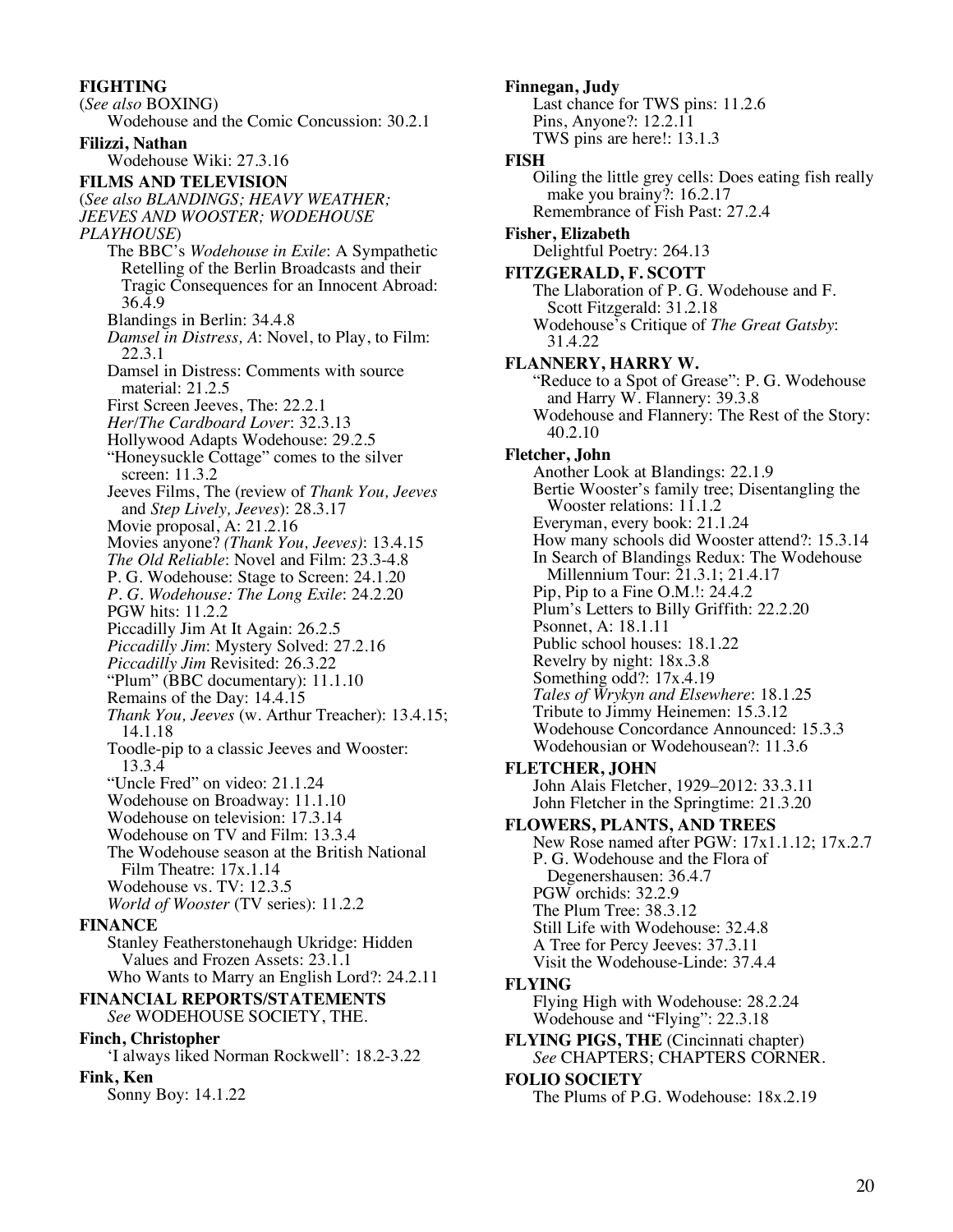#### **FOOD/DINING/COOKING**

Beyond Anatole: Dining with Wodehouse: 23.3- 4.1 Mrs. Rorer and the Wodehouse-Bolton-Kern Show *Sitting Pretty*: 33.3.21 Tragicall Hiftorie of Lord Emsworth and the Girl Friend: 29.3.9 **Forbes, J.D. (John)** Early concordance, An: 15.4.20 Tea at Remsenburg: 12.3.3 **FORREST, GEORGE** Bolton and Wodehouse and… Wright and Forrest!: 17x.1.1 **Fowler, Kris** Dutch Discover Becomes Northwodes' Windfall: 31.1.17 July 12: Plum's Emsworth (A Week With Wodehouse report): 28.3.7 Letter from England: 26.3.12 **FOWLER, KRIS** TWS Elects New Vice President and Treasurer: 26.3.26 **Franklin, Bill** Blandings Reboot: 40.2.15 **FRENCH LANGUAGE IN PGW** Mr Blair, PG Wodehouse, and the Entente Cordiale: 18.4.14 P. G. W. and the Frogs: 33.4.4 What Is Wodehouse in French?: 42.3.7 **Frey, Leonard** Proper sentencing: 14.4.18 **FRIENDS OF LORD ICKENHAM** (Western New York chapter) *See* CHAPTERS; CHAPTERS CORNER. **Fromkin, T. Michelle** Slight Effusion, Composed in the Shower-Bath: 32.1.12 **FRY, STEPHEN** (*See also* JEEVES AND WOOSTER) "Jeeves and Wooster": 11.4.20; 14.1.24; 14.2.30 *The Liar* (book review): 14.2.26 The Men Who Put a Smile on the Queen Mum's Face: 11.2.14 Stephen Fry's Insight: 38.3.9 **G Galligan, Edward K.**

P.G. Wodehouse—Master of Farce: 7.1.Supp **Ganns, Elizabeth** Note from Ethel: 12.1.2 Who introduced me to Plum?: 4.3.Supp

**Garrison, Dan** Bertie and Jeeves in Chicago: 16.1.16 But me no Butts: 13.3.3 The Chicago Accident Syndicate: 16.1.13 Crosswords from Chicago: 34.1.18

Midwesterners in P.G. Wodehouse: 8.4.Supp Norman Murphy Visits America: 11.4.16 *Oh, Boy!* Rings and Things in the Windy City: 31.3.10 Phone Numbers, Anyone?: 11.4.4 Plum pudding in old brandy: Wodehouse and the epic simile: 17.1.4 President's message: 18.4.1 Reliving Wodehouse (book review): 7.4.Supp Romantic Plots in Wodehouse: The Greek Comedy Formula: 35.2.19 Sands o' Dee: 12.3.11 Thank you, Jeeves: 17.1.10 *Thank You, Jeeves*: 17.4.14 Video offer: 21.3.28 Who's Who in Wodehouse (reissued): 18x.1.9 Wodehouse on the Housatonic: 12.3.16 The Work of an Instant: 12.2.4 **GARRISON, DAN** Book in the works, biography: 7.1.2 Preliminary notice of *Who's Who in Wodehouse*: 6.2.1 *Who's Who in Wodehouse* (review): 11.3.14 **Garrison, Tina** The 2013 Chicago Convention: What's on Tap?: 34.1.1 The Empress Strikes Back: The 2013 TWS Chicago Convention: 33.4.1 **GENEALOGIES** Bertie Wooster's family tree: Disentangling the Wooster relations: 11.1.2 Early concordance, An: 15.4.20 Mr. Mulliner and his relatives: Part I, 17.3.21; Part II, 17.4.16 Raw Work at the Biographical Font: 34.1.11 The Tie That Binds, Part 1: The Wooster/Threepwood Connections: 34.1.2 The Tie That Binds, Part 2: Class Distinction and Erosion Thereof: 34.2.21 **GERMANY** Wodehouse Gets a German Trim: 37.2.12 **GENIUS** First-fruits of a GENIUS: 10.2.1 Irrelevant genius, An: 18.1.26 Vote for genius, A: 13.3.14 **Georgiady, Peter** Georgiady on Wind: 22.3.10 Hackers, Handicaps and Hazards: 22.1.4 I'll Trade You My 1909 Honus Wagner Card!: 37.2.8 What's in an e-Name?: 29.2.23 Wills Cigarette Cards, Part 2: 37.3.17 **Gifford, Thomas** Movies, anyone?: 13.4.15 Replicates, anyone?: 14.1.6 **GLANZMAN, LOUIS** Louis Glanzman, Artist: 22.3.11 Obituary: 34.3.9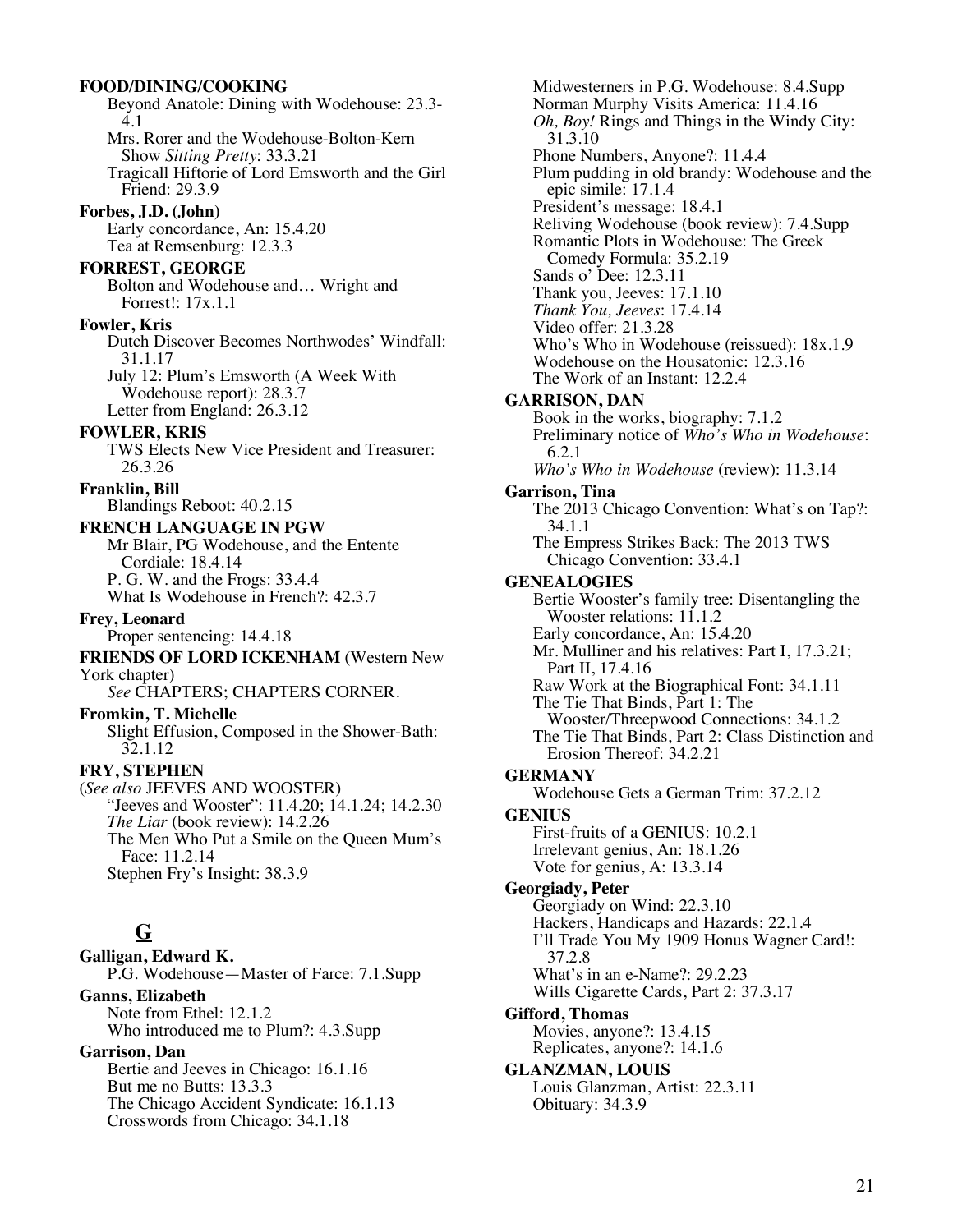#### **Glazer, Daniel Love** The Challenges of Brotherly Love: A Sermon by the Reverend Francis Heppenstall: 35.2.17 First Things First: 26.4.7 *Jeeves Intervenes* (A Theatre Review): 29.3.20 *Mating Season* at Chicago's City Lit Theatre: 22.1.4 PGW in the *National Review*: 23.2.17 Pigs Do Have Wings: 26.3.27 Pity Our Diluted Proust: 34.1.20 Review of *Jeeves in Bloom*: 31.2.6 *GLOBE, THE* The P. G. Wodehouse *Globe* Reclamation Project: 34.3.21 The P. G. Wodehouse *Globe* Reclamation Project: By the Way Redux: 36.3.1 **Gold, Jerry** Tribute to Jimmy Heineman: 15.3.13 **Goldstein, Leonard** Wodehouse Handbook to Savor, A: Volume 2: *The Words of Wodehouse*: 28.1.16 **GOLF** Additional Thoughts on the Psalms and Golf: 32.4.23 Baffy, the Cleek, the Jigger…, The: 22.1.21 The Coming of [golf in Chinese characters]: 37.4.22 Creating Life: Wodehouse's Golf Stories and God: 32.4.21 Downsized Duffer, The: 18x.1.20 The Funniest Golf Stories: 42.2.24 The Funniest golf writer who ever lived: 15.2.22; 17x.2.1 Golf and the Well-Thumbed Rule Book: 23.1.16 *Golf Digest* and Wodehouse: 26.3.25 Golf links: 21.2.13 Hackers, Handicaps and Hazards: 22.1.4 Long Hole—Western Section, The: 3.6.1 Master Stroke, A: 23.2.11 Musing on Golf and PGW: 27.4.9 Not Invited to Tee: 17x.1.12 P.G. Wodehouse Clubface Open Classic ("The Long Hole): 3.2.1; 3.4.1; 3.5.Supp "Play away, Mr Wodehouse, please": 18x.3.6 Shakespeare of Golf: 22.2.14 Rockett Man: 42.2.4 Tiger Pause: 29.2.10 What Will the Wrecking Crew Do?: 24.4.17 Wodehouse Golf Course (or following the PGW tour), The: 17.2.18 Wodehouse in the Clubhouse (book): 16.3.11 Wodehousean Events in the Real Golf World: 34.3.3 **GONE TO TEXAS** (1999 convention) *See* CONVENTIONS, TWS. **GOODALE, ROBERT** Right ho, Robert! (One-man show): 18x.2.15 **GOOGLE EARTH PROJECT** Googling Wodehouse's Earth: 27.3.17

**Gothie, Sarah Conrad** My First Time: 25.1.20 **Gottschalk, Katherine** Opening remarks for "The Wodehouse Society" convention: 7.2.Supp **Gould, Charles E., Jr.** (*See also* BOOKSELLERS) Another slice of Bacon: 15.2.20 Aunts Aren't What?: 27.3.1 Bob Plunkett obituary: 15.4.7 Christmas Sonnet, A: 9.4.2 Cracking the Code of the Woosters: 17.1.19 Discretions of Archie, The: 30.1.10 In the Wodehouse: 14.2.10 Jeeves and the Aunts: 35.1.12 "Miss-in-baulk" and "Oojah-cum-spiff": 22.2.16 More on the Swinging of a Cat: 32.2.5 The Night before Christmas: 14.4.3 Of yo-yos and diabolos: 12.4.5 Parody in the presence of the Passenjare (And I mean it to sting): 15.4.8 P. G. Wodehouse: The Last of the Great Russians: 12.4.20 Plum Plagiarist? Of Course Not!: 25.1.1 Remembering David Lloyd: 31.1.24 The Reminiscences of Charles Gould: 27.4.22 (Pt 1); 28.1.3 (Pt 2) The rhyme of an ancient Mulliner: 14.1.9 Tis the month before Christmas: 17.4.23 Tribute to Jimmy Heineman: 15.3.10 What Great Writers Read Is Wodehouse: 31.2.10 What's wrong with these pictures?: 17x.1.10; Answers, 17x.2.18 The Wodehouse Golf Course (or following the PGW tour): 17.2.18 Wodehouse—or Sloth?: 28.1.14 **GOULD, CHARLES E., Jr.** Appreciation by David Landman: 38.4.24 Obituary: 38.3.4 **Graff, Bill** Book-Lenders, Beware!: 22.3.14 **Graham, John** (*See also* COLLECTING WODEHOUSE [column]) Farewell to 15 Berkeley Street: 23.1.15 *Firsts*, The Book Collector's Magazine, and its P. G. Wodehouse Special Issue: 24.1.14 July 14: Two Great Castles (A Week With Wodehouse report): 28.3.9 Picturing Jeeves: 33.1.1 Published in Philadelphia: PGW and the *SEP*: 23.1.20 Remembering Frits Menschaar: 29.2.20 Remembering Nigel Williams: 32.1.14 Remsenburg Historical Marker Ceremony (report): 33.2.1 Wodehouse Place (photo): 27.1.12 **GRAVES, CHARLES** Wodehouse in Clubland: 12.3.2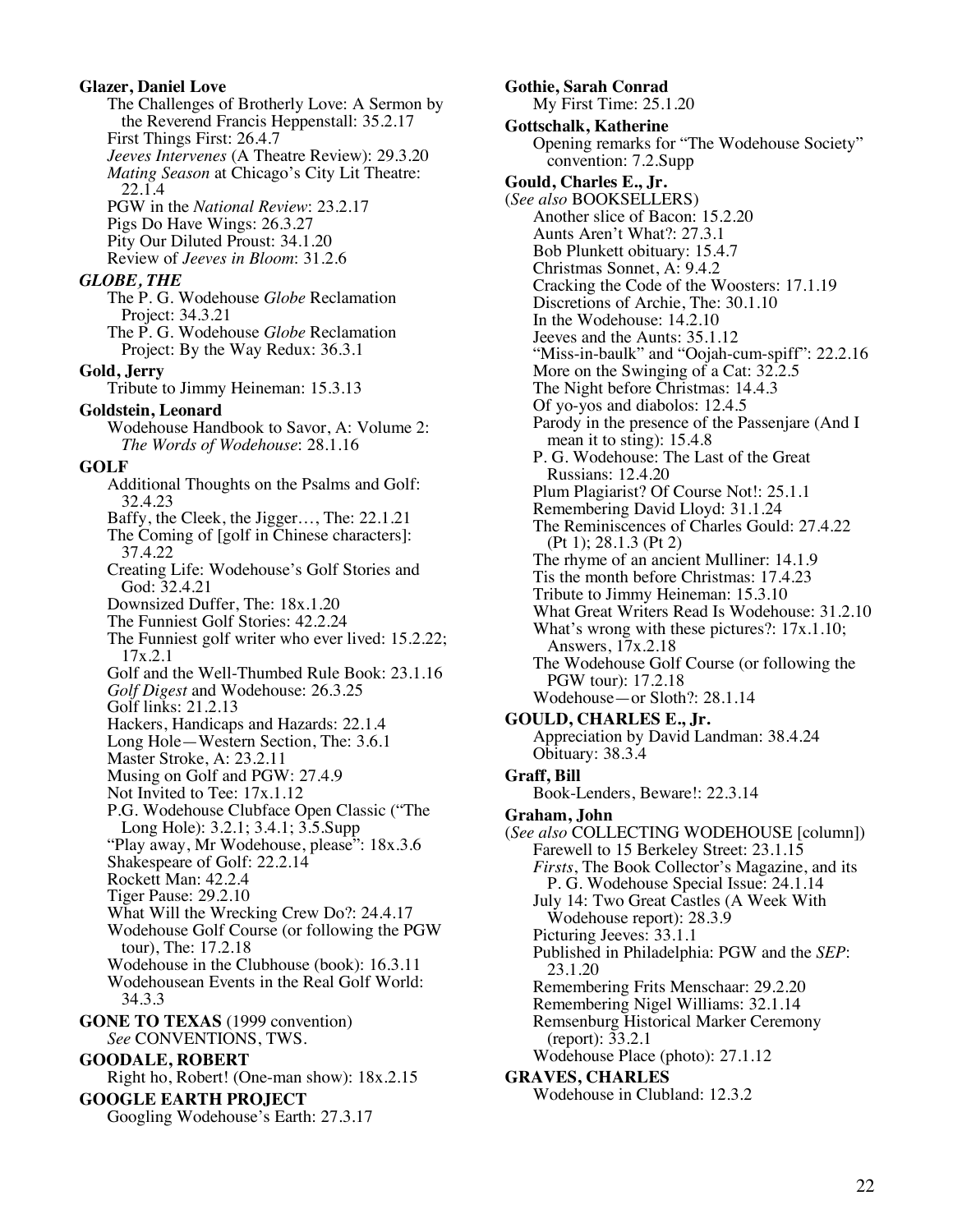### **GREAT POETRY HANDICAP**

Announcement of handicap: 17x.1.9 The Betrayal of Bertram (winning poem): 17x.4.10 Ode and Epode: To Jeeves: 18x.3.11 Lord Emsworth's ghost: 18.2-3.9 Psonnet, A: 18.1.11

#### **GREAT WODEHOUSE MOVIE PITCH**

Crimewave!: 27.3.18 The Great Wodehouse Movie Pitch Challenge: 25.4.16; 26.1.3 The Lord of the Ring: Bertie's Engagement (winner): 26.3.10 Psmith of Psherwood Pforest: 27.1.14 Sir Gregory: 26.4.20

#### **GREEN, BENNY**

Obituary: 18.2-3.10

#### **Gregory, Troy**

Further Evidence That Wodehouse Rooted Blandings in Rural Bridgnorth: 38.2.6

**Greving, Robert** Vote for Genius, A: 13.3.14

**Griffin, Christine/Tina** Dave Barry's Excellence: 21.4.12 The Musical Plum: 12.1.11

**Grivey, Rob**

Wodehousean Events in the Real Golf World: 34.3.3

**Grose, Thomas K.** Beach, meet Rambo: 18x.3.15

**GUARESCHI, GIOVANNI** Guareschi and Friends: 38.3.23 Rivals of P. G. Wodehouse: 38.2.9

**GUARNACCIA, STEVEN** "Jackets for Jeeves and Wooster": 14.3.11

# **H**

**Hall, Gary (and Linda Adam-Hall)** *Bobbles and Plum*: 31.4.11 Business, Bah! (2018 convention report): 38.4.3 Chris Dueker, M.D., 1938–2021: 42.4.5 Clean, Bright Entertainment, The (2007 convention report): 28.4.3 Come Together (convention report): 40.4.1 Comments on *Wodehouse: A Life*: 26.2.12 Credit Where Credit Is Due: 38.4.7 Cruisin': Saturday Night (2009 convention): 30.3.6 The Fiery Fever: Musings of a TWS Prez: 30.3.19 Let the Talks Begin: Saturday Morning (2009 convention): 30.3.4 Letter from . . . the USA!: 31.4.17 Listing to Paradise: 23.1.12 Literature from the Wodehouse Literati: Ring, Ratcliffe, and Murphy: 33.4.7 My First Time: 24.4.15

*Nothing Is Simple in Wodehouse* (book review): 42.1.3 Oldest *Living* Member, The: 29.4.21 OM Reflections: 41.2.12; 42.4.18 The O.M. Torch Passes: 36.3.5 Paul Kent's Volume 3: Soon!: 42.4.5 *P. G. Wodehouse Translations in Dutch* (book review): 42.3.18 *P. G. Wodehouse's Early Years* (book review): 42.2.1 Paul Kent Scores Again (review, *Pelham Grenville Wodehouse*, Vol 2): 41.4.17 Pigs *Have* Wings: 21.4.7 Pilgrimage to Patzel Land: 21.4.8 Pip, Pip to a Fine O.M.!: 24.4.2 *Rannygazoo*ndheit: 32.2.23 Review: *A Plum Assignment*: 39.3.7 Rocky Mountain Wodes: 25.2.19 Scintillating Speakers (2018 convention report): 38.4.4 Scintillating Talks and Dreaded Business (2011 convention report): 32.4.4 Smelly Plums: 41.2.10 Sublime Speakers and Dreaded Business (2013 convention report): 34.4.2 Sublime Speakers and Dreaded Business (2015 convention report): 36.4.3 This is Jolly Old Fame (book review): 40.4.10 Treasurer's Report: 24.2.21; 24.4.23 **Hall, Robert A.** Anger and pie: 15.2.23 Galahad Threepwood's Paradise: 7.3.Supp Messages from the president: 5.1.1 Search for Plum's godfather: 4.2.2 Godfather found: 4.3.1 Two-part paper on Wodehouse & Saki: 3.5.Supp & 3.6.Supp Two Wodehouse notes: 5.5.Supp Valley Fields: 4.6.Supp **HALL, ROBERT** Elected president: 4.6.2 Made honorary member: 8.1.1 **Halse, Vivianne** My life and delight with Wodehouse: 13.4.8 **Hamilton, Elizabeth** Outstanding in their field: 17x.2.7 **HANDWRITING** Wodehouse Penmanship: 37.2.6 Wodehouse's Handwriting Analyzed: 33.4.2 **Hannah, John** Did Wodehouse pun?: 13.4.14 Funniest Golf Writer…,The: 15.2.22 Goodbye to "Jeeves and Wooster": 14.4.12 Wodehous(e)(i)an?: 11.4.15 **Hansen, Lia** Phrase Turner: 42.2.3 **Hardwick, William** At the Court Theatre: 16.2.22 Autographs: 15.2.23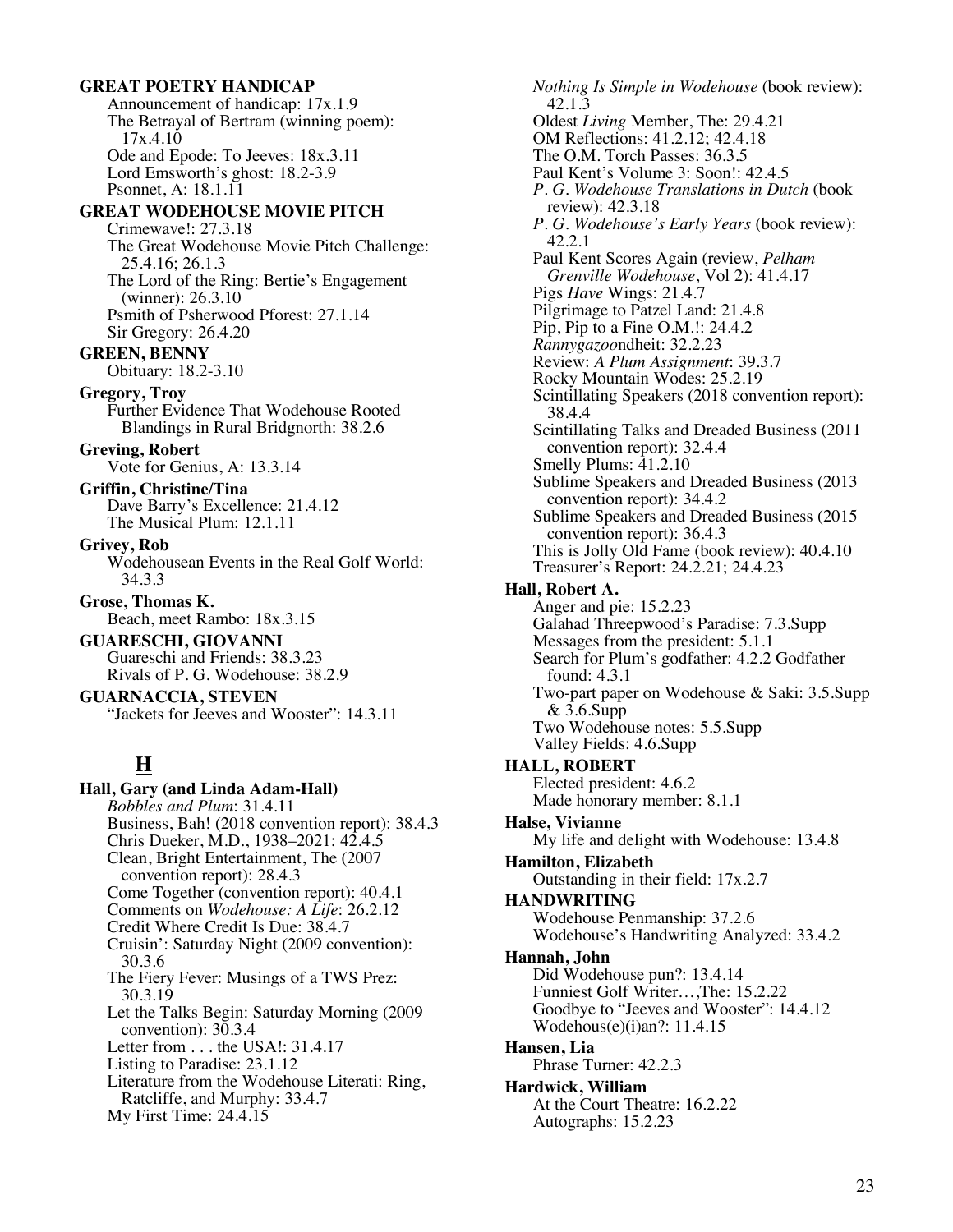Brief encounter: 16.4.15 Casting double-glazing before swine: 17x.2.6 Chepe laugh: 13.1.9 For Sale: Low Wood: 16.2.3 From the horse's mouth: 17x.1.20 'Heavy Weather' Ahead: 16.2.16 Horse named Fink-Nottle, A: 14.4.14 More on audiotapes: 12.1.7 Newt news: 14.4.13 Of bimbos and himbos: 14.2.16 Oiling the little grey cells: 16.2.17 PGW on BBC: 15.4.17 Pig talk: 18x.3.3 Sir Michael Hordern: 16.2.16 Sluice talk: 13.1.13 "Thoughts on a Recent Wooing": 15.4.19 Turf notes: 15.3.14; 16.1.11; 16.2.16; 17.1.18; 17.3.4 Wodehouse audio tapes: 18.4.6 Wodehouse saved my life: 18x.2.8 Wondrous "What ho!": 18x.3.13 **Harris, David M.** Uncle Fred in Academe: 26.4.22 **Hartop, Christopher** Secrets of modern Dutch revealed!: 15.2.18 **Hatfield, Walter** Note from Plum: 11.2.1 **Hayward, John** P. G. Wodehouse and the Hollywood Cricket Club: 27.2.2 "What's Going On Out There?": 27.3.16 **HAYWARD, JOHN** Tribute: 30.1.18 **Heaney, Seamus** A Tribute to PGW: 16.3.15 **HEARST CASTLE** About Hearst Castle: 26.1.12 All the Gnus That's Fit to Yak About: 29.1.17 Blandings Castle Visits Hearst Castle: 18.4.8 *HEAVY WEATHER* (*See also* FILMS AND TELEVISION) Blandings in Berlin: 34.4.8 Gertrude triumphant: 16.3.1 'Heavy Weather' ahead: 16.2.16 'Heavy Weather': A review by Tony Ring: 16.4.10 **Hedgcock, Murray** An Australian's Take on *Blandings*: 34.3.4 Bad News/Good News Department: 23.2.20 Club Book—How Does It Work?, The: 29.3.22 Great War with Germany, The: 21.2.20 Hollywood Cricket Club, The: 23.2.6 In Search of Blandings Redux: The Wodehouse Millennium Tour: 21.3.1; 21.4.17 John Hayward: A Tribute: 30.1.18 Just How Did Wodehouse Really Feel About Cats?: 39.1.8 Red-Hot Stuff: But Where's the Red-Hot Staff?: 26.4.1

Revelry by night: 18x.3.8 The Ukridge Art Gallery and Tea Rooms: 22.1.19 **HEDGCOCK, MURRAY** A Welcome Reprint: 32.1.23 **Heineman, James** By Jeeves: 5.3.2 Centenary celebration sold out: 3.2.2 Fattest sow contest: 4.6.1 Pig tails: 13.1.5 Request for info on ephemera, letters, etc: 8.1.1 *True and Faithful Account of the 1989 Pilgrimage* published: 11.3.3 Visit with the Netherlands society: 4.2.1 What separates a Jeeves from a Butler?: 7.3.Supp Wodehouse tops poll among book collectors: 6.3.4 Wodehousian or Wodehousean?: 11.2.12 **HEINEMAN, JAMES** Auction of collection Announcement of: 18.1.11 Great Heineman Handicap (report): 18.2-3.1 Sotheby's London showing: 18.2-3.9 Bibliography in production: 7.1.2; 7.2.1 Honorary member: 8.1.1 Obituary: 15.3.1 Party for Dick Usborne: 11.2.3 Tributes to: 15.3.10-13 **Hellering, Barbara** Come to the Party!: 16.1.3 Plum's 'You're the Top': 15.3.2 **HELMETS, POLICE** The Forward tilt: 17.2.10 Laugh, I nearly died: 18x.3.17 **Hemming, Alex** Crumpets, beans, and eggs: 10.2.4 Dulwich tuition, 1828: 17.1.3 Gertrude triumphant: 16.3.1 The Great Cricket Year: 12.2.8 P G Wodehouse at Dulwich: 15.4.18 PG's pranks: 13.4.9 Plum's last letter?: 13.1.14 Plum speaks: 9.1.1 Sluice talk: 13.1.13 Wodehouse and *The Alleynian*: 17.3.16 Wodehouse on television: 17.3.14 Wodehouse saved my life: 18x.2.8 Wondrous "What ho!": 18x.3.13 **Hemming, Bryan** My Time at Dulwich: 6.1.Supp **Herzog, Evelyn** (Frequent contributor to A Few Quick Ones) Coincidence, or . . .?: 29.1.23 Luminous Rabbit Report: 38.2.11 **Heymann, Dick** A Little Crosswode Puzzle on the Prairie: 31.1.10 The Llaboration of P. G. Wodehouse and F. Scott Fitzgerald: 31.2.18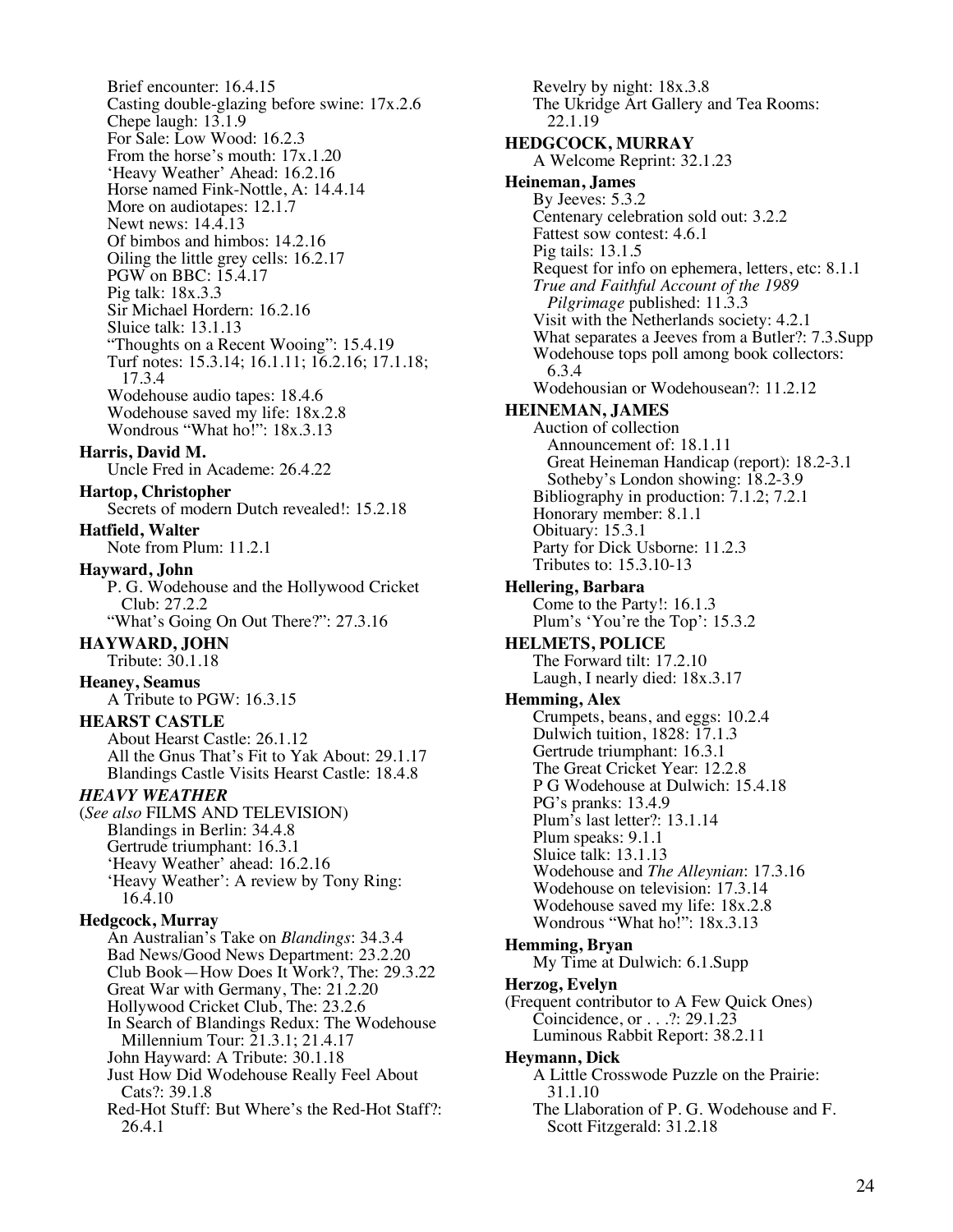Wodehouse's Critique of *The Great Gatsby*: 31.4.22

**Hinkle, Mary** Delightful Poetry: 264.13 **HISTORICAL MARKER, REMSENBURG**

*See* REMSENBURG HISTORICAL MARKER.

**Hitchens, Christopher** Bad Company?: 24.4.8

**HOG CALLING** *See* PIGS.

### **Hogg, James**

James H. Heineman (obituary): 15.3.1 James Hogg: Doctor of Piggery: 29.2.4 Letter to the Editor: 33.3.10 Lord Emsworth's Annotated Whiffle: 12.4.9 Pig Tales: 30.2.11

#### **HOLLYWOOD**

(*See also* CONVENTIONS, TWS: 2005 Los Angeles; *LAUGHING GAS*) Freddie in Hollywood: 18.1.25 Gorilla My Dreams: 29.2.1

Hollywood Adapts Wodehouse: 29.2.5

- Let Them Eat Hash: Studio Commissary Dishes Mentioned by PGW: 26.3.32
- The Long, Strange Trip of Ivor Llewellyn: 27.2.10

Nodders I Have Known: Wodehouse's Hollywood and Mine: 24.3.12

P. G. Wodehouse and the Hollywood Cricket Club: 27.2.2

Plum in Hollywood: Just the FAQs, and a Few Myths Shattered: 27.3.4

The Studio System and the Mulliners of Hollywood: 24.2.14

Turnabout Is Fair Play: Identities Hidden and Detected in *Laughing Gas*: 27.4.4 (Pt 1), 28.1.10 (Pt 2)

**HOLMES, SHERLOCK** *See* DOYLE, SIR ARTHUR CONAN.

## **HOMAGES/SEQUELS TO PGW**

Additional Perspective on Faulks's Novel: 35.1.13

The Genesis of *Jeeves and the King of Clubs*: 40.2.14

*Jeeves and the King of Clubs* (announcement): 39.4.24

*Jeeves and the King of Clubs:* Not Wodehouse, but Fun Stuff Anyway (review): 40.1.9

*Jeeves and the Wedding Bells*: 34.3.10; Leaping into a New J&W: 41.4.3

### **Hooker, Betty**

Riveting Talks—Afternoon (convention report): 40.4.3

### **Hooker, Pat**

On Adapting Wodehouse: 7.4.Supp Primrose Mansions address: 6.2.Supp *This* is What Happened to "Jeeves": 11.2.16 **Hoppe, John** Antidote: 12.2.5 Call for a Letterhead: 11.4.9 Pig Fanciers, Unite!: 11.4.10 **Hopson, Jonathan** Wodehouse and Oxford: 7.2.Supp Jeeves and the absolute being: 10.2.4 **HOPSON, JONATHAN** On to Magdalen College: 6.2.2 **HORSBURGH, FERGUS** A lively set for a theater party: 9.4.4 Ethel Plummer unmasked!: 10.1.5 Why the Knighthood was Delayed: 23.3-4.17 Wodehouse Collection for Sale: 23.1.18 **HORDERN, SIR MICHAEL** Obituary: 16.2.16 **Horn, Bill** And what ho to you, too, upper-midwesterners!: 13.3.6 *The Play's the Thing*: 15.3.19 Plum's 'You're the Top': 15.3.2 With view halloo: 12.3.8 **HORSE RACING** *See* RACES/RACING. **HUMOR** Essay on humor: 4.2.Supp **HUNSTANTON HALL** P. G. Wodehouse and Hunstanton Hall: 37.1.22 **Hunt, Jan** BBC documentary available in American video format: 24.1.5 **I ILLUSTRATIONS/ILLUSTRATORS** All the Jackets Fit to Print—or Not: 40.3.4 A Blandings Scarabesque: 42.1.14 The blind pig: 18x.3.7

F. R. Gruger: Something New, Something Old: 42.4.10

"Jackets for Jeeves and Wooster": 14.3.11

*Luck Stone* illustration: 16.3.18

Peter van Straaten: 38.1.16

Picturing Jeeves: 33.1.12

The Prince or Betty?: 18.1.27

Something gained in the translation?: 17x.2.12

What's wrong with these pictures?: 17x.1.10

Wodehouse Cover Illustrator Steven Guarnaccia (interview): 42.2.10

### **IMPOSTORS**

The Nature and Development of the Impostor in the Works of P. G. Wodehouse: 30.4.1

### **INDIA, WODEHOUSE IN**

'Right Ho, Sahib': 16.2.12

#### **INFANT SAMUEL**

Article by Joseph Wilkinson: 26.1.13 Perpetual Samuel: 31.3.12 Photo: 18x.1.18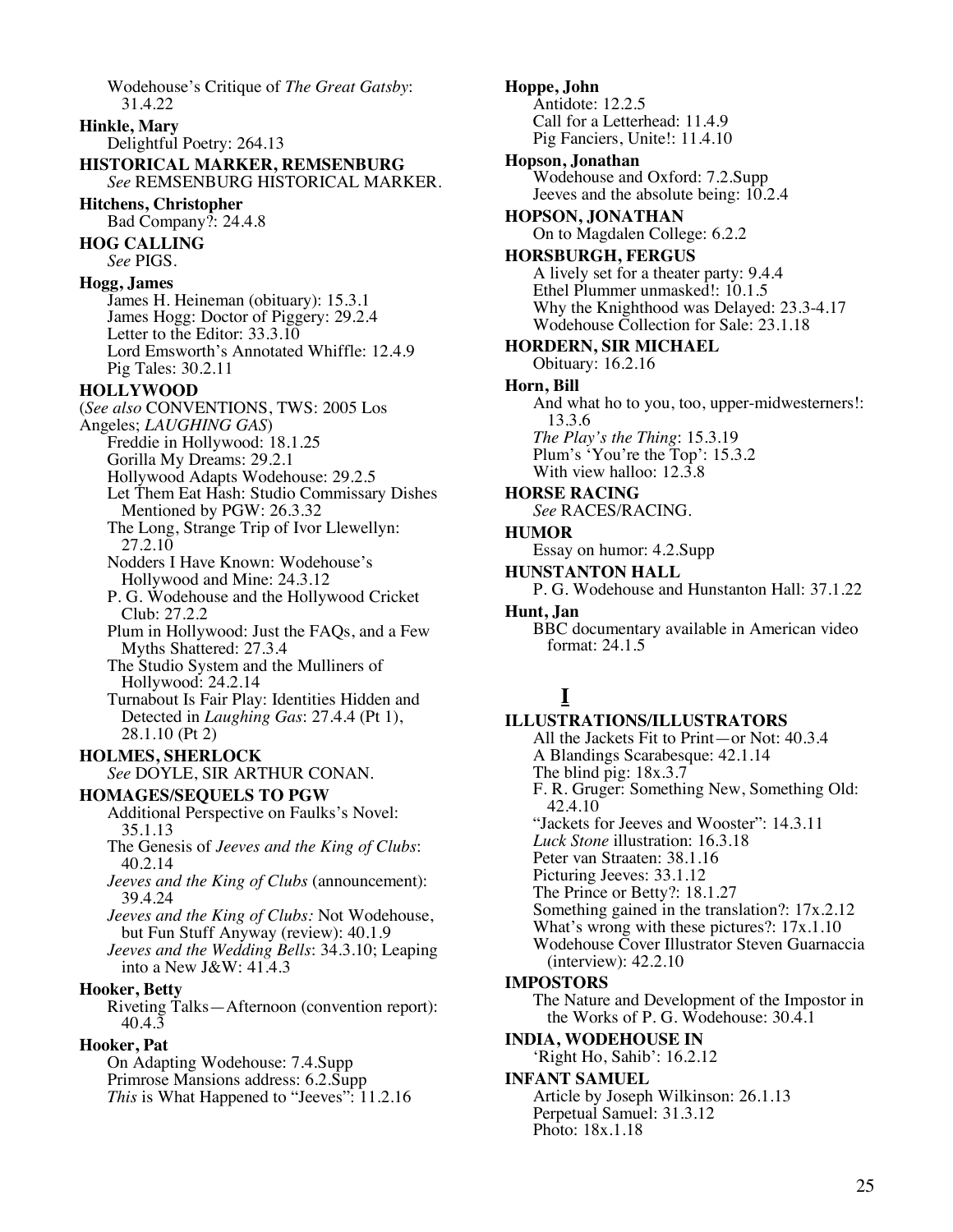Photo follow-up in A Few Quick Ones: 18x.2.7 Simply Smashing (statuette): 26.3.24

**INTERNATIONAL WODEHOUSE ASSOCIATION** International Wodehouse Association: Social Media Development: 39.1.22 The Millfleet Charter: 18.4.20 **INTERNET AND WEBSITES** (*See also* ASK JEEVES; MADAME EULALIE'S RARE PLUMS; PGWNET; SPOTTED ON THE INTERNET; WODEHOUSE SOCIETY, THE) Copyright on the Internet: 22.3.4 E-Blandings (re Blandings Yahoo!): 37.2.7 Electronic mail and PGW: 14.2.12; 14.4.15 Found on the Internet: 23.2.13 In the Green Wode: 30.2.4 Invisible Library on the Web, The: 23.3-4.18 Jeeves incarnate (sort of): 18x.1.16 Plum netted in Moscow: 18.1.14 Plum on the Internet: 18.4.3 & 13 Quiz on the Internet: 18x.2.16; 18x.3.16 Shot of the Needful, A (alt.fan.Wodehouse): 22.1.10 What's in an e-Name?: 29.2.23 Whither the Lost Site?: 31.1.13 Wodehouse appreciation page on the Net: 21.2.21 Wodehousia Online: 22.1.22 World Wide Web (Wodehouse on): 17x.3.7; 18.4.15; 18x.1.19 **INTERVIEWS/INTERVIEWERS** 1915: Joyce Kilmer's Interview with Wodehouse: 37.4.23 Young Men with Notebooks: 12.2.2 **IONICUS** Obituary (Armitage, Jos): 18.1.9 **ISHIGURO, KAZUO** Finding Wodehouse in the Most Unlikely Places: 31.3.8 **Ives, Nancy Wilson** A Letter: 26.3.9 **J JACKSON, ALAN** The Search for Rosie M. Banks: 16.4.13

**Jackson, Dr Berners** Thumbnail biography: 3.2.2 **Jacobs, Raymond**

"Play away, Mr Wodehouse, please": 18x.3.6

**Jacobsen, Andrea "Sweetie Carlisle"** Dressed to the Tens (2018 convention report): 38.4.7

The Great Historical Marker Contest and Challenge: Your Chance to Make your Mark(er): 32.3.5

A New Murphy Walk: Wodehouse's Early London: 28.3.1

The Remsenburg Historical Marker Project: 32.2.3

**Jakupcak, O.P., Sister Maria Frassati** What Would Marx Say: A Social Critique of Wodehouse: 38.2.12 **JASEN, DAVID A.** *Four Plays* editor: 6.1.2 Made honorary member: 8.1.1 *Theatre of P.G. Wodehouse* published: 3.4.2 **JAZZ** Wodehouse and Chicago jazz: 18x.1.17 *JEEVES* (Musical) (*See also* BY JEEVES) Quick Ones: 13.2.4 Revival: 16.4.32 *This* is What Happened to "Jeeves": 11.2.16 What happened to *Jeeves*?: 10.2.5 **JEEVES, PERCY** A Jeeves Centenary: 34.3.18 The Origin of Jeeves: 22.2.17 The Original Jeeves: 16.1.22 Percy Jeeves, cricketer: 15.1.9 A Tree for Percy Jeeves: 37.3.11 **JEEVES, REGINALD** Another Jeeves source!: 21.3.25 Club Book—How Does It Work?, The: 29.3.22 First Screen Jeeves, The: 22.2.1 Jeeves, a Reappraisal: 32.4.20 A Jeeves Centenary: 34.3.18 Jeeves' first name: 5.4.1; 5.5.1 Jeeves, the Ham's Helper: 34.4.10 Jeeves, the Model of Servant Leadership: 33.1.18 The Last Puzzle: 33.1.12 Lord of the Ring for Jeeves:  $18x.3.18$ My Own Private Jeeves: 29.3.2 Nautical Jeeves, A: 14.4.9 The Origin of Jeeves: 22.2.17 Picturing Jeeves: 33.1.1 Thankfully Rescued from the Soup: The Unique Relationship Between P. G. Wodehouse's Bertie Wooster and Reginald Jeeves: 34.1.6 Wodehouse on Jeeves:  $12.4.2$ *JEEVES AND WOOSTER* (TV Series) (*See also* VIDEOCASSETTES) Goodbye to "Jeeves and Wooster": 14.4.12 Farewell to *Jeeves and Wooster*: 15.1.6 "Jeeves and Wooster": 11.2.2; 11.4.20; 14.1.24; 14.2.30; 16.1.22 The Men Who Put a Smile on the Queen Mum's Face: 11.2.14 New Jeeves and Wooster TV Show: 12.1.15 New "Jeeves and Wooster" Series on British TV: 12.2.6 Toodle-pip to a classic Jeeves and Wooster: 13.3.4 Wodehouse vs. TV: 12.3.5 **JELLIED EELS** (South Texas chapter) *See* CHAPTERS CORNER. **Jenkins, Emily** Shot of the Needful, A: 22.1.10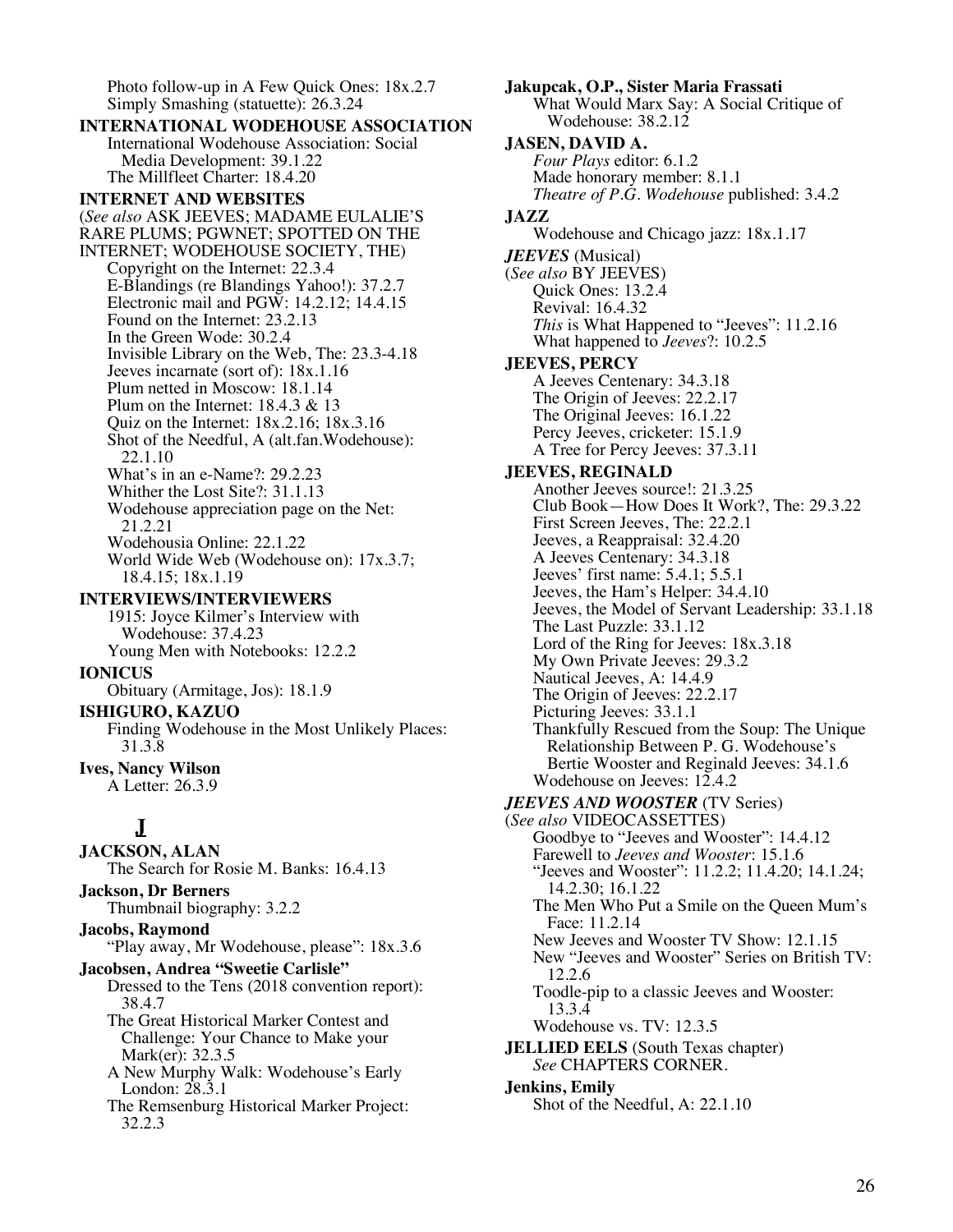**Jenson, Ben** Plum in grand company: 21.2.17 "Your Need Is Greater than Mine": 25.2.23 **JETTE, MARIA** Jette and Chounard's New CD!: 32.4.7 Maria Jette, *A Prairie Home Companion*, and the Broadway Special: 34.4.15 A Prairie Home Plum: 35.4.4 Riveting Talks: We Need You!: 42.4.7 Siren Songs for Sale!: 34.4.21 Sugar and Spice: Desserts, Dan, and Maria (convention 2015 report): 36.4.2 **JEWELRY** (*See also* NEWTS; PIGS) The Empress Lives! (pig bracelet): 17x.3.19 Last chance for TWS pins: 11.2.6 Newt pins: 18.2-3.30; 18.4.22 Pig pins: 18.2-3.30; 18.4.22 Pins, Anyone?: 12.2.11 Pins redux: 18.4.22 Silver pig: 12.4.2 TWS pins are here!: 13.1.1 **Jewkes, Peter** Jewkes, Jukes and William: 12.4.3 **JEWKES, PETER** Pipe Organ Builders Galore: 12.2.4 **Johnson, Boris** Toast in orange and gin to P.G. Wodehouse, A: 16.1.1 **JOHNSON, BORIS** Gussie for Mayor?: 29.2.16 **JOHNSON, OWEN** Rivals of P. G. Wodehouse: 26.2.13 **Jones, Mark** By Jeeves, the British are good sorts after all: 17x.2.13 **Jones, Richard** The Scene: 16.1.14 **JOURNALISM** *See* PUBLISHING. **Joyce, William Brooke** Postwar Britain Deals with Three Erring Sons: 41.2.13 **JUDGES** *See* LAW/LEGAL/COURTS. **K Kane, Maria** Cow Creamer, anyone?: 22.1.15 Plumacrostic (1) 14.1.20; Solution, 14.2.36 Plumacrostic (2) 15.2.14; Solution, 15.3.20 Plummycrossword: 15.4.10; Solution, 16.1.19 Wodehouse acrostic, A: 18.2-3.16 **Kareores, John** Cricket Returns: 42.4.3

Golf links: 21.2.13 Not invited to tee: 17x.1.12

San Diego, Here We Come!: 42.3.1 TWS 2021 San Diego Convention Update!: 41.2.10 TWS 2021 Convention Update: The Grant Hotel 41.3.10 **Kaufman, Jan Wilson** Angler's Rest logo: 17x.2.17 Blandings Castle visits Hearst Castle: 18.4.8 Buttling today: 15.4.21 By the Way: 25.1.8; 25.2.16; 26.1.4 Convention '93 speakers: 14.1.32 A Definitive Biography: 25.4.11 Frances Donaldson: 15.2.23 Hooray for Hollywood: 25.3.3 Ionicus: 18.1.9 John Fletcher in the Springtime: 21.3.20 The Musical Plum:  $12.1.10$ *P. G. Wodehouse: The Long Exile*: 24.2.20 Pip, Pip to a Fine O.M.!: 24.4.2 Plum and Agatha: 17x.4.21 *Punch* is gone: 13.2.4 *Reminiscences of the Hon. Galahad Threepwood* (book review): 15.1.12 Scott Meredith obituary: 14.1.10 Wodehouse at Blandings Castle, a concordance (review): 18.4.19 Wodehouse convention '93!: 14.3.1 The Wodehouse Pilgrimage: 10.3.5 **KAUFMAN, JAN WILSON** Obituary: 25.4.1 In Memoriam: Jan Wilson Kaufman: 26.1.16 A Letter: 26.3.9 **Kearley, Tim** My First Time: 25.1.21 The Sound of a Distant Clam: 34.4.9 **KEENAN, JOE** "Thank you, Joe Keenan": 14.4.11 Very Good,, Joe Keenan: 27.1.8 **Kent, Paul** Wodehouse and the Stuffed Eelskin of Fate: 41.3.11 **Kilgore, Katy** (*See also* WODEHOUSE SOCIETY Financial Statements) Golden Treasure: 9.2.5 **KILMER, JOYCE** 1915: Joyce Kilmer's Interview with Wodehouse: 37.4.23 **KIMBERLY, JOHN, 4TH EARL OF** Obituary: 23.3-4.14 **Kinnane, John** *Wooster of Yaxley and Wodehouse of Kimberley: Parallel Peerages* (book review): 14.4.6 **Kirkham, Freda** Yet More Capital! Capital! Limericks: 27.2.19 Yet More Delightful Poetry from Vapital! Capital! (Haiku Category)*:* 27.1.13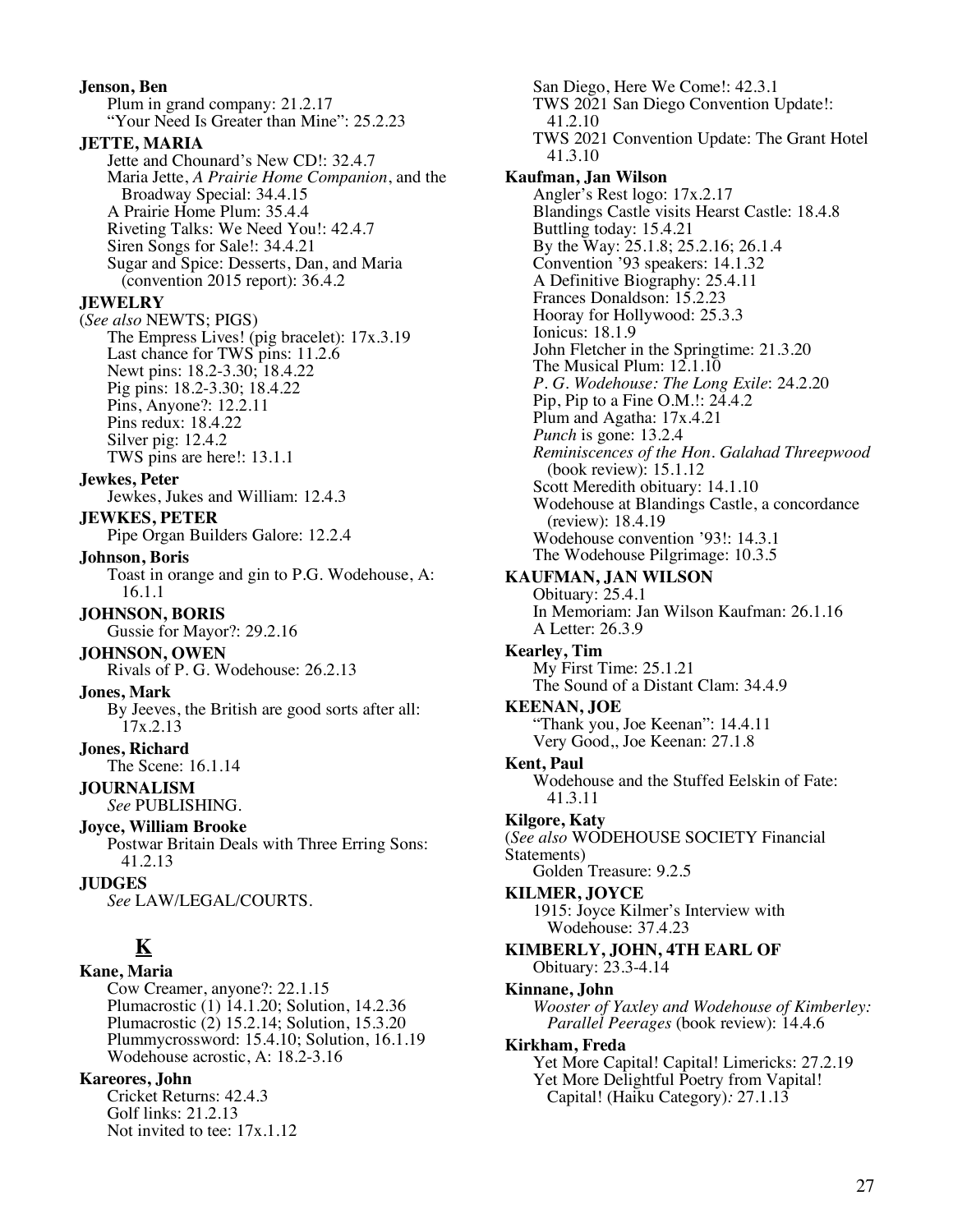**Kitson, Sidney** Bread pelleting: 18.2-3.31 Indian Wodehouse Society forms: 17.3.4 **Kitts, Francine** The Empress Lives: Freddie in Hollywood: 18.1.25 The Heirs of Lord Emsworth: 17x.3.3 My First Time: 25.1.22 Pig stamp: 12.2.11 Rebus: 14.4.20 **Klavan, Andrew** Jeeves Whiz: 24.1.15 **Kleinman, Kim** 1994 escapades of the Pdrones: 16.1.7 **KNOX, JASON JOSEPH** New youngest member: 8.2.1 **KNOX, NEVILLE ALEXANDER** More cricketer updates: 13.4.15 **Koenig, John** London's Dulwich College: 18x.3.1 Remsenburg or bust!: 18x.1.12 Visit to Le Touquet, A: 18.2-3.28 **Koenig, Rhoda** "Jeeves and Wooster": 11.2.2 **Kooy, Rob** Announcing the Great Barribault's Contest: 10.1.6 Barribault report: 11.3.17 Newspaper Comic-Strip After a P.G. Wodehouse Novel: 8.3.Supp Mapping it out: 9.2.3 Note re the Archbishop of Canterbury's pig: 9.2.2 PGWS going strong: 8.1.Supp PGWS Tenth Anniversary: 12.3.6 **Korntheuer, Walter** Drone's Fizz?: 29.3.20 **Kozak-Budd, Sylvia** Wodehouse in Clubland: 12.3.2 **Kreitzberg, Tom** The Invisible Library on the Web: 23.3-4.18 Lord of the Ring for Jeeves:  $18x.3.18$ **Kruimel, Jan Paul** Bronzed Pig: 9.2.5 **Kupfer, Charles** *Indomitable Will* and P. G. Wodehouse*:* 33.3.7 **Kushner, Roz** My First Time*:* 24.2.19 **KUZMENKO, MIKHAIL** Plum netted in Moscow: 18.1.14 **L Lafont, Serge** Barribault Report: 11.3.17 Serge Lafont and the Great Barribault's Contest:

11.1.11

Social Notes from Paris: 11.3.16 *LAND WHERE THE GOOD SONGS GO* (Wodehouse CD/Concerts) Birth of a CD: 22.3.14 CD now available: 22.3.8 The End is in Sight: 22.2.5 More CD News: 23.1.11 The Night When the Good Songs Were Sung: 23.1.10 Plum and the Songs of Songs: 23.2.8 Review of D.C. concert: 22.3.8 Six Years in the Making! (CD review): 22.4.20 When the Good Songs Went to Julliard (concert 2014): 35.1.15 **Landman, David** Barry Pain, an influence on P.G. Wodehouse: 13.2.9 Born to Play Emsworth (coauthor Elizabeth Landman): 36.3.5 Bring on the Girls, but Make Sure They're English: 29.1.18 Browsing and Sluicing with the Lexicographer: 25.4.15 Charles Gould (appreciation): 38.4.24 The Coming of [golf in Chinese characters]: 37.4.22 Comments on *Wodehouse: A Life*: 26.2.12 Dirty Dancing in Wodehouse: 25.1.6 Discovery, A: 18x.3.14 Ditty or didn't he?: 16.1.20 Dramatis personae: 18.1.19 Fix the Cake and Eat It, Too: 33.2.23 Fred Patzel: Pavarotti of the piglot: 21.2.1 Gunga Plum: The Head Cashier's Song: 22.2.6 A Hoax?: 27.3.10 I'm Breaking Up Because You Won't: 24.1.19 Jeeves and the OED: 14.1.14 Lieutenant Colonel Norman T. P. Murphy: May 20, 1933–October 18, 2016: 37.4.1 Lord Emsworth and the Girl Friend: 37.2.22 Lord Emsworth's ghost: 18.2-3.9 Mainly true socio-historico survey of breadthrowing, etc.: 21.3.26; 21.4.15; 22.2.8 Marriage of True Minds, A: 22.4.10 Master Stroke, A: 23.2.11 Merrythought: An Inquiry into the Nature of P. G. Wodehouse: 37.3.6 More Than One Way to Swing a Cat: 31.4.5 My First Time: 24.4.13 New England chapter: 13.1.3 New York State of Mind, A: 22.3.6 Oh God, oh Montreal!: 18.1.13 Pig-hoo-oo-oo-ey origin?: 21.3.12 Pip, Pip to a Fine O.M.!: 24.4.3 Plum and the Ominous Bird of Yore: 35.3.18 Plum Bobs: 24.1.17 Pongo: 13.2.7 Porosknit: 17x.4.16 Ramblings of a Conventioneer (2018 convention): 38.4.6 Soul Mates: 33.2.23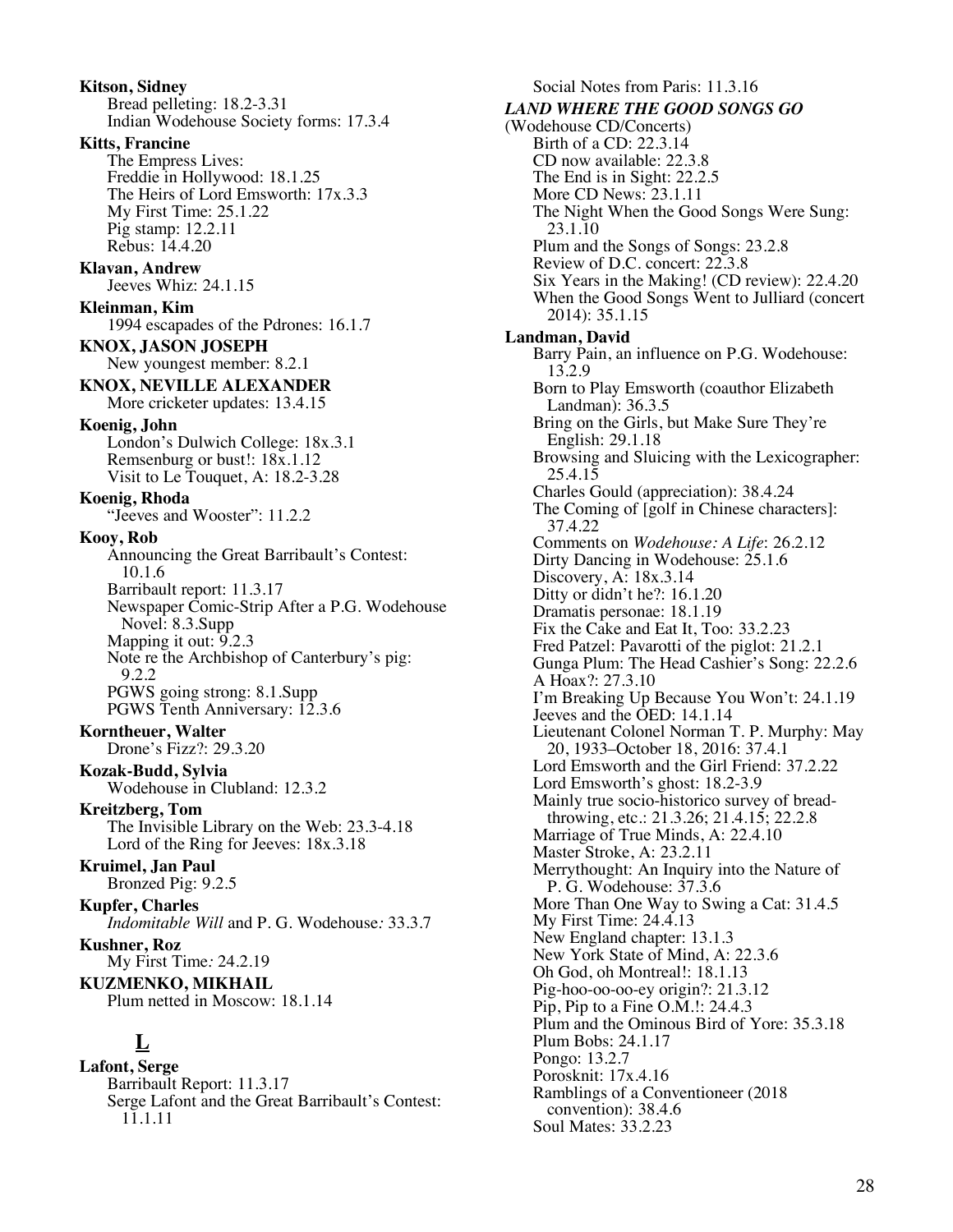Sponge bag trousers: 14.1.16 The Spring of Uncle Fred: 34.3.6 Tribute to PGW, A: 16.3.15 *Two People*: 22.1.1 TWS Convention 1995: 16.3.16 *The Play's the Thing*: 16.3.19 Villanelle: 22.4.11 Wideawake Wodehouse—and the occasional nod: 24.2.4 Wode: 17.2.12; 17.3.18 Wodehouse and the Comic Concussion: 30.2.1 Wodehousian pleasantry: 17x.3.19 **LANDMAN, DAVID** David Landman 1931–2020: 42.1.1 David Landman, editor: 21.2.13 By the Way: 25.1.8; 25.2.16 **LANE, ANTHONY** By the Way: 25.2.16 Guilty by Inference: 25.2.18 What Perils of Loving Wodehouse?: 25.3.5 **Langlands, David** Of bimbos and himbos: 14.2.16 **LANGUAGE/LINGUISTICS** (*See also* LITERARY STYLES) The Anglo-American Angle: 33.2.20, 33.3.4 Bricolage in the Later Works of P. G. Wodehouse: 36.4.21 Innuendo in Wodehouse: 31.3.16 Not at All Gruntled about "Choate": 31.1.5 O Tempora! Wodehouse and Linguistic Decorum: 26.3.23 P. G. Wodehouse Linguist?: 31.2.1 Stig Tossed Doodle-Gammon: 37.1.20 Top-Hole English Explained: Old Eggs, Crumpets, and Piefaces: 34.2.2 What Is Wodehouse in French?: 42.3.7 **LARDNER, RING** Rivals of P. G. Wodehouse: 27.4.15 **LaRosa, Frances** Oldest non-member: 18.1.27 **Lasswell, Mark** TWS Convention '91 Report: 12.4.12 Wodehouse vs. TV: 12.3.5 *LAUGHING GAS* Turnabout Is Fair Play: Identities Hidden and Detected in *Laughing Gas*: 27.4.4 (Pt 1), 28.1.10 (Pt 2) Under the Influence of *Laughing Gas*: 27.1.1 Why Chillicothe?: 30.4.9 **Laurie, Hugh** Wodehouse saved my life: 18x.2.8 **LAURIE, HUGH** (*See also* JEEVES AND WOOSTER) "Jeeves and Wooster": 11.4.20; 14.1.24; 14.2.30 The Men Who Put a Smile on the Queen Mum's Face: 11.2.14 **LAW/LEGAL/COURTS** The Courting of the Muse: 33.2.7

**Lawson, Len** (*See also* SOMETHING NEW/SOMETHING FRESH) Christmas in New York: 14.4.19 The Early Days of The Wodehouse Society: 31.1.1 Electronic mail and PGW: 14.2.12 First "Something New" column: 9.1.3 Kindred spirits: 14.1.25 P.G. Wodehouse on Audio Tapes: 12.1.6 PGW on CD-Rom: 12.4.11 Put me among the Earls: 13.4.1 Recycling: 18x.3.7 Transferring "Something New" to Doug Stow: 13.2.10 Video Information Wanted: 11.3.13 Wodehouse convention '93!: 14.3.1 Young Men with Notebooks: 12.2.2 **Lawson, Shirley** Hidden names: 14.2.13 **LE TOUQUET** The Drones visit Le Touquet: 17.3.10 Le Touquet: the latest (now a B&B): 21.1.17 Low Wood for Sale: 16.2.3 Perfect Resort for the Drones Club: 11.3.18 Visit to Le Touquet, A: 18.2-3.28 **LEACOCK, STEPHEN** Rivals of P. G. Wodehouse: 40.3.10 **Leal, David L.** Bertie Wooster at Oxford: Magdalen or Christ Church?: 41.2.8 The Case for Ukridge: 41.4.4 Mike and Psmith at Cambridge: Which College?: 42.1.10 Psmith at Oxbridge: The Lost Campus Novel: 41.3.16 Was Wodehouse a Partisan?: 42.4.12 **Lebedeva, Masha** "Ring for Jeeves" in Moscow: 36.2.12 Wodehouse in Russia, and Not Only: 38.1.10 **Lellenberg, Jon** Capital! Capital!: 14.1.27; 15.4.16 Challenge, A: 3.3.2 The Clients of Adrian Mulliner: 14.1.23 'Right Ho, Sahib': 16.2.12 Some holiday gift ideas for Drones and Junior Lipsticks: 15.4.12 The way it should be: 14.4.15 What ho in Washington!: 13.4.3 Wodehouse: 17.2.13 Wodehouse convention '93!: 14.3.1 Wodehouse makes a comeback: 18.2-3.11 **LETTER FROM ENGLAND** (usually by Elin Woodger) 24.1.7; 24.2.10; 24.3.18; 25.1.16; 25.2.12; 25.3.23; 25.4.17; 26.2.15; 26.3.12 (by Kris Fowler); 27.3.13; 27.4.10; 29.2.11; 29.4.18; 30.4.23; 31.1.7; 31.4.17; 32.3.10; 33.4.11; 34.1.5; 34.2.20; 34.4.15; 35.2.11; 35.3.20; 35.4.3; 38.3.6; 39.4.23; 40.3.14; 41.2.18; 42.4.1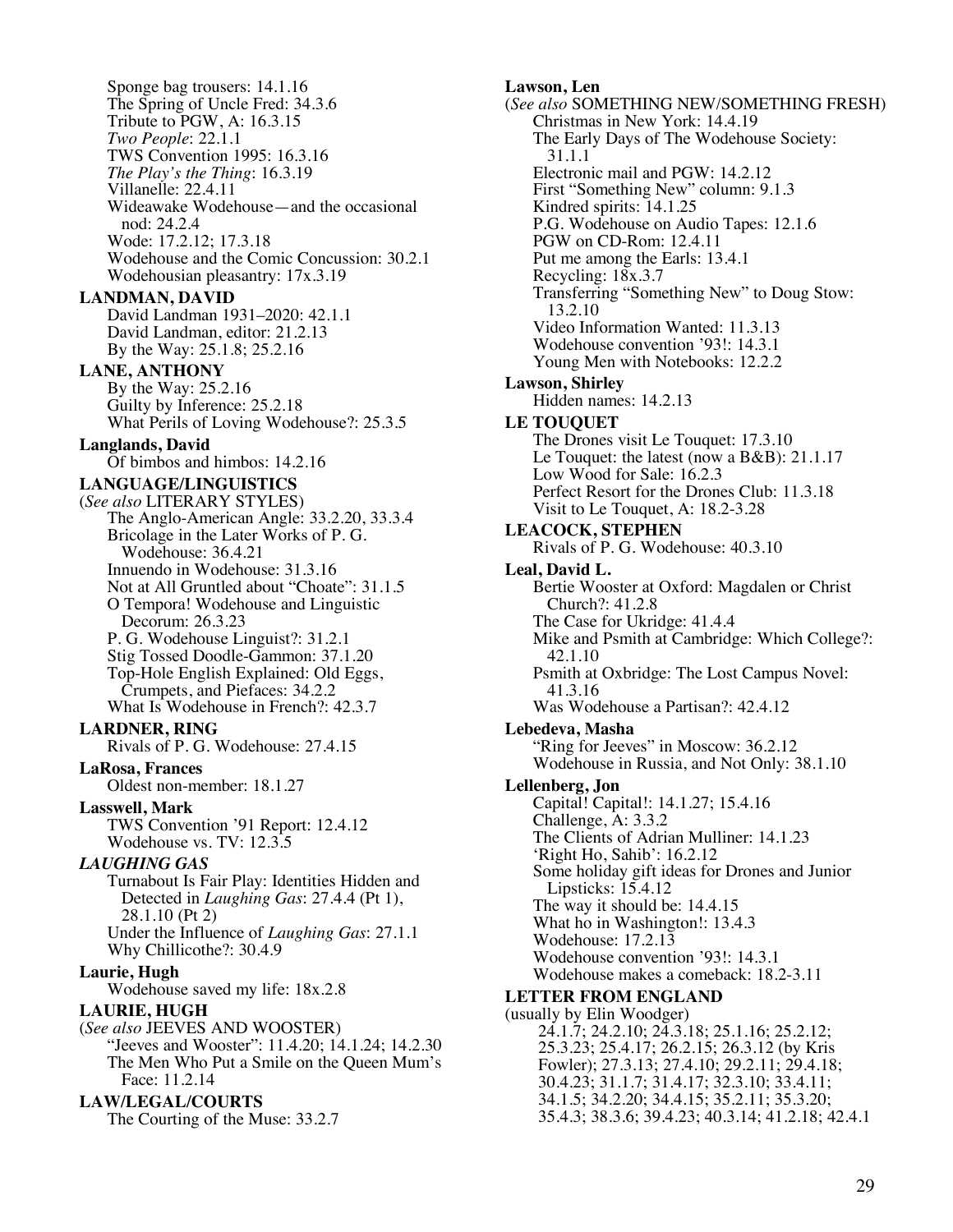#### **LETTERS**

Envelope by the Toast Rack, The: 28.4.23 *P. G. Wodehouse: A Life in Letters*: 32.3.15; 32.4.7 *Yours, Plum*: 11.4.12

#### **LETTERS/ETHEL**

(written by Ethel Wodehouse to people listed) Elizabeth Ganns: 12.1.2 Thanks to the Wodehouse Society: 11.1.1

#### **LETTERS/PGW**

(written by PGW to people listed; S*ee also* SCHWED, PETER) Mr. Barnhoorn: 12.1.1 Bill Blood: 12.3.1 L.H. Bradshaw: 13.1.1; 14.4.1-2; 15.4.3 Bill Claghorn: 12.4.1 Mackenzie Compton: 17x.2.15 Will Cuppy: 26.4.8-9 George Donelan: 11.3.1 Billy Griffith: 22.2.20 Perceval Graves: 11.4.1 Mrs. Hatfield: 11.2.1 Marge Meisinger: 13.2.1; 13.3.1 Alan Shirreff: 12.2.8; 13.1.14 Norman Ward: 11.1.1

## **LETTERS TO NEWSPAPERS**

Royal Player?: 11.3.7 Name-calling: 11.2.5 Your Obedient Servant: 27.1.17

## **LETTERS TO THE EDITOR (***Plum Lines***)**

33.3.10; 36.3.16; 39.1.13; 39.3.6; 40.1.8; 41.2.16; 41.3.8; 41.4.15; 42.1.2; 42.2.9; 42.3.6

## **Levine, Ronnie**

Notes from Plum: 13.1.1

## **Levinson, Emelie**

My First Time*:* 24.3.20

### **Levy, Janet**

Jeeves, the Ham's Helper: 34.4.10

### **Lewin, David**

The Men Who Put a Smile on the Queen Mum's Face: 11.2.14

## **Lewin, Jonathan**

Eccentricity rampant: 15.4.13

### **Lewis, Cathy**

Last-Minute Chicago Convention News: 34.3.7

### **Lewis, Jeremy**

My First Wodehouse: 22.2.11

# **Lewis, Katherine**

More on *The Mating Season*: 22.2.13 Terrific Loot for Sale!: 23.2.7 Wodehouse and Chicago jazz: 18x.1.17

#### **LEWIS, KATHERINE** Obituary: 35.2.12

**Libby, Father Richard** Laugh, I nearly died: 18x.3.17 What Ho! Doormat: 21.2.9

**LITERARY SOCIETIES** Bulletin Board (Austen/Trollope Societies): 14.1.14 Keeping a literary candle burning bright: 12.1.16 **LITERARY SOURCES** *See* SOURCES AND REFERENCES. **LITERARY STYLES** Rabelais and P. G. Wodehouse: Two Comic Worlds: 28.2.14 (Pt 1); 28.3.20 (Pt 2) Romantic Plots in Wodehouse: The Greek Comedy Formula: 35.2.19 Wodehouse and the *New Statesman*: 14.1.4 **LITHGOW, JOHN** Celebration of P. G. Wodehouse at Symphony Space, A: 28.2.27 John Lithgow & Plum: 29.2.17 **Litjens, Hetty** Googling Wodehouse's Earth **LITTLE CHURCH AROUND THE CORNER** Dedication of plaque to the memory of Sir Pelham and Lady Wodehouse: 15.2.1 Dedication of Wodehouse Plaque: 15.1.1 Funds Drive for the Wodehouse Wall: 23.3-4.5 The Little Church Around the Corner: 42.1.17 The Plaque at the Little Church Around the Corner: 32.1.17 **LITTLE WODEHOUSE ON THE PRAIRIE, A**  (2009 convention) *See* CONVENTIONS, TWS **LLEWELLYN, IVOR** The Long, Strange Trip of Ivor Llewellyn: 27.2.10 **LLOYD, DAVID** Remembering David Lloyd: 31.1.24 **Lloyd, Donna** Anything Goes: 18x.1.15 **Loehr, Laura** An American's First Visit to a Cricket Match in England: 35.3.19 Big Apple Bats: 29.2.19 A New Niagara Chapter?: 29.3.15 *Oxymoronica*: 32.3.5 **LOGO (TWS)** Contest for: 4.2.2 Final Call for TWS Logo: 33.3.18 First use: 4.5.1 Comment on: 5.1.1 **LONDON** A New Murphy Walk: Wodehouse's Early London: 28.3.1 **LONG ISLAND** *A Guide to P. G. Wodehouse's New York City and Long Island*: 32.4.10 **LOOS, ANITA** Rivals of P. G. Wodehouse: A Girl Like Anita

Loos: 39.2.5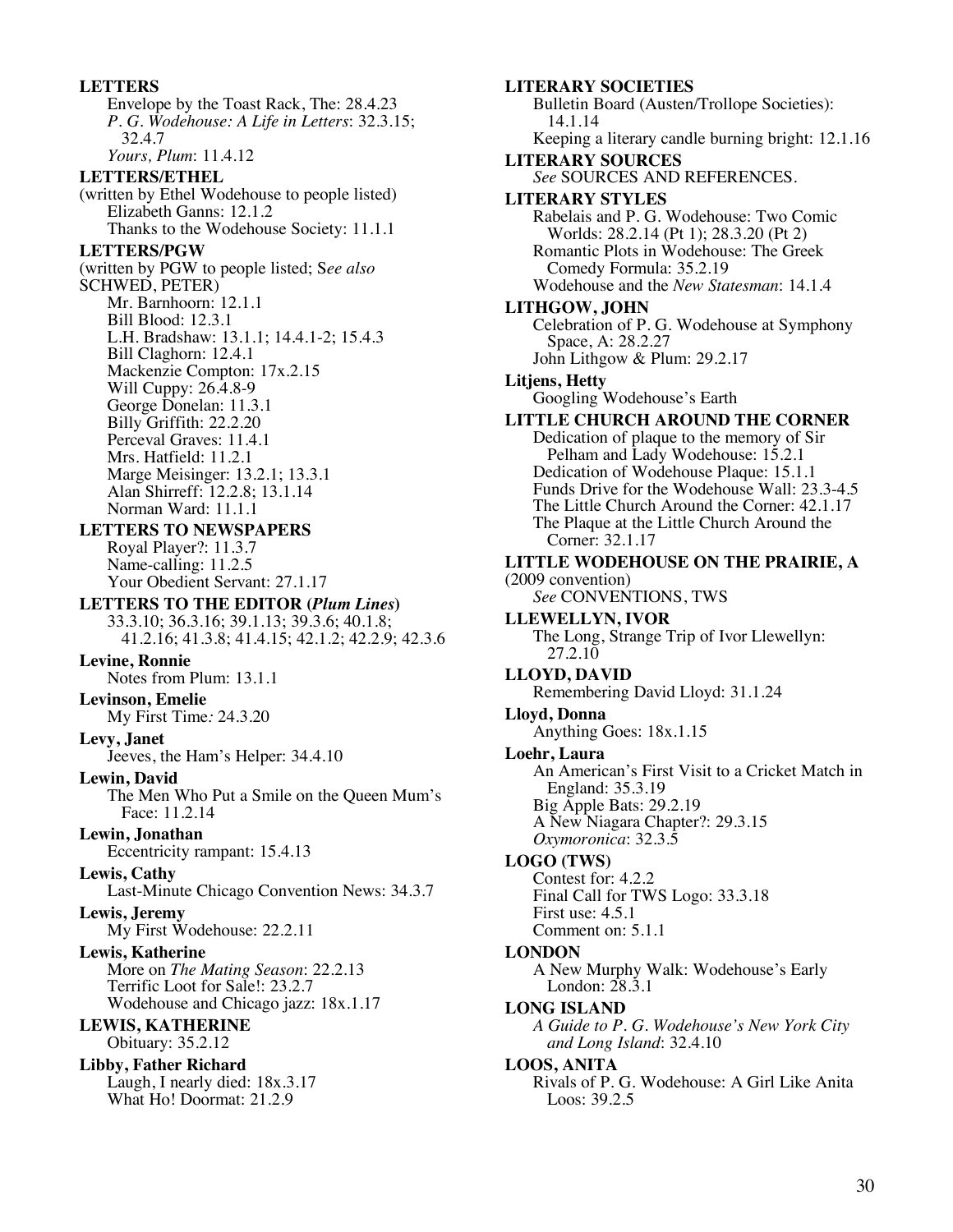**Louras, Nick** The Little Church Around the Corner: 42.1.17 **Ludwig, Ken** My First Encounter with P. G. Wodehouse: 27.2.8 **Lull, Dave** Lives of the Mind: 24.2.21 **Lydon, Mary** First love: Reading with P.G. Wodehouse: 17.4.4 **LYRICS** *See* SONGS AND LYRICS.

# **M**

**MacGregor, Marilyn** A. Woollcott: 16.1.17 Antarctica!: 18.1.19 The blind pig: 18x.3.7 Convention '93 speakers: 14.1.32 The day I met the master: 16.2.1 Did Wodehouse coin words?: 13.1.12 18th century humor: 18x.2.18 'Jeeves' stickers: 16.1.113 Newt news: 14.4.13 On receding chins: 17x.4.19 Outstanding in their field: 17x.3.20 Pig on/off: 17x1.13 Pig tail twist: the definitive word: 13.2.2 Pig weathervane: 21.2.21 Pigs is pigs, not pumpkins: 13.4.6; 32.1.3 Pip, Pip to a Fine O.M.!: 24.4.3 Plum harvest: 16.1.19 'Plumming' Sherlock Holmes: 15.4.22 Plum's Sherlock: Doyle's influence on PGW: 18.4.23 Maximal newts: 15.2.24 Newtist colonies: 18.1.15 Silver pig: 12.4.2 Unabashed Woosterism: 18x.2.11 Wayne B. Swift (obituary): 22.1.8 What ho! Saturday revels!: 14.2.3 Wodehouse convention '93!: 14.3.1 Worshipful Company of Barbers letter re. 'Leave it to Jane':  $16.\overline{2}.8$ **MACGREGOR, MARILYN** Changing of the Guard at TWS: 22.4.19 Dictionary of Literary Biography: 21.1.14 Dinner for: 18x.3.3 & 7 Happy Birthday, Marilyn! (90th): 37.3.24 Remembering Marilyn MacGregor: 41.4.2 **MACKENZIE, COMPTON** PGW letters to Compton MacKenzie: 17x.2.15 **Mackenzie, Rowena** Name-calling: 11.2.5 **MADAME EULALIE'S RARE PLUMS** (website)

Fresh Plums!: 35.3.19 New on Madame Eulalie: 37.3.12 PGWnet: Google and Madame Eulalie: 36.1.5 **Madlon-Kay, Diane** Anglo Disengagement: 30.1.15 Not-So-Dry Storeroom: 29.4.17 What Did You Do on Boat-Race Night, Daddy?: 34.1.17 **MAGAZINES** Collecting *Cosmopolitan* and *Collier's* Wodehouse: 31.4.7 Collecting Wodehouse: *The Strand* Magazine and Other News: 31.3.3 *Firsts*, The Book Collector's Magazine, and its P. G. Wodehouse Special Issue: 24.1.14 Published in Philadelphia: PGW and the *SEP*: 23.1.20 The *Strand Magazine* Index: 3.5.1; 3.6.2 **Maguire, Tom** Spy vs. Wodehouse: 33.4.10 **Malmberg, Bengt** P. G. Wodehouse Conquers Sweden: 35.3.1 **MARGARET, HRH PRINCESS** Royal Player?: 11.3.7 **Markunas, Tom** Advisement of Open Golf Classic: 3.5.1 **Marlowe, Stephen** Plum delivers the goods: 21.2.23 **MARQUIS, DON** Rivals of P. G. Wodehouse: 40.2.2 **MARRIAGE** Who Wants to Marry an English Lord?: 24.2.11 **Martin, Maureen** Crumpets, beans, and eggs: 10.2.4 **MARTINEAU, JAMES** L'Affaire Martineau: 18x.4.18 Types of Ethical Theory: 18x.2.1 **MASTERS AS SERVANTS** Wodehouse on the Housatonic: 12.3.15 **MCALLISTER, ANGUS** The Source of Angus McAllister: 38.3.1 **McClure, Victoria** Writing on Wodehouse: 9.4.Supp **McCorquodale, Charles** "To my daughter Leonora…": 14.2.21 **MCCOURT, FRANK** Plum and Agatha: 17x.4.21 **McCrum, Robert** The American Wodehouse: 23.2.5 Wodehouse in Wonderland: 37.1.1 **MCCRUM, ROBERT** (*See also* WODEHOUSE: A LIFE) McCrum in the USA: 25.3.23 Plum job (to write PGW biography): 21.2.20 Robert McCrum Flits By: 26.1.11 **McDonald, Eugene** Jane Austen & the Empress of Blandings: 14.2.32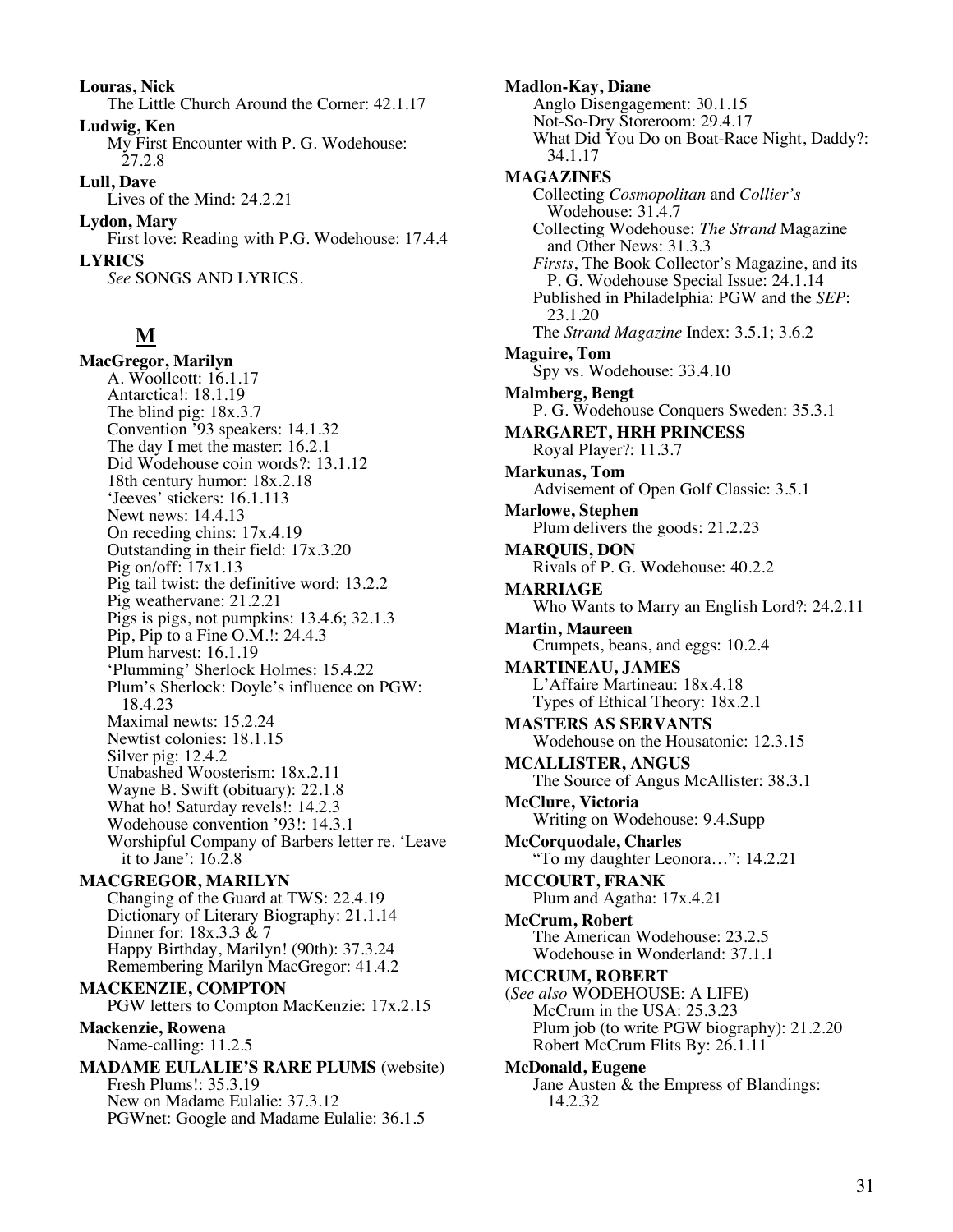**McDonald, Mary** A Fresh Old Interview: 41.2.17 **McDonough, David** (*See also* RIVALS OF P. G. WODEHOUSE; SIX DEGREES OF P. G. WODEHOUSE) *The Beauty Prize* Premieres in New York: 26.1.8 The Bohemians of the *Vanity*: 36.1.14 *Bolton and Wodehouse and Kern* (book review): 15.2.7 Brief encounter: 16.4.15 Celebration of P. G. Wodehouse at Symphony Space, A: 28.2.27 Downsized Duffer, The: 18x.1.20 Durable Master. The: 17.1.24 Football in Merrie England: 16.1.3 Jeeves Films, The: 28.3.17 John Lithgow & Plum: 29.2.18 Large, Amiable Englishman Who Amused the World: 28.2.1 Literary Life, The: 17x.2.14 Musing on Golf and PGW: 27/4/9 Not invited to tee: 17x.1.12 Paperweights: 18.1.13 Plot that thickened, The: 16.4.16 Plum and the Songs of Songs: 23.2.8 Three items: 23.3-4.9 Tour of Wodehouse's England, A: 18.2-3.38 Unhand that Butler!: 21.2.14 Where was Plum in 19-one?: 21.1.10 Wodehouse, Thriller Writer: 31.4.13 **McGrann, David** Does the Name "Glocke" Ring a Bell?: 36.2.14 **McIlvaine, Elaine** Tribute to James Heineman: 15.3.11 **MCILVAINE BIBLIOGRAPHY** (*See also* CONCORDANCES; HEINEMAN, JAMES) Advance notices of book publication: 7.2.1; 10.2.7; 10.3.3; 10.4.11 The Comprehensive Bibliography is Here!: 12.1.12 Instructions for ordering supplement: 22.1.13 Updating McIlvaine (supplement): 21.1.16; 21.4.21 **McMahan, Bill** Genealogy, Anyone?: 25.2.17 **"McTodd, Ralston"** Across the Pale Parabola of Joy: 24.3.16 Ode to Parabolic Joy: 24.3.17 **MEDIA REFERENCES** (*See also* FEW QUICK ONES, A) All Around the Wode, Wode World: 30.1.14 **MEDICINE** Glanders and Bots: 36.3.16 Of Mumps and Men: 35.4.15 **Meisinger, Marge** Notes from Plum: 13.2.1; 13.3.1 *Right Ho, Jeeves*: 15.1.11 **Mella, John** Pale Parabola Award, The: 28.2.23

**Menschaar, Frits** Dedication of Wodehouse plaque: 15.1.1 Early PGW biographical sketch, An: 14.2.8 *If I Were You:* Another Wodehouse first: 14.1.3 *Man of Means, A*: 14.2.12 More cricketer updates: 13.4.15 More on the newtfont: 16.1.14 Newly discovered version of *The Prince and Betty*, A: 15.4.1 Newtfont?: 15.2.12 The Score at Seventy: 17x.4.23 Search for Signs of Intelligent Life, A: 11.4.3 Tribute to Jimmy Heineman: 15.3.12 **MENSCHAAR, FRITS** Remembering Frits Menschaar: 29.2.20 **MEREDITH, SCOTT** New TWS member: 6.1.1 Obituary: 14.1.10 **Merrill, Lucy** The Detroit Tour (2011 convention report): 32.4.2 A Few Newts at Downton: 34.4.21 **Merridale, Catherine** Tovarich Fink-Nottle: 22.4.22 **Michaud, Ian** All the Jackets Fit to Print—or Not: 40.3.4 *The Cabaret Girl* CD (review): 30.3.10 Invisible Library on the Web, The: 23.3-4.18 The Source of Angus McAllister: 38.3.1 Wodehouse Handbook to Savor, A: Volume 1: *The World of Wodehouse*: 28.1.15 **MICHAUD, IAN** Ian Michaud, Our New Membership Secretary: 28.4.27 **Middleton, Thomas** Acrostic, An: 17x.3.12 **Midkiff, Neil** And Yet Another Tip?: 33.3.23 As Time Goes By: 35.4.19 Centennial Reflections on a Career: 23.3-4.10 Fresh Plums!: 35.3.19 Handy Bookmarks: 33.3.24 The Importance of Being Timely with Address Change Notifications: 36.4.8 Letter to the Editor: 39.1.13 Madame Eulalie's Shakespeare Quotations and Allusions: 40.1.11 New Look for Our Mailings: 22.3.14 New man in the engine room: 21.2.11 New on Madame Eulalie: 37.3.12 A New Wodehouse Audiobook: 40.2.23 Not as Elementary as It Seems: 35.2.24 *Oh, Lady! Lady!!* at 42nd Street Moon: 29.2.21 PGWnet: Google and Madame Eulalie: 36.1.5 Plum and Crosswords: 36.1.14 A Reminder about Postal Forwarding: 34.1.23 Six Years in the Making!: 22.4.20 *Three Wodehouse Walks* (review): 30.4.16 The Times Are A-Changin': 39.2.24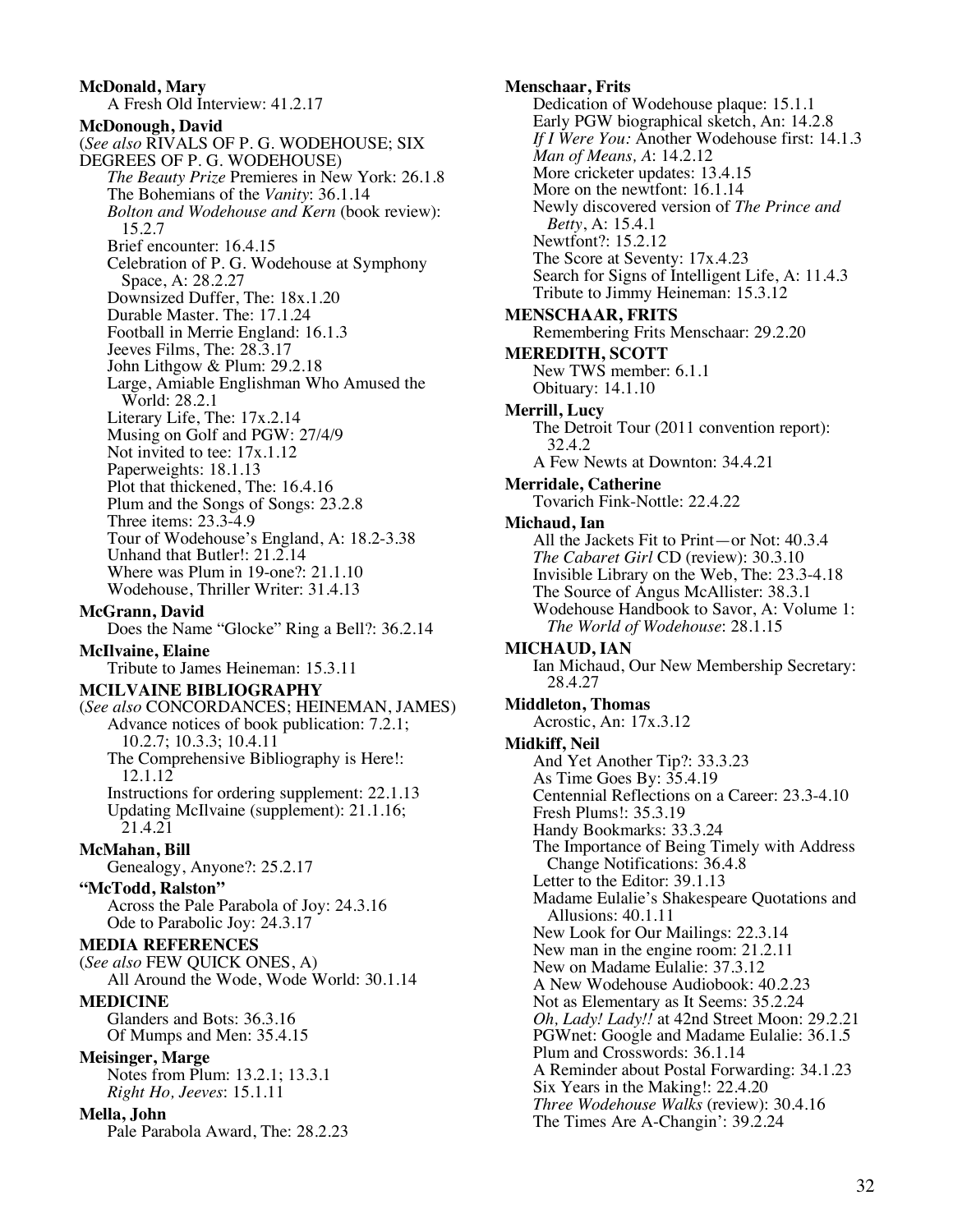Transatlantic Dues Payments: 22.4.23 The Wilburfloss Mystery—Solved: 35.3.14 *Who's Who* Update: 41.1.20 *Wodehouse's School Days* (review): 36.3.8 **MIDKIFF, NEIL** The Inimitable Neil: 40.4.20 **Miles, Beth** Getting Around in L.A.: 26.1.2 **MILLENNIUM ANTHOLOGY** *See* WHAT HO! THE BEST OF P.G. WODEHOUSE. **MILLENNIUM TOUR (UK)** *See* TOURS. **MILLENNIUM WODEHOUSE CONCORDANCE** *See* CONCORDANCES. **Miller, Dean** Belated Glory: 23.2.24 Ode and Epode: To Jeeves: 18x.3.11 Preserving Those Old Wode Houses: 30.3.9 **Millward, David** How Whitehall tried to ban Wodehouse: 17.3.20 **MILNE, A.A.** Biography: 11.4.11 *Two People*: 22.1.1 **Milstein, Elliott** Apuleis and Plum: 33.3.18 Attention Poets: Convention Contest!: 24.2.3 "The Case for Ukridge": A Response: 42.1.16 Dearborn Ho!: 31.4.1 Detroit Gears Up for 2003 Convention: 22.4.15 E. Milstein, Bookseller: 18.2-3.8 A Gathering of Plummies: Friday Night (2009 convention): 30.3.3 The Great Scrimgeour Contest: 10.2.5 Henry Ford Center Stage at Convention 2011: 31.3.14 "Honeysuckle Cottage" comes to the silver screen: 11.3.2 How to Start a TWS Chapter: 25.1.14 It Wasn't a Dark and Stormy Night: A Study of the Openings of the Novels of P. G. Wodehouse: 37.4.5 *Jeeves and the King of Clubs:* Not Wodehouse, but Fun Stuff Anyway: 40.1.9 My First Wodehouse: 11.3.20 The Nature and Development of the Impostor in the Works of P. G. Wodehouse: 30.4.1 A New Approach to Conventions: 26.4.10 Oh, No, Jeeves: 25.3.4 Oh, What a Night! (report of Westminster memorial): 40.4.6 The Pickering Motor Company Hits the Road: 23.1.15 Pickering Plans Pack Particularly Powerful Punch, Plummies!: 24.1.4 Pickering travels to Canada, eh?: 23.2.7 Picture that!: 12.2.5 Plummy in Kaufmanland: 42.3.2

President's letter: 17x.1.8 President's message: 16.4.12 Right Ho, Toronto!: 24.2.1 St. Mike's, Wodehouse, and Me: The Great Thesis Handicap: 25.2.1; 25.3.11 Saturday Lectures for the 2011: 32.2.13 Stanley Featherstonehaugh Ukridge: Hidden Values and Frozen Assets: 23.1.1 Study of the openings of the novels of P.G. Wodehouse, A: 13.1.15 Supreme Choice: 26.19.4 The Supercilious Sisters of Galahad Threepwood and a Long, Lingering Look at the Best of Them: 39.4.1 / Comments: 39.4.8 They Say It's Your Birthday: The Dearborn Convention: 32.1.10 *Wedding Bells* and *Perfect Nonsense*: Bertie and Jeeves Reimagined—Twice!: 35.1.6 Who is Bertie Wooster's "Best Friend Forever"?: 30.1.1 Wodehouse stamp?, A: 17.1.11 Wodehouse's Extraordinary Scripture Knowledge: 37.2.15 **MILSTEIN, ELLIOTT** *A Plum Assignment*, by Armstrong and Milstein: 39.2.4 **MITCHELL, ABE** Abe Mitchell (aka Arbmishel): 18x.2.19 **Mohamed, Shamim** Everyman update: 21.3.14 The great tie 17x.1.7 The Wodehouse Society Cricket Club: 18x.1.23 **MOHAMED, SHAMIM** TWS web site: 18x.1.19 **Molitor, Tom** On the Care of the Pig: 30.3.15 **MOLLOY, SOAPY AND DOLLY** Chapter report: 18.4.13 **MOLNAR, FERENC** Wodehouse and Molnar: 13.3.8 **Molumby, Robert (Bob)** Amazon Comes Through: 29.2.16 Jeeves incarnate (sort of): 18x.1.16 *Man of Means, A*: 29.1.23 **MONOCLES** The Monocle question: 18/2-3.20 Monocles: 17.1.13 Of monocles and men: 18.4.27 **Montgomery, Bob** More 'Anything Goes': 15.4.14 **Montgomery, Bruce** 1917 and Beyond: Plum's Great Year of Music: 39.3.1 **Mooneyham, Laura** Comedy Among the Modernists: P. G. Wodehouse and the Anachronism of Comic Form: Part 1, 36.2.1; Part 2, 36.3.17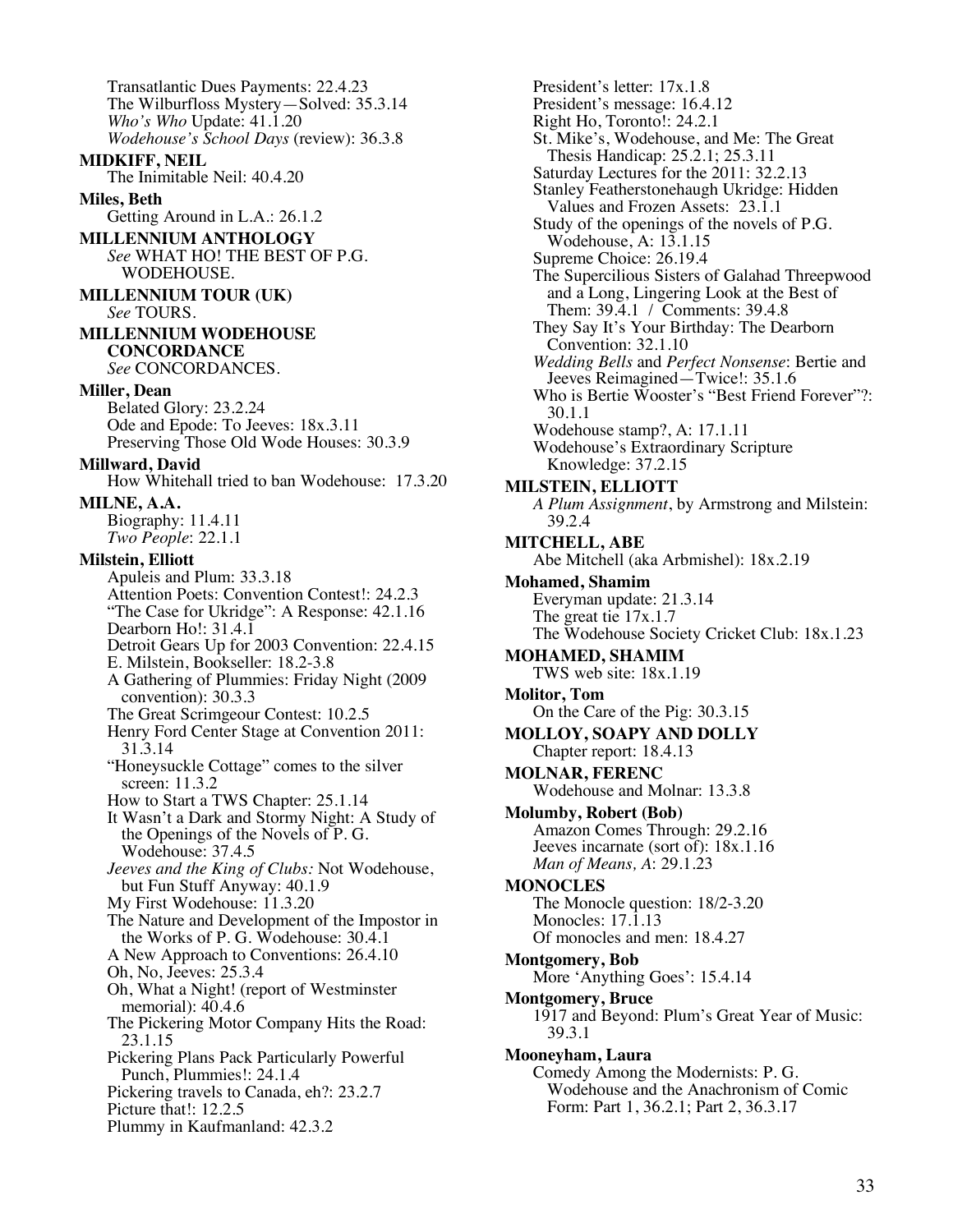**Moore, John** *The Drone Rangers Waltz across Texas*: 32.4.19 **Morehouse, Ward III** *Betting on Bertie* Off-Broadway: 17.4.11 **Moriarty, Pam** Jeeves incarnate (sort of): 18x.1.16 **Morimura, Tamaki** Translating P. G. Wodehouse: 33.1.8 **Morning, Todd** The American Response to the Berlin Broadcasts: 37.2.9 The Berlin Broadcasts in Historical Context: 41.1.21 Cherce of Words, A: 29.2.18 Jeeves Banished: The Reaction of British Public Libraries to the Berlin Broadcasts: 35.4.21 Not at All Gruntled about "Choate": 31.1.5 P. G. Wodehouse and The Other Club: 30.2.12 *P. G. Wodehouse: The Unknown Years* by Baroness Reinhild von Bodenhausen (review): 42.2.15 The Queen Mother and Wodehouse: An Unofficial Analysis: 32.2.1 "Reduce to a Spot of Grease": P. G. Wodehouse and Harry W. Flannery: 39.3.8 Spies in the Offing: 42.1.4 That Frightful Ass Spode: Wodehouse Takes on Mosley: 31.2.8 Wodehouse and Flannery: The Rest of the Story: 40.2.10 Wodehouse and the Class Divide: 39.1.5 Wodehouse and the Spies: 34.2.3, 35.3.4 Wodehouse Books as Machine Gun Shields and Other Matters: 36.1.1 Wodehouse on the Desert Island: 33.4.8 **MORRIS, DR J.C.** *Thank You, Wodehouse:* 4.1.1; 6.3.1 **Morris, Peter** Across the pale parabola: 14.2.17 Wodehouse and the *New Statesman:* 14.1.4; Revisited, 14.2.32 Wodehouse and the Song of Songs: 14.2.14 World Scrabble champion: 14.2.7 **Morris, Sandy** Chapters corner: 21.3.13; 21.4.11; 22.1.7; 22.3.15 **Morrissey, Richard** Puddle-jumping into Laughing Gas: 18.1.23 **MORRISSEY, RICHARD** Our Royal Charter: 24.3.1 **Morse, Richard** The English Bookshop: 5.2.1 **Moskovitz, Herb** Betting on Bertie heads for the finish line (review): 17x.2.17 Review: Plum's *Leave It to Jane* Lyrics Still Sparkle: 34.2.9

Wodehouse and Hippos and Newts, Oh, My!: 31.2.23 Wodehouse Influences in *The Drowsy Chaperone*: 27.3.9 **MOTTLED OYSTER CLUB, THE** (San Antonio) *See* CHAPTERS CORNER. **Mueller, Gary** What ho, St. Louisians!: 13.3.6 **Mueller, Robert** Nautical Jeeves, A: 14.4.9 **MUGGERIDGE, MALCOLM** Obituary: 11.4.14 **Muir, Frank** 18th century humor: 18x.2.18 **Muller, James W.** Harpers and half-portions: P.G. Wodehouse on the Women's Question: 18x.1.1 **Mulliner, L. Bassington** Darkling (A Threnody): 36.1.13 **MUMPS** Of Mumps and Men: 35.4.15 **MURPHY, ELIN** *See* WOODGER, ELIN. **Murphy, Helen** Anthony Trollope honored: 14.2.25 Bally who?: 18.2-3.17 Dinner in Holland, A: 17.4.15 Gertrude triumphant: 16.3.1 The forward tilt: 17.2.10 Mr Blair, PG Wodehouse, and the Entente Cordiale: 18.4.14 Plum and Jeeves in Wisden: 17x.1.15 Plum and Rosie: A match made in heaven: 18.2-3.32 Polite Society: 15.2.21 Sotheby's London showing: 18.2-3.9 These pigs have wings: 13.4.17 Triangular novels: 16.3.17 Wodehouse: A Male Thing?: 25.2.6 Wodehouse and Dickens: 24.3.27 **MURPHY, HELEN** Helen Murphy, loot collector: 16.4.9 Obituary: 25.2.12 **Murphy, Norman** Answers to Oxford Wodehouse quiz: 15.3.4 Bad News/Good News Department: 23.2.20 A Banquet to Remember (2011 convention report): 32.4.5 *Basham on Wodehouse*: A Book Review: 31.1.21 Bertie run to earth: 12.1.5 Betting on Bertie, or Wodehouse and Horse Racing: 30.4.10 Borrowing from Brookfield: 37.3.10 Crime Waves: 11.2.9 Cyrille Toumanoff: A Wodehousian knight from Tbilisi: 17x.3.7 Empress at home, The: 14.2.34 15 Berkeley Street, London W1: 17.4.7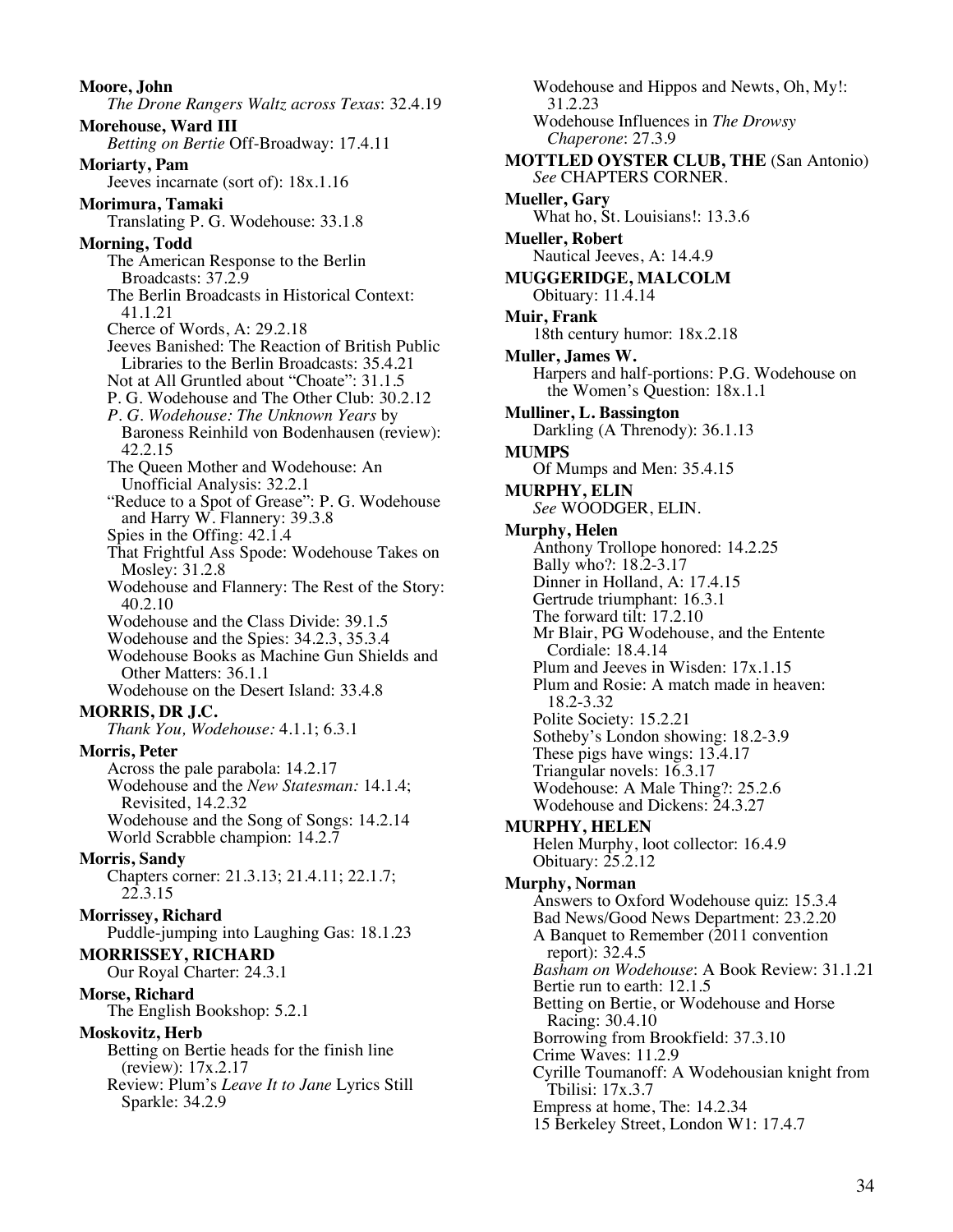From Charity Bazaars to Rummage Sales: 28.3.4 Great Archbishop Handicap, The: 11.3.22 Great Sermon Handicap, The (intro): 22.2.18 Guilty by Inference:  $2\overline{5}.2.18$ Helen (Nella) Wodehouse (obituary): 17x.3.10 Horrible Heresy Halted: 24.3.23 Hingham and the Wodehouses: 18.1.10 Historic Cricket Match—in Every Sense, A: 22.3.5 'I always liked Norman Rockwell': 18.2-3.22 I Didn't Know How Many Friends I Had: 34.3.19 The Last Puzzle: 33.1.12 Lewis Carroll's Cheshire Cat and—guess who?: 14.2.6 Multum in Parvo: Writing *The P. G. Wodehouse Miscellany*: 36.1.4 Name-calling: 11.2.5 A New Wodehouse Lyric?: 24.2.7 Noble Nuptials and Newport, or, Mrs. Astor's Big Mistake: 28.1.1 Notes from Norman: 11.2.3 Of bimbos and himbos: 14.2.16 Oh, Kay!: 18.1.27 Outline Guide to Wodehouse's England: 4.5.Supp; Corrections, 5.1.1 P. G. Wodehouse and Hunstanton Hall: 37.1.22 P. G. Wodehouse and the servant question: 16.4.26 Pip, Pip to a Fine O.M.!: 24.4.3 Price Increase for *A Wodehouse Handbook*: 28.3.16 Prize-giving at Market Snodsbury Grammar School, The: 11.3.8 The Queen Mother and Wodehouse: A Follow- Up: 32.3.16 Quotations and Misquotations: A Never-Ending Search: 31.3.11 Random Notes on Canterbury Park Racing from a British Point of View: 30.3.9 Remembering Alistair Cooke: 25.2.17 Response to How Winston saved Wodehouse from prison: 16.1.11 The Search for the Empress of Blandings: 8.1.Supp (*Note:* Mislabeled as VIII/1- Supplement) Silver Screen Survey to Savor and Save, A: Brian Taves's *P. G. Wodehouse and Hollywood*: 27.4.7 Smile on Her Face, A: The Day I Met Her Majesty the Queen Mother: 23.2.1 Sunday Cheer and Partings—For Some! (2009 convention): 30.3.7 Third plaque for Plum, A: 17.1.1 Tribute to James Heineman: 15.3.12 TWS's Presidential Insignia: 31.4.6 Untold Story, or the Shameful Secret of Sir Gregory Parsloe, Bart., The: 6.3.Supp When the Wodehouse World Went Global: 30.2.15 Where Did Bertie Wooster Come From?: 28.4.22

Wodehouse and the animal kingdom: 18x.4.10 Wodehouse and the Girl Friends: 35.2.1 Wodehouse and the great Russians: the saga continues: 14.2.24 Wodehouse and Wolfe: 24.1.18 Wodehouse at the Seaside: Where is Bramley- On-Sea?: 22.4.16 *A Wodehouse Handbook*: Twenty-five Years' Hard Labour: 27.4.13 Wodehouses Around the World: 32.1.6 Wodehouse's *Phrases and Notes*: 35.1.8 Zarebas, pi-dogs, and Acts of God: 21.3.14 **MURPHY, NORMAN** Books on Wodehouse (2006): 28.1.6 The Colonel is Coming: 11.1.9 Gally, Sally, and Dahlia: A tour of Bertie Wooster's London: 14.2.18 Heart of England tour leader: 8.3.1 It "became him well": 14.3.11 Made honorary member: 8.1.1 Marriage to Elin Woodger: 22.4.10 & 12 Murphy on the Horizon: 27.3.23 Murphy's Pride: 21.3.19 Murphy's Wodehouse Walk—on DVD!: 37.1.19 The Norman Murphy Medal: 38.1.3 Norman Murphy's American Pilgrimage and San Francisco Banquet: 11.3.4 Norman Murphy Visits America: 11.4.16 Obituary: Lieutenant Colonel Norman T. P. Murphy: May 20, 1933–October 18, 2016: 37.4.1 Poems and Phrases: 35.3.6 The Primal piggery: 21.2.18 *Reminiscences of the Hon. Galahad Threepwood*: Announcement, 14.4.16; Review, 15.1.12 To lead the 1989 tour: 9.2.1 A Tribute to Norman Murphy: 39.1.23 Walk's End: 28.1.24 The Wodehouse Man: 10.1.Supp A Wodehouse Miscellany: 35.4.5 **MUSIC** *See* SONGS AND LYRICS. **MUSICALS** *See* THEATRE/THEATRE REVIEWS. **MY FIRST TIME/MY FIRST WODEHOUSE** (*See also* APPRECIATIONS) Arnest, Rick: 38.3.7 Bruce, Bill: 24.3.19 Cannon, Peter: 22.2.11 Cohen, Dan: 24.1.6 Etheridge, Celia: 25.1.20 Ferguson, Oliver: 30.1.17 Gothie, Sarah Conrad: 25.1.20 Landman, David: 24.4.14 Lewis, Jeremy: 22.2.11 Milstein, Elliott: 11.3.20 Piore, Frank V.: 27.3.12 Pokrivchak, Carolyn: 26.3.27 Porteous, Jeff: 26.1.3; 36.2.13 Ramachandran, Ajay: 30.2.14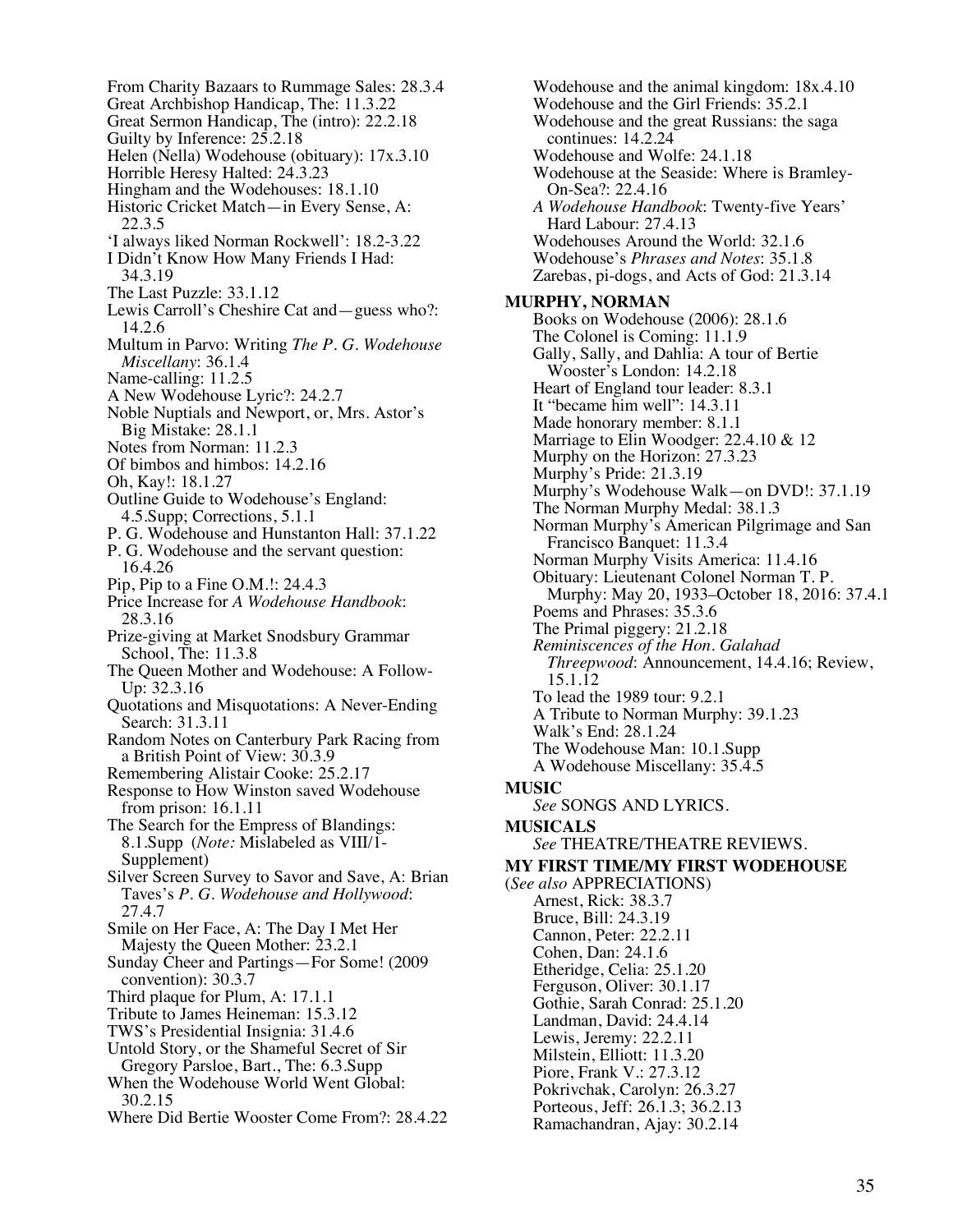Rogers, Thomas H.: 24.2.18 Sander, Kate: 30.1.17 Srinivasan, Raja: 34.1.22 Wilson, Murray: 24.2.18

**MYSTERIES** The Best Friend of Mystery: 24.2.8 **Myers, Eric** More CD News: 23.1.11

# **N**

**Nash, Ogden** Kind of an Ode to Duty (poem): 16.3.20 **NAZARIO, STERLING WODEHOUSE** Birth of our youngest member: 17.3.11 **NETHERLANDS**: *See* SOCIETIES **NEW ENGLAND WODEHOUSE THINGUMMY SOCIETY (NEWTS)** *See* CHAPTERS; CHAPTERS CORNER. **NEW YORK CITY** *A Guide to P. G. Wodehouse's New York City and Long Island*: 32.4.10 *NEW YORKER New Yorker*'s Plum Epidemic: 41.3.9 **NEWPORT, RHODE ISLAND** Noble Nuptials and Newport, or, Mrs. Astor's Big Mistake: 28.1.1 **NEWTS** (*See also* CHAPTERS) Another newt source?: 16.2.16 Big year for newts, A: 16.1.9 Doing newts a bit of good: 17.4.6 Eye of newt (wine):  $17x.3.9$ A Few Newts at Downton: 34.4.21 A Few Quick Newts: 37.4.16 Great newt exhibit: 16.2.4-5 Make way for newts: 14.1.8 Maximal newts: 15.2.24 More on the newtfont: 16.1.14 Newt front: 15.2.12 Newt news: 14.4.13 Newtfont?: 15.2.12 Newting Right Along: 29.2.16 Newtist colonies: 18.1.15 Newts: 15.4.13 Newts on the 'Net: 29.2.10 No Newts is Not Good Newts: 23.3-4.15 Pins redux: 18.4.22 Proud NEWT: 32.4.9 Wodehouse and Hippos and Newts, Oh, My!: 31.2.23 Zoo parent: 16.2.4 **Nichols, Beverly** A Few 'Plums': 16.2.20 **Nicholson, Ann** Lives of the Mind: 24.2.21 Memories of a great and good man: 21.2.20 Norman Murphy Visits America: 11.4.18

*Reading Lyrics*: 22.1.24 Turn Plum, Drop Out: 31.1.13 **Nielsen, Richard** Rowling, Wills, and Will Wodehouse Playhouse, Series Two: 24.3.11 **Nieuwenhuizen, Peter** Extra! Extra! Wodehouse Published in St. Paul!: 30.2.17 *The Inimitable Jeeves* as a Ballet: 34.4.20 Jelle Otten (obituary): 40.2.16 The Merry Brunchers (convention report): 40.4.5 Of Pigs and Prawns: 41.1.1 Peter van Straaten: 38.1.16 A Tale of Two Knights: Sir Philip Sidney and Sir Pelham Grenville Wodehouse: 35.2.13 Wodehouse and the Hidden Painter: 40.2.5 Wodehouse in the Comics: 38.2.1 Wodehouse in the Comics—Revealed!: 32.2.15 Reprise: 32.3.8 **Nissenbaum, Bob** Louder and Funnier (book review): 17x.4.11 Rosie M. Banks in real life: 16.2.10 **NOBEL PRIZE** Nobel Oblige: 39.1.14 **NORFOLK** A Weekend with Wodehouse, Norfolk Style: 33.3.1 **NORTHCLIFFE, VISCOUNT** Mammoth, Marson, and Lord Tilbury: 23.1.8 **NORTHWODES, THE** (Minneapolis chapter) *See* CHAPTERS CORNER. **Notes from Plum**: 11.1.1; 11.2.1; 11,3,1; 11.4.1; 12.1.1; 12.2.1; 12.3.1; 12.4.1; 13.1.1; 13.2.1; 13.3.1; 14.4.1

# **O**

**OBITUARIES/DEATH NOTICES** Adams, Edwin Robert ('Bob'): 36.1.6 Asimov, Isaac: 13.2.6 Axe, Frank: 34.3.6 Ayers, Phil: 37.3.14 Bianchi, Anne: 25.2.5 Bishop, Ann: 31.2.6 Bishop, Leon: 27.2.19 Blanc, Pauline: 31.1.5; 31.2.7 Blood, Bill: 12.4.8 Blood, Mary: 17.4.20 Briers, Richard: 34.1.24; 34.2.20 Cazalet-Keir, Thelma: 10.2.2 Chitty, Dennis: 31.2.12 Claghorn, Bill: 27.4.12 Cohen, Dan: 39.2.23 Cooke, Alistair: 25.2.17 Cotton, Anne: 39.3.16 Creamer, Robert W.: 34.1.21 Cunningham, Florence: 32.1.6 Diamond, Susan Z.: 40.2.14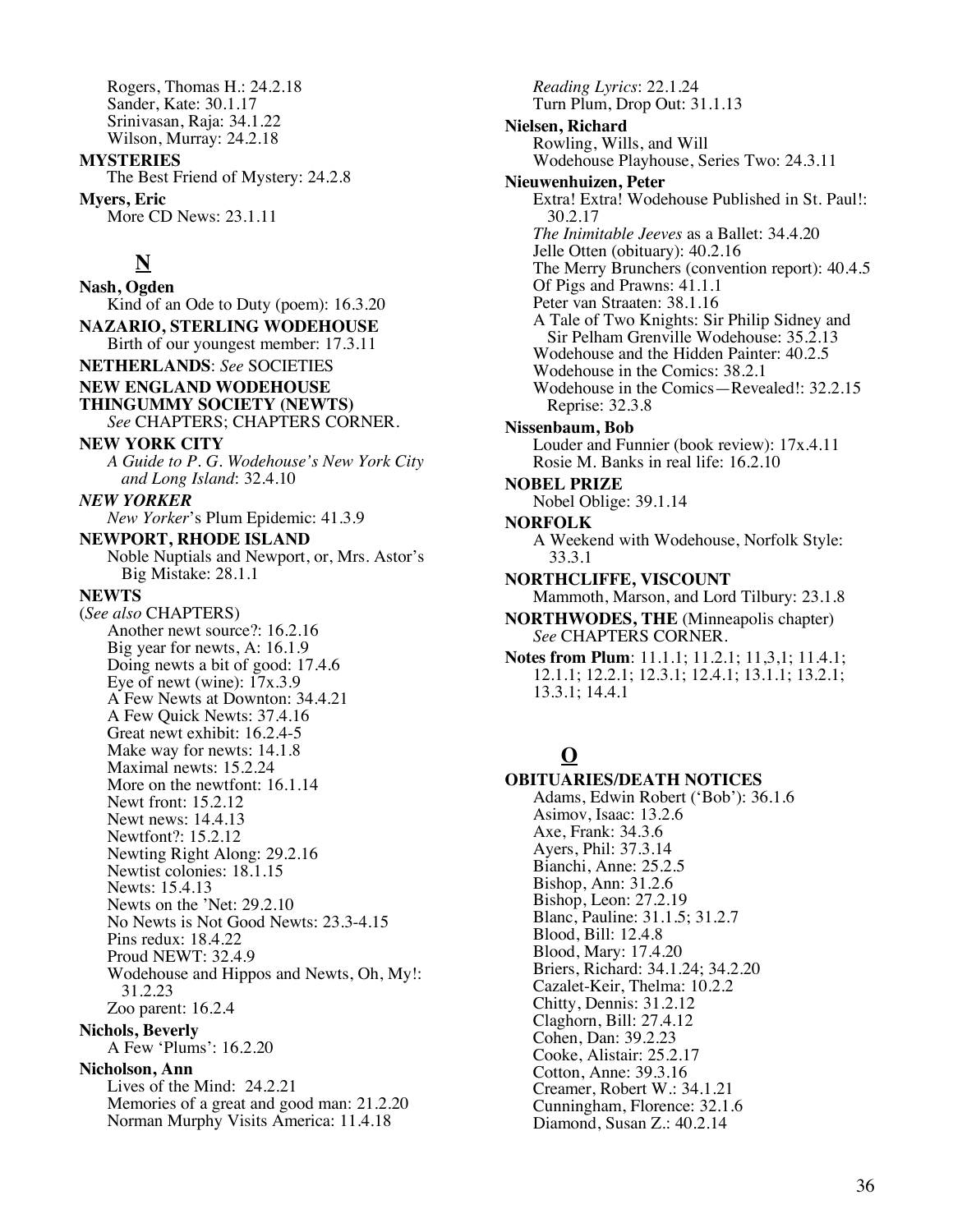Dickson, Dorothy: 17.1.18 Donaldson, Lady Frances: 15.2.23 Dueker, Chris: 42.4.5 Duffie, John: 10.2.5 Duke, Edward: 15.1.4 Earl, Jim: 15.2.12 Endicott, Lucian: 34.2.17 Fain, Earl "Baron": 40.3.4 Fletcher, John Alais: 33.3.11 Foss, Bradbury P.: 41.3.24 Gatz, Marlene "Molly": 41.1.19 Glanzman, Lou: 34.3.9 Glazer, Daniel Love: 42.2.7 Gould, Charles E., Jr.: 38.3.4 Green, Benny: 18.2-3.10 Hain, Diane: 39.3.21 Harriet the pig: 11.2.17 Hayward, John: 30.1.18 Hazlitte, John: 36.2.14 Hearn, Page: 29.2.19 Heineman, James: 15.3.1 Hordern, Sir Michael: 16.2.16 Ionicus (Armitage, Jos): 18.1.9 Jacobitti, Edmund: 41.4.23 Jeeves, Percy: 17x.1.15 Kaufman, Jan Wilson: 25.4.1 Kendall, Lyle H.: 11.2.12 Khurana Family: 40.3.7 Kimberly, John, 4th Earl of: 23.3–4.14 Landman, David: 42.1.1 Levinson, Emelie: 40.1.23 Lewis, Katherine: 35.2.12 Lloyd, David: 31.1.24 Lynch, Hal: 29.1.23 MacGregor, Marilyn: 41.4.2 Menschaar, Frits: 29.2.20 Meredith, Scott: 14.1.10 Miller, Dean: 40.2.15 Morris, Sara: 31.3.23 Muggeridge, Malcolm: 11.4.14 Murphy, Helen: 25.2.12 Murphy, Norman: 37.4.1 Noyes, Bob: 15.2.20 O'Sullivan, Maureen: 18.2-3.23 Otten, Jelle: 40.2.16 Parkinson, C. Northcote: 14.2.7 Phelps, Barry: 40.3.13 Piety, Harold: 39.1.7 Pitt, Barrie: 27.2.19 Plunkett, Robert G.: 15.4.7 Powell, Jacqueline: 27.2.19 Queen Elizabeth the Queen Mother: 23.2.1-4 Ratcliffe, Ed: 36.2.9; 36.3.3 & 5 Schwed, Peter: 24.3.24 Shiffman, Stu: 36.1.13 Steen, Ray: 28.2.6 Stow, Doug: 37.2.8 Swanson, Dorothy: 42.2.7 Swift, Francine Morris: 29.1.23 Swift, Wayne B.: 22.1.8 Taves, Brian: 41.1.8

Toumanoff, Cyrille: 17x.3.7 Usborne, Richard: 27.2.1 Vining, Douglas: 29.2.19 Wainwright, Tom: 29.1.9 Ward, Norman: 11.4.15 Whittaker, Ed: 24.1.28 Williams, Nigel: 32.1.14 Wodehouse, Ethel: 5.6.3 Wodehouse, Nancy Kominsky: 32.3.10 Wodehouse, Nella: 17x.3.10 Wodehouse, Patrick Armine: 32.1.11 Wodehouse, Sir Pelham Grenville: 17x.1.15 Wogan, Sir Terry: 37.1.8 Woodger, Herb: 30.4.24 Zbrozek, Margaret: 38.1.23 **O'Brien, Ellen** Wodehouse in Philadelphia: 16.1.8 **O'Flynn, Kevin** Plum netted in Moscow: 18.1.14 *OH, KAY!* (Musical) Broadway revival: 11.4.7 London production: 18.1.27 San Francisco revival: 15.3.17 **OLD HOME WEEK IN MOSCOW** Preliminary announcements: 28.4.23; 29.1.16; 29.2.24 What Ho, Comrade! (report): 29.4.1 **OLDEST MEMBERS** The Oldest Member: Ninety Years and Going Strong!: 35.3.16 Our Oldest Member?: 35.2.23 Potential Oldest Member of TWS?: 33.2.20 **ORANGE PLUMS, THE** (Orange County, California, chapter) *See* CHAPTERS; CHAPTERS CORNER. **ORIGINS/ORIGINALS** *See* SOURCES AND REFERENCES. **O'SULLIVAN, MAUREEN** Obituary: 18.2-3.23 **Otten, Eric** 1994 escapades of the Pdrones: 16.1.7 **Otten, Jelle** Nether View, A (2007 convention report): 29.1.17 **OULED NAIL DANCING** Dirty Dancing in Wodehouse: 25.1.6 **OWEN, CHRISTOPHER** Lord Emsworth Lives…: 22.2.17 **OXFORD UNIVERSITY** Bertie Wooster at Oxford: Magdalen or Christ Church?: 41.2.8 Psmith at Oxbridge: The Lost Campus Novel: 41.3.16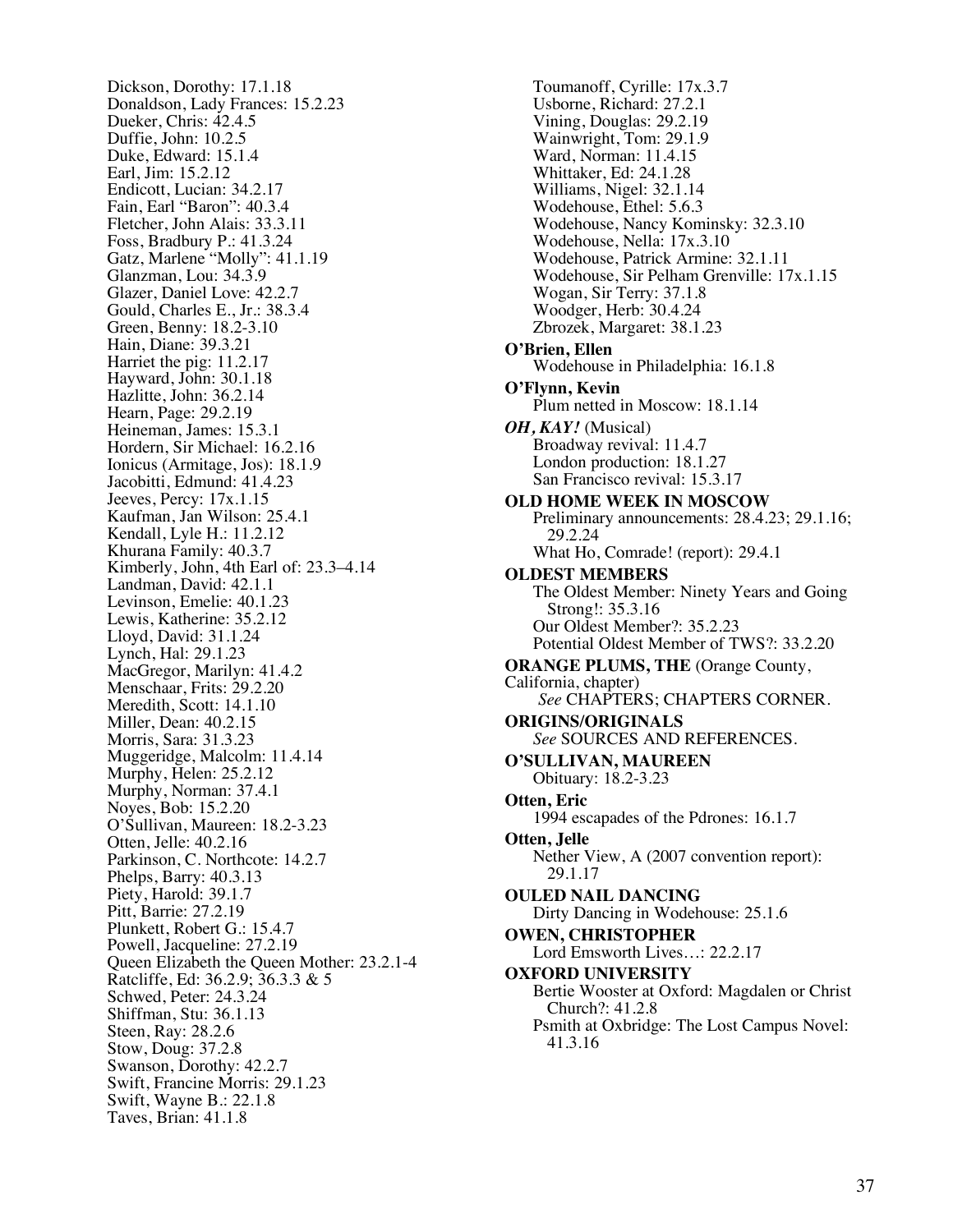## **P**

**P. G. WODEHOUSE SOCIETY** (non-U.S.) *See* SOCIETIES. **PAIN, BARRY** Anyone for Pain?: 39.2.17 Influence on Wodehouse: 13.2.9 To Anselm Mulliner from Barry Pain: 17x.4.18 **PAINTERS AND PAINTINGS** Ann Wodehouse For Sale!: 29.1.11 Wodehouse and the Hidden Painter: 40.2.5 **PAKISTAN** *See* SOCIETIES. **PALE PARABOLITES, THE** (Toronto chapter) *See* CHAPTERS CORNER. **PAMMENT, FR. DUAINE** Thumbnail biography: 7.3.Supp **Pancoast, Roger** In Search of Lord Emsworth: 31.1.7 **Parghi, Kaumil** My First Time: 24.4.15 **PARKER, DOROTHY** Rivals of P. G. Wodehouse: 38.4.8 **PARKINSON, C. NORTHCOTE** Obituary: 14.2.7 **Parks, John** *Man and Myth* revisited: 14.1.28 Remsenburg pilgrimage: 11.1.5 **PASTICHES AND PARODIES** The Dilemma of Godfrey Lodesworth: 26.3.13 Indian Summer of an Uncle: 23.1.17 Is Capitalism Fair?: 34.4.22 Jeeves and the Aunts: 35.1.12 What Ho, Holmes!: 35.3.13 **Pathiki. Arvind Swarup** A Pilgrimage: P. G. Wodehouse's Gravesite: 35.3.17 **PATZEL, FRED** Fred Patzel: Pavarotti of the piglot: 21.2.1 Pilgrimage to Patzel Land: 21.4.8 **PDRONES** (St. Louis chapter) *See* CHAPTERS. **Pedder, Derek** Mean Streets Meet Clubland: 17x.3.16 **PELICAN CLUB** Pelican: 12.3.5 **Pepermans, Bart** Wodehouse and "Flying": 22.3.18 **PEPPER, REGGIE** R. Pepper: The Missing Link Between Holmes and Wooster: 38.4.15 Reggie Pepper and Bertie Wooster: A Comparison of Two Stories: 37.4.12 **PERFECTO-ZIZZBAUM MOTION PICTURE CORPORATION** (L.A. chapter) *See* CHAPTERS; CHAPTERS CORNER.

**Persing, Robert** Our Man in America: 17x.3.16 **Persing, Stephen** Most Divine Sermon, A: 29.1.8 **Peterson, Jeff** Additional Thoughts on the Psalms and Golf More Delightful Poetry: 27.1.7 A Plum Celebration at the East Coast Binge: 27.2.17 **Peterson, Sushila** Spreading the word: 21.2.19 Wodehouse appreciation page on the Net: 21.2.21 Wodehousia Online: 22.1.22 **PGWinWNY** (western New York/Niagara chapter) *See* CHAPTERS; CHAPTERS CORNER. **PGWNET** Found on PGWnet: 42.4.10 Great PGW-Net Quiz, The: 14.4.8 PGW-Net: 18.2-3.23; 18.4.3 PGWnet: Google and Madame Eulalie: 36.1.5 Plunks and Ooks on PGWnet: 35.4.15 Spotted on PGWnet: 31.4.22; 37.1.19 **Phelps, Barry** Did Wodehouse coin words!: 13.2.10 How many books did Wodehouse write?: 13.2.3 Letter: no longer dealing: 7.4.Supp P.G. Wodehouse: Five Pleasures of the Master: 5.1.Supp Two Little Known East Anglian Authors Compared: 14.3.16 & 14.3.20 Wodehouse and Raymond Chandler: 17x.3.6 Wooster and Wodehouse: 13.4.7 **PHELPS, BARRY** Book-selling: 4.1.1 Information on book lists: 4.4.2 *Man and* Myth revisited: 14.1.28 Reviews of *P.G. Wodehouse: Man and Myth:*  13.3.5; 13.4.8 *Wooster of Yaxley & Wodehouse of Kimberley: Parallel Peerages*: 14.4.6 **Pickerill, Paul** Port in a storm (letter): 11.2.6 **PICKERILL, PAUL** Pipe Organ Builders Galore: 12.2.4 **PICKERING MOTOR COMPANY** (Detroit chapter) *See* CHAPTERS; CHAPTERS CORNER. **PICK-ME-UP, JEEVES'S** *See* DRINKS/DRINKING. **PIETY, HAROLD** Obituary: 39.1.7 **PIG CALLING** *See* PIGS. **Pighooey** See Tillson, Jean.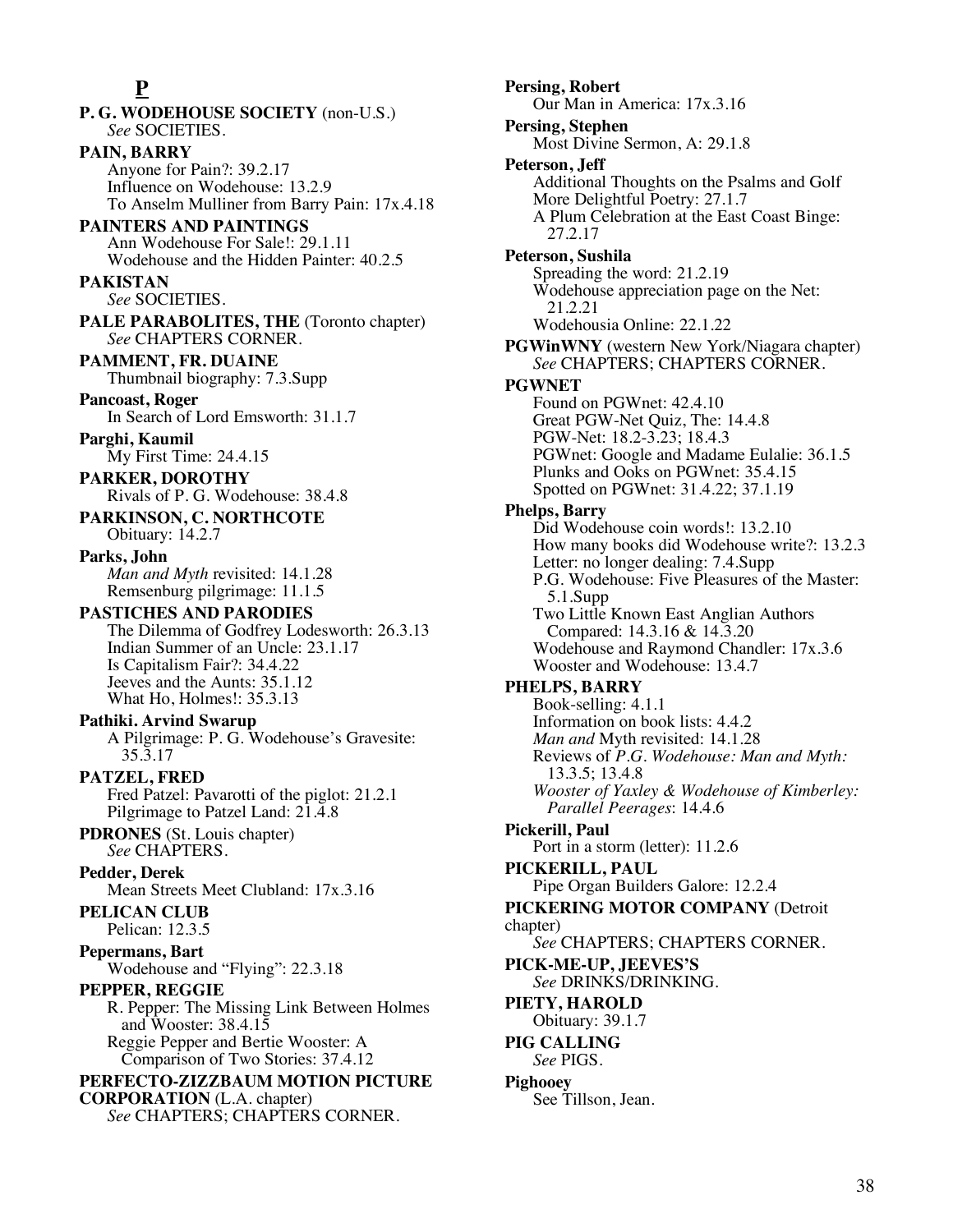**Pigott, Dr Jan** "Dumb-Bells in the Bath": 17.3.4 P G Wodehouse at Dulwich: 15.4.18 Wodehouse and "those heartless, hapless drones": 17.3.8 **PIGS** (*See also* EMPRESS OF BLANDINGS; JEWELRY) Archbishop's pig meets a sad end: 11.2.17 The blind pig:  $18x.3.7$ Bronzed pig: 9.2.5 Care of the pig: 14.1.26 Casting double-glazing before swine: 17x.2.6 Churchill, Winston—his views on pigs: 10.4.12 Empress of Blandings Was a Berkshire Sow, The: 28.3.26 A Few Quick Ones—Threatened Berkshires: 25.4.11 Fred Patzel: Pavarotti of the piglot: 21.2.1 Freddy the pig: 11.4.10 From pumpkins to pigs: 17.1.12 Gertrude lives! (pig catalog): 17.2.17 Gertrude triumphant: 16.3.1 & 17 The Heacham Heresy Refuted: 31.4.3 The Heirs of Lord Emsworth: 17x.3.3 In a pig's eye (poem): 13.1.5 Notes on the Empress: 11.3.19 Of Pigs and Prawns: 41.1.1 On the Care of the Pig: 30.3.15 Pig: 9.2.2 Pig bracelet: 17x.3.19 Pig fanciers unite: 11.4.10 Pig lovers, rally round!: 16.2.10 Pig on/off (light switch plate): 17x.1.13 Pig pins: 12.4.2; 18.2-3.30; 18.4.22 Pig rearing and the Prince of Wales: 12.3.15 Pig stamp: 12.2.11 Pig tail twist: 13.2.2 Pig tails: 13.1.5 Pig Tales: 30.2.11 Pig talk: 18x.3.3 Pig weathervane: 21.2.21 Pig-hoo-oo-oo-ey origin?: 21.3.12 Pigs is pigs, not pumpkins: 13.4.6; 32.1.3 Pigs *Have* Wings: 21.4.7 Pins redux: 18.4.22 Plea for the Pig: 37.4.16 The Primal piggery: 21.2.18 Rate of growth: 15.3.9 Silver pig: 12.4.2 These pigs have wings: 13.4.1 Wodehouse and the animal kingdom: 18x.4.10 **PILGRIMAGES** *See* TOURS. **PINS** *See* JEWELRY. **Piore, Frank V.** My Introduction to P. G. Wodehouse: 27.3.12 **Pitt, Barrie**

The day I met the master: 16.2.1

**PITTSBURGH MILLIONAIRES CLUB** (Pittsburgh, Pennsylvania, chapter) *See* CHAPTERS; CHAPTERS CORNER. **Pixler, Joe** Thank you, Jeeves (theatre review): 17.1.10 **PLACE NAMES** Wodehouses Around the World: 32.1.6 **PLANTS** *See* FLOWERS, PLANTS, AND TREES. **PLAQUES, MARKERS, & STONES, MEMORIAL** (*See also* REMSENBURG HISTORICAL MARKER) London: Westminster Abbey (proposed): 7.2.Supp; 10.3.3 Oh, What a Night! (report of Westminster memorial): 40.4.6 Plaque in Mayfair: HM Queen Mother's unveiling: 9.3.1; 9.4.1 New York (Little Church Around the Corner): 14.3.5; 15.1.1; 15.2.1; 23.3-4.5; 32.1.17 Remsenburg Historical Marker Ceremony (announcement): 33.1.7 Third plaque for Plum, A (Emsworth): 17.1.1 A Wodehouse Memorial in Westminster Abbey: 39.4.22 **PLAYS** *See* THEATRE/THEATRE REVIEWS. **Plofker, Amy** (*See also* Wodehouse On Stage) The Care and Feeding of Chapters: 26.2.23 Jeeves and Wooster Plays in Your Home Town?: 33.1.23 Life Imitates Wodehouse in Wooster Square: 23.3-4.7 McCrum in the USA: 25.3.23 *Perfect Nonsense* in America: 39.2.23 PGW on Campus: 27.3.6 Plum Time: 28.2.17 Spotted on the Internet: 21.1.9 Terrific Overlook Press Offer: 32.4.8 Treasurer's Report: 26.1.5; 27.1.7 You Know You're a Wodehousian if . . .: 25.1.27 **PLOTTING** (*See also* ANALYSES) Plummy in Kaufmanland: 42.3.2 Romantic Plots in Wodehouse: The Greek Comedy Formula: 35.2.19 *PLUM LINES* (*See also* LETTERS TO THE EDITOR) Becoming a quarterly journal: 5.6.1 Call for Articles: 31.4.24 Credit Where Credit Is Due: 38.4.7 Editorial notes: 17.4.24; 18.2-3.9 Editorship additions/changes: 8.4.1; 17.2.17; 21.1.13; 22.4.12 & 19; 24.4.1 & 12–13 Gary's Call for Articles!: 29.2.19 Important Announcement: *Plum Lines* Schedule Change: 29.4.11 Index announced: 21.1.18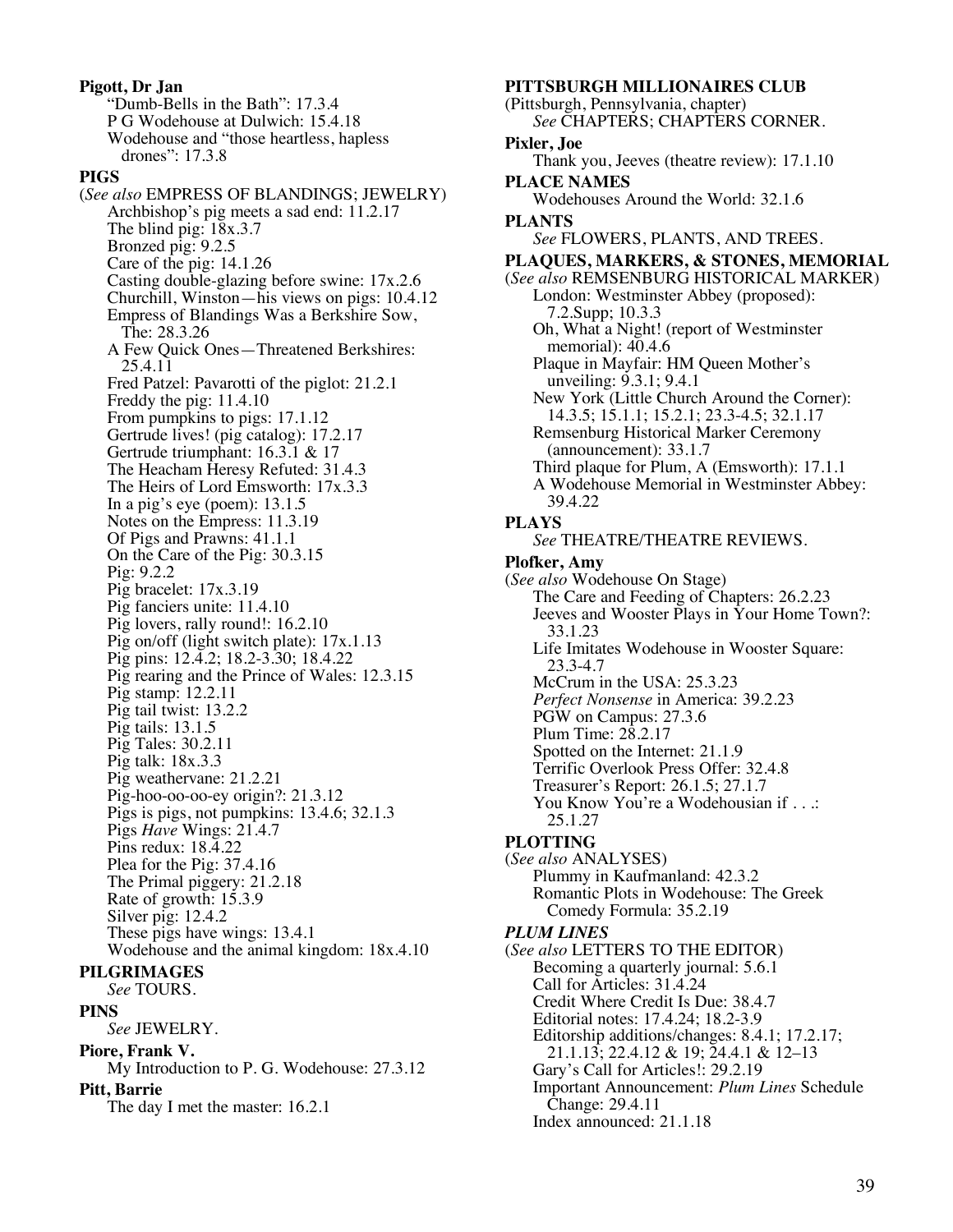Index available: 28.1.6 Name change (*Comments in Passing* to *Plum Lines*): 2.4.1 Note: New Address for *Plum Lines* Material Submissions!: 25.4.18 OM Reflections: 41.2.12; 42.4.18 The O.M. Torch Passes: 36.3.5 PDFs for Posterity: 36.3.23 Tea, sympathy, and contributions: 18x.2.18 2007 Editorial Changes: 28.1.5 Will not be a journal for now: 5.6.1 Wodehouse, Anyone?: 29.4.24 *PLUM TO PETER See* SCHWED, PETER. **PLUMMER, ETHEL** Ethel = Ethel $?: 9.3.5$ Ethel Plummer Unmasked!: 10.1.5 **Plunkett, Bob** Search for Amaryllis, A: 12.1.8 **PLUNKETT, BOB** No Amaryllis: 12.2.7 Obituary: 15.4.7 **POE, EDGAR ALLAN** Plum and the Ominous Bird of Yore: 35.3.18 **POEMS AND POETRY** (*See also* GREAT POETRY HANDICAP) Abe Mitchell: 18x.2.19 Across the pale parabola: 14.2.17; 15.4.13 Across the Pala Parabola of Joy: 24.3.15 At the Court Theatre: 16.2.22 Bertie and the Poet Shelly: 23.3-4.16 The Betrayal of Bertram: 17x.4.10 Blame it on Bludleigh: 11.3.15 *Cannes* Bertie Speak *Nice* French?: 21.2.4 Capital! Capital! Poetry: 26.4.13; 27.1.7&13; 27.2.18&19; 27.3.17 Chance Meeting, A: 11.3.11 Christmas Sonnet: 9.4.2 The Cup That Cheers: 11.1.10 Darkling (A Threnody): 36.1.13 Ditty or didn't he?: 16.1.20 Dramatis personae: 18.1.19 Eccentricity rampant: 15.4.13 For One Night Only: 12.1.18 Five Star Hotel: 15.2.17 Good for What Ails You: 38.3.11 Gunga Plum: The Head Cashier's Song: 22.2.6 His Pet Subject: 34.1.23 I have a stalwart valet: 17.1.9 I'm Breaking Up Because You Won't: 24.1.19 In a Pig's Eye:  $13.1.5$ Is There a Muse of Dues?: 12.1.9 Kind of an Ode to Duty: 16.3.20 Limp lavender leather: 21.1.1 Lord Emsworth's ghost: 18.2-3.9 Missed: 16.4.21 The Night before Christmas: 14.4.3 Not So Wasted After All: 35.2.18 Ode and Epode: To Jeeves: 18x.3.11 Ode to Parabolic Joy: 24.3.17

On Purely Hypothetical Subjects: 17.3.16 On the New Football Ground: 17.3.16 Pale Parabola Award, The: 28.2.23 Plum: 10.4.11 A *Plum Lines* Poem: 39.2.24 Poems and Phrases: 35.3.6 Psobisme?: 26.2.9 Psonnet, A: 18.1.11 Rhyme of an Ancient Mulliner: 14.1.9 Rolling the Eye (poem): 36.4.20 The Sand o' Dee: 12.3.11 Sense of Lack, A: 12.3.12 Slight Effusion, Composed in the Shower-Bath: 32.1.12 Smelly Plums: 41.2.10 Soul Mates: 33.2.23 The Story of Otis: 13.3.2 'Thoughts on a Recent Wooing': 15.4.19 Tis the month before Christmas: 17.4.23 Too Much Hamlet: 11.3.24 The Umpire: 17.1.14 Usborne poem: 17.2.17 Villanelle: 22.4.11 *What Goes Around Comes Around*: 35.1.14 When We're Drinking Port with Beach: 17.3.19 With a Friend Like This: 11.4.8; 12.1.4 Wode: 17.2.12; 17.3.18 Wodehouse: 17.2.13 **Pointon, Michael** The Dumbing Down of Plum: A Brit's Take on *Blandings*: 34.3.4 Plum, Her Majesty, and Me: 35.1.13 **Pokrivchak, Carolyn** Foggy Day: 18.1.28; Revisited, 18x.1.27 My First Time: 26.3.27 The Shakespeare of Golf: 22.2.14 Wodehouse Pilgrimage 1996: 17.4.1 **Pokrivchak, Max** Agatha Agonistes: 17x.2.8 Book the Bide-A-Wee!: 26.4.27 Call for TWS Convention Talks, Skits, Etc.: 41.3.15 Clean, Bright Entertainment, The (2007 convention report): 28.4.3 David Landman 1931–2020: 42.1.1 A Day at the Races: The Finale (2009 convention): 30.3.8 Great Wodehouse Movie Pitch Challenge, The: 25.4.16; 26.1.3 Letter to the Editor: 24.3.17 Proud NEWT: 32.4.9 Psmith of Psherwood Pforest: 27/1/14 R. Pepper: The Missing Link Between Holmes and Wooster: 38.4.15 Spymaster Bertie?!: 35.1.14 **Porteous, Jeff** My First Time: 26.1.3; 36.2.13 TheRadioLady.com: 41.1.20 We All Get Together on Saturday Night

(convention report): 40.4.4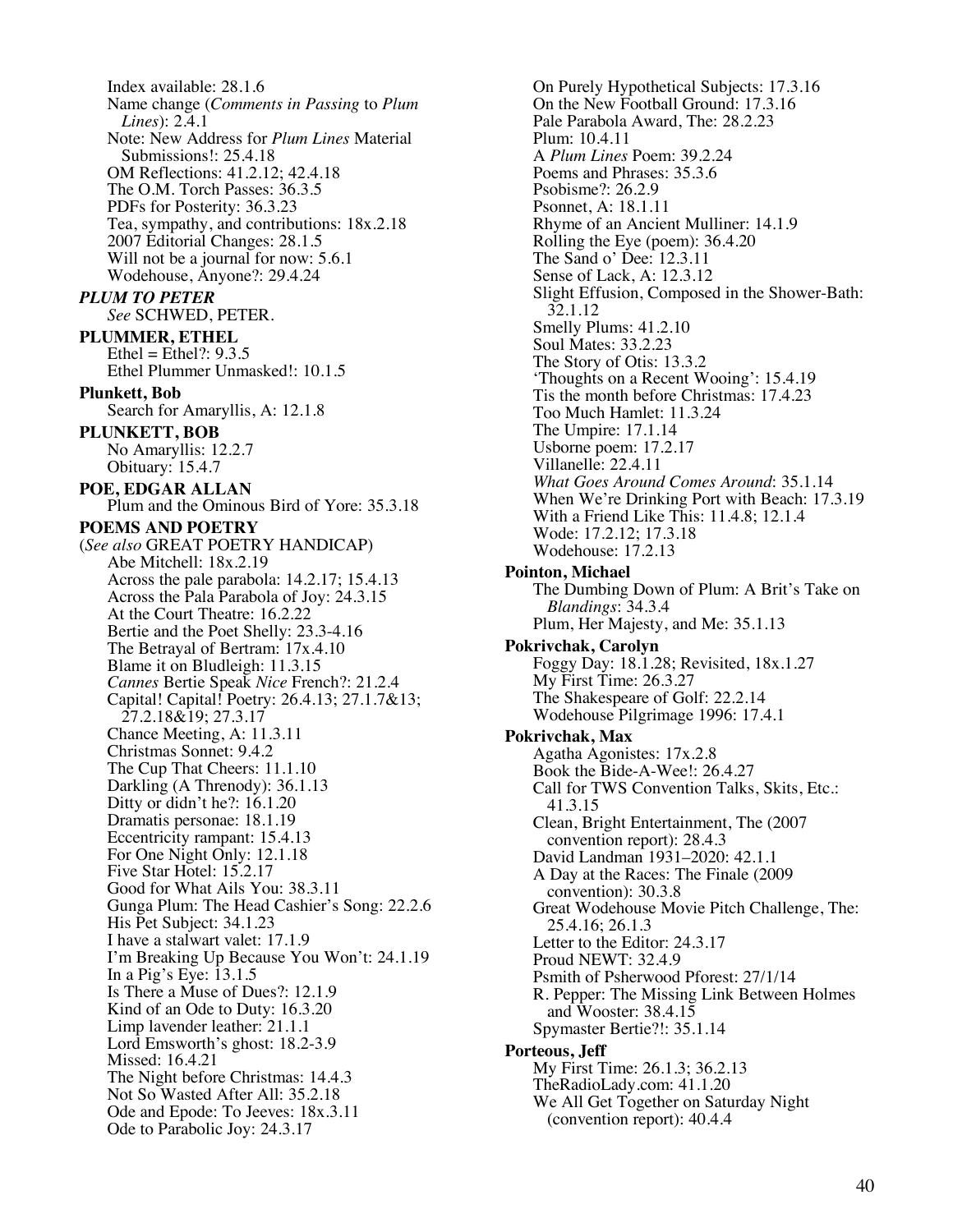#### **PORTLAND GREATER WODEHOUSE SOCIETY, THE** (Portland, Oreg., chapter) *See* CHAPTERS CORNER. **Poss, Lynette** Our Oldest Member?: 35.2.23 Sugar and Spice: Desserts, Dan, and Maria (convention 2015 report): 36.4.2 **POWELL, JACQUELINE** Obituary: 27.2.19 **PRAWN STORY** Of Pigs and Prawns: 41.1.1 **Prenkert, Tomas** Nobel Oblige: 39.1.14 **PRESIDENTIAL LETTERS/MESSAGES** Bill Blood: 9.2.3 Florence Cunningham: 7.2.Supp; 7.3.Supp; 8.1.Supp; 8.4.Supp Dan Garrison: 18.4.11 Bob Hall: 5.1.1; 6.2.Supp Elliott Milstein:  $16.4.12$ ;  $17x.1.8$ Jean Tillson: 26.3.14 Elin Woodger: 18x.4.23 **PSMITH, RUPERT** Is This Rupert Psmith?: 22.3.16 Mike and Psmith at Cambridge: Which College?: 42.1.10 Psmith at 100: 29.3.18 **PSYCHOLOGY** Child Psychology Counterpoint: 34.1.20 Response from Paul Abrinko: 34.2.23 On the Modern Wodehouse Reader: The Psychology of the Individual: 37.2.1 P. G. Wodehouse and Human Relations: 12.4.20 The Psychology of the Individual Child: 33.4.20 Wodehouse in Wonderland: 37.1.1 Rebuttal from David Landman: 37.3.6 Rebuttal from Nick Townend: 37.3.15 Rebuttal from Karen Shotting: 38.1.11 **PUBLIC DOMAIN** The Burgeoning Public Domain: 40.1.13 **PUBLISHING** Dutch Discovery Becomes Northwodes' Windfall: 31.1.17 Extra! Extra! Wodehouse Published in St. Paul!: 30.2.17 Mammoth, Marson, and Lord Tilbury: 23.1.8 Published in Philadelphia: PGW and the *SEP*: 23.1.20 Publishing Dynamite: 34.3.3 Red-Hot Stuff—But Where's the Red-Hot Staff?: 26.4.1 Replicates, anyone?: 14.1.6 Terrific Overlook Press Offer: 32.4.8 **PUBS** Angler's Rest logo: 17x.2.17 Mr Mulliner's Hangout: 21.4.10 The Pickled Newt?: 21.1.17

#### **PUMPKINS** From pumpkins to pigs: 17.1.12 **PUNCH** Bad News/Good News Department: 23.2.20 *Punch* is gone: 13.2.4 **PUNS** Did Wodehouse pun?: 13.4.14 Puns: 14.1.17 **Purser, Philip** PGW Hits: 11.2.2 **PUZZLES** (*See also* ACROSTICS) Hidden names: 14.2.13 A Little Crosswode Puzzle on the Prairie: 31.1.10

Plummycrossword: 15.4.10; 16.1.19

# **Q**

**Quattlebaum, Owen** Tribute to Jimmy Heineman: 15.3.13 **QUEEN MOTHER** (Elizabeth) Happy Birthday, Queen Mum!  $(100*)$ : 21.3.7 Letter to Philadelphia convention: 22.4.9 Murphy's Pride:  $21.3.19$ The Queen Mother and Wodehouse: An Unofficial Analysis: 32.2.1 The Queen Mother and Wodehouse: A Follow-Up: 32.3.16 Queen Mother unveils the plaque (Mayfair): 9.3.1; 9.4.1 The Queen Mother's Ninetieth: 11.4.19 Smile on Her Face, A: The Day I Met Her Majesty the Queen Mother: 23.2.1 Telegrams re. her death: 23.2.3-4 **Questions and Answers**: 3.1.1; 4.2.1; 4.4.1; 5.2.Supp; 5.4.1; 5.6.1; 6.1.2; 7.1.2; 7.4.1; 8.1.2 **Quick, Erik** Nature's last word: 18.2-3.26 Very Capital! Capital! P.G. Wodehouse: 22.3.9 **Quinton, Anthony** 18.2-3.20 **QUIZZES** Canine Connection, The: 28.2.7 8th International Convention Quiz: 17.2.9 & 15 Great PGW-Net Quiz, The: 14.4.8; 14.4.14 Maestro's Beastly Similes, The: 27.1.5&18 On the Care of the Pig: 30.3.15 Answers to Tom Molitor's Pig Quiz: 30.3.22 Oxford Wodehouse Quiz: 15.2.10; 15.3.4 Philadelphia convention quiz: 22.4.23 & 24 Scripture Knowledge Quiz: 40.2.24 Six Degrees of P. G. Wodehouse: 24.4.5&18; 25.3.9&14; 26.1.8&14; 26.2.9&17 Trivia Quiz: 6.1.Supp; 6.2.Supp; 6.3.Supp What's wrong with these pictures?:  $17x.1.10$ ; answers, 17x.2.18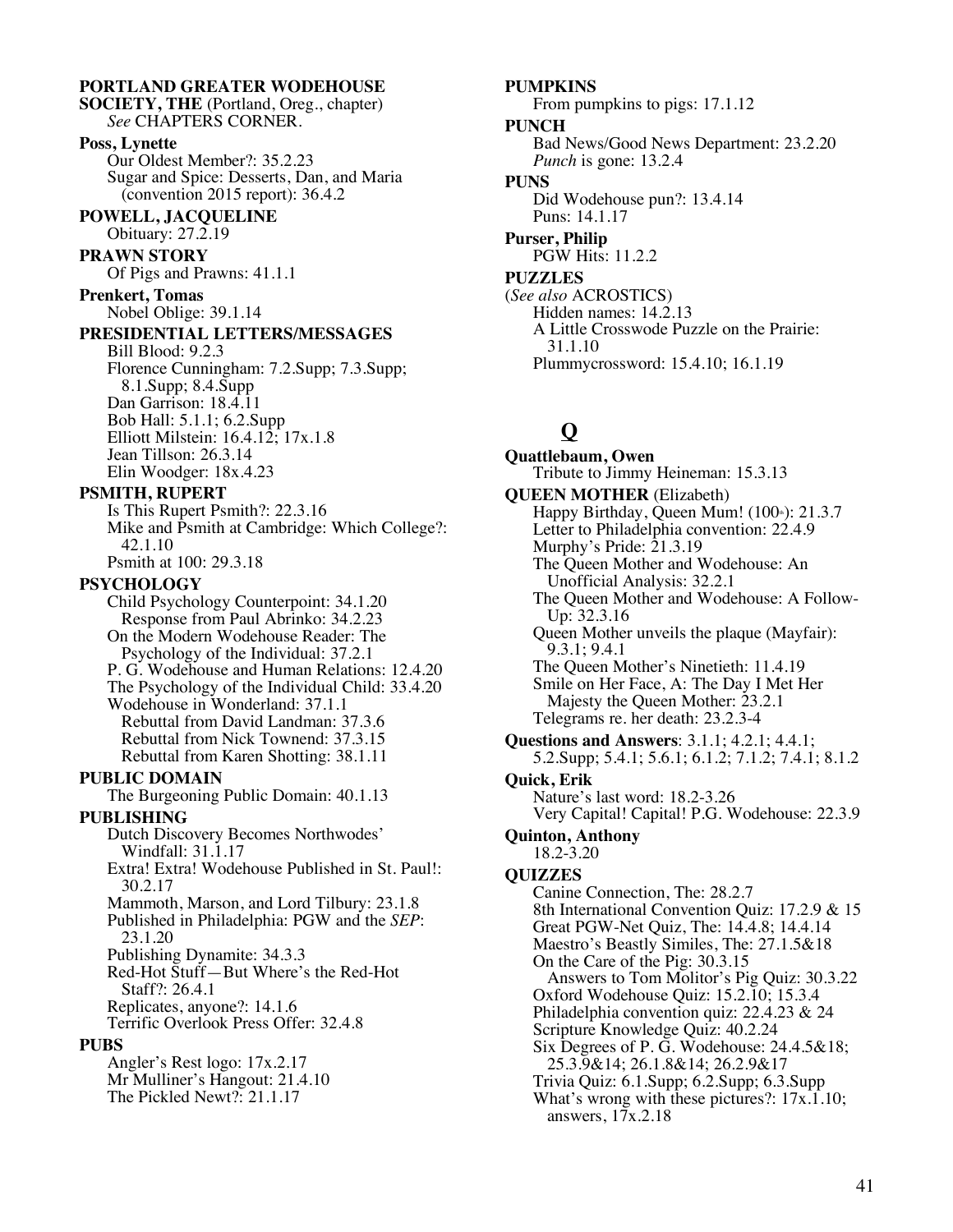Wodehouse Book Dedications: 30.2.6 Wodehouse Book Dedications Quiz: 30.2.5 Wodehouse for the Birds: A Quiz: 29.4.6; answers, 29.4.22

**QUOTATIONS**

*See* SOURCES AND REFERENCES.

# **R**

**RABBITS**

The Luminescent Rabbit: 22.1.21 Luminous Rabbit Report: 38.2.11 "She cheesed the rabbit theme": 17.3.3"

#### **RACES/RACING**

Ascot gavotte for our Bertie: 13.4.14 Bad Goodwood: 28.1.23 Bertie is an Also-Ran: 12.1.8 Bertie Speaks!: 11.2.12 Betting on Bertie, or Wodehouse and Horse Racing: 30.4.10 A Day at the Races: The Finale (2009 convention): 30.3.8 From the horse's mouth: 17x.1.20 Horse named Fink-Nottle, A: 14.4.14 Laughing Gas: 16.2.16; 17.1.18; 17x.1.20 On the turf with Bertie: 13.3.3 Pelham: 17.3.4; 17x.1.20 Plum First: 13.4.14; 16.2.16; 17.1.18; 17.3.4; 17x.1.20 Random Notes on Canterbury Park Racing from a British Point of View (2009 conv.): 30.3.9 These pigs have wings: 13.4.17 Turf notes: 15.3.14; 16.1.11; 16.2.16; 17.1.18; 17.3.4 What about that day at the dog races?: 14.1.12 Winsome Wooster: 14.3.13 Wodehouse: 16.1.10; 16.2.16 **RADIO** TheRadioLady.com: 41.1.20 **Rains, Bob** (See also RIVALS OF P. G. WODEHOUSE) The BBC's *Wodehouse in Exile*: A Sympathetic Retelling of the Berlin Broadcasts and their Tragic Consequences for an Innocent Abroad: 36.4.9 A Brunch in Dearborn, Just the Thing for a Lad with a Morning Head (2011 convention report): 32.4.6 A Brunch in the Loop (2013 convention report): 34.4.5 Convention Contest Entrant: 30.3.23 "The Dong with a Luminous Nose": 30.4.13 Good for What Ails You (poem): 38.3.11 The Great Historical Marker Contest and Challenge . . .: 32.3.5 Guareschi and Friends: 38.3.23 If Plum Had Been a Lawyer: 29.3.15 Jeeves, a Reappraisal: 32.4.20

The Mystery of McAlister/McAllister: 40.3.5

A New Murphy Walk: Wodehouse's Early London: 28.3.1 P. G. Wodehouse, Revenge Novelist?: 35.4.18 PGW, the Yellow Peril, and the White Hope: 36.2.15 Postwar Britain Deals with Three Erring Sons: 41.2.13 The Remsenburg Historical Marker Project: 32.2.3 Riveting Talks—Morning (convention report): 40.4.2 Rolling the Eye (poem): 36.4.20 An Unplanned Pilgrimage: 32.1.4 We Fought the Law and . . . : 38.4.23 Wodehouse on the Arno: 31.3.1 A Wodehouse Society Brochure Unfolds: 34.1.21 Wodehouse Cover Illustrator Steven Guarnaccia (interview): 42.2.10 **Ramachandran, Ajay** Blame It on Plum: 31.3.6 My First Time: 30.2.14 **Rao, Srikumar S.** Is Capitalism Fair?: 34.4.22 **Ratcliffe, Ed** 2001: A Wodehouse Odyssey: 22.4.1 About Hearst Castle: 26.1.12 The Baffy, the Cleek, the Jigger…: 22.1.21 Centennial Reflections on a Career: 23.3-4.10 Chicago and all that jazz, 1997!: 17X.4.1 Cut by the county: 14.2.31 Earls, "of" and "non of": 22.1.15 Featherstonehaugh: 22.2.13 Featherstonehaugh Again: 22.3.13 Golf links: 21.2.13 Hi ho, Drone Rangers!: 18x.4.1 'Jeeves and Wooster': 16.1.22 The Monocle question: 18.2-3.20 Norman Murphy Visits America: 11.4.18 Note from the O.M.: 25.1.8 The Primal piggery: 21.2.18 Remsenburg house for sale: 18.1.7 *Scream for Jeeves*: A Parody by Peter Cannon (review): 15.3.8 Secret wartime PGW papers released: 17.3.19 TWS Convention '91 Report: 12.4.12 Type cast: 17x.4.16 The Ukridge Art Gallery and Tea Rooms: 22.1.19 What is all that on page one?: 10.1.2 The Wodehouse Pilgrimage: 10.3.5 Wodehouse convention '93!: 14.3.1 Wodehouse Convention '95!: 16.4.1 **RATCLIFFE, ED** Born to Play Emsworth (remembrance): 36.3.5 Ed Ratcliffe: Our Beloved Oldest member and So Much More (death notice): 36.2.9

Ed Ratcliffe, 1924–2015: Remembering a Beloved O.M. (obituary): 36.3.3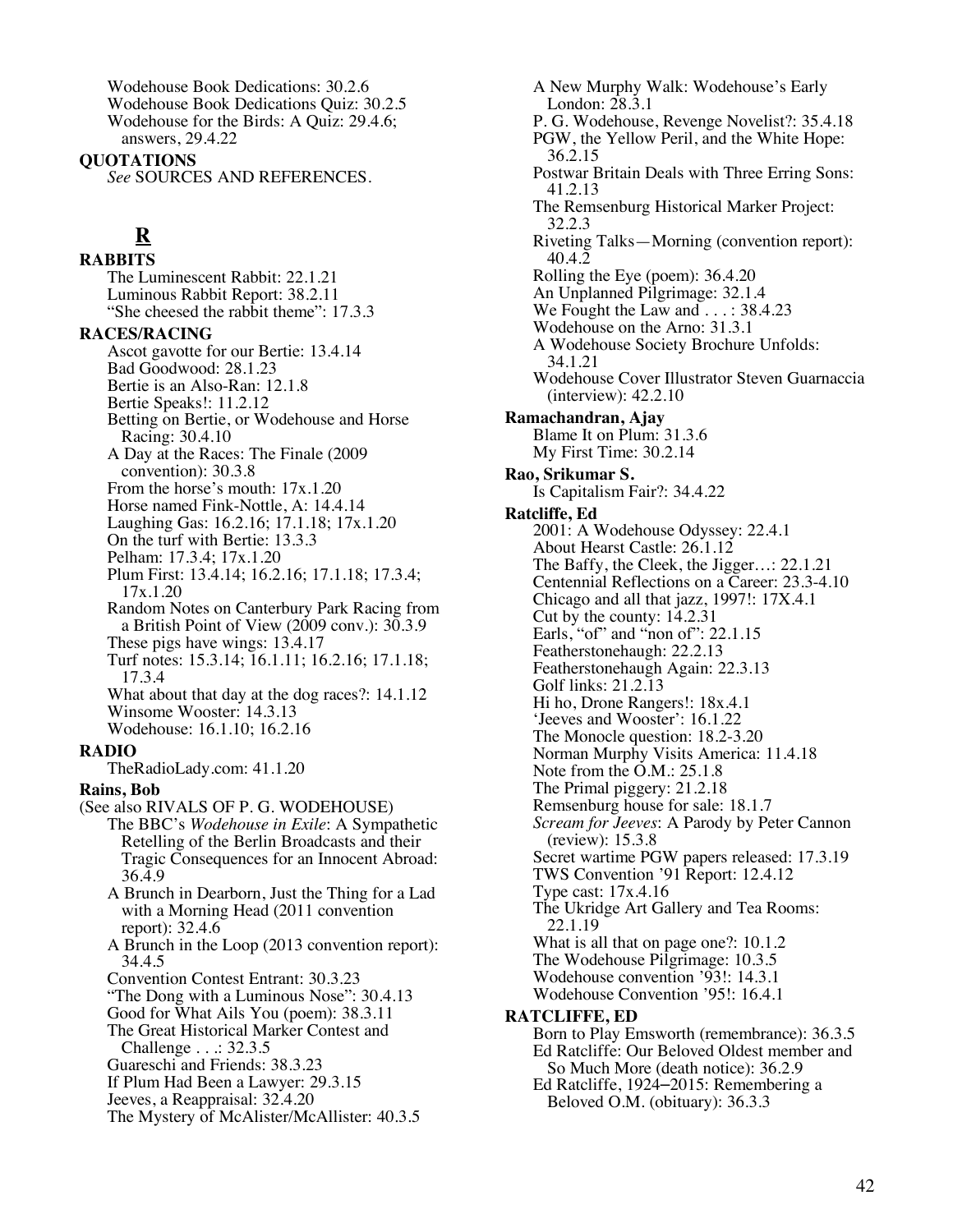The Oldest Member: Ninety Years and Going Strong!: 35.3.16 Pip, Pip to a Fine O.M.!: 24.4.1 To take over as OM: 8.4.1 **Ratcliffe, Sophie** Envelope by the Toast Rack, The: 28.4.23 **Ravi, Indu** TWS Treasurer's Reports: 40.3.7; 41.3.9 **READING HABITS** On the Modern Wodehouse Reader: The Psychology of the Individual: 37/2/1 **Reber, Mark** Reggie Pepper and Bertie Wooster: A Comparison of Two Stories: 37.4.12 *Something Fresh*: The Writer's Craft: 36.1.18 **RECORDINGS** The Musical Plum: 12.1.11 Reliving Wodehouse: 7.4.Supp **REFERENCES TO WODEHOUSE** Around the World in 80 Books: 42.4.23 *Heading South* with Wodehouse: 42.4.6 The Most Perfect Sentences: 42.1.24 No Guilty Pleasure: 40.4.21 Phrase Turner: 42.2.3 Powell: More Like Proust or Wodehouse?: 40.1.11 Warming the Buffalo Winter: 40.1.10 *Woe Is I*: 42.3.7 **Reid, Mindi** Blame It on Bludleigh: 11.3.15 Cowed But Not Bullied: 12.1.14 The Cup That Cheers: 11.1.10 In a pig's eye: 13.1.5 Limerick: 12.3.9 Sense of Lack, A: 12.3.12 With a Friend Like This: 11.4.8 **RELIGION** A Calendar of Wodehouse Saints: 31.4.9 God and Bertie Wooster: 35.1.9 Most Divine Sermon, A: 29.1.8 Wodehouse and God: 28.4.8 *REMINISCENCES OF THE HON. GALAHAD THREEPWOOD* Announcement: 14.4.16 Review: 15.1.12 **REMSENBURG** (*See also* REMSENBURG HISTORICAL MARKER) A Family Memory: 33.3.8 From the Southampton Press: 33.4.6 National Register of Historic Places: 12.3.3 NEWTS at Remsenburg: 14.3.33 Perpetual Samuel: 31.3.12 Remsenburg house for sale: 18.1.7 Remsenburg or bust!: 18x.1.12 Remsenburg pilgrimage: 11.1.5; 11.2.3 A Pilgrimage: P. G. Wodehouse's Gravesite: 35.3.17 Remsenburg revisited: 11.2.3 Remsenburging: 32.1.9 Sale of Wodehouse furnishings: 6.2.1

Tea at Remsenburg: 12.3.3 An Unplanned Pilgrimage: 32.1.4 Your Guide to Remsenburg: 32.3.7 **REMSENBURG HISTORICAL MARKER** Additional Fun from the Historical Marker Unveiling: 33.3.20 Fix the Cake and Eat It, Too: 33.2.23 The Great Historical Marker Contest and Challenge: Your Chance to Make your Mark(er): 32.3.5 Remsenburg Historical Marker Ceremony (announcement): 33.1.7 Remsenburg Historical Marker Ceremony (report of event): 33.2.1 The Remsenburg Historical Marker Project: 32.2.3 Remsenburg Historical Marker Dedication, April 22: 32.4.9 The Remsenburg Marker (photos): 33.2.24 Report from the Remsenburg-Speonk Media: 33.3.10 **Rich, M. E.** *The Beauty Prize*: A Review: 26.3.19 *Oh, Lady! Lady!!* in New York: 26.4.28 *Showboat* in East Haddam—and a Call for Plummy Action: 32.3.23 Why We're Sitting Pretty: 33.2.19 **Richard, Mark** Farewell to *Jeeves and Wooster*: 15.1.6 Jeeves and Wooster Plays in Your Home Town?: 33.1.23 The monocle question: 18.2-3.20; 18.4.28 *Thank You, Jeeves*: 17.4.14 Thank You, Jeeves audiotape: 21.3.19 **Richards, Tim** Education Ho!: 31.3.23 Extract from The Darius Transitions Book One: Mind the Gap: 30.4.15 *Heading South* with Wodehouse: 42.4.6 Sunset at Toszek: 33.1.21 **Richardson, W.F.** P.G. Wodehouse: lyricist: 18.1.1 **Riff, Chris** Of monocles and men: 18.4.27 **RIGHT HO, TORONTO!** (2003 convention) *See* CONVENTIONS, TWS. **RIGHT HONOURABLE KNIGHTS OF SIR PHILIP SIDNEY, THE** (Amsterdam chapter) *See* CHAPTERS; CHAPTERS CORNER. **Rijswijk, Herr Kes van** Founding of PGWS, Netherlands: 4.1.1 **Ring, Elaine** Helter-skelter, we had to run for shelter: 21.2.22 Mrs. Rorer and the Wodehouse-Bolton-Kern show *Sitting Pretty*: 33.3.21 Wodehouse Widows: or, The Bluffer's Guide to P.G. Wodehouse: 22.1.20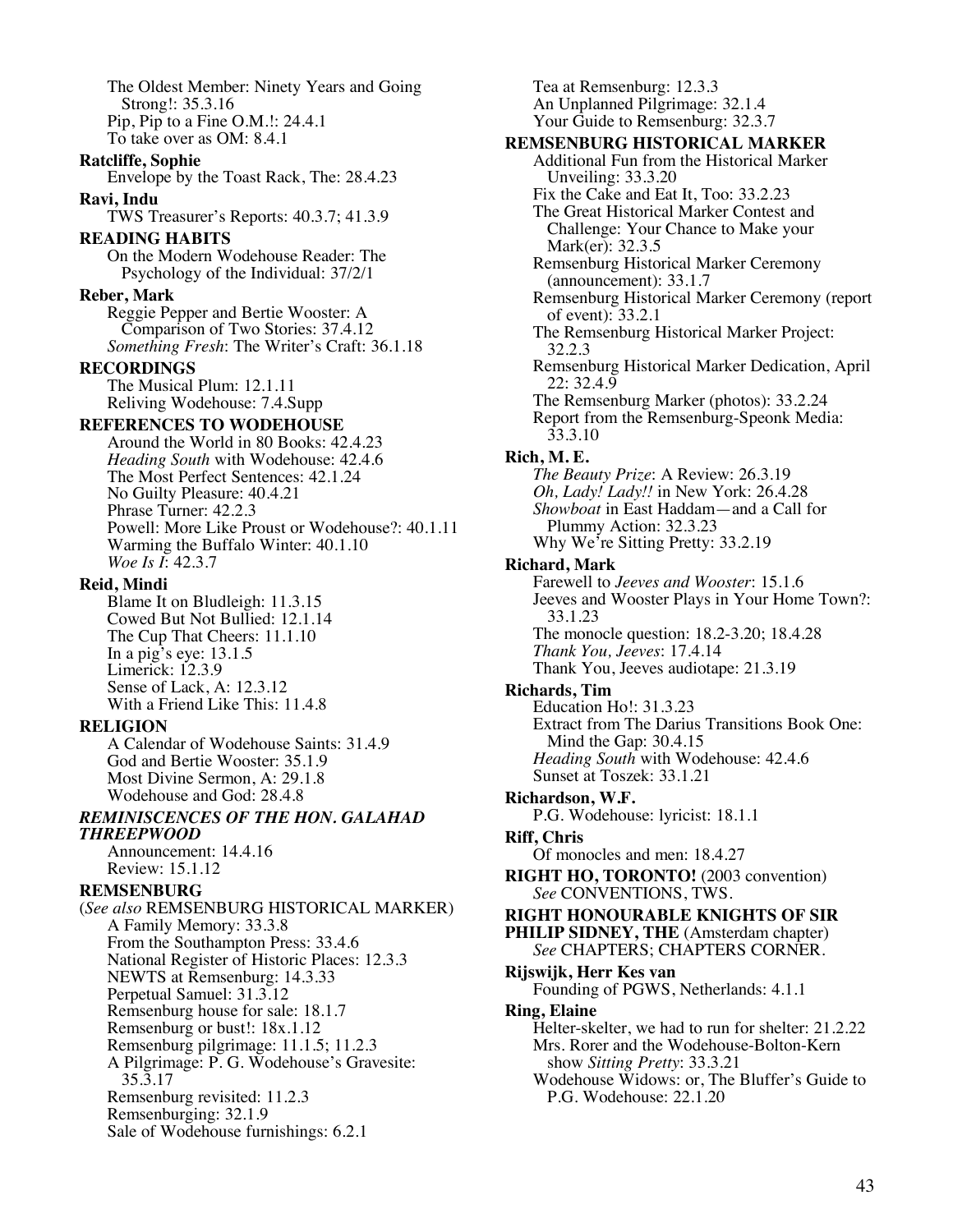#### **Ring, Tony**

Advice for Teacher: 29.2.9 About these mystery stories: 16.2.18 & 24 Answers to Oxford Wodehouse Quiz: 15.3.4 Bad *Something New*, A: 22.2.16 Barry Phelps (obituary): 40.3.13 Beyond a Joke: 21.3.23 Books and Articles About P. G. Wodehouse: 27.4.8 (Pt 1); 28.1.7 (Pt 2); 28.2.10 (Pt 3) *By Jeeves* (review): 17.2.1 *By Jeeves* revisited: 17.4.10 *Cannes* Bertie Speak *Nice* French?: 21.2.4 Character Sketches: Rupert Baxter: 23.2.19 Character Sketches: Uncle Fred: 24.2.24 Collecting Wodehouse Can Be Taxing: 15.1.16 The *Concordance* is Finished!: 22.4.15 The Courting of the Muse: 33.2.7 Cricket: 15.3.15 Cricket and Baseball compared: 16.1.6 The Drones visit Le Touquet: 17.3.10 The End Is in Sight (Wodehouse CD): 22.2.5 From pumpkins to pigs: 17.1.12 From Tony Ring: 21.3.12 The Frustrations of a Proven Successful Playwright: 35.1.1 'Heavy Weather' (review): 16.4.10 Helter-skelter, we had to run for shelter: 21.2.22 Ickenham System The: 12.2.5 The Invisible Library on the Web: 23.3-4.18 J. Filliken Wilburfloss: 18.2-3.21 "Jeeves and Wooster": 14.2.30 Limp lavender leather: 21.1.1 *The Luck Stone*: 17.4.3 Maud Allan: An Unlikely Wodehouse Heroine: 33.4.18 Melrose Granger, a newly discovered PGW pen name: 13.4.5 Mikes and More Mikes: 31.2.24 More *Prince and* Betty: 16.1.21 Our favorite story flits by: 18x.1.16 Pig lovers, rally round!: 16.2.10 Pip, Pip to a Fine O.M.!: 24.4.3 Press cuttings wanted: 14.2.9 Prince for Hire, A: 24.1.11 *Something New:* Another Wodehouse first?: 13.4.16 Sebastian Beach: 22.3.17 Summer Lightning: 13.3.7 Tony Ring and Wodehouse's "Straight" Theatre: 32.4.10 UK book and audio tape sources: 14.2.28 Updating McIlvaine: 21.1.16 When Bill Came in Disguise—Again!: 34.3.7 Wodehouse and the "Locked Room" Mystery: 31.3.4 Wodehouse concordance announced: 15.3.3; *See also* CONCORDANCES Wodehouse in the pavilion: Part 1, 16.4.21; Part 2, 17.1.14 Wodehouse plays in England: 16.2.16 Wodehouse on the Boards: 26.2.10; 26.3.20

Wodehouse on the English stage: 16.3.19 The Wodehouse season at the British National Film Theatre: 17x.1.14 *You Simply Hit Them with an Axe*: 16.3.17 **RING, TONY** Poems and Phrases: 35.3.6 Tony Ring and Wodehouse's "Straight" Theatre: 32.4.10 **RIVALS OF P. G. WODEHOUSE** (column) *In subject order:* Ade, George (by D. Cohen): 25.3.10 Armour, Ricard (by B. Rains): 41.4.12 Benchley, Robert (by D. McDonough): 25.4.8 Cuppy, Will (by D. Cohen): 26.1.10 Guareschi, Giovanni (by B. Rains): 38.2.9 Introduction to column (by D. Cohen): 25.2.13 Johnson, Owen (by D. McDonough): 26.2.13 Lardner, Ring (by D. McDonough): 27.4.15 Leacock, Stephen (by B. Rains): 40.3.10 Loos, Anita (by B. Rains): 39.2.5 Marquis, Don (by B. Rains): 40.2.2 Nash, Ogden (by B. Rains): 41.1.9 Parker, Dorothy (by B. Rains): 38.4.8 Runyon, Damon (by D. McDonough): 27.2.14 Smith, H. Allen (by D. Cohen): 27.3.14 Smith, Thorne (by D. Cohen): 27.1.9 Sullivan, Frank (by D. McDonough): 25.2.13 Thurber, James (by B. Rains): 39.4.11 **Roberts, Joan** A Prize Limerick*:* 27.2.18 Takeover: 27.3.17 **Robinson, Dolores** Archeology of *The Play's the Thing:* 10.1.3 **ROBINSON, FLETCHER** *Bobbles & Plum*: 31.4.11 **Robinson, Rhoda** *Jeeves Takes Charge* Again: 14.4.9 Scrymgeour Revisited: 11.3.7 **ROCKWELL, NORMAN** A Few Quick Ones—Rockwell and Wodehouse: 25.4.11 'I always liked Norman Rockwell': 18.2-3.22 **Rodgers, Margaret** Thankfully Rescued from the Soup: The Unique Relationship Between P. G. Wodehouse's Bertie Wooster and Reginald Jeeves: 34.1.6 **Rogers, Thomas H.** My First Time*:* 24.2.18 **ROMANCE** *See* SEX/ROMANCE/VIOLENCE. **Rose, Lloyd** Wolfgang Amadeus Wodehouse: 18.1.24 **Rosedahl, David** Plum's theater: 14.1.17 **Rosen, Irwin** Reality vs. Imagination: 34.1.20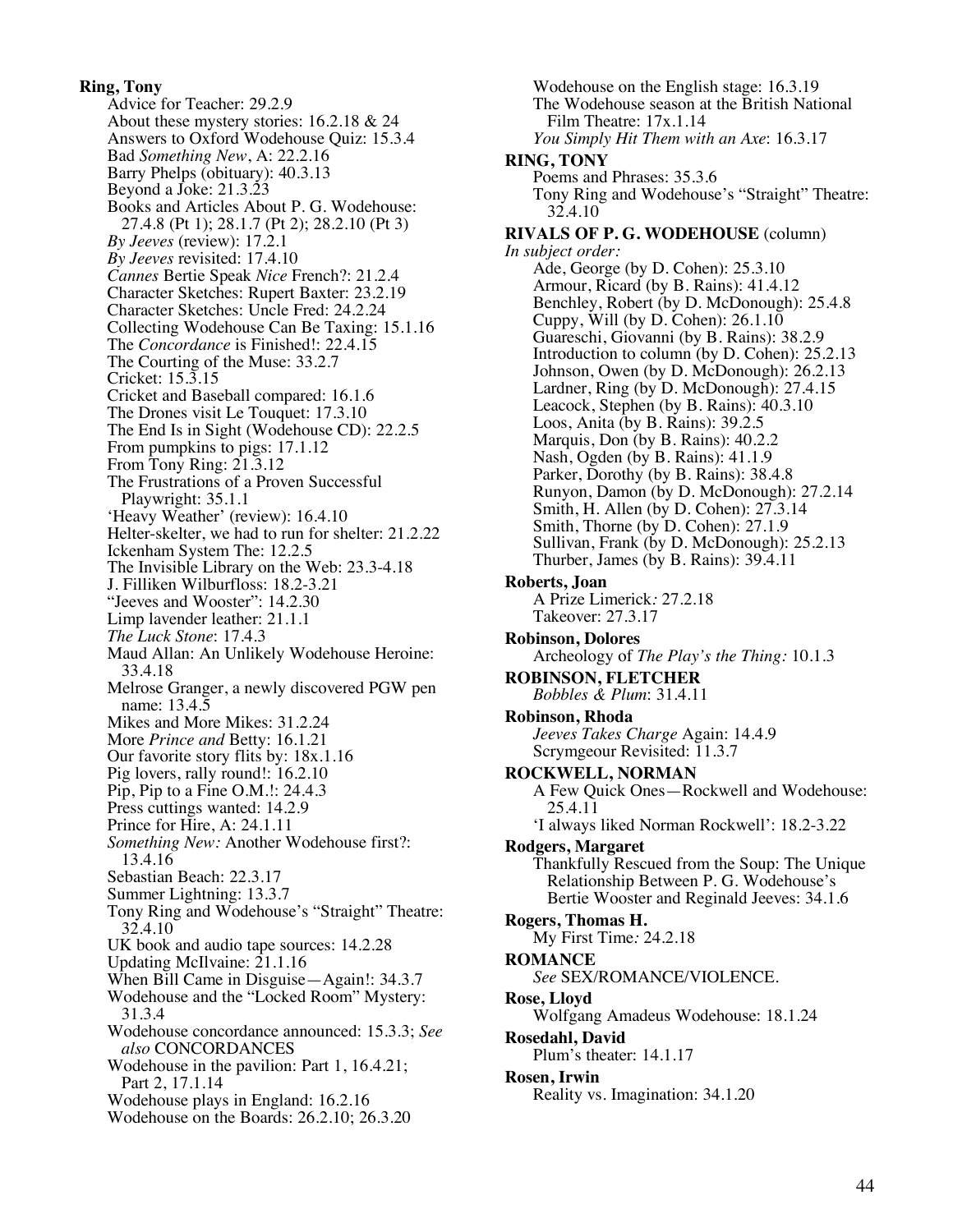#### **Rosenberg, Elizabeth** Secrets of modern Dutch revealed!: 15.2.18 **Rubin, Sylvia** Make way for newts: 14.1.8 **Rudersdorf, Toni** Bertie Wooster, Knight of Mayfair: 13.2.11 Dedication of plaque to the memory of Sir Pelham and Lady Wodehouse: 15.2.1; Dedication speech, 15.2.5 Evening to Remember, An: 23.3-4.6 In Memoriam: Anne Bianchi: 25.2.5 Kalamazoo Convention: An Impression: 10.4.1 New Houston group: 15.1.4 Norman Murphy Visits America: 11.4.17 Pip, Pip to a Fine O.M.!: 24.4.3 Plum (poem): 10.4.11 *Right Ho* Experience, A: 28.1.23 TWS Convention '91 Report: 12.4.12 Wodehouse convention '93!: 14.3.1 **Ruef, David** Bertie: Not a "Hermetically Erudite Dimwit": 39.3.17 No Newts is Not Good Newts: 23.3-4.14 Pelham Rides Again: 41.4.5 Roll Tossers, Take Heart: 25.4.16 **RUGBY IN ALL ITS NECTIES** (Tennessee chapter) *See* CHAPTERS; CHAPTERS CORNER. **RUMMAGE SALES** Announcing a Rummage Sale in Aid of The Wodehouse Society Convention Fund: 28.3.5 Chapter Rummage Sales: An Idea Whose Time Has Come?: 42.4.2 From Charity Bazaars to Rummage Sales: 28.3.4 Rummaging for a Good Cause: 32.3.8 **RUNYON, DAMON** Rivals of P.G. Wodehouse: Damon Runyon: 27.2.14 **RUSSIAN WODEHOUSE SOCIETY, THE** *See* SOCIETIES. **RUSSIANS, WODEHOUSE AND** Discretions of Archie, The: 30.1.10 P.G. Wodehouse: The Last of the Great Russians: 12.4.20 Wodehouse and the great Russians: The saga continues: 14.2.24 Wodehouse in Russia, and Not Only: 38.1.10 **S Saddler, Will** And Then Came Brunch (2018 convention report): 38.4.5 Boodles for Brunch (2015 convention report): 36.4.6 **SAKI (HECTOR HUGH MUNRO)** Influence on Plum: 3.6.1 & Supp. Wodehouse's Peers in Comedy: 39.2.15

**Sampson, Shirley** Wodehouse at the Chautauqua Institute: 39.3.17 **Sander, Kate** Family Inheritance, The: 30.1.17 **Sarasohn, David** Unabashed Woosterism: 18x.2.11 **Sarjeant, William** Arbmishel: 18x.2.19 Few 'Plums', A: 16.2.20 From Barry Pain to Anselm Mulliner: A Wodehouse source traced: 17x.4.18 P. G. Wodehouse as crime reader: 16.3.6 Progenitor for Boko, A: 22.3.7 Sayers and Wodehouse: 18.1.15 *SATURDAY EVENING POST* Published in Philadelphia: PGW and the *SEP*: 23.1.20 **SAYERS, DOROTHY** Sayers and Wodehouse: 18.1.15 Wodehouse on Crime: 38.3.11 **Scammel, William** Tribute, A: 15.2.11 **Schnacke, Paul** "Pack, Jeeves, pack with care": 14.1.7 **Schnader, Maggie** Empress of Blandings Was a Berkshire Sow, The: 28.3.26 **Scheppers, Jen** On the Modern Wodehouse Reader: The Psychology of the Individual: 37.2.1 **Schnebel, Joy and Charles** Sterling Wodehouse Nazario: 17.3.11 **Scholer, Rev John** Allusions, anyone?: 10.4.12 **SCHOOLS** How many schools did Wooster attend?: 15.3.14 The old school tie that binds:  $17x.1.16$ ;  $17x.2.4$ Public school question, A: 17x.4.23; Answers, 18.1.22 Wodehouse on the Housatonic: 12.3.16 **SCHOTT, BEN** *See* HOMAGES/SEQUELS TO PGW. **Schwed, Peter** Acrostic, An: 17x.3.12; solution, 17x.4.24 Goodbye to "Jeeves and Wooster": 14.4.12 Letter to the *New York Times*: 6.2.Supp **SCHWED, PETER** New book of PGW letters planned: 16.4.11; 17.2.8 Obituary: 24.3.24 *Plum to Peter*, a new book of PGW letters: 17.3.6; Update, 17.4.14 *Say, Could That Lad Be I?* (autobiography): 18.2-3.40 **Sconce, Bill** Jeeves, the Ham's Helper: 34.4.10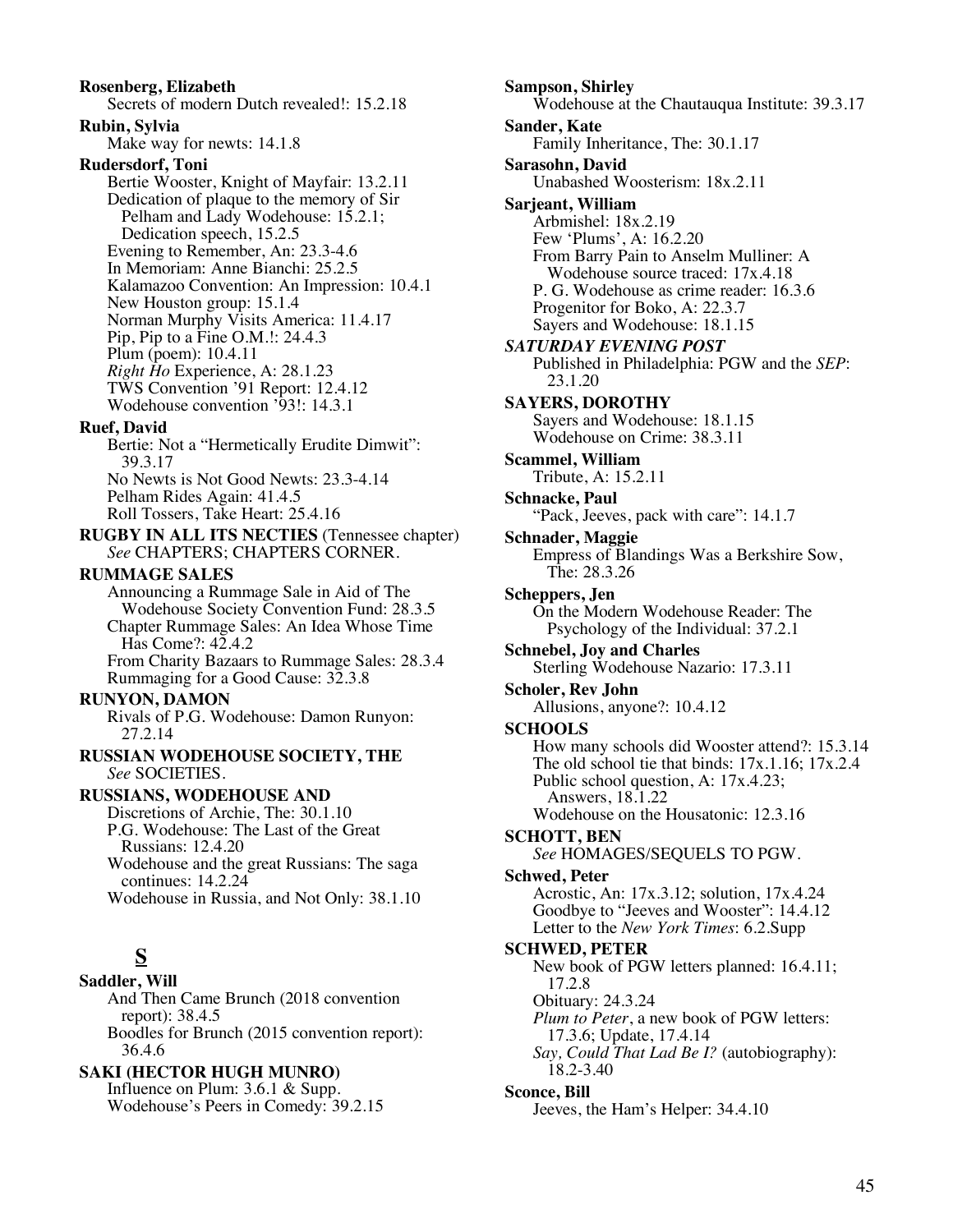**Scott, John, PC** Mr Mulliner's Hangout: 21.4.10 **SCRIMGEOUR/SCRYMGEOUR** Great Scrimgeour Contest, The: 10.2.5; 10.3.3; 10.4.5 History of the Scrimgeours, A: 10.4.5 Scrymgeour revisited: 11.3.7 **Scrimjer, Richard** History of the Scrimgeours, A: 10.4.5 **SCRIPTURE KNOWLEDGE** Additional Thoughts on the Psalms and Golf: 32.4.23 Creating Life: Wodehouse's Golf Stories and God: 32.4.21 The Great Scripture Knowledge Contest (convention announcement): 17x.2.10 The Psychology of the Individual *or* About That Scripture Prize: 32.2.6 Search for Amaryllis, A: 12.1.8 Wodehouse's Extraordinary Scripture Knowledge: 37.2.15 **Scrivener, Bill** Of Pale Young Curates and Me: 38.1.4 (As the Rev. Canon William Scrivener) Pigs Fly in Cincinnati: 40.1.12 Pigs Have Wings—October in Cincinnati!: 40.2.1 Saturday Banquet (2018 convention report): 38.4.5 TWS 2021 Convention Postponement: 41.4.1 **Seibert, Mrs. Alex** Remsenburg revisited: 11.2.3 NEWTS in Remsenburg: 14.2.33 Note of thanks, A: 12.4.8 **SEMENIKHIN, YEVGUENY** First member in the Soviet Union: 10.4.11 **Sen Gupta, Sushmita** Newts on the 'Net: 29.2.10 **SEQUELS** *See* HOMAGES/SEQUELS TO PGW. **SERVANTS** (*See also* BUTLERS) Jeeves, the Model of Servant Leadership: 33.1.18 PGW and the servant question: 16.4.16 **SEX/ROMANCE/VIOLENCE** Lady Constance's Lover: Romance and Sex à la Wodehouse: 21.4.1 Romantic Plots in Wodehouse: The Greek Comedy Formula: 35.2.19 This one's for you, Plum: 18.2-3.24 **SHAKESPEARE, WILLIAM** Madame Eulalie's Shakespeare Quotations and Allusions: 40.1.11 **Sharpe, Tom** The Wodehouse Man: 10.1.Supp **Sharpless, Seth**

Satire, Humor and the TLS: 12.2.11

**Shaughnessy, Linda** Copyright caution: 14.2.22 Copyright on the Internet: 22.3.4 **Shaw, Madelyn** What the Well-Dressed Man Was Wearing: Sartorial Etiquette for the Polished Boulevardier, 1900–1940: 40.1.1 **Shelly, Barbara** What Ho, Jeeves, We Need You: 27.2.9 **SHELLEY, PERCY BYSSHE** Bertie and the Poet Shelley: 23.3–4.16 **Shiffman, Stu** "I See by Your Outfit": Out West with Uncle Fred": 22.1.16 Lord Ickenham amd Time Travel: 32.4.21 Mammoth, Marson, and Lord Tilbury: 23.1.8 That Darn Assyrian, Like a Wolf on the Fold: 28.3.24 Trip to the Stories 1920s, A: 29.3.6 Turnabout Is Fair Play: Identities Hidden and Detected in *Laughing Gas*: 27.4.4 (Pt. 1); 28.1.10 (Pt 2) Who Wants to Marry an English Lord?: 24.2.11 Wodehouse and the Crime Wave: 24.1.8 Wodehouse and the Gangsters: 21.3.16 **SHIPS** Life Imitates Wodehouse: 30.1.8 **Shirreff, Alan** The Great Cricket Year: 12.2.8 Plum's last letter?: 13.1.14 **SHORT STORIES** New PGW Story Discovered?1: 29.3.4 **Shotting, Karen** All the Gnus That's Fit to Yak About: 29.1.17 Cuppy and Plum: 41.4.24 Eleanor Wodehouse's Paintings of P. G. Wodehouse and His Brothers: 41.3.1 Erudition Extended: Saturday Afternoon (2009 convention): 30.3.5 Farewell Dinner, The (A Week With Wodehouse report): 28.3.11 Final Brunch and the Great Sermon Handicap, The (2007 convention report): 28.4.5 Gazelles and Chevaliers:  $32.1.16$ George Ade, an Early Influence on P. G. Wodehouse: 37.1.9 The Henry Ford Museum, Greenfield Village, and the Rouge Plant Tour: 32.4.1 Jasper Fforde and P. G. Wodehouse: 35.3.21 Jeeves's Pick-Me-Up Recipe: 39.2.13 Letter to the Editor: 39.1.13 More from Mr. Brookfield's *Reminiscences*: 38.3.13 My First Time: 33.1.10 The Nature of P. G. Wodehouse—Let's Discuss: 38.1.11 Review of *Top Hole!*: 36.1.15 A Source for Alexander Worple: 34.3.1 Stig Tossed Doodle-Gammon: 37.1.20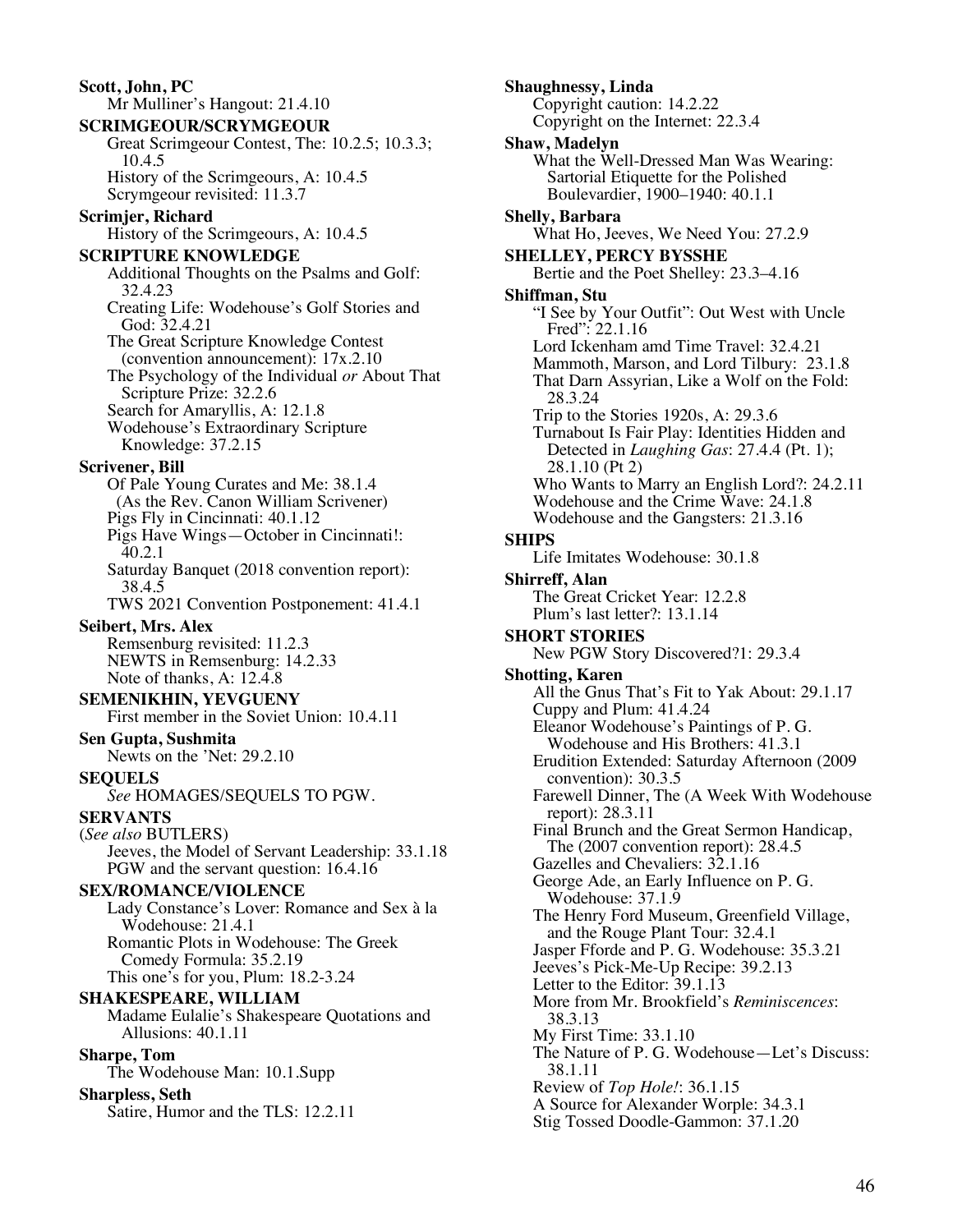Still Life with Wodehouse: 32.4.8 Taking Humorists Seriously: 32.1.11 TWS Travels with Karen: 33.1.10 A Weekend with Wodehouse, Norfolk Style: 33.3.1 Wodehouse and the Nuptial Spirit: 42.3.11 **SHOVAL, ZALMAN** First member in Israel: 10.4.11 **Shreffler, Philip** The East Coast Binge: 25.2.22 Jonathan Ames Reads; Broadway Special Perplexed: 25.3.2 Only to Psmith?: 14.1.13 Piccadilly Jim At It Again: 26.2.5 Robert McCrum Flits By: 26.1.11 **Shulman, Nicola** Wondrous "What ho!": 18x.3.13 **SIDNEY, SIR PHILIP** A Tale of Two Knights: Sir Philip Sidney and Sir Pelham Grenville Wodehouse: 35.2.13 **Siegel, Ed** *By Jeeves* review: 17.4.11 **Siegel, Suzanne** The Young Wodehouse: 11.2.13 **Simon, Matt Keiler** The Betrayal of Bertram: 17x.4.10 **Singerman, Sharon** Ask Jeeves, But Don't Ask Much: 21.4.14 *SITTING PRETTY* The Musical Plum: 12.1.11 Mrs. Rorer and the Wodehouse-Bolton-Kern show *Sitting Pretty*: 33.3.21 Sitting Pretty takes off!: 18x.2.14 We're Sitting Pretty Again!: 10.2.6 Why We're Sitting Pretty: 33.2.19 **SIX DEGREES OF P. G. WODEHOUSE** (column by David McDonough) The Actresses: 24.4.5&18 The Actors: 25.3.9&14 The Supporting Actresses: 26.1.8&14 The Supporting Actors: 26.2.9&17 **Skardon, Molly** The Hot Club—Who?: 41.4.16 **Skupin, Mike** Damsel in Distress: Comments with source material: 21.2.5 One for the Ages: 12.3.7 **Slythe, Margaret** First-fruits of a GENIUS: 10.2.1 For Sale: Low Wood: 16.2.3 Great Public Opinion Survey, The: 9.3.4 P. G. Wodehouse: The Dulwich Factor: 29.4.8 **SLYTHE, MARGARET** Margaret Slythe, A Tribute: 12.4.4 **SMETHURST, R.V.** R.V. Smethurst and the Empress of Blandings: 12.4.7

**SMITH, ANN** Secretary extraordinaire: 3.6.2 **Smith, David** Dronesbury: The Texas chapter of TWS: 15.3.18 **SMITH, H. ALLEN** Rivals of P. G. Wodehouse: H. Allen Smith: 27.3.14 **Smith, Jennifer** International Wodehouse Association: Social Media Development: 39.1.22 **SMITH, THORNE** Rivals of P. G. Wodehouse: Thorne Smith: 27.1.9 **Smith, Thomas Langston Reeves (Tom)** A Blooming Good Time with *Jeeves in Bloom*: 34.1.19 Encyclopedia Plum: 21.2.21 From Ex-Sgt. Beale to Colonel Pashley-Drake: The Military Man in Wodehouse: 24.4.9 Jeeves, the Model of Servant Leadership: 33.1.18 Lives of the Mind: 24.2.21 My Own Private Jeeves: 29.3.2 P. G. Wodehouse: Master Spy?: 23.2.12 P. G, Wodehouse: Master Spy? A Tale of Espionage, Plum, and American Intelligence: 39.2.8 The Song of Songs: Sonny Boy and Me: 41.3.4 "The Swoop!": 21.1.20 **SOCIAL MEDIA** International Wodehouse Association: Social Media Development: 39.1.22 **SOCIALISM** Wodehouse in a Changing World: 33.2.3 **SOCIETIES** (*See also* CHAPTERS; LITERARY SOCIETIES; WODEHOUSE SOCIETY, THE) 1998 list: 17.4.21 Copenhagen Drones: 3.3.1; 3.2.1; 7.1.Supp; 12.1.14 Dictionary of Literary Biography: 21.1.10 Drones Club (Belgium): 24.2.28 Indian society: 17.3.4 Lake Geneva section: 10.2.2; Report from Paris, 11.2.6 New York Drones: 12.1.14 News from overseas: 18x.1.19 **P. G. Wodehouse Society (Netherlands):** Address, 7.1.Supp & 11.4.4 Dinner, 17.4.15 Dutch Longevity (anniversary): 38.1.23 Establishing contact, 3.3.1 Fattest sow contest, 4.6.1 How to join/membership certificate, 10.1.1-2 Letter from Rob Kooy, 8.1.Supp New society formed, 4.1.1 Rose named for PGW: 17x.1.12 & 17x.2.7 Tenth anniversary, 12.3.6 1998 dinner, 18x.3.10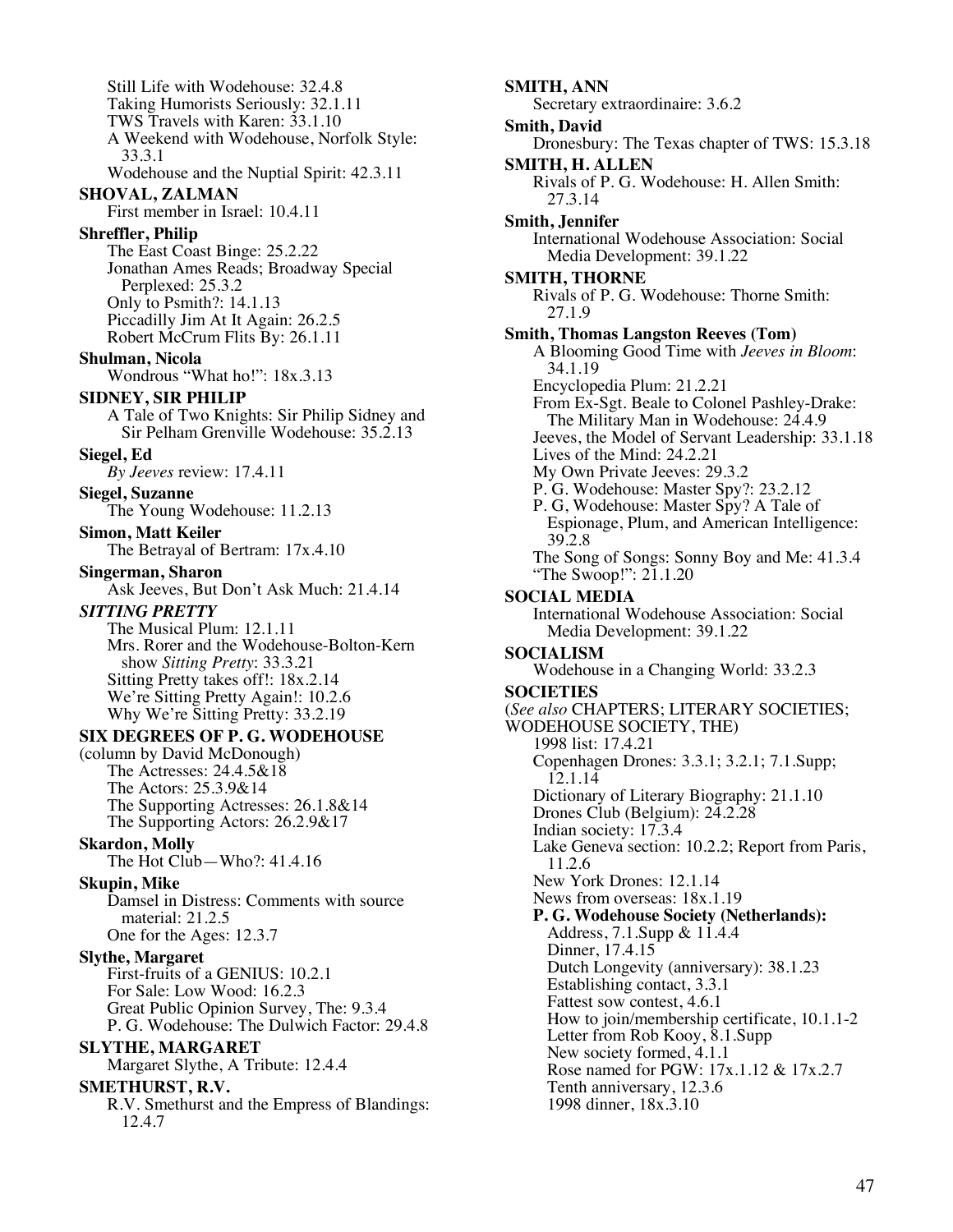**P G Wodehouse Society (Pakistan):** New society established (2016): 37.1.7 **P G Wodehouse Society (UK):** (*See also* LETTER FROM ENGLAND) Cricket match with Holmes Society, 22.3.5 Dinner 1998, 18x.3.8; Dinner 2000, 21.4.13; Dinner 2002, 23.3-4.6 Happy Anniversary to the U.K. Wodehouse Society: 38.1.3 Letter from . . . the USA! (Dinner 2010): 31.4.17 Society relaunches, 17x.2.20 Tour of Wodehouse's England: 27.3.2 Transatlantic dues scheme, 22.1.14 & 22.4.23; 23.3-4.14 A Tree for Percy Jeeves: 37.3.11 Polite Society: 15.2.21 **Russian Wodehouse Society, The:** 28.4.23; 29.1.16; 29.2.24; 29.4.1; 36.2.12 Search for More Signs, A: 11.4.4 **Swedish Wodehouse Society:** 12.1.14; 27.4.10 **Society Spice** *See* Landman, David. *SOMETHING FRESH/SOMETHING NEW* Collecting *Something New* (and *Fresh*): 36.3.6 *Something Fresh* (a brief epilogue): 33.1.11 *Something Fresh*: The Writer's Craft: 36.1.18 *Something New*—another Wodehouse first?: 13.4.16 **SOMETHING NEW/SOMETHING FRESH** (column providing information on new books, etc.) (*See also* AUDIOCASSETTES; BOOKS/BOOK REVIEWS; LAWSON, LEN; STOW, DOUG) 9.1.2; 9.2.4; 9.3.6; 9.4.5; 10.1.4; 10.2.7; 10.3.4; 10.4.7; 11.1.6; 11.2.4; 11.3.14; 11.4.6; 12.1.10; 12.2.12; 12.3.13; 12.4.10; 13.1.8; 13.2.6; 13.3.15; 13.4.12; 14.1.19; 14.2.23; 14.4.7; 15.2.21; 15.3.15; 15.4.9; 16.1.11; 16.2.23; 16.3.4; 16.4.9; 17.3.15; 17.4.21; 17x.2.3; 17x.4.22; 18.1.27; 21.2.22 **SONGS AND LYRICS** (*See also* JETTE, MARIA; *LAND WHERE THE GOOD SONGS GO*) 1917 and Beyond: Plum's Great Year of Music: 39.3.1 *The Cabaret Girl* CD (review): 30.3.10 Jette and Chouinard's New CD!: 32.4.7 Languishing lyrics longed for: 18x.4.17 More 'Anything Goes': 15.4.14 A New Wodehouse Lyric?: 24.2.7 P.G. Wodehouse: lyricist: 18.1.1 PGW's Sheet Music Down Under: 36.2.17 Porosknit: 17x.4.16 A Prairie Home Plum: 35.4.4 The Princess and SO Much More: 25.1.13 *Reading Lyrics*: 22.1.24 "Shufflin' Sam" goes to Canada: 17x.3.12 The Song of Songs: Sonny Boy and Me: 41.3.4 Sonny Boy: 14.1.22 Wideawake Wodehouse—and the occasional nod

Wodehouse, Lyricist: 18.1.1 Wodehouse and the Song of Songs: 14.2.14 **SOUP AND FISH CLUB** (North. Virginia chapter) *See* CHAPTERS CORNER. **SOURCES AND REFERENCES** (*See also* BLANDINGS CASTLE; LANGUAGE/ LINGUISTICS) Across the pale parabola: 14.2.17 Allusions, anyone? (Biblical): 10.4.12 And Yet Another Tip?: 33.3.23 Anger and pie: 15.2.23 Borrowing from Brookfield: 37.3.10 Bring on the Girls, but Make Sure They're English: 29.1.18 Browsing and Sluicing with the Lexicographer: 25.4.15 But me no butts: 13.3.3 Cherce of Words, A: 29.2.18 Crumpets, beans, and eggs: 10.2.4 Cut by the county: 14.2.31 Deconstructing *The Globe By The Way Book*: 29.3.7 Déjà vue all over again?: 16.1.15 Did Wodehouse coin words?: 13.1.12 "The Dong with a Luminous Nose": 30.4.13 The English Dude: 25.3.3 From Barry Pain to Anselm Mulliner: A Wodehouse source traced: 17x.4.18 Galahad Threepwood's Paradise: 7.3.Supp In a Galaxy Not So Far Away . . .: 30.2.4 In Search of Jeeves: 27.1.15 In Search of Lord Emsworth: 31.1.7 Is This Rupert Psmith?: 22.3.16 Jubilee Watering Trough: 24.3.27 The Last Puzzle: 33.1.12 Like the cat i' the adage: 3.6.2 Madame Eulalie's Shakespeare Quotations and Allusions: 40.1.11 The Maestro's Amazing Memory: 25.1.10 Mangold-wurzels a la P.G.W.: 18.2-3.39; Revisited, 18.4.9 "Miss-in-baulk" and "Oojah-cum-spiff": 22.2.16 More on the Swinging of a Cat: 32.2.5 More Than One Way to Swing a Cat: 31.4.5 Mystery of Jeeves's Origin, The: 28.4.24 (Pt 1); 29.1.20 (Pt 2) Mystery of the Green Swizzle—Solved?: 28.2.26 Nature's last word: 18.2-3.26 Not as Elementary as It Seems: 35.2.24 Not So Good, Jeeves: A Tragedy of Error: 35.1.14 Oh God, oh Montreal!: 18.1.13 Only to Psmith?: 14.1.13 Origin of Jeeves, The: 22.2.17 "Pack, Jeeves, pack with care": 14.1.7 P. G. Wodehouse and Hunstanton Hall: 37.1.22 PGW archeology: 15.4.24 Pig-hoo-oo-oo-ey origin?: 21.3.12 Plum and Rosie: A match made in heaven: 18.2- 3.32 Plum Plagiarist? Of Course Not: 25.1.1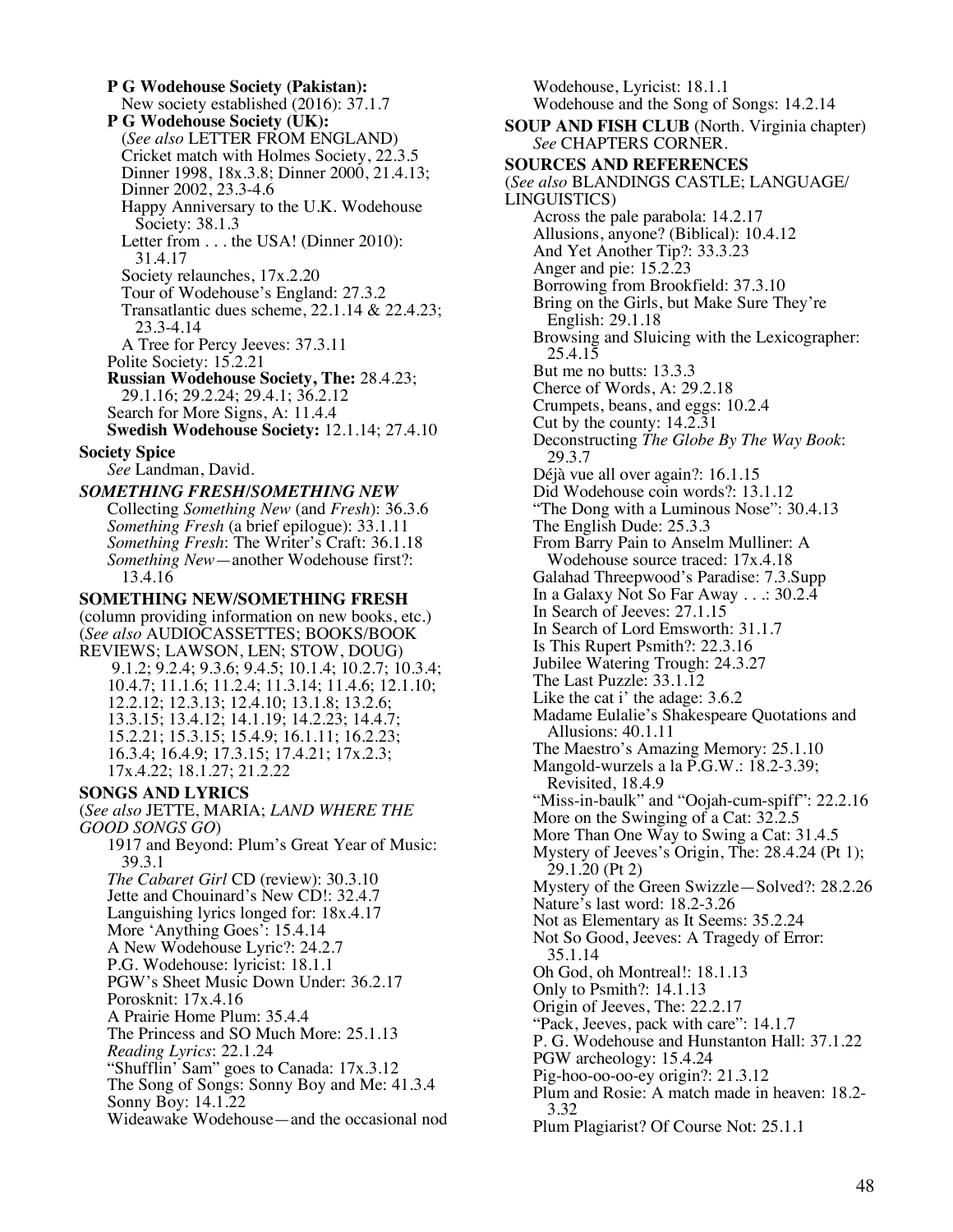Pongo: 13.2.7 Porosknit: 17x.4.16 Progenitor for Boko, A: 22.3.7 Quotations and Misquotations: A Never-Ending Search: 31.3.11 Sands o' Dee: 12.3.11 Serge Lafont and the Great Barribault's Contest: 11.1.11 Soapy, Dolly, and the Connaught: 13.4.4 A Source for Alexander Worple: 34.3.1 The Source of Angus McAllister: 38.3.1 Sponge bag trousers: 14.1.16 That Darn Assyrian, Like a Wolf on the Fold: 28.3.24 "To my daughter Leonora…": 14.2.21 Types of Ethical Theory: 18x.2.1; 18x.4.18 Where Did Bertie Wooster Come From?: 28.4.22 Wodehouse and the animal kingdom: 18x.4.10 Wodehouse and the gangsters: 21.3.16 Wodehouse and the Song of Songs: 14.2.14 Wodehouse at the Seaside: Where is Bramley-On-Sea?: 22.4.16 The Work of an Instant: 12.2.4 "Your Need Is Greater than Mine": 25.2.23 **SPARK, DAME MURIEL** Bally who?: 18.2-3.17 **SPECIAL EVENTS** "Ring for Jeeves" in Moscow: 36.2.12" **SPINOZA, BARUCH** The Valet and the Heretic: 41.2.4 **SPORTS** (*See also* BOXING; GOLF; RACES/RACING) The Mulliner Games: 23.2.10 **Srinivasan, Raja** My First Time: *Cocktail Time*, Anyone?: 34.1.22 Surprising Little Treasures: 34.1.21 **Stafford, David** Señora H: 17.2.8 **STAMPS** At Last, a Wodehouse Stamp!: 32.3.1 P.G. Wodehouse stamp, A: 4.4.Supp Pig stamp: 12.2.11 Wodehouse commemorative stamp efforts: 5.1.1 Wodehouse stamp?, A: 17.1.11 **Steen, Ray** After the Convention; or, Over the Greyhound Pass at 12,000 Feet: 24.3.11 Fighting Words: 22.3.20 Pay No Attention to the Natives: 27.1.12 Wodehouse and Chaucer—Birds of a Feather?: 27.2.9 Wodehouse Is Not Shakespeare: 26.1.18 A Woden Bard: 27.4.6 Your Obedient Servant: 27.1.17 **STEEN, RAY** Farewell to Ray Steen: 28.2.6 **Stehle, Erin** Amaryllis lives!: 12.3.8

**Stem, Leslie** Crimewave!: 27.3.18 **Stevenson, Walt** My First Time*:* 24.2.19 **Steward, Hazel** Amaryllis Lives!: 12.3.8 Ding Dong: 12.3.10 **Stewart, Jack** Types of Ethical Theory: 18x.2.1 **Stone, Anne** Children in the Works of P. G. Wodehouse: 28.2.2 **STOUT, REX** Wodehouse and Wolfe: 24.1.18 **Stow, Doug** (*See also* SOMETHING NEW/SOMETHING FRESH) Florence Cunningham, 1918–2011: 32.1.6 The great public opinion survey: 9.3.4 Letter to the editor: 9.2.6 Takes over Something New column: 13.2.6 **STOW, DOUG** Contributions needed for ABCdary: 4.2.1 Obituary: 37.2.8 *Plum Pudding* published: 5.5.1 Printing press acquired: 3.5.1 **STOW, ROBERT** Youngest member: 10.1.4 **Sturdevant, James** Gussie for Mayor?: 29.2.16 **Sturgis, Matthew** Oiling the little grey cells: 16.2.17 **Subramanian, S.** What Ho, Holmes!: 35.3.13 **Sullivan, Robert** The Shakespeare of Golf: 22.2.14 **SULLIVAN, FRANK** Rivals of P. G. Wodehouse: 25.2.14 **SUPPLEMENTS** (Supplements to Plum Lines often contained membership lists, not included here. This list covers only those supplements known to the indexer and are listed in issue number order. *Note: Any items in italics have not yet been verified as being genuine supplements. Please let us know if you have them.*) *3.5: P.G. Wodehouse Clubface Open Classic; TWS Constitution 3.5* & 3.6: Two-part paper on Wodehouse & Saki by Robert A. Hall *(Part 1 not confirmed)* 4.1: Advice on book collecting (by OM) *4.1: Bibliography and Reader's Guide (Jasen) 4.1: A Centenary Celebration (report)* 4.1: Constitution of TWS 4.2: Essay on humor (by OM) 4.3: Who introduced me to Plum? (by Elizabeth Ganns) 4.4: Essay in Miniature (by Bill Blood; on writing style, Pauline Blanc, and Edward Duke's one-man show (Jeeves Takes Charge))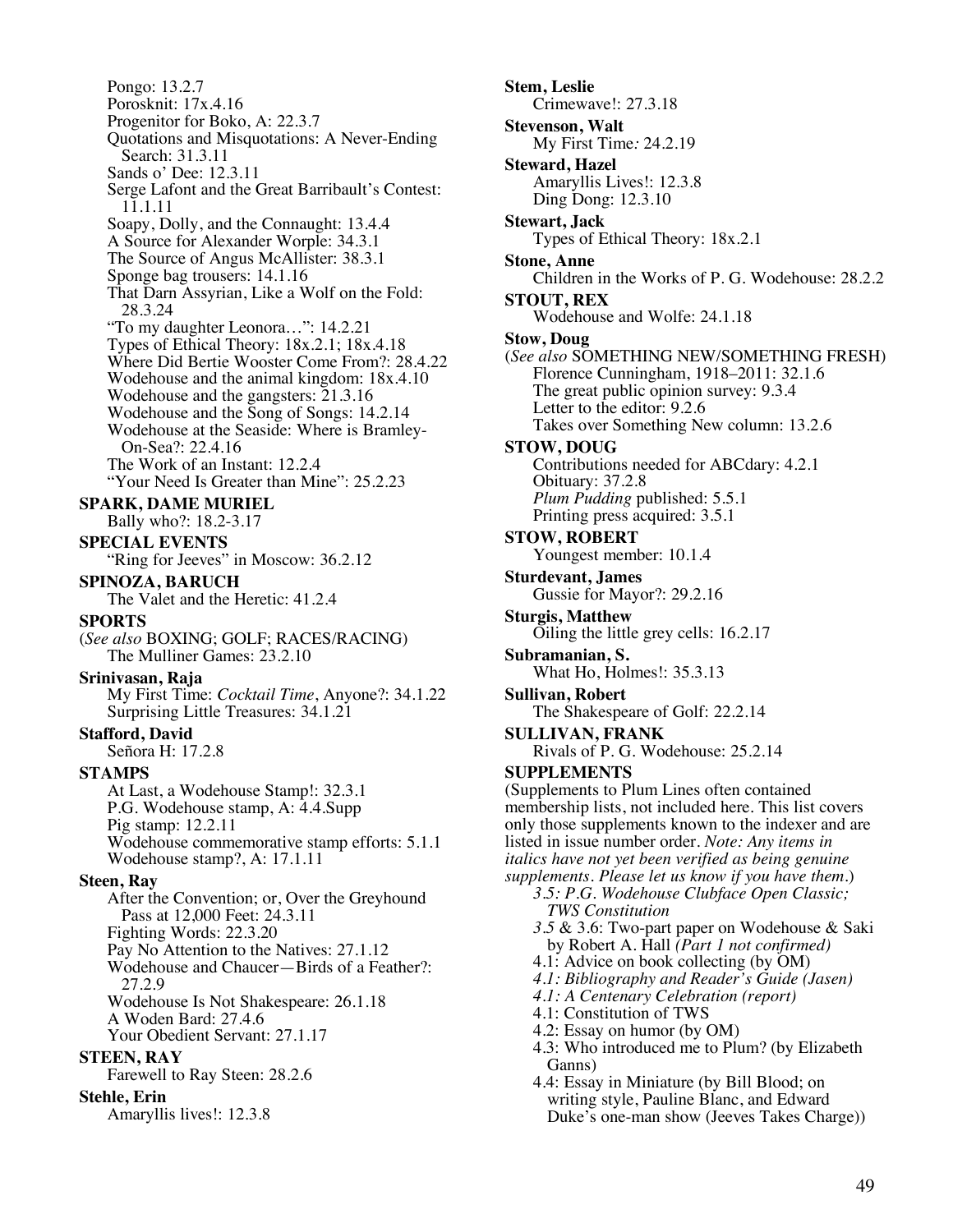- *4.4: A P. G. Wodehouse stamp*
- 4.5: Outline Guide to Wodehouse's England (by Norman Murphy; corrections in 5.1.1)
- *4.5: Doylestown convention (1983): plans and program*
- 4.6 Valley Fields (by Robert A. Hall)
- 4.6: Doylestown convention (1983): report
- *4.6: A Centenary Celebration (report)*
- 5.1: P. G. Wodehouse: Five Pleasures of the Master (by Barry Phelps)
- 5.2: Cricket explanation by Richard Usborne
- 5.3: Mini-Essay by Bill Blood with thumbnail biographies of Florence Cunningham and Charles Fletcher
- 5.3: Ithaca convention (1985) questionnaire
- 5.4: Visit to the Wodehouse Centenary, NYC, 1981 (by Florence Cunningham)
- 5.5: Two Wodehouse notes (by Robert A. Hall) 6.1: Dulwich College; My Time at Dulwich (by
	- Bryan Hemming)
- 6.1: Trivia Quiz
- 6.2: An American Discusses English Culinary Eccentricities (by William E. Welmers)
- 6.2: Peter Schwed letter to the New York Times
- 6.2: Primrose Mansions address (by Pat Hooker)
- 6.2: President's letter (from Bob Hall): Ithaca convention (1985): pre-convention announcement
- 6.2: Trivia Quiz
- 6.3: The Untold Story, or The Shameful Secret of Sir Gregory Parsloe, Bart. (by Norman Murphy)
- 6.3: News clipping on book collectors & OM comment on it
- 6.3: Ithaca convention (1985): pre-convention letter from Bob Hall & registration form
- 6.3: Trivia Quiz
- 6.3: Remember Plum (short statement)
- 6.4: Ithaca convention (1985): agenda, business meeting & TWS policies
- 6.4: P.G. Wodehouse and Human Relations (by Fr. James Carruth)
- 7.1: P.G. Wodehouse—Master of Farce (by Edward L. Galligan)
- *7.1: Address from dinner of the P.G. Wodehouse Society (Netherlands)*
- *7.1: Copenhagen Drones*
- 7.2: Ithaca convention (1985): opening remarks (by Katherine Gottschalk)
- 7.2: Wodehouse and Oxford (by Jonathan Hopson)
- 7.2: A Word from Our President (Florence Cunningham)
- 7.2: Kent woman leads faithful fans of Wodehouse (newspaper article about Florence Cunningham)
- *7.2: Memorial proposal for Westminster Abbey (preliminaries; Richard Usborne)*
- 7.3: Galahad Threepwood's Paradise (by Robert A. Hall)
- 7.3: What separates a Jeeves from a butler? (letter by James Heineman)
- 7.3: Sir Pelham Grenville Wodehouse, historian
- 7.3: Wodehouse on the Waterfront (SF chapter report)
- 7.3: Jim Dyson: thumbnail biography
- 7.3: Fr. Duaine Pamment: thumbnail biography
- *7.3: President's letter (from Florence Cunningham)*
- 7.4: On Adapting Wodehouse (by Pat Hooker)
- 7.4: Report on trip to England (by Phil Ayers)
- 7.4: Reliving Wodehouse (Review of In Search of Blandings by Dan Garrison)
- 7.4: Letter from Barry Phelps (no longer dealing)
- 8.1: President's letter (from Florence Cunningham)
- 8.1: Wodehouse to the Rescue (newspaper article)
- *8.1: PGWS going strong (by Rob Kooy)*
- 8.2: Search for the Empress of Blandings (Note: Mislabeled as VIII/1-Supplement)
- 8.2: San Francisco convention (1987): Invitation & registration form + notes
- 8.3: Newspaper Comic-Strip After a P.G. Wodehouse Novel (by Rob Kooy)
- 8.4: Midwesterners in P.G. Wodehouse (by Daniel Garrison)
- 8.4: President's letter (from Florence Cunningham)
- 8.4: An Eyewitness Account of the Fourth Convention (SF, 1987)
- 8.4: Proclamation from the Mayor of San Francisco + convention program
- 9.1: Personally speaking (recording transcript of PGW interview, 1972)
- 9.3: Diary (by Richard Usborne)
- 9.4: Writing on Wodehouse (by Victoria McClure)
- 9.4: The Wodehouse Pilgrimage (announcement, itinerary costs)
- 10.1: The Wodehouse Man (by Tom Sharpe re Norman Murphy)
- 10.2: Plum's Canada (by Norman Ward)
- 10.4: Wodehouse Sahib (by Richard West)
- **SWEDEN**
	- P. G. Wodehouse Conquers Sweden: 35.3.1
- **Swift, Francine**

Blandings rescued?: 18x.3.17 From a writer's notebook: 21.3.24 Gentleman's personal robot: 18x.3.20 The Pickled Newt?: 21.1.17 Pigs *Have* Wings: 21.4.7 Plum job: 21.2.20

## **Swift, Wayne**

Recycling: 18x.3.7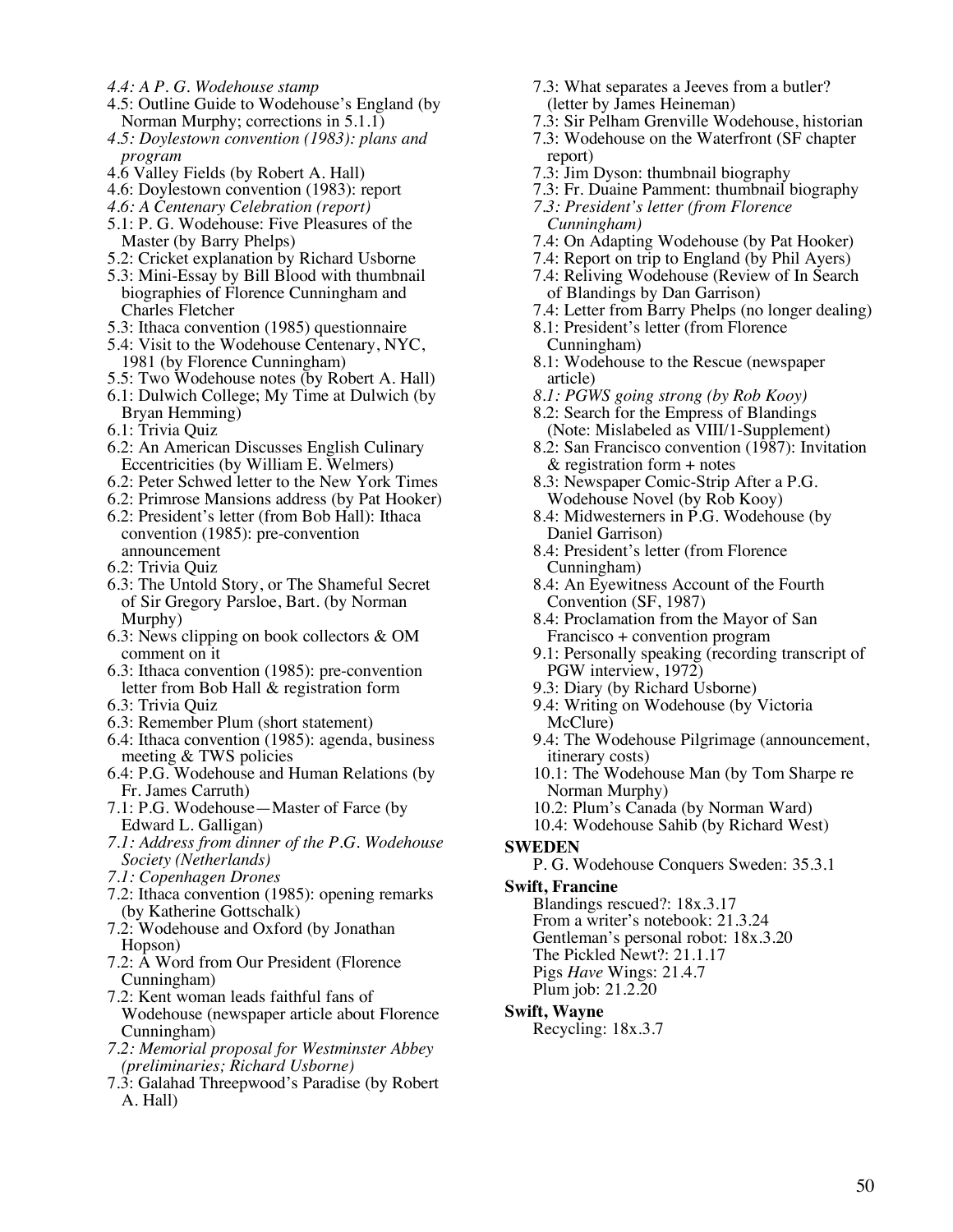# **T**

**TAUCHNITZ EDITIONS** Collecting Wodehouse: The Tauchnitz Editions: 25.2.10 Wodehouse Gets a German Trim: 37.2.12 **Taves, Brian** An American's Take on *Blandings*: 34.2.18 Blandings on Screen: 26.2.3 A *Blandings* Rebuttal: 34.4.21 *Damsel in Distress, A*: Novel, to Play, to Film: 22.3.1 First Screen Jeeves, The: 22.2.1 *Her/The Cardboard Lover*: 32.3.13 Hollywood Adapts Wodehouse: 29.2.5 Long, Strange Trip of Ivor Llewellyn, The: 27.2.10 *The Old Reliable*: Novel and Film: 23.3-4.8 P. G. Wodehouse: Stage to Screen: 24.1.20 *Piccadilly Jim* Revisited: 26.3.22 Plum in Hollywood: Just the FAQs, and a Few Myths Shattered: 27.3.4 The Studio System and the Mulliners of Hollywood: 24.2.14 Three Humorists Go to War: The Wodehouse Broadcasts in an Entertainment Context: 34.2.5 **TAVES, BRIAN** Books on Wodehouse (2006): 28.1.6 Brian Taves's New Book Is Coming!: 26.1.24 Important New Book News: 27.3.7 Obituary: 41.1.8 PGW and More than Hollywood: 26.2.2 A Silver Screen Survey to Savor and Save: Brian Taves's *P. G. Wodehouse and Hollywood*: 27.4.7 **TELEVISION** *See* FILMS AND TELEVISION. *THANK YOU, JEEVES* (film) (*See also* FILMS AND TELEVISION) Movies, Anyone?: 13.4.15 Thank You, Jeeves: 14.1.18 **Tharoor, Shashi** 'Right Ho, Sahib': 16.2.12 **THEATRE/THEATRE REVIEWS** (*See also* Wodehouse On Stage) About these mystery stories: 16.2.18 & 24 Agatha Agonistes: 17x.2.8 *Anything Goes*: 12.1.11; 15.3.2; 15.4.14; 18x.1.15; 32.1.23; 32.3.14 *The Beauty Prize* Premieres in New York: 26.1.8 *The Beauty Prize*: A Review: 26.3.19 Bertie and Jeeves in Chicago: 16.1.16 *Betting on Bertie*: 17.2.4; 17.3.1; 17.4.11; reviewed, 17x.2.17; 18.2-3.20; 18.4.17 Beyond a Joke: 21.3.23 A Blooming Good Time with *Jeeves in Bloom*: 34.1.19 *By Jeeves*: 17.2.1; 17.4.8, 10, 11; 17x.1.6, 7; 17x.2.6; 18.1.11; 22.3.10; 22.4.22; 32.3.14; 32.3.15

*Candle-Light*: 13.4.7 *Cabaret Girl* in New York: 30.2.23 Celebration of P. G. Wodehouse at Symphony Space, A: 28.2.27 *Code of the Woosters*: 15.4.6; 16.1.16 Current PGW Theater: 22.1.22 The Frustrations of a Proven Successful Playwright: 35.1.1 *Foggy Day*: 18.1.28; 18x.1.27; 18x.2.12 & 13 *Pigs Have Wings*: 26.3.27 *Good Morning, Bill*: 12.2.5; 16.3.19 *If I Were You*: 14.1.3 *Jeeves*: 10.2.5; 11.2.16; 13.2.4 *Jeeves and the Feudal Spirit*: 17.1.10 Jeeves and Wooster Plays in Your Home Town?: 33.1.23 *Jeeves in Bloom*: 31.2.6; 38.1.23 *Jeeves in Bloom* on Lake Minnetonka: 31.4.14 *Jeeves in the Morning*: 32.2.24; 32.4.19 *Jeeves Intervenes*: 29.3.20 *Jeeves Intervenes* in Asheville: 37.1.13 *Jeeves Takes a Bow* at the NC Stage Company: 39.2.12 *Jeeves Takes Charge*: 4.2.2; 4.3.1; 4.4.Supp; 4.5.1; 6.1.1; 7.1.1; 9.2.2; 13.4.13; 14.4.9 John Lithgow & Plum: 29.2.18 *Laughing Gas*: 18.1.23 *Leave it to Jane*: 16.2.8; 16.3.19 Lord Emsworth Lives… (Owen show): 22.2.17 *The Mating Season*: 22.1.14; 22.2.12-13 Mean Streets Meet Clubland: 21.1.8 More PGW on Stage: 26.4.6 *Oh, Boy!* Rings and Things in the Windy City: 31.3.10 *Oh, Kay!:* 11.4.7; 15.3.17; 17x.2.7; 18.1.27 *Oh, Lady! Lady!* (card): 17.1.8 *Oh, Lady! Lady!!* at 42nd Street Moon: 29.2.21 *Oh, Lady! Lady!!* in New York: 26.4.28 P. G. Wodehouse: Stage to Screen: 24.1.20 *Perfect Nonsense* (review): 34.4.15 *Perfect Nonsense* in America: 39.2.23 PGW plays in England: 16.2.16 *The Play's the Thing*: 9.4.4; 10.1.3; 15.3.19; 16.1.17; 16.3.19 Plum's theater: 14.1.17 The Princess and SO Much More: 25.1.13 Review of *Top Hole!*: 36.1.15 Review: Plum's *Leave It to Jane* Lyrics Still Sparkle: 34.2.9 *Right Ho* Experience, A: 28.1.23 *Right Ho, Jeeves*: 14.4.17; 15.1.11; 18.2-3.8; 18x.2.15 Right ho, Robert! (Goodale one-man show): 18x.2.15 Rocky Mountain Wodes: 25.2.19 *Sally*: 9.2.2 Seattle's Taproot Theatre Does It Again: 35.4.5 *Show Boat* in Connecticut and *Jeeves in the Morning* in Fort Worth: 32.2.24 *Showboat* in East Haddam—and a Call for Plummy Action: 32.3.23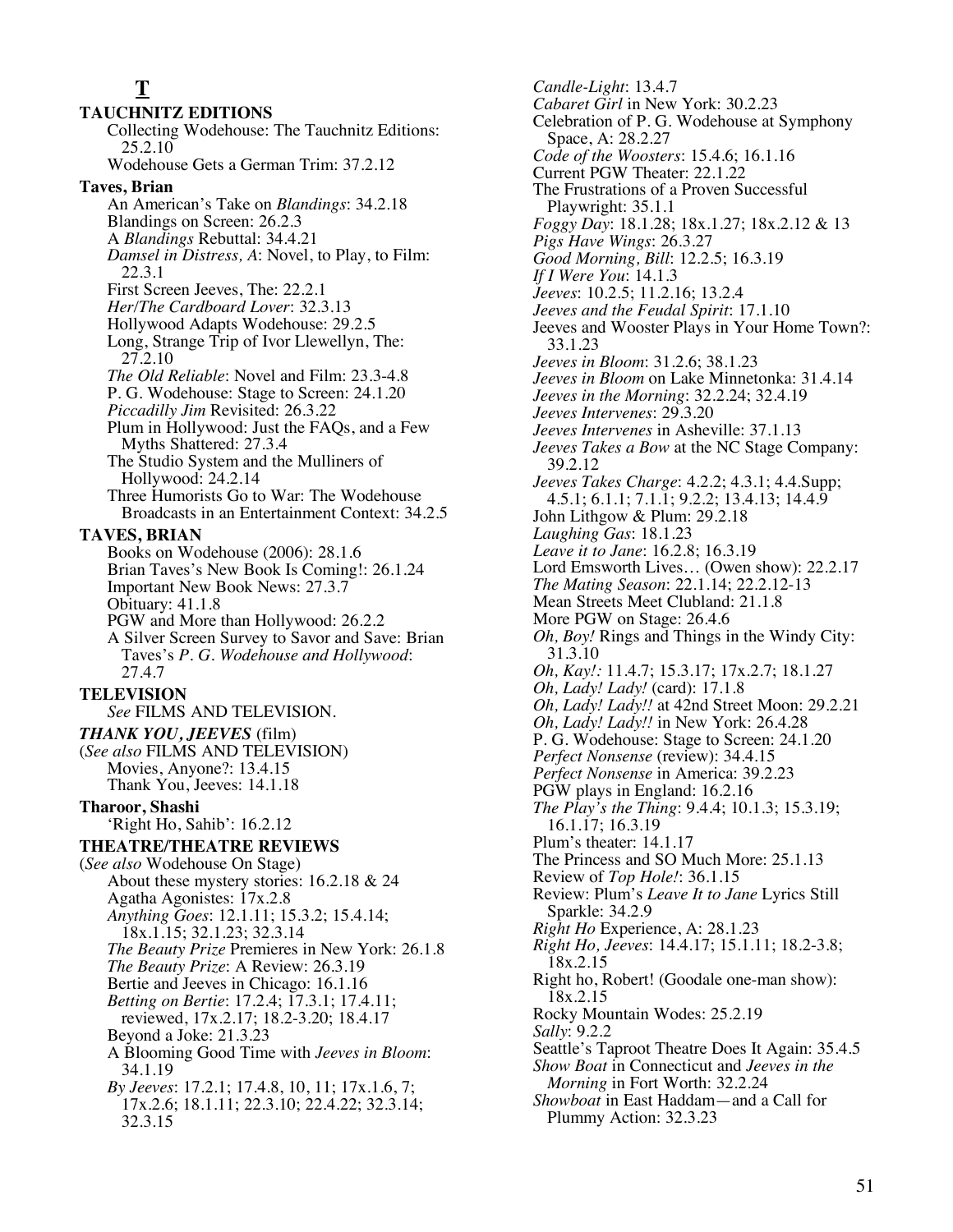*Sitting Pretty*: 10.2.6; 12.1.11 18x.2.14 *Summer Lightning*: 13.3.7; 16.3.19 *Thank You, Jeeves*: 17.4.14; 18.1.15 Three Musketeers, The: 5.6.1 Tony Ring and Wodehouse's "Straight" Theatre: 32.4.10 Trip to the Stories 1920s, A: 29.3.6 Twistletons on the loose again: 23.2.9 *Uncle Fred in the Springtime*: 22.4.23 *Wedding Bells* and *Perfect Nonsense*: Bertie and Jeeves Reimagined—Twice!: 35.1.6 Why We're Sitting Pretty: 33.2.19 Wodehouse and Molnar: 13.3.8 Wodehouse Influences in *The Drowsy Chaperone*: 27.3.9 Wodehouse on the Boards: 26.2.10; 26.3.20 Wodehouse on the English stage: 16.3.19 Wodehouse plays in England: 16.2.16 **Thomas, Tom** Aloft Again: 22.4.12 Golf and the Well-Thumbed Rule Book: 23.1.16 **Thomas, William (Tom)** Flying High with Wodehouse: 28.2.24 Right Ho, Reggie!: 29.2.10 What Perils of Loving Wodehouse?: 25.3.5 Why Chillicothe?: 30.4.9 Wodehouse for the Birds: A Quiz: 29.4.6 Wodehouse Tips His Hat: 33.3.22 **Thomas, Yvonne** What ho, Jeeves, I'm back!: 9.3.1 **Thompson, Dr Jeremy** PGW Bookmart: 3.3.1 The Long Hole: Western Section: 3.6.1 Further on cricket explanation: 5.3.1; 5.4.1 **THOMPSON, KRISTIN** *Wooster Proposes, Jeeves Disposes* (book review): 14.1.9 **Thorne, Jim** Convention phase two is in Kalamazoo: 9.4.3; 10.1.5 1989 Wodehouse Society Convention (Domestic Edition): 10.2.3 **THREEPWOOD FAMILY TREE** Early concordance, An: 15.4.20 **THURBER, JAMES** Rivals of P. G. Wodehouse: James Thurber: 39.4.10 **TIES** Drones Club ties: 18.1.21 Drones Club Ties Now Available!: 26.3.14 The great tie: 17x.1.7 Tie procurer needed: 18x.4.22 Ties for sale: 22.1.8 Ties Still Available: 27.1.23 Ties that Bind: 26.4.9 Ties that try men's souls: 18x.1.25 **Tying One On: 40.4.10**

**TILBURY, LORD**

Mammoth, Marson, and Lord Tilsbury: 23.1.8

**Tillson, Jean** (aka Pighooey) (*See also* Conventions: 2007 Providence) And for Our Next Act . . .: 26.3.26 Announcing a Rummage Sale in Aid of The Wodehouse Society Convention Fund: 28.3.5 At Last, a Wodehouse Stamp!: 32.3.1 Chapter Rummage Sales: An Idea Whose Time Has Come?: 42.4.2 Cricket patches: 21.1.8 Doing newts a bit of good: 17.4.6 For the unpinned: 18.2-3.30 A Letter from Our President: 26.3.14 May Queens v. The Green Swizzles, 2001: 22.4.13 Movie proposal, A: 21.2.16 Newting Right Along: 29.2.16 Pip, Pip to a Fine O.M.!: 24.4.4 "Shufflin' Sam" goes to Canada: 17x.3.12 Something gained in the translation? 17x.2.12 Tragicall Hiftorie of Lord Emsworth and the Girl Friend, The: 29.3.9 TWS 2007, Anyone?: 26.1.5 TWS Elects New Vice President and Treasurer: 26.3.26 The Wodehouse Society Cricket Club: 18x.1.23 **TIME IN WODEHOUSE** As Time Goes By: 35.4.19 The Times Are A-Changin': 39.2.24 The Times of P. G. Wodehouse: 39.1.1 Wodehouse for the Ages: 35.1.15 **TIME MAGAZINE** PGW on Time magazine: 17x.2.18 **TOST/TOSZEK** A Glimpse of the Past: 34.2.1 Sunset at Toszek: 33.1.21 **TOURS** Googling Wodehouse's Earth: 27.3.17 Millennium Tour 2000 (Announcement): 18x.3.4 In Search of Blandings Redux: The Wodehouse Millennium Tour (Report): Part 1, 21.3.1; Part 2, 21.4.17 P. G. Wodehouse in Wartime Germany: 27.2.13 Pilgrimage to London, 1996 (Drone Rangers): Announcement, 17.2.Insert; Report, 17.4.1 Tour of Wodehouse's England: 27/3/2 A Tour of Wodehouse's England: 18.2-3.38 Tour of Wodehouse's England (1989): Announcements/information: 9.2.1 & 6; 9.3.4; 9.4.Supp; 10.1.5; 10.2.6 Report: 10.3.5 Press coverage: 10.4.10 A Unique Wodehouse Tour: 27.1.4 A Week With Wodehouse: 27.4.3 A Weekend with Wodehouse, Norfolk Style: 33.3.1 When the Wodehouse World Went Global (1989 Pilgrimage): 30.2.15 **Townend, Nick** Child Psychology Counterpoint: 34.1.20 Letter to the Editor: 33.3.10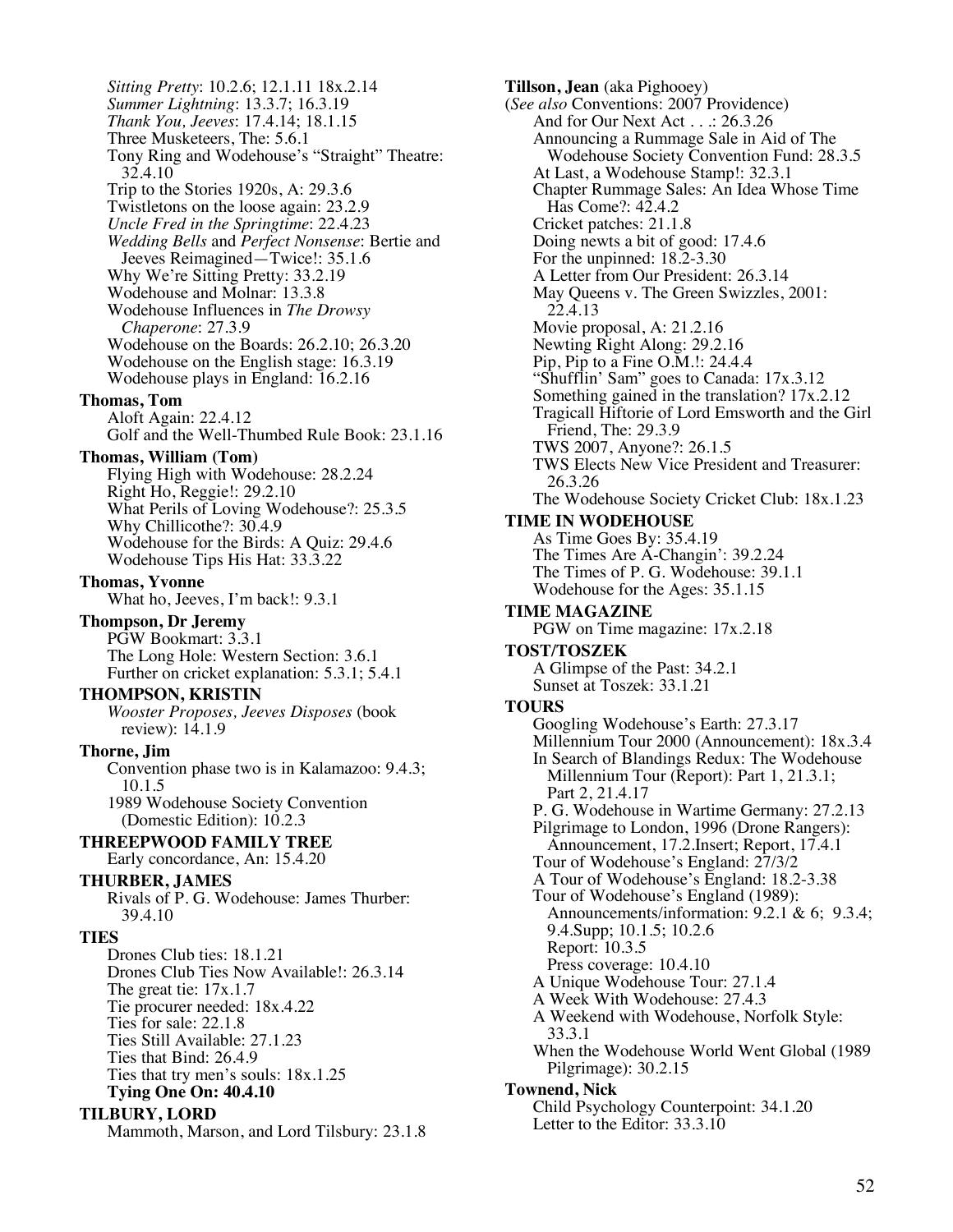"*The Luck Stone*—Read It": 28.3.16 Wartime for Wodehouse: 41.4.11 Wodehouse in Wonderland: Some Thoughts: 37.3.15 **TRANSLATIONS OF WODEHOUSE** Asian Plums: 40.1.10 Manga!: 29.3.1 P. G. W. and the Frogs: 33.4.4 P. G. Wodehouse Conquers Sweden: 35.3.1 *P. G. Wodehouse Translations in Dutch* (book review): 42.3.18 Translating P. G. Wodehouse [into Japanese]: 33.1.8 Wodehouse in Russia, and Not Only: 38.1.10 Wodehouse on the Arno: 31.3.1 **TREASURER'S REPORTS** *See* WODEHOUSE SOCIETY, THE – Financial Statements. **TREES** *See* FLOWERS, PLANTS, AND TREES. **TRIBUTES to PGW** *See* APPRECIATIONS. **Trillin, Calvin** More sex, please, we're British: 18x.2.20 **TROLLOPE, ANTHONY** Anthony Trollope honored: 14.2.25 **Tuthill, Chester** *Something Fresh* (a brief epilogue): 33.1.11 **Tweedie, Nell** How Whitehall tried to ban Wodehouse: 17.3.20 **Tynan, Carey** More PGW on Stage: 26.4.6 **Tyndall, Kate** "Jeeves and Wooster": 14.1.2 **U UKRIDGE, STANLEY FEATHERSTONEHAUGH** The Case for Ukridge: 41.4.4

"The Case for Ukridge": A Response: 42.1.16 Stanley Featherstonehaugh Ukridge: Hidden Values and Frozen Assets: 23.1.1

#### **UNCLE FRED**

Character Sketches: Uncle Fred: 24.2.24 "I See by Your Outfit": Out West with Uncle Fred: 22.1.16 The Spring of Uncle Fred: 34.3.6 "Uncle Fred" on video: 21.1.24

**Usborne, Richard**

BBC dramatization: 15.4.17 Diary: 9.3.Supp Death of Thelma Cazalet-Their: 10.2.2 Five Star Hotel: 15.2.17 From Richard Usborne (poem): 17.2.17 It "became him well": 14.3.11 Lord Emsworth's Gutenberg Bible: 11.3.12 Explanation of cricket: 5.2.Supp Poem: 15.2.17 Tribute to Jimmy Heineman: 15.3.12 Wodehouse quiz winners: 4.5.1

#### **USBORNE, RICHARD**

80th birthday: 11.2.3 90th birthday: 18x.1.27; 18x.2.6; 21.2.24 Dinner for: 13.1.13 Made honorary president of TWS: 8.4.1 PGW on BBC: 15.4.17 Obituary: 27.2.1 Westminster plaque preliminaries: 7.2.Supp Wodehouse companion published: 3.4.2

## **V**

**Van Straaten, Peter** Peter van Straaten: 38.1.16 **Van Wye, Holly** Wodehouse Trivia Quiz: 6.1.Supp; 6.2.Supp; 6.3.Supp **VANDERBILT UNIVERSITY** *See* ARCHIVES, WODEHOUSE. **Vanderburgh, George** Starrett on Wodehouse: 39.4.13 **Vermette, Heidi** My Kid's First Time: 38.1.9 **Verrill, Wendell** Great Sermon Handicap at the Divine Providence Convention, The: 28.3.3 Hingham and the Wodehouses: 18.1.10 Wodehouse and God: 28.4.8 **VIOLENCE** *See* SEX/ROMANCE/VIOLENCE. **VON DONOP, PELHAM GEORGE** *See* DONOP, P. G. VON.

## **W**

**Wagner, Cynthia (Cindy)** C-3P-Jeeves: 39.3.15 *New Yorker*'s Plum Epidemic: 41.3.9 *Woe Is I*: 42.3.7 **WAGNER, HONUS** Honus à la Wodehouse: 37.4.4 **Wainwright, Tom** (*See also* WODEHOUSE SOCIETY Financial Statements) Pip, Pip to a Fine O.M.!: 24.4.4 **WAINWRIGHT, TOM** Elected president of Blandings Castle: 9.4.3 Obituary: 29.1.9 **Walker, Constance** Jeeves among the Hipsters: 39.2.1 **Walter, Robert** Wodehouse's Visits to Detroit: 32.3.4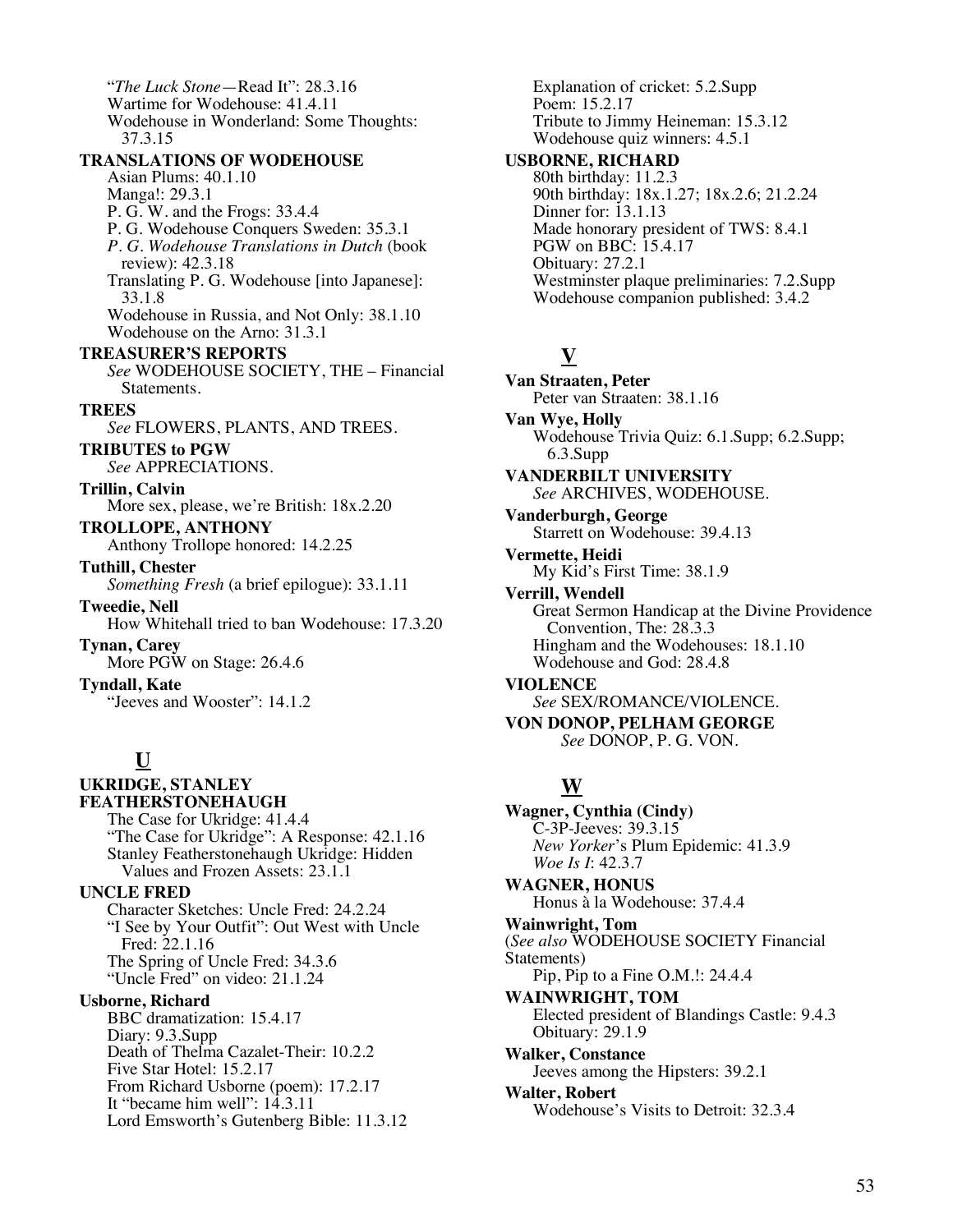**Wands, Christine** What to Do in Cincy (When You're Not Wodehousing): 40.3.3 **Want Ads**: 13.4.10; 14.1.14; 14.2.31; 14.3.13; 14.4.5; 15.2.22; 15.3.19; 15.4.24; 16.1.22; 16.2.14; 17.2.13 **Ward, Norman** Notes from Plum: 11.1.1 Plum's Canada: 10.2.Supp **WARTIME CONTROVERSY** Alfred Duff Cooper Meets P. G. Wodehouse: 38.3.8 The American Response to the Berlin Broadcasts: 37.2.9 The BBC's *Wodehouse in Exile*: A Sympathetic Retelling of the Berlin Broadcasts and their Tragic Consequences for an Innocent Abroad: 36.4.9 The Berlin Broadcasts in Historical Context: 41.1.21 Discovering the heroic in Wodehouse: 17.3.5 Encyclopedia Plum: 21.2.21 How Whitehall tried to ban Wodehouse: 17.3.20 How Winston saved Wodehouse from prison: 16.1.10 *Indomitable Will* and P. G. Wodehouse: 33.3.7 Jeeves Banished: The Reaction of British Public Libraries to the Berlin Broadcasts: 35.4.21 Secret wartime PGW papers released: 17.3.19 Three Humorists Go to War: The Wodehouse Broadcasts in an Entertainment Context: 34.2.5 Wartime for Wodehouse: 41.4.11 What? Again?: 18x.4.20 Wodehouse and Flannery: The Rest of the Story: 40.2.10 Wodehouse makes a comeback: 18.2-3.11 **Waugh, Auberon** For "oink" read "nghawghghnk": 13.1.6 **WAUGH, EVELYN** "The Head of my profession": 22.3.14 'Just this side of idolatry': 16.1.14 Waugh inscription to PGW: 16.3.5 **WEBSITES** *See* INTERNET AND WEBSITES; MADAME EULALIE'S RARE PLUMS. **Weber, Bruce** Scott Meredith Obituary: 14.1.10 **WEEK WITH WODEHOUSE, A** Preliminary announcements: 27.4.3, 28.1.5 *Reports of the Week (28.3):* A New Murphy Walk: Wodehouse's Early London: 28.3.1 Oh, What a Week!: 28.3.6 July 10: A Savage Gathering: 28.3.7 July 12: Plum's Emsworth: 28.3.7 July 13: Blandings in the Rain: 28.3.8 July 14: Two Great Castles: 28.3.9 July 15: Of Aunts and Pigs: 28.3.10 The Farewell Dinner: 28.3.11

#### **WEEKEND WITH WODEHOUSE**

A Weekend with Wodehouse, Norfolk Style: 33.3.1 **Weiss, Jay** And another view (re. *Foggy Day*): 18x.2.13 Dentalese: 5.2.1 Bookseller's Paradise: 11.2.13 Dedications: 14.1.7 The Dental Wodehouse: 18.4.12 For One Night Only: 12.1.18 The funniest golf writer who ever lived: 17x.2.1 'Just this side of idolatry': 16.1.14 Language of frivolity, a: 14.2.33 "Misunderstood" in two versions: 18.1.17 The Story of Otis: 13.3.2 Tribute, A: 16.4.24 Wodehouse and Molnar: 13.3.18 Wodehouse and Raymond Chandler: 17x.3.6 Wodehouse on *Time*: 17x.2.18 **Wellman, Renee** Apples and Plums: 29.4.5 **WELLS, CARL** New president of Blandings Castle: 7.1.1 **Welmers, Beatrice & William** American Discusses English Culinary Eccentricities, An: 6.2.Supp; 32.2.4 Brief biography: 3.5.2 **West, C. P.** Psmith of Psherwood Pforest: 27.1.14 **West, Richard** Wodehouse Sahib: 10.4.Supp **WESTMINSTER ABBEY** London: Westminster Abbey (proposed): 7.2.Supp; 10.3.3 Oh, What a Night! (report of Westminster memorial):  $40.4.6$ A Wodehouse Memorial in Westminster Abbey: 39.4.22 *WHAT HO! THE BEST OF P.G. WODEHOUSE* (Millennium Anthology) New Wodehouse Anthology, A (balloting): 18.2- 3.27 Our favorite story flits by: 18.1.16 Plum at the millennium: the "best story" vote: 18.4.10 Published/How to order: 21.2.10 **Whipple, Ann** Goodbye to "Jeeves and Wooster": 14.4.12 How Reading Wodehouse Can Help in Real Life: 12.3.4 No Amaryllis: 12.2.7 The Way it should be: 14.4.15 *Wooster Proposes, Jeeves Disposes; or Le Mot Juste* (review): 14.2.20 **White, Walter** Sale of collection: 13.2.6 **Wighton, Alexander** Public school houses: 18.1.22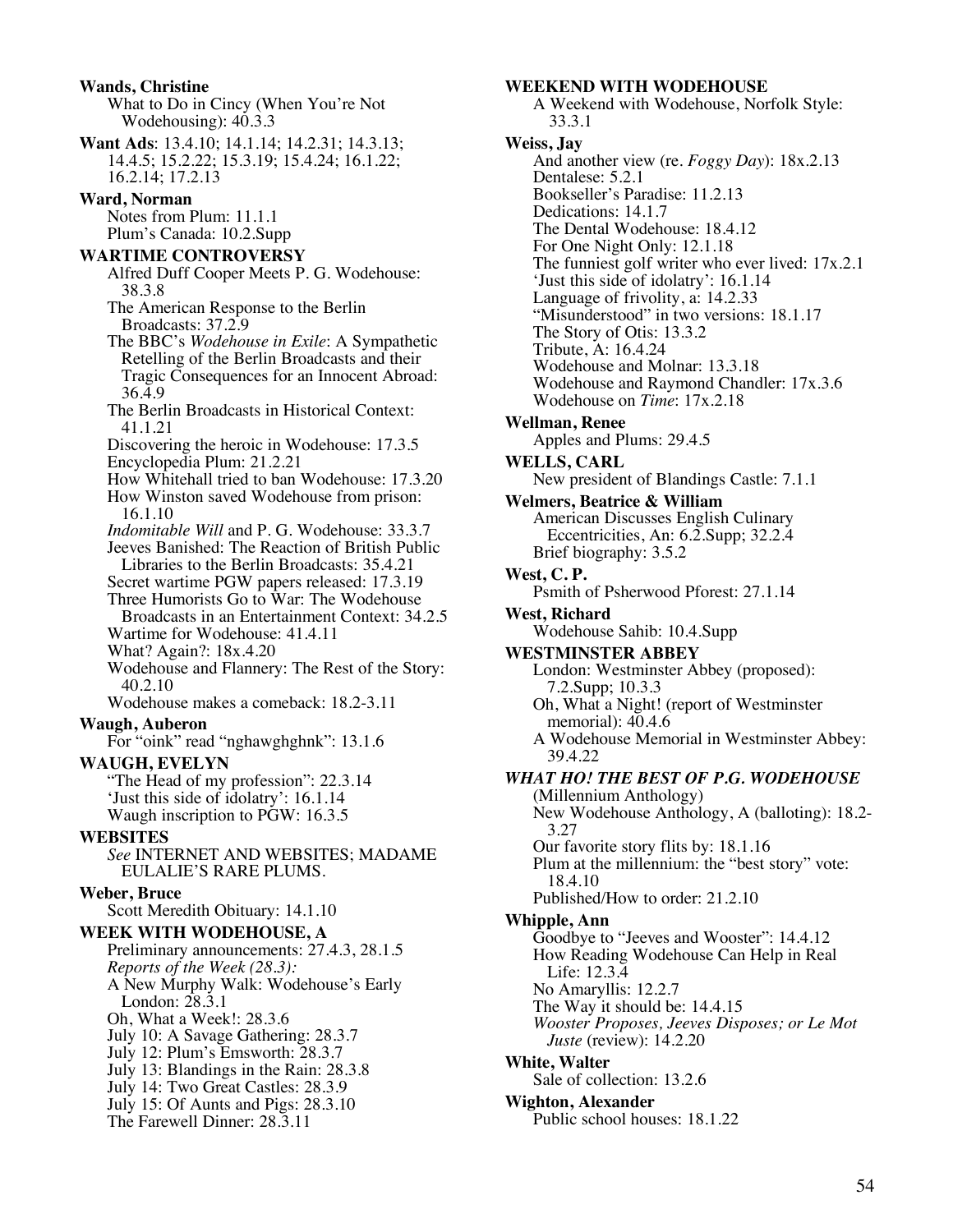**WIKIPEDIA** Wikiing the Time Away: 27.3.16 Wodehouse Wiki: 27.3.16 **WILBURFLOSS, J. FILLIKEN** J. Filliken Wilburfloss: 18.2-3.21 The Wilburfloss Mystery—Solved: 35.3.14 **Wilkinson, Joseph** Bread-rolls again: 18x.1.19 The Infant Samuel at Prayer: 26.1.13 **WILL, GEORGE** New TWS member: 6.1.1 Plum fan: 8.1.1 **Williams, Nigel** Discovering the heroic in Wodehouse: 17.3.5 **WILLIAMS, SIDNEY** Generous donation to Society: 9.2.5 **Willison, Walter** *Betting on Bertie*: 17.2.4 **Wilson, Murray** Another newt source?: 16.2.16 Mangold wurzels revisited: 18.4.9 My First Time: 24.2.18 The Original of Rosie M. Banks: 17x.3.11 Public school houses: 18.1.22 **WIND, HERBERT WARREN** Georgiady on Wind: 22.3.10 Wind on Wodehouse: 22.2.11 **Winn, Steven** Jeeves takes charge: 13.4.13 **Witham, John** Brief memoir, A: 17.1.2 **Wodehouse, Ethel** "Jeeves Takes Charge": 4.2.2 Letters: 4.6.2; 12.1.2 Thank-you note for flowers: 3.5.1 **WODEHOUSE, ELEANOR** Eleanor Wodehouse's Paintings of P. G. Wodehouse and His Brothers: 41.3.1 **WODEHOUSE, ETHEL** 99th birthday: 5.3.1 & 5.4.1 Another slice of Bacon: 15.2.20 Dedication of plaque to the memory of Sir Pelham and Lady Wodehouse: 15.2.1 Endowment of scholarship to Dulwich: 4.5.1 Ethel Plummer unmasked!: 10.1.5 Letter from Plum re his marriage: 14.4.1 Obituary: 5.6.3 Thank-you note for flowers: 3.5.1 The wives of famous men: 3.2.1 **WODEHOUSE, HELEN (NELLA)** Obituary: 17x.3.10 **WODEHOUSE, PATRICK** Patrick Armine Wodehouse, 1920–2011: 32.1.11 Video offer (interview): 21.3.28 **Wodehouse, Pelham Grenville** (*See also* LETTERS/PGW) The Audience at the Court Theatre: 16.2.22

Christmas Everywhere: 11.4.2 Christmas in New York: 14.4.19 The Coming of Spring: 12.3.10 For One Night Only: 12.1.18 Foreword to *Leather Armchairs*: 12.3.2 From a writer's notebook: 21.3.24 A Glimpse of the Past: 34.2.1 His Pet Subject (poem): 34.1.23 The literary life: 17x.2.14 The Origin of Jeeves: 22.2.17 Personally speaking (recording transcript): 9.1.Supp P. G. Wodehouse: Master Spy?: 23.2.12 Put me among the Earls: 13.4.1 The score at seventy: 17x.4.23 The Story of Otis: 13.3.2 'Thoughts on a Recent Wooing': 15.4.19 Too Much Hamlet: 11.3.24 Top-Hole English Explained: Old Eggs, Crumpets, and Piefaces: 34.2.2 Wodehouse on Jeeves: 12.4.2 Wodehouse on *Time*: 17x.2.18 Wodehouse's Early Years, 1881–1902: Part One, 39.3.22; Part Two, 39.4.14; Part Three, 40.1.15 Young Men with Notebooks: 12.2.2 Your Obedient Servant: 27.1.17 **WODEHOUSE, PELHAM GRENVILLE** (*See also* ANALYSES; APPRECIATIONS; EARLY PGW; SOURCES AND REFERENCES; WARTIME CONTROVERSY; and other topics) About these mystery stories: 16.2.18 & 24 The American Wodehouse: 23.2.5 Benjamin Disraeli, Richard Wagner, and P. G. Wodehouse: 27.3.15 Biography (10 pages); Critical survey of long fiction English Language Series, edited by Frank Magill, Salem Press: 5.1.2 Bolton and Wodehouse and… Wright and Forrest!: 17x.1.1 Brief memoir, A: 17.1.2 Come to the party! (90<sup>th</sup> birthday): 16.1.3 Diary, A (Usborne): 9.3.Supp "Dumb-Bells in the Bath": 17.3.4 Early PGW biographical sketch, An: 14.2.8 Eleanor Wodehouse's Paintings of P. G. Wodehouse and His Brothers: 41.3.1 Estate Authorizes Transcription of *Money Received for Literary Work*: 33.1.6 Encyclopedia Plum: 21.2.21 A Family Memory: 33.3.8 Few 'Plums', A: 16.2.20 Fifteen Berkeley Street, London W1: 17.4.7 Fighting Words: 22.3.20 A Fresh Old Interview: 41.2.17 Hingham and the Wodehouses: 18.1.10 In the Wodehouse: 14.2.10 Interview with P.G. Wodehouse, An: 17x.4.20 'Just this side of idolatry': 16.1.14 McCrum to write biography: 21.2.20 Meeting with a Living Legend, A: 17.2.5 "Misunderstood" in two versions: 18.1.17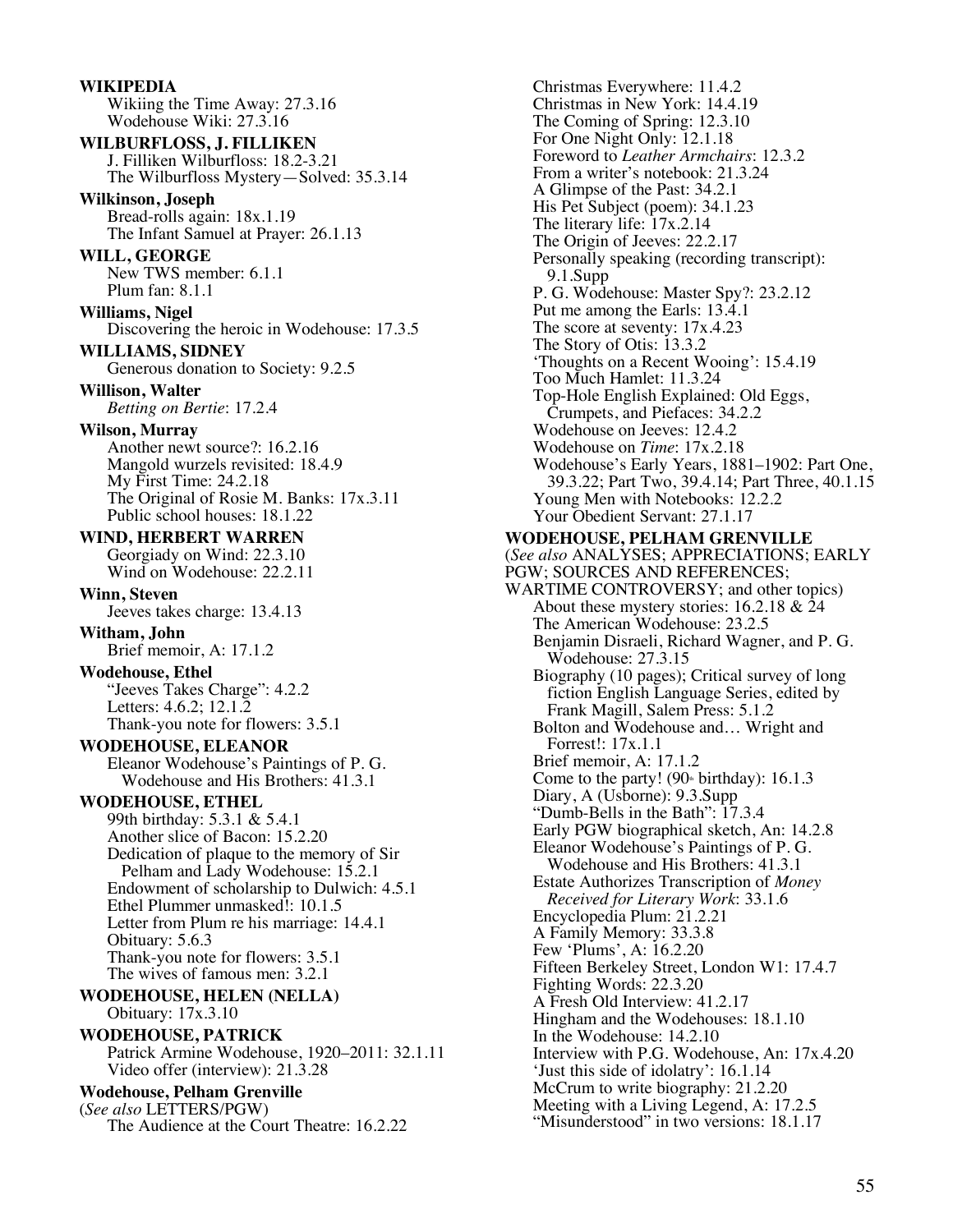Obituary in Wisden: 17x.1.15 P G Wodehouse at Dulwich: 15.4.18 P. G. Wodehouse as crime reader: 16.3.6 P. G. Wodehouse: Stage to Screen: 24.1.20 *P. G. Wodehouse's Early Years*: A New Study by John Dawson: 42.2.1 PGW Before He Was A++?: 35.3.13 PGW birth certificate: 15.1.6 PGW in the *National Review*: 23.2.17 Plum delivers the goods: 21.2.23 Plum in Hollywood: Just the FAQs, and a Few Myths Shattered: 27.3.4 Postwar Britain Deals with Three Erring Sons: 41.2.13 Published in Philadelphia: PGW and the *Sep*: 23.1.20 Rabelais and P. G. Wodehouse: Two Comic Worlds: 28.2.14 (Pt 1); 28.3.20 (Pt 2) Shavings from Plum's workshop: 21.2.20 Sir Pelham Grenville Wodehouse, historian: 7.3.Supp Sir Plum of Dulwich: 9.3.2 A Tale of Two Knights: Sir Philip Sidney and Sir Pelham Grenville Wodehouse: 35.2.13 Tea at Remsenburg: 12.3.3 Visit to the Wodehouses, A: 16.4.14 Visit with Plum, A: 21.3.15 Was Wodehouse a Partisan?: 42.4.12 Where was Plum in 19-one?: 21.1.10 Why the Knighthood was Delayed: 23.3-4.17 Wind on Wodehouse: 22.2.11 Wodehouse, An early biographical sketch: 14.2.8 Wodehouse and Chaucer—Birds of a Feather?: 27.2.9 Wodehouse and God: 28.4.8 Wodehouse and the critics: 17x.4.12 Wodehouse and the Girl Friends: 35.2.1 Wodehouse and "those heartless, hapless Drones": 17.3.8 Wodehouse birth certificate: 15.1.6 Wodehouse Place (photo): 27.1.12 Wodehouse in America: 25.3.1 Wodehouse in Wonderland: 37.1.1 Response from David Landman: 37.3.6 Response from Nick Townend: 37.3.15 Wodehouse Sahib: 10.4.Supp Wodehouse Penmanship: 37.2.6 Wodehouse's Handwriting Analyzed: 33.4.2 Wodehouse in Wonderland: 37.1.1 Rebuttal from David Landman: 37.3.6 Rebuttal from Nick Townend: 37.3.15 Rebuttal from Karen Shotting: 38.1.11 Wodehouse's Visits to Detroit: 32.3.4 The Young Wodehouse (portrait): 11.2.13 Wolfgang Amadeus Wodehouse: 18.1.24 *WODEHOUSE: A LIFE* (McCrum biography) Comments on *Wodehouse: A Life*: 26.2.12 A Definitive Biography: 25.4.11 Plum job (to write PGW biography): 21.2.20 **WODEHOUSE MILLENNIUM TOUR** *See* MILLENNIUM TOUR.

**WODEHOUSE ODYSSEY, A** (2001 convention) *See* CONVENTIONS, TWS. **WODEHOUSE PLAQUES** *See* PLAQUES, MARKERS, & STONES, MEMORIAL. *WODEHOUSE PLAYHOUSE* (*See also* FILMS AND TELEVISION) *Wodehouse Playhouse*: 15.1.11 Wodehouse Playhouse (episodes listing): 18x.1.22 "Wodehouse Playhouse" not available: 17.2.10 *Wodehouse Playhouse* Returns: 23.3-4.18 Wodehouse Playhouse, Series Three: 24.4.8 Wodehouse Playhouse, Series Two: 24.3.11 Wodehouse Playhouse stars: 18x.1.28 *Wodehouse Playhouse* to be Released!: 23.1.23 & 23.1.24 Write-in to the BBC campaign: 18.4.17; 18x.2.17; 18x.4.16 **WODEHOUSE SOCIETY, THE** (*See also* CHAPTERS; CONSTITUTION, TWS; CONVENTION STEERING COMMITTEE; CONVENTIONS, TWS; PRESIDENTIAL LETTERS/MESSAGES) Antarctica! (member in): 18.1.19 Board Meeting and Dread Business Meeting (2009): 30.3.17 Call for TWS Logo: ??? Final Call: 33.3.18 The Care and Feeding of Chapters: 26.2.23 Changing of the Guard at TWS: 22.4.19; 25.1.8 Changing of the Mailing Guard: 40.3.23 Chapters: 5.6.1 Cricket Club: 18x.1.23 Cricket patches: 21.1.8 Dictionary of Literary Biography: 21.1.10 Dues Reminder to All Members: 27.1.24 Dues Scheme, A (with U.K. Society): 22.1.14 The Early Days of The Wodehouse Society: 31.1.1 Financial Statements/Treasurer Reports: 3.1.2; 4.1.2; 5.2.2; 6.1.2; 7.1.2; 8.1.2; 9.1.4; 10.1.8; 11.1.12; 12.1.9; 13.1.4; 14.1.12; 15.1.15; 16.1.24; 17.2.17; 17x.1.20; 18.1.10; 18x.1.22; 21.1.17; 22.1.13; 23.2.23; 24.2.21; 24.4.23; 26.1.5; 27.1.7; 28.2.18; 29.4.17; 30.2.4; 31.2.23; 32.2.15; 33.3.23; 34.3.17; 35.4.14; 36.3.5; 37.1.7; 40.3.7; 41.3.9 First member in Israel: 10.4.11 First member in the Soviet Union: 10.4.11 Happy Birthday, TWS!: 41.2.1 Helen Murphy, loot collector: 16.4.9 Honorary memberships: 8.1.1 How I Started The Wodehouse Society: 23.1.19 How to Start a TWS Chapter: 25.1.14 Ian Michaud, Our New Membership Secretary: 28.4.27 The Importance of Being Timely with Address Change Notifications: 36.4.8 Journal proposed: 3.5.1; 4.2.2 The Legacy of Mr. Fergus James Brown: 31.1.5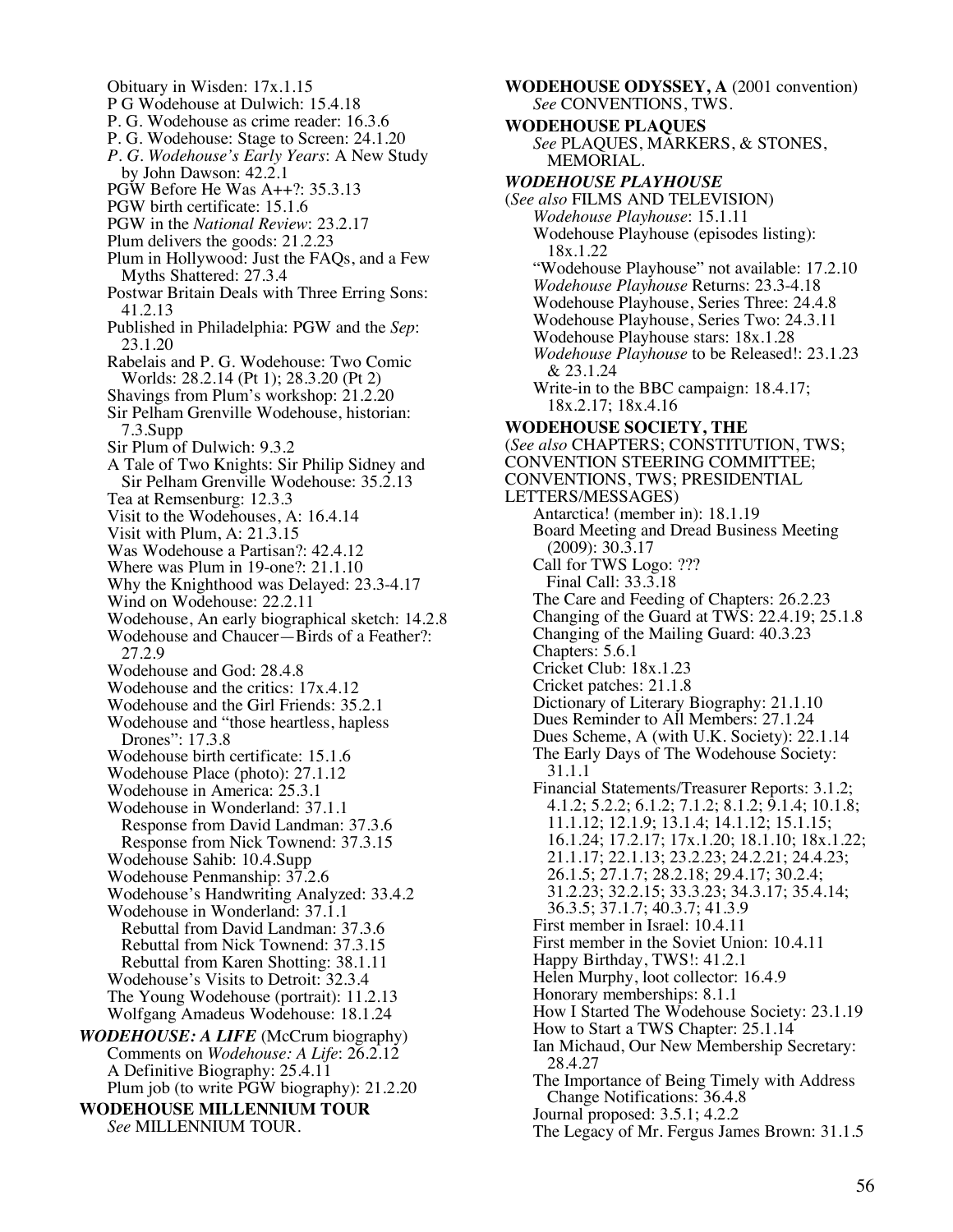Thanks from Halifax: 31.1.13 Letter to the ... Treasurer: 36.1.14 Logo contest: 4.2.2 Membership: 3.2.1; 4.2.1 Member bios: 3.2.2; 3.5.2; 5.3.Supp; 7.3.Supp Multiyear Memberships: 33.2.20 New Address for Dues!: 25.4.18 New Look for Our Mailings: 22.3.14 New man in the engine room: 21.2.11 New Way to Pay Your Dues: 27.3.15 Norman Murphy Medal: 38.1.3 Oldest non-member: 18.1.27 Organizational chart/plans: 2.3.1; 2.4.1; 2.5.4; 3.2.4; 5.6.1 Our Royal Charter: 24.3.1 The plot that thickened: 16.4.16 The Pursuit of Happiness: A Not-Very-Brief History of The Wodehouse Society and Its Conventions: 25.4.3 *Wodehouse Playhouse* DVD raffle to benefit the TWS Convention Fund: 26.3.9; 26.4.7; 27.1.24; 27.2.3 A Reminder about Postal Forwarding: 34.1.23 Reminder: New Dues Address: 26.1.2 Stationery: 13.4.9; 14.4.10 Third Anniversary: 4.2.1 Ties: 17x.1.7; 18.1.21; 18x.1.25; 18x.4.22; 22.1.8 Transatlantic Dues Payments: 22.4.23; 23.3-4.14 Treasurer's reports: See Financial Statements, above TWS Elects New Vice President and Treasurer: 26.3.26 TWS's Presidential Insignia: 31.4.6 Web site goof, apologies: 22.1.6 TWS web site: Possible?, 18.4.15; Pongo becomes webmaster, 18x.1.19 When are dues due?: 16.3.11 Wode Web Version 2: Your Ideas Needed! (re TWS website): 30.3.9 Wode Wide Web (TWS website): 30.4.14 A Wodehouse Society Brochure Unfolds: 34.1.21 Wodehousean Staying Power: 38.3.9 You Know You're a Wodehousian if . . .: 25.1.27 Youngest members: 8.2.1; 10.1.4; 17.3.11 Your Board at Work: 37.3.13 **Woelke, Tina** "Uncle Fred" on video: 21.1.24 **WOGAN, Sir Terry** Obituary: 37.1.8 **Wolf, Benjamin** Wodehouse and *The Alleynian*: 17.3.16 **Wolski, C.A.** Beach, meet Rambo!: 18x.3.15 Seriously Funny Business: The Comic Fiction of P. G. Wodehouse: 23.2.15 Wodehouse in tune: 18x.2.12

#### **WOMEN**

Harpers and half-portions: P.G. Wodehouse on the Women's Question: 18x.1.1 P. G. Wodehouse, Feminist: 37.3.1 Wodehouse: A Male Thing?: 25.2.6 **Woodger, Elin** (aka Aunt Dahlia**)** (*See also* LETTER FROM ENGLAND) The Anglo-American Angle: 33.2.20, 33.3.4 Applying for 2009 (re conventions): 26.4.11 *Betting on Bertie:* 17.2.4 *Betting on Bertie* is a sure bet!: 17.3.1 Bolton and Wodehouse and… Wright and Forrest!: 17x.1.1 Breadrolls and all that: 18.4.18 Brits Do It Right, The: 21.4.13 *By Jeeves*, American style: 17.4.8 Chicago and all that jazz, 1997!: 17x.4.1 Convention '95!: 15.2.8 A Costumed Extravaganza (2015 convention report): 36.4.5 David Landman 1931–2020: 42.1.1 Dedication of plaque to the memory of Sir Pelham and Lady Wodehouse: 15.2.1 Doing newts a bit of good: 17.4.6 Dues Scheme, A: 22.1.14 Fatherstonehaugh Revisited—and Then Some: 23.1.14 Gally, Sally, and Dahlia: 14.2.18 A Glimpse of the Past: 34.2.1 Great East Coast Binge, 1998: 18.4.1 Great Heineman Handicap, The: 18.2-3.1 Happy Birthday, Queen Mum!: 21.3.7 Happy Birthday, TWS!: 41.2.1 Hi ho, Drone Rangers!: 18x.4.1 In Search of Blandings Redux: The Wodehouse Millennium Tour: 21.3.1; 21.4.17 The Inimitable Neil: 40.4.20 "Jackets for Jeeves and Wooster": 14.3.1 Japanese Tribute to Plum, A: 28.4.21 A Jeeves Centenary: 34.3.18 John Alais Fletcher, 1929–2012: 33.3.11 July 13: Blandings in the Rain (A Week With Wodehouse report): 28.3.8 Lady Constance<sup>5</sup>s Lover: Romance and Sex à la Wodehouse: 21.4.1 L'Affaire Martineau: 18x.4.19 Letter from Elin: 17.1.3 Manga!: 29.3.1 McIlvaine Update Update: 22.1.13 Meanwhile, Back at the Hotel (2011 convention report): 32.4.3 Message from the prez: 18x.4.23 Millennium Tour 2000: 18x.3.4 Mystery of the Green Swizzle—Solved?: 28.2.26 NEWTS turn two, The: 15.1.10 Night When the Good Songs Were Sung, The: 23.1.10 Obituary of Helen Murphy: 25.2.12 Oh, What a Week! (A Week With Wodehouse report): 28.3.6 P. G. Wodehouse, Feminist: 37.3.1